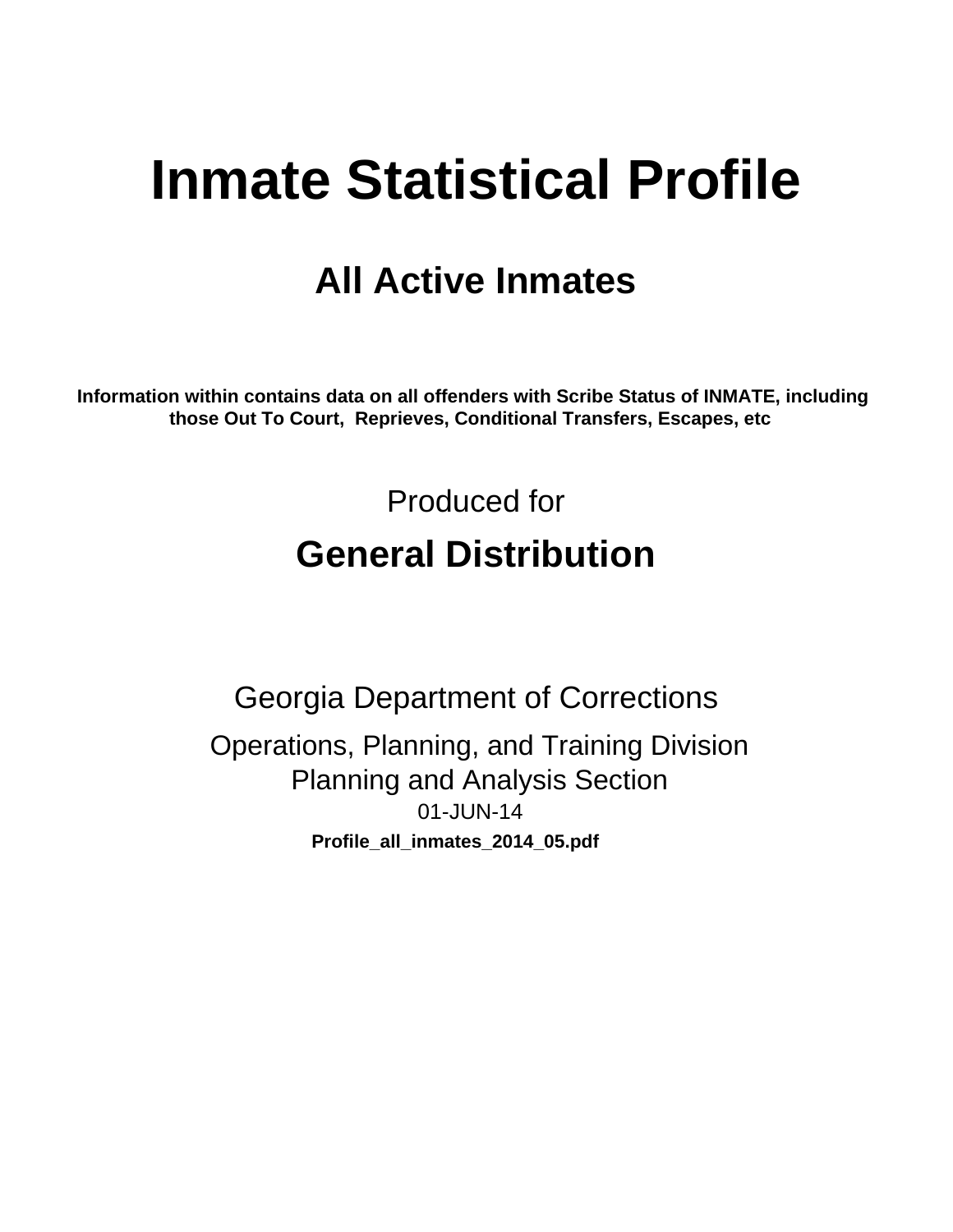# Inmate Statistical Profile 01-JUN-14

Contents

**All Active Inmates** 

Produced for General Distribution

# **Table of Contents**

|    | <b>Demographic information</b>                                       |
|----|----------------------------------------------------------------------|
|    | 5 Current age, broken out in ten year age groups                     |
|    | 6 Race group                                                         |
|    | 7 Marital status, self-reported at entry to prison                   |
|    | 8 Number of children, self-reported at entry to prison               |
|    | 9 Religious affiliation, self-reported at entry to prison            |
|    | 10 Home county - self-reported at entry to prison                    |
|    | 15 Socioeconomic class, self-reported at entry to prison             |
|    | 16 Environment to age 16, self-reported at entry to prison           |
|    | 17 Guardian status to age 16, self-reported at entry to prison       |
|    | 18 Employment status before prison, self-reported at entry to prison |
|    | 19 Age at admission                                                  |
|    | 21 Height, measured at entry to prison                               |
|    | 22 Weight, measured at entry to prison                               |
|    | 24 Military service                                                  |
|    | <b>Correctional information</b>                                      |
|    | 25 Type of admission to prison                                       |
|    | 26 Current / last security status                                    |
|    | 27 Current / last institution type                                   |
|    | 28 Institution type - transitional centers                           |
|    | 29 Institution type - county prisons                                 |
| 31 | Institution type - state prisons                                     |
|    | 33 Institution type - private prisons                                |
|    | 34 Institution type - pre-release centers                            |
|    | 35 Institution type - inmate boot camp                               |
|    | 36 Number of disciplinary reports                                    |
|    | 37 Number of transfers                                               |
|    | 38 Number of escapes                                                 |
|    | 40 Probable future release type of still active inmates              |
|    | 41 Time served in current (or last) institution                      |
|    | Educational, psychological and physical information                  |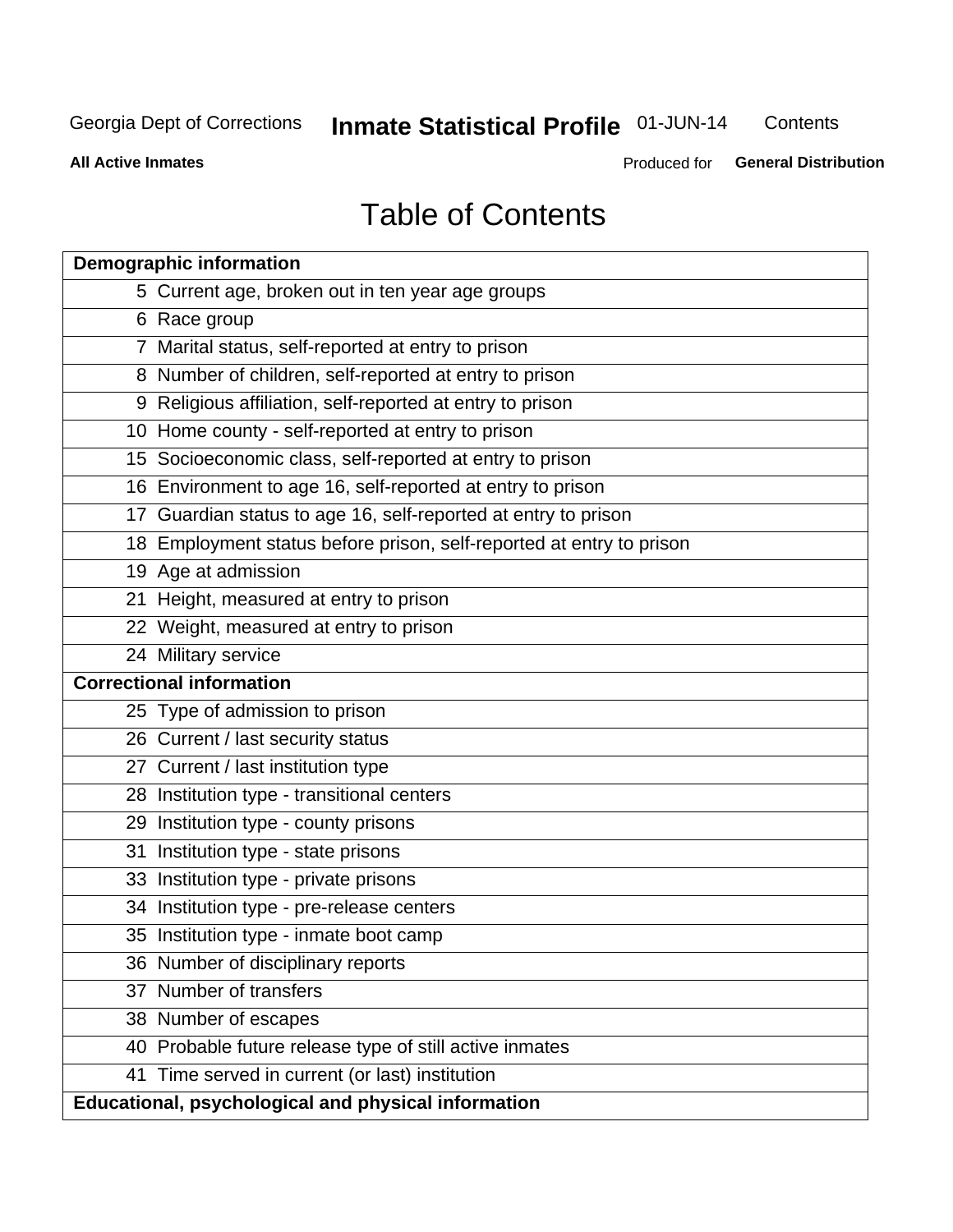# Inmate Statistical Profile 01-JUN-14

Contents

**All Active Inmates** 

Produced for General Distribution

# **Table of Contents**

| Educational, psychological and physical information              |
|------------------------------------------------------------------|
| 39 Culture fair IQ scores                                        |
| 42 Highest grade level attained                                  |
| 43 Culture fair IQ scores                                        |
| 44 Wide Range Achievement Test (WRAT) reading score              |
| 45 Wide Range Achievement Test (WRAT) math score                 |
| 46 Wide Range Achievement Test (WRAT) spelling score             |
| 47 Scope of substance abuse - summary                            |
| 48 Scope of substance abuse - detail                             |
| 49 Current / last mental health treatment level                  |
| 50 PULHESDWIT medical scale - 'P' overall condition ('P'hysical) |
| 51 PULHESDWIT medical scale - 'U' upper body                     |
| 52 PULHESDWIT medical scale - 'L' lower body                     |
| 53 PULHESDWIT medical scale - 'H' hearing                        |
| 54 PULHESDWIT medical scale - 'E' vision                         |
| 55 PULHESDWIT medical scale -'S' psychiatric                     |
| 56 PULHESDWIT medical scale - 'D' dental                         |
| 57 PULHESDWIT medical scale - 'W' work ability                   |
| 58 PULHESDWIT medical scale - 'I' impairment                     |
| 59 PULHESDWIT medical scale - 'T' transportability               |
| 60 Criminality in family, self-reported                          |
| 61 Alcoholism in family, self-reported                           |
| 62 Drug abuse in family, self-reported                           |
| 63 Subjected to frequent beatings, self-reported                 |
| 64 Father absent during inmate's childhood                       |
| 65 Mother absent during inmate's childhood                       |
| 66 Inmate diagnosed as manipulative                              |
| 67 Inmate diagnosed as assaultive                                |
| <b>Crimes and criminal history information</b>                   |
| 68 Number of prior Georgia incarcerations                        |
| 69 Prison sentence in years                                      |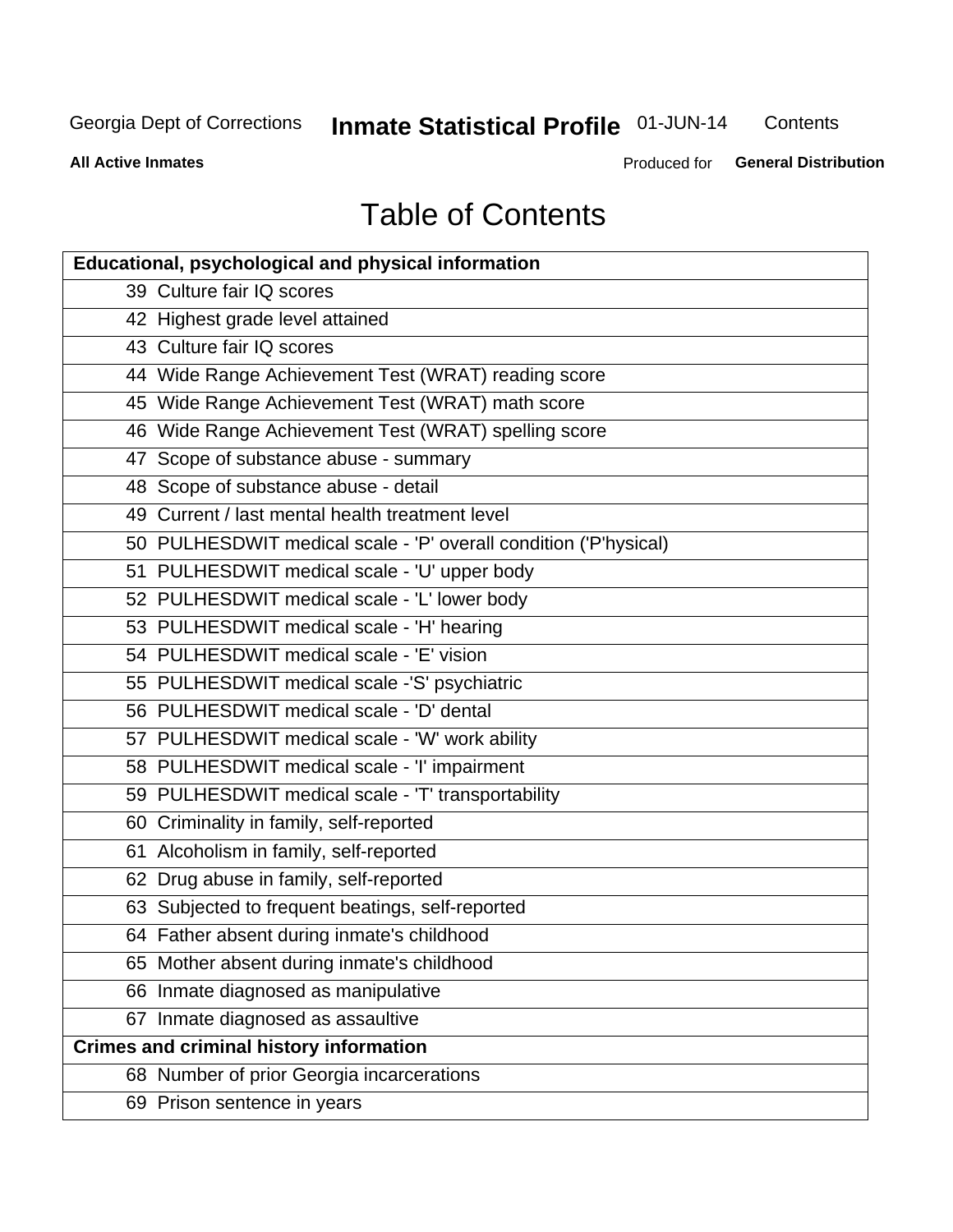# Inmate Statistical Profile 01-JUN-14

Contents

**All Active Inmates** 

Produced for General Distribution

# **Table of Contents**

| <b>Crimes and criminal history information</b>                 |
|----------------------------------------------------------------|
| 70 Primary offense, broken out into felonies vs misdemeanors   |
| 71 Primary offense, broken out into six broad crime categories |
| 72 Primary offense, detailed offense code                      |
| 80 County of conviction of primary offense                     |
| 85 Circuit of conviction of primary offense                    |
| 87 Years served (jail + prison) in this incarceration          |
| <b>Medical information</b>                                     |
| 88 Results of most recent HIV test                             |
| 89 Results of most recent tuberculosis test                    |
| 90 Results of most recent syphilis test                        |
| 91 Results of most recent Hepatitis-C test                     |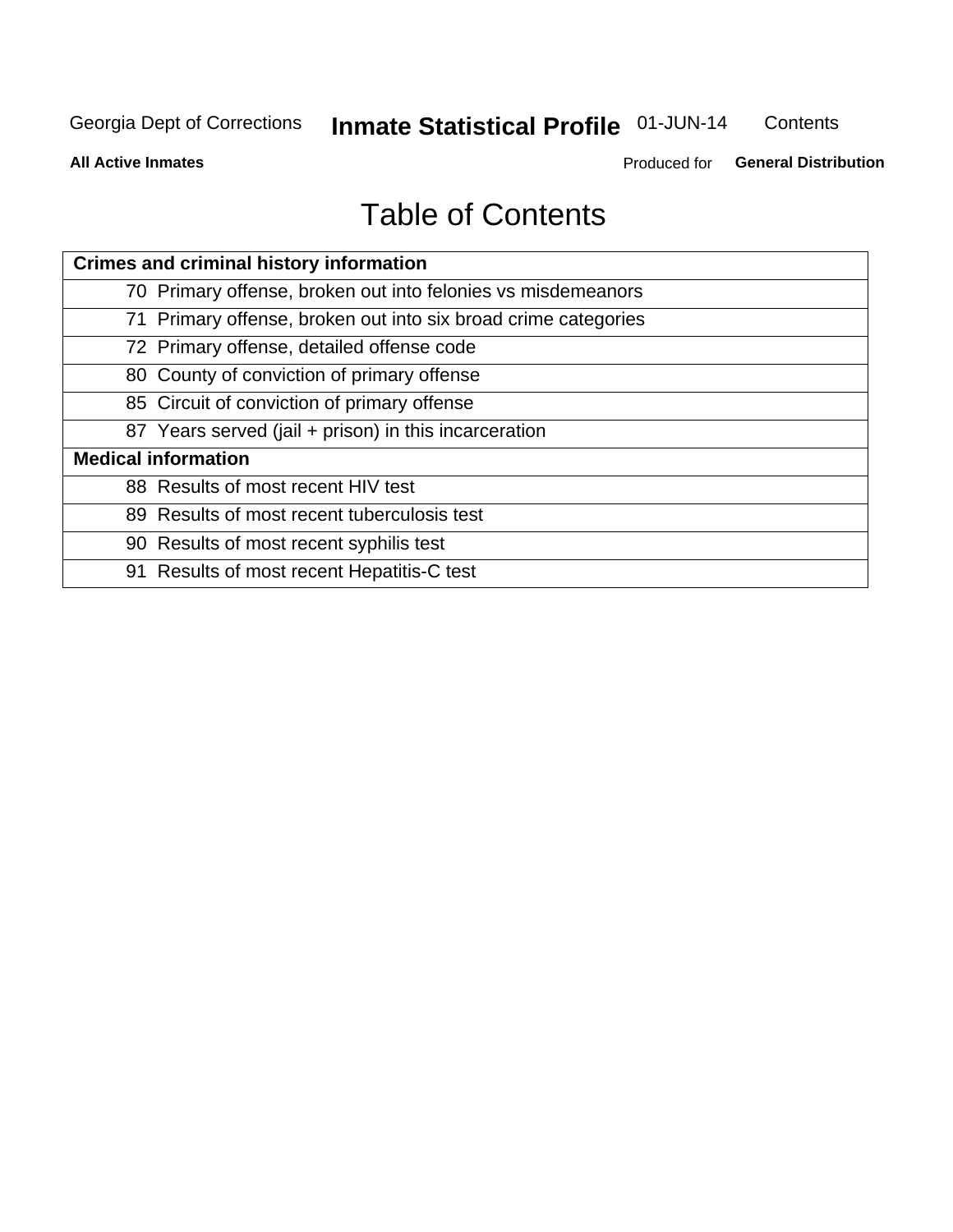#### **All Active Inmates**

#### Produced for General Distribution

### Current age, broken out in ten-year age groups

COL % - percent each COUNT is of its particular column

|                          |              | <b>Male</b> |        |              | <b>Female</b> |       |              | <b>Total</b> |
|--------------------------|--------------|-------------|--------|--------------|---------------|-------|--------------|--------------|
| <b>Current Age</b>       | <b>Count</b> | Col %       | Row %  | <b>Count</b> | Col %         | Row % | <b>Total</b> | Col %        |
| <b>Teens (1-19)</b>      | 798          | 1.61%       | 95.80% | 35           | 1.00%         | 4.20% | 833          | 1.57%        |
| <b>Twenties (20-29)</b>  | 15,090       | 30.44%      | 93.86% | 987          | 28.15%        | 6.14% | 16,077       | 30.29%       |
| <b>Thirties (30-39)</b>  | 14,449       | 29.15%      | 92.50% | 1,172        | 33.43%        | 7.50% | 15,621       | 29.43%       |
| <b>Forties (40-49)</b>   | 10,374       | 20.93%      | 92.63% | 826          | 23.56%        | 7.38% | 11,200       | 21.10%       |
| <b>Fifties (50-59)</b>   | 6,419        | 12.95%      | 94.27% | 390          | 11.12%        | 5.73% | 6,809        | 12.83%       |
| <b>Sixties (60-69)</b>   | 1,867        | $3.77\%$    | 95.84% | 81           | 2.31%         | 4.16% | 1,948        | 3.67%        |
| Seventy + (70 and above) | 574          | 1.16%       | 97.45% | 15           | 0.43%         | 2.55% | 589          | 1.11%        |
| <b>Total Reported</b>    | 49,571       | 100%        | 93.39% | 3,506        | 100%          | 6.61% | 53,077       | 100%         |

| <b>Anorted</b><br><b>NOT REPO</b> | 94           |       | ΩF<br>ື |
|-----------------------------------|--------------|-------|---------|
| Total                             | 49,665<br>дu | 3,507 | 170     |

| Mean<br>(average)              | 37.36 | 36.92 | 37.33    |
|--------------------------------|-------|-------|----------|
| <b>Median (middle)</b>         | 35    | J.    | 35       |
| <b>Mode</b><br>(most frequent) | 24    | vu    | つじ<br>ZJ |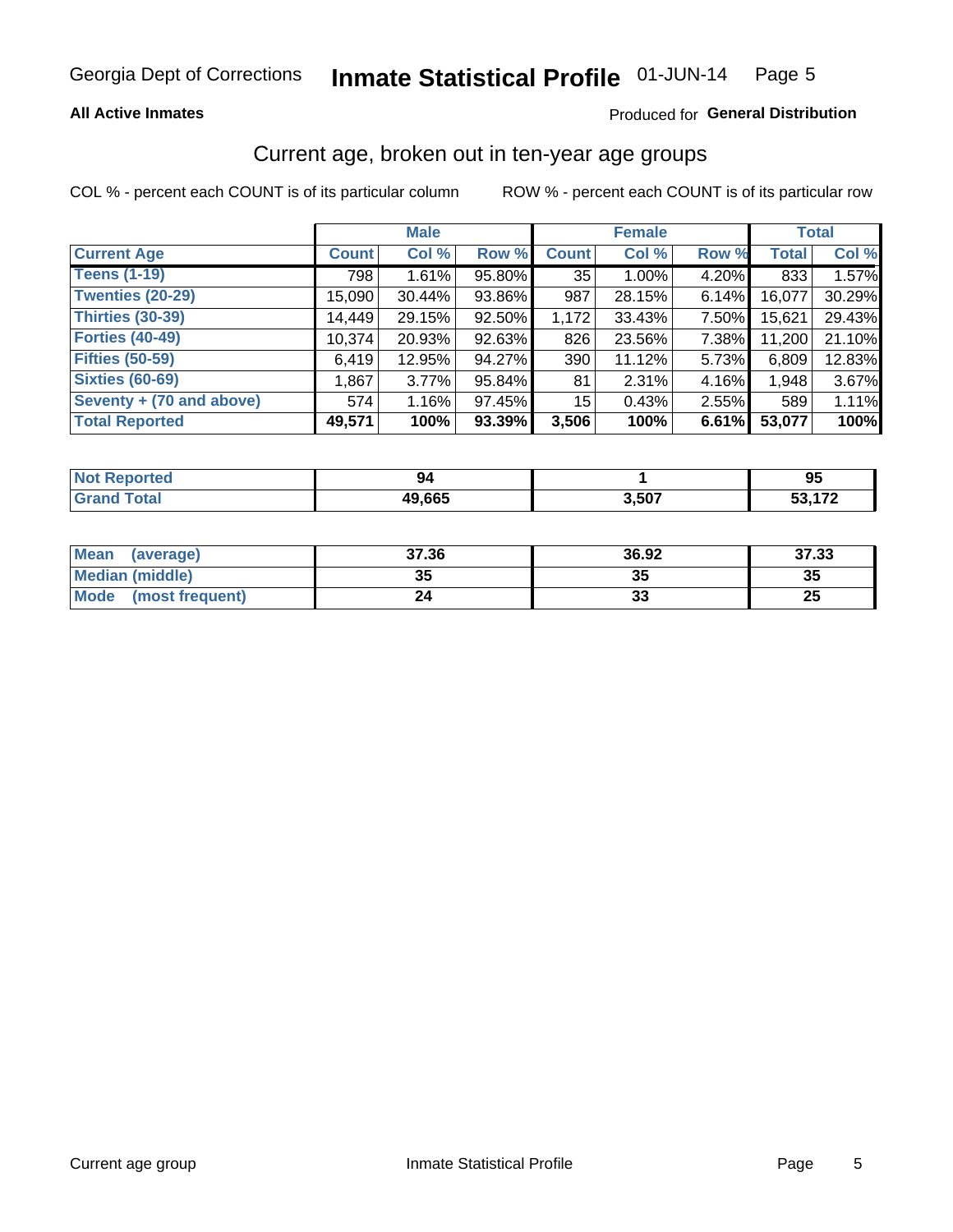#### Inmate Statistical Profile 01-JUN-14 Page 6

#### **All Active Inmates**

#### **Produced for General Distribution**

#### Race group

COL % - percent each COUNT is of its particular column

|                                   |              | <b>Male</b> |        |             | <b>Female</b> |          |              | <b>Total</b> |
|-----------------------------------|--------------|-------------|--------|-------------|---------------|----------|--------------|--------------|
| <b>Race Group</b>                 | <b>Count</b> | Col %       |        | Row % Count | Col %         | Row %    | <b>Total</b> | Col %        |
| <b>White</b>                      | 16,022       | 32.26%      | 89.30% | 1,919       | 54.72%        | 10.70%   | 17,941       | 33.74%       |
| <b>Black</b><br>2                 | 31,193       | 62.81%      | 95.38% | 1,511       | 43.09%        | 4.62%    | 32,704       | 61.51%       |
| <b>Other</b><br>5.                | 38           | $.08\%$     | 86.36% | 6           | .17%          | 13.64%   | 44           | .08%         |
| <b>Asian</b><br>6                 | 156          | $.31\%$     | 93.41% | 11          | .31%          | 6.59%    | 167          | .31%         |
| <b>Unknown</b><br>9               | 2            | $.01\%$     | 66.67% |             | .03%          | 33.33%   | 3            | .01%         |
| <b>Hispanic</b><br>10             | 2,229        | 4.49%       | 97.51% | 57          | 1.63%         | 2.49%    | 2,286        | 4.30%        |
| <b>Native American</b><br>$12 \,$ | 25           | $.05\%$     | 92.59% | 2           | $.06\%$       | $7.41\%$ | 27           | .05%         |
| <b>Total Reported</b>             | 49,665       | 100%        | 93.4%  | 3,507       | 100%          | 6.6%     | 53,172       | 100%         |

| <b>Reported</b><br><b>NOT</b> |        |       |               |
|-------------------------------|--------|-------|---------------|
| <b>Total</b><br>Gra           | 49,665 | 3,507 | $\rightarrow$ |

| M.<br>____ | . | ------- |
|------------|---|---------|
|            |   |         |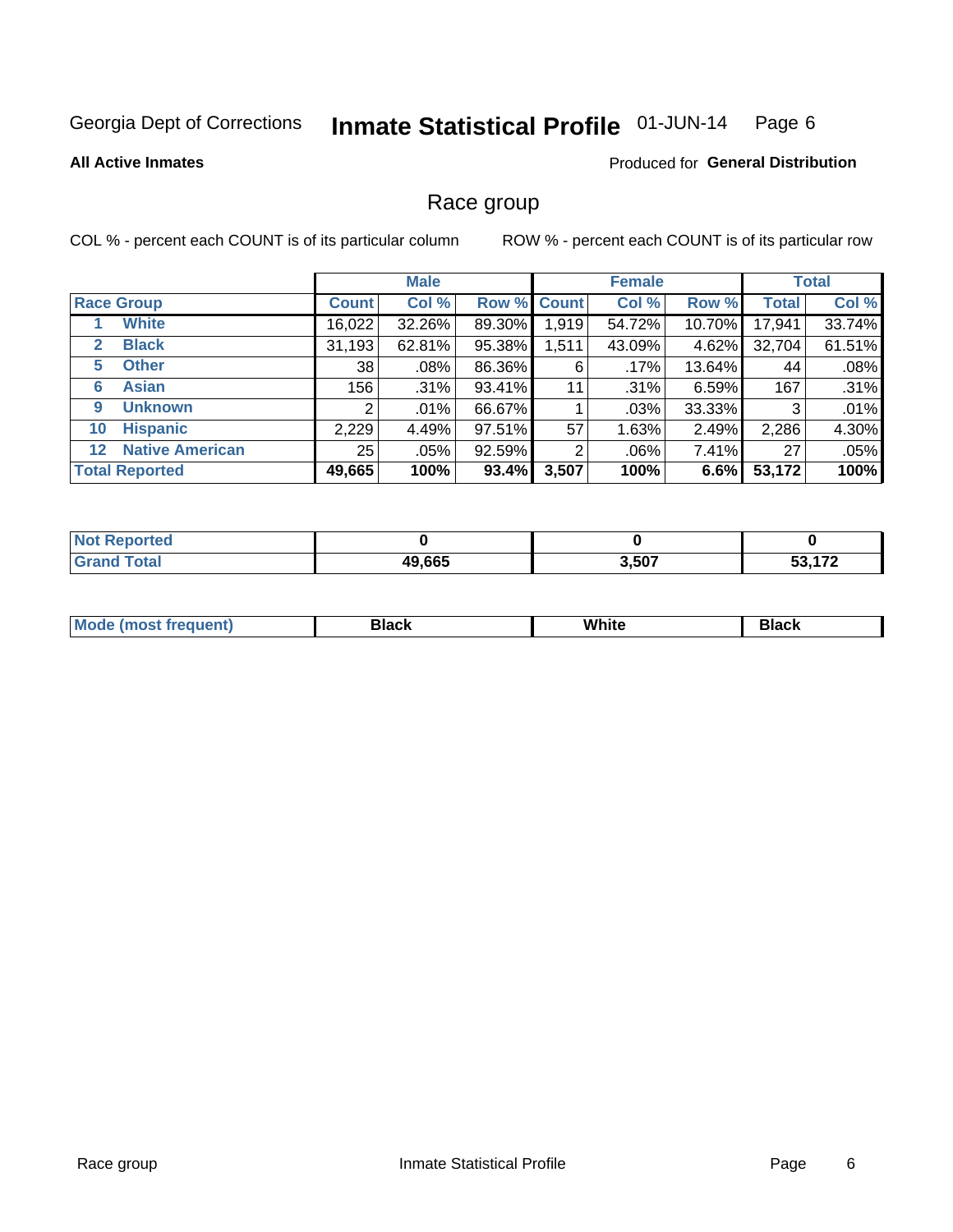#### Inmate Statistical Profile 01-JUN-14 Page 7

**All Active Inmates** 

#### Produced for General Distribution

# Marital status, self-reported at entry to prison

COL % - percent each COUNT is of its particular column

|                            |              | <b>Male</b> |        |              | <b>Female</b> |        |              | <b>Total</b> |
|----------------------------|--------------|-------------|--------|--------------|---------------|--------|--------------|--------------|
| <b>Marital Status</b>      | <b>Count</b> | Col %       | Row %  | <b>Count</b> | Col %         | Row %  | <b>Total</b> | Col %        |
| <b>Unknown</b><br>$\bf{0}$ | 366          | .74%        | 92.19% | 31           | .88%          | 7.81%  | 397          | .75%         |
| <b>Divorced</b><br>D       | 4,451        | $8.96\%$    | 88.91% | 555          | 15.83%        | 11.09% | 5,006        | 9.41%        |
| <b>Married</b><br>М        | 6,730        | 13.55%      | 91.70% | 609          | 17.37%        | 8.30%  | 7,339        | 13.80%       |
| <b>Separated</b><br>S.     | 1,659        | 3.34%       | 85.47% | 282          | 8.04%         | 14.53% | 1,941        | 3.65%        |
| <b>Unmarried</b><br>U      | 36,019       | 72.52%      | 95.06% | 1,871        | 53.35%        | 4.94%  | 37,890       | 71.26%       |
| <b>Widow</b><br>W          | 440          | .89%        | 73.46% | 159          | 4.53%         | 26.54% | 599          | 1.13%        |
| <b>Total Reported</b>      | 49,665       | 100%        | 93.4%  | 3,507        | 100%          | 6.6%   | 53,172       | 100%         |

| ాorted a<br>NOT |        |       |     |
|-----------------|--------|-------|-----|
| <b>Fotal</b>    | 49,665 | 507,ر | 170 |

|--|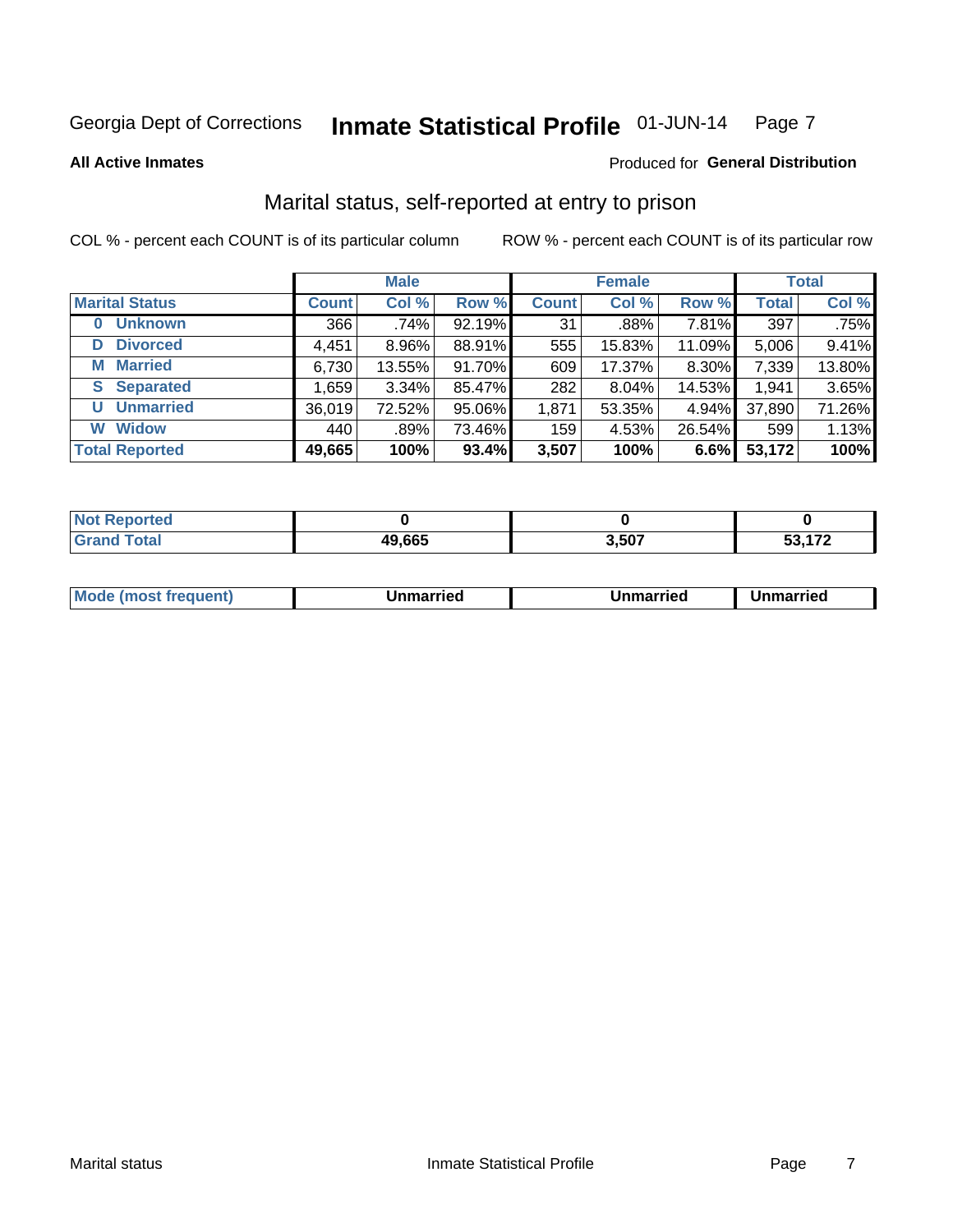#### Inmate Statistical Profile 01-JUN-14 Page 8

**All Active Inmates** 

#### Produced for General Distribution

# Number of children, self reported at entry to prison

COL % - percent each COUNT is of its particular column

|                           |              | <b>Male</b> |        |              | <b>Female</b> |       | <b>Total</b> |               |
|---------------------------|--------------|-------------|--------|--------------|---------------|-------|--------------|---------------|
| <b>Number of Children</b> | <b>Count</b> | Col %       | Row %  | <b>Count</b> | Col %         | Row % | <b>Total</b> | Col %         |
| $\bf{0}$                  | 20,119       | 40.94%      | 94.89% | 1,084        | 30.94%        | 5.11% | 21,203       | 40.27%        |
|                           | 11,124       | 22.63%      | 94.33% | 669          | 19.10%        | 5.67% |              | 11,793 22.40% |
| $\overline{2}$            | 8,058        | 16.40%      | 91.01% | 796          | 22.72%        | 8.99% | 8,854        | 16.82%        |
| 3                         | 4,811        | 9.79%       | 90.36% | 513          | 14.64%        | 9.64% | 5,324        | 10.11%        |
| 4                         | 2,471        | 5.03%       | 90.91% | 247          | 7.05%         | 9.09% | 2,718        | 5.16%         |
| 5                         | 1,253        | 2.55%       | 92.40% | 103          | 2.94%         | 7.60% | 1,356        | 2.58%         |
| 6                         | 633          | 1.29%       | 91.08% | 62           | 1.77%         | 8.92% | 695          | 1.32%         |
| 7                         | 278          | 0.57%       | 95.21% | 14           | 0.40%         | 4.79% | 292          | 0.55%         |
| 8                         | 153          | 0.31%       | 94.44% | 9            | 0.26%         | 5.56% | 162          | 0.31%         |
| 9                         | 96           | 0.20%       | 97.96% | 2            | 0.06%         | 2.04% | 98           | 0.19%         |
| 10                        | 65           | 0.13%       | 98.48% |              | 0.03%         | 1.52% | 66           | 0.13%         |
| Over 10                   | 85           | 0.17%       | 96.59% | 3            | 0.09%         | 3.41% | 88           | 0.17%         |
| <b>Total Reported</b>     | 49,146       | 100%        | 93.35% | 3,503        | 100%          | 6.65% | 52,649       | 100.0%        |

| 54 N<br>JIJ<br>$ -$ |      | <b>FOO</b><br>ວ∠ວ                              |
|---------------------|------|------------------------------------------------|
| 49.665              | .507 | $\overline{\phantom{a}}$<br>u.<br>. <i>. .</i> |

| <b>Mean</b><br>(average)       | - 27<br>I J J | 1.69 | 1.39 |
|--------------------------------|---------------|------|------|
| <b>Median (middle)</b>         |               |      |      |
| <b>Mode</b><br>(most frequent) |               |      |      |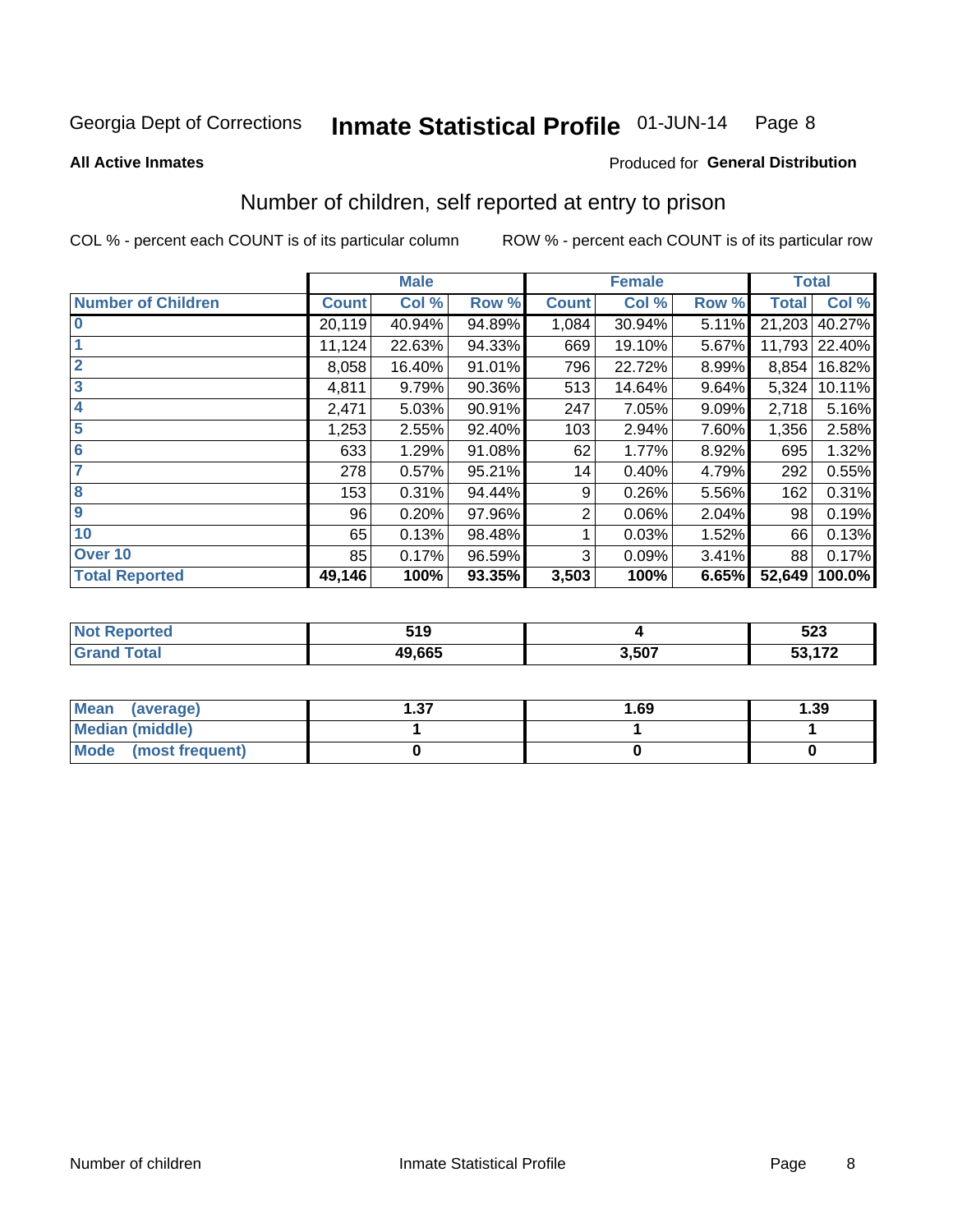#### Inmate Statistical Profile 01-JUN-14 Page 9

#### **All Active Inmates**

#### Produced for General Distribution

# Religious affiliation, self-reported at entry to prison

COL % - percent each COUNT is of its particular column

|                 |                              | <b>Male</b>  |        |         | <b>Female</b>  |        |        | <b>Total</b> |        |
|-----------------|------------------------------|--------------|--------|---------|----------------|--------|--------|--------------|--------|
|                 | <b>Religious Affiliation</b> | <b>Count</b> | Col %  | Row %   | <b>Count</b>   | Col %  | Row %  | <b>Total</b> | Col %  |
| 1               | <b>Islam</b>                 | 869          | 4.43%  | 96.45%  | 32             | 1.26%  | 3.55%  | 901          | 4.07%  |
| $\overline{2}$  | <b>Catholic</b>              | 985          | 5.02%  | 88.50%  | 128            | 5.04%  | 11.50% | 1,113        | 5.02%  |
| $\mathbf{3}$    | <b>Baptist</b>               | 9,994        | 50.95% | 84.50%  | 1,833          | 72.22% | 15.50% | 11,827       | 53.39% |
| 4               | <b>Methodist</b>             | 416          | 2.12%  | 86.31%  | 66             | 2.60%  | 13.69% | 482          | 2.18%  |
| $\overline{5}$  | <b>EpiscopIn</b>             | 42           | .21%   | 91.30%  | 4              | .16%   | 8.70%  | 46           | .21%   |
| $6\overline{6}$ | <b>Presbytrn</b>             | 61           | .31%   | 92.42%  | 5              | .20%   | 7.58%  | 66           | .30%   |
| 7               | <b>Chc Of God</b>            | 342          | 1.74%  | 85.93%  | 56             | 2.21%  | 14.07% | 398          | 1.80%  |
| 8               | <b>Holiness</b>              | 682          | 3.48%  | 81.00%  | 160            | 6.30%  | 19.00% | 842          | 3.80%  |
| 9               | <b>Jewish</b>                | 28           | .14%   | 80.00%  | 7              | .28%   | 20.00% | 35           | .16%   |
| 10              | <b>Anglican</b>              | 12           | .06%   | 92.31%  |                | .04%   | 7.69%  | 13           | .06%   |
| 11              | <b>Grk Orthdx</b>            | 4            | .02%   | 80.00%  | 1              | .04%   | 20.00% | 5            | .02%   |
| 12              | <b>Hindu</b>                 | 4            | .02%   | 100.00% |                |        |        | 4            | .02%   |
| 13              | <b>Buddhist</b>              | 27           | .14%   | 81.82%  | 6              | .24%   | 18.18% | 33           | .15%   |
| 14              | <b>Taoist</b>                | 5            | .03%   | 83.33%  | 1              | .04%   | 16.67% | 6            | .03%   |
| 15              | <b>Shintoist</b>             | 4            | .02%   | 100.00% |                |        |        | 4            | .02%   |
| 16              | <b>Seven D Ad</b>            | 69           | .35%   | 90.79%  | $\overline{7}$ | .28%   | 9.21%  | 76           | .34%   |
| $\overline{17}$ | <b>Jehovah Wt</b>            | 255          | 1.30%  | 89.16%  | 31             | 1.22%  | 10.84% | 286          | 1.29%  |
| 18              | <b>Latr Day S</b>            | 29           | .15%   | 90.63%  | 3              | .12%   | 9.38%  | 32           | .14%   |
| 20              | <b>Other Prot</b>            | 2,947        | 15.02% | 94.67%  | 166            | 6.54%  | 5.33%  | 3,113        | 14.05% |
| 96              | <b>None</b>                  | 2,840        | 14.48% | 98.92%  | 31             | 1.22%  | 1.08%  | 2,871        | 12.96% |
|                 | <b>Total Reported</b>        | 19,615       | 100%   | 88.54%  | 2,538          | 100%   | 11.46% | 22,153       | 100%   |

|             | 30.050       | 969   | 31,019 |
|-------------|--------------|-------|--------|
| $f = 4 - 7$ | 19,665<br>49 | 3,507 | 170    |

|  | Mode (most frequent) | 3aptist | 3aptist | Baptist |
|--|----------------------|---------|---------|---------|
|--|----------------------|---------|---------|---------|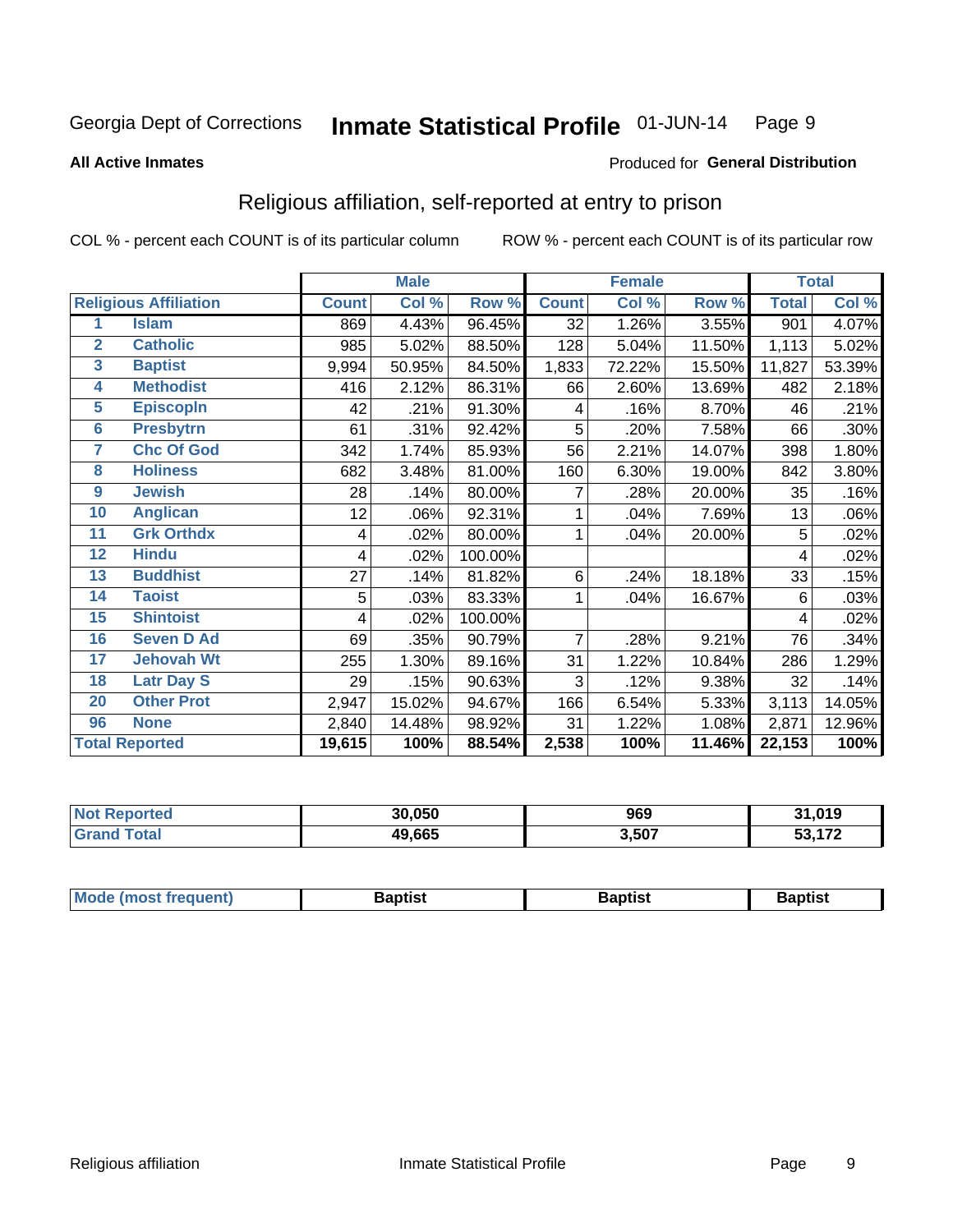#### Inmate Statistical Profile 01-JUN-14 Page 10

**All Active Inmates** 

#### Produced for General Distribution

### Home county, self-reported at entry to prison

COL % - percent each COUNT is of its particular column

|     |                             |              | <b>Male</b> |                  |                | <b>Female</b> |        | <b>Total</b> |        |
|-----|-----------------------------|--------------|-------------|------------------|----------------|---------------|--------|--------------|--------|
|     | <b>Home County</b>          | <b>Count</b> | Col %       | Row <sup>%</sup> | <b>Count</b>   | Col %         | Row %  | <b>Total</b> | Col %  |
| 000 | <b>Unknown</b>              | 5,361        | 10.79%      | 93.11%           | 397            | 11.32%        | 6.89%  | 5,758        | 10.83% |
| 001 | <b>Appling County</b>       | 106          | .21%        | 93.81%           | 7              | .20%          | 6.19%  | 113          | .21%   |
| 002 | <b>Atkinson County</b>      | 39           | .08%        | 95.12%           | $\overline{2}$ | .06%          | 4.88%  | 41           | .08%   |
| 003 | <b>Bacon County</b>         | 71           | .14%        | 94.67%           | 4              | .11%          | 5.33%  | 75           | .14%   |
| 004 | <b>Baker County</b>         | 21           | .04%        | 100.00%          |                |               |        | 21           | .04%   |
| 005 | <b>Baldwin County</b>       | 242          | .49%        | 93.08%           | 18             | .51%          | 6.92%  | 260          | .49%   |
| 006 | <b>Banks County</b>         | 59           | .12%        | 93.65%           | 4              | .11%          | 6.35%  | 63           | .12%   |
| 007 | <b>Barrow County</b>        | 255          | .51%        | 90.75%           | 26             | .74%          | 9.25%  | 281          | .53%   |
| 008 | <b>Bartow County</b>        | 505          | 1.02%       | 87.83%           | 70             | 2.00%         | 12.17% | 575          | 1.08%  |
| 009 | <b>Ben Hill County</b>      | 203          | .41%        | 94.86%           | 11             | .31%          | 5.14%  | 214          | .40%   |
| 010 | <b>Berrien County</b>       | 76           | .15%        | 92.68%           | $\,6$          | .17%          | 7.32%  | 82           | .15%   |
| 011 | <b>Bibb County</b>          | 1,118        | 2.25%       | 95.56%           | 52             | 1.48%         | 4.44%  | 1,170        | 2.20%  |
| 012 | <b>Bleckley County</b>      | 56           | .11%        | 94.92%           | 3              | .09%          | 5.08%  | 59           | .11%   |
| 013 | <b>Brantley County</b>      | 58           | .12%        | 87.88%           | $\bf 8$        | .23%          | 12.12% | 66           | .12%   |
| 014 | <b>Brooks County</b>        | 182          | .37%        | 98.38%           | $\overline{3}$ | .09%          | 1.62%  | 185          | .35%   |
| 015 | <b>Bryan County</b>         | 108          | .22%        | 96.43%           | 4              | .11%          | 3.57%  | 112          | .21%   |
| 016 | <b>Bulloch County</b>       | 331          | .67%        | 92.20%           | 28             | .80%          | 7.80%  | 359          | .68%   |
| 017 | <b>Burke County</b>         | 208          | .42%        | 96.74%           | 7              | .20%          | 3.26%  | 215          | .40%   |
| 018 | <b>Butts County</b>         | 128          | .26%        | 94.81%           | $\overline{7}$ | .20%          | 5.19%  | 135          | .25%   |
| 019 | <b>Calhoun County</b>       | 72           | .14%        | 97.30%           | $\overline{2}$ | .06%          | 2.70%  | 74           | .14%   |
| 020 | <b>Camden County</b>        | 140          | .28%        | 93.33%           | 10             | .29%          | 6.67%  | 150          | .28%   |
| 021 | <b>Candler County</b>       | 119          | .24%        | 90.84%           | 12             | .34%          | 9.16%  | 131          | .25%   |
| 022 | <b>Carroll County</b>       | 536          | 1.08%       | 91.47%           | 50             | 1.43%         | 8.53%  | 586          | 1.10%  |
| 023 | <b>Catoosa County</b>       | 219          | .44%        | 92.02%           | 19             | .54%          | 7.98%  | 238          | .45%   |
| 024 | <b>Charlton County</b>      | 46           | .09%        | 100.00%          |                |               |        | 46           | .09%   |
| 025 | <b>Chatham County</b>       | 1,866        | 3.76%       | 97.04%           | 57             | 1.63%         | 2.96%  | 1,923        | 3.62%  |
| 026 | <b>Chattahoochee County</b> | 23           | .05%        | 95.83%           | 1              | .03%          | 4.17%  | 24           | .05%   |
| 027 | <b>Chattooga County</b>     | 217          | .44%        | 88.57%           | 28             | .80%          | 11.43% | 245          | .46%   |
| 028 | <b>Cherokee County</b>      | 395          | .80%        | 90.60%           | 41             | 1.17%         | 9.40%  | 436          | .82%   |
| 029 | <b>Clarke County</b>        | 439          | .88%        | 95.43%           | 21             | .60%          | 4.57%  | 460          | .87%   |
| 030 | <b>Clay County</b>          | 37           | .07%        | 97.37%           | $\mathbf{1}$   | .03%          | 2.63%  | 38           | .07%   |
| 031 | <b>Clayton County</b>       | 1,439        | 2.90%       | 94.18%           | 89             | 2.54%         | 5.82%  | 1,528        | 2.87%  |
| 032 | <b>Clinch County</b>        | 42           | .08%        | 95.45%           | $\overline{2}$ | .06%          | 4.55%  | 44           | .08%   |
| 033 | <b>Cobb County</b>          | 1,970        | 3.97%       | 91.33%           | 187            | 5.33%         | 8.67%  | 2,157        | 4.06%  |
| 034 | <b>Coffee County</b>        | 245          | .49%        | 94.59%           | 14             | .40%          | 5.41%  | 259          | .49%   |
| 035 | <b>Colquitt County</b>      | 230          | .46%        | 95.44%           | 11             | .31%          | 4.56%  | 241          | .45%   |
| 036 | <b>Columbia County</b>      | 280          | .56%        | 91.50%           | 26             | .74%          | 8.50%  | 306          | .58%   |
| 037 | <b>Cook County</b>          | 124          | .25%        | 93.94%           | $\bf 8$        | .23%          | 6.06%  | 132          | .25%   |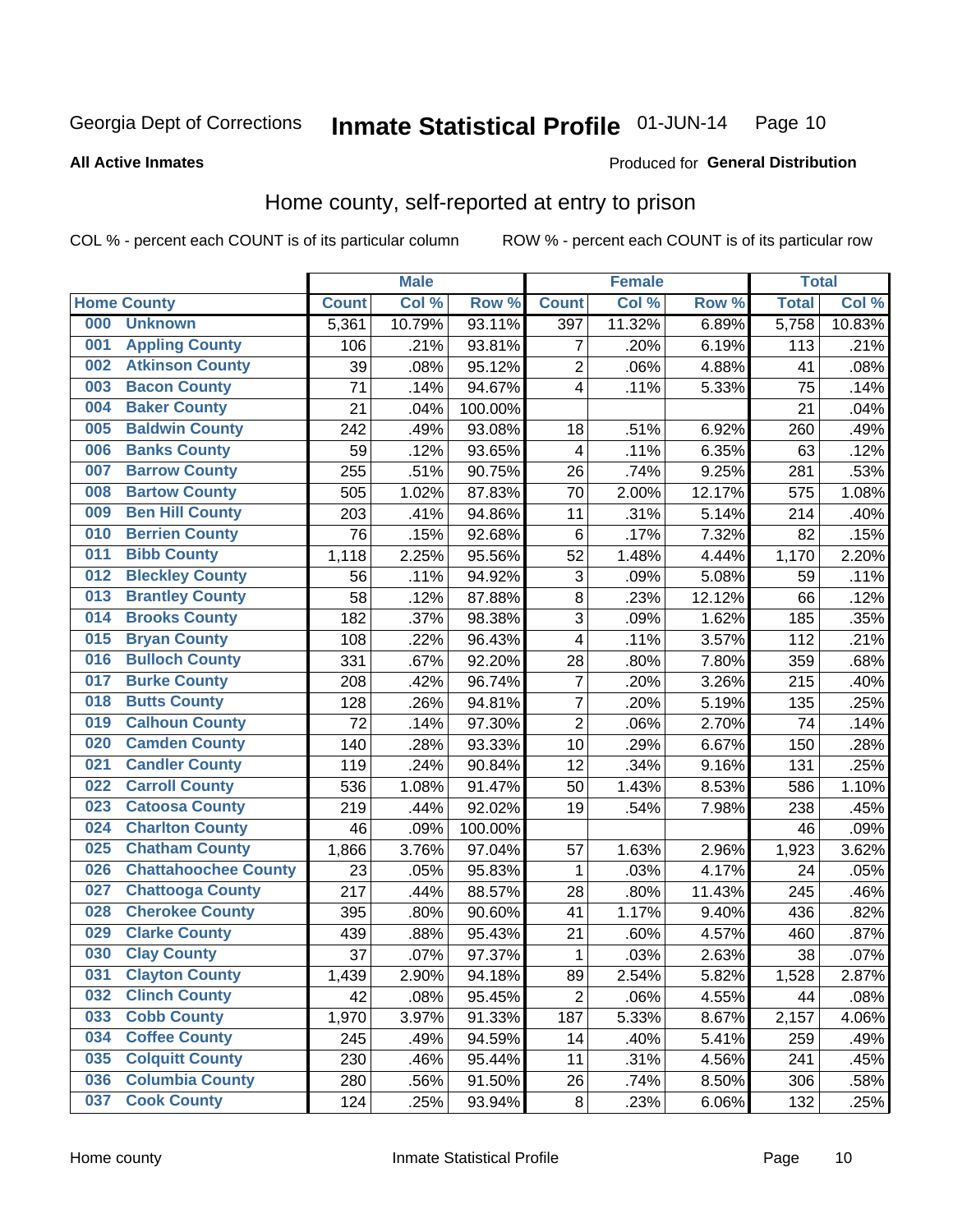#### Inmate Statistical Profile 01-JUN-14 Page 11

#### **All Active Inmates**

### Produced for General Distribution

# Home county, self-reported at entry to prison

COL % - percent each COUNT is of its particular column

|     |                         |              | <b>Male</b> |                  |                         | <b>Female</b> |        | <b>Total</b> |         |
|-----|-------------------------|--------------|-------------|------------------|-------------------------|---------------|--------|--------------|---------|
|     | <b>Home County</b>      | <b>Count</b> | Col %       | Row <sup>%</sup> | <b>Count</b>            | Col %         | Row %  | <b>Total</b> | Col %   |
| 038 | <b>Coweta County</b>    | 404          | .81%        | 93.74%           | 27                      | .77%          | 6.26%  | 431          | .81%    |
| 039 | <b>Crawford County</b>  | 45           | .09%        | 91.84%           | 4                       | .11%          | 8.16%  | 49           | .09%    |
| 040 | <b>Crisp County</b>     | 207          | .42%        | 95.83%           | $\boldsymbol{9}$        | .26%          | 4.17%  | 216          | .41%    |
| 041 | <b>Dade County</b>      | 60           | .12%        | 89.55%           | $\overline{7}$          | .20%          | 10.45% | 67           | .13%    |
| 042 | <b>Dawson County</b>    | 89           | .18%        | 95.70%           | $\overline{\mathbf{4}}$ | .11%          | 4.30%  | 93           | .17%    |
| 043 | <b>Decatur County</b>   | 271          | .55%        | 94.76%           | $\overline{15}$         | .43%          | 5.24%  | 286          | .54%    |
| 044 | <b>Dekalb County</b>    | 3,018        | 6.08%       | 94.37%           | 180                     | 5.13%         | 5.63%  | 3,198        | 6.01%   |
| 045 | <b>Dodge County</b>     | 125          | .25%        | 88.03%           | 17                      | .48%          | 11.97% | 142          | .27%    |
| 046 | <b>Dooly County</b>     | 81           | .16%        | 91.01%           | 8                       | .23%          | 8.99%  | 89           | .17%    |
| 047 | <b>Dougherty County</b> | 912          | 1.84%       | 94.02%           | 58                      | 1.65%         | 5.98%  | 970          | 1.82%   |
| 048 | <b>Douglas County</b>   | 639          | 1.29%       | 94.11%           | 40                      | 1.14%         | 5.89%  | 679          | 1.28%   |
| 049 | <b>Early County</b>     | 79           | .16%        | 95.18%           | $\overline{\mathbf{4}}$ | .11%          | 4.82%  | 83           | .16%    |
| 050 | <b>Echols County</b>    | 12           | .02%        | 100.00%          |                         |               |        | 12           | .02%    |
| 051 | <b>Effingham County</b> | 180          | .36%        | 93.75%           | 12                      | .34%          | 6.25%  | 192          | .36%    |
| 052 | <b>Elbert County</b>    | 141          | .28%        | 94.63%           | 8                       | .23%          | 5.37%  | 149          | .28%    |
| 053 | <b>Emanuel County</b>   | 173          | .35%        | 94.02%           | 11                      | .31%          | 5.98%  | 184          | .35%    |
| 054 | <b>Evans County</b>     | 87           | .18%        | 95.60%           | $\overline{\mathbf{4}}$ | .11%          | 4.40%  | 91           | .17%    |
| 055 | <b>Fannin County</b>    | 87           | .18%        | 87.00%           | 13                      | .37%          | 13.00% | 100          | .19%    |
| 056 | <b>Fayette County</b>   | 156          | .31%        | 85.25%           | 27                      | .77%          | 14.75% | 183          | .34%    |
| 057 | <b>Floyd County</b>     | 709          | 1.43%       | 89.29%           | 85                      | 2.42%         | 10.71% | 794          | 1.49%   |
| 058 | <b>Forsyth County</b>   | 215          | .43%        | 88.11%           | 29                      | .83%          | 11.89% | 244          | .46%    |
| 059 | <b>Franklin County</b>  | 113          | .23%        | 88.98%           | 14                      | .40%          | 11.02% | 127          | .24%    |
| 060 | <b>Fulton County</b>    | 5,097        | 10.26%      | 95.00%           | 268                     | 7.64%         | 5.00%  | 5,365        | 10.09%  |
| 061 | <b>Gilmer County</b>    | 101          | .20%        | 92.66%           | 8                       | .23%          | 7.34%  | 109          | .20%    |
| 062 | <b>Glascock County</b>  | 9            | .02%        | 100.00%          |                         |               |        | 9            | .02%    |
| 063 | <b>Glynn County</b>     | 412          | .83%        | 94.71%           | 23                      | .66%          | 5.29%  | 435          | .82%    |
| 064 | <b>Gordon County</b>    | 287          | .58%        | 86.45%           | 45                      | 1.28%         | 13.55% | 332          | .62%    |
| 065 | <b>Grady County</b>     | 161          | .32%        | 95.83%           | 7                       | .20%          | 4.17%  | 168          | .32%    |
| 066 | <b>Greene County</b>    | 100          | .20%        | 89.29%           | 12                      | .34%          | 10.71% | 112          | .21%    |
| 067 | <b>Gwinnett County</b>  | 1,725        | 3.47%       | 92.94%           | 131                     | 3.74%         | 7.06%  | 1,856        | 3.49%   |
| 068 | <b>Habersham County</b> | 97           | .20%        | 90.65%           | 10                      | .29%          | 9.35%  | 107          | .20%    |
| 069 | <b>Hall County</b>      | 606          | 1.22%       | 91.40%           | 57                      | 1.63%         | 8.60%  | 663          | 1.25%   |
| 070 | <b>Hancock County</b>   | 63           | .13%        | 94.03%           | 4                       | .11%          | 5.97%  | 67           | .13%    |
| 071 | <b>Haralson County</b>  | 173          | .35%        | 91.53%           | 16                      | .46%          | 8.47%  | 189          | $.36\%$ |
| 072 | <b>Harris County</b>    | 89           | .18%        | 90.82%           | $\boldsymbol{9}$        | .26%          | 9.18%  | 98           | .18%    |
| 073 | <b>Hart County</b>      | 131          | .26%        | 96.32%           | 5                       | .14%          | 3.68%  | 136          | .26%    |
| 074 | <b>Heard County</b>     | 51           | .10%        | 89.47%           | 6                       | .17%          | 10.53% | 57           | .11%    |
| 075 | <b>Henry County</b>     | 557          | 1.12%       | 94.25%           | 34                      | .97%          | 5.75%  | 591          | 1.11%   |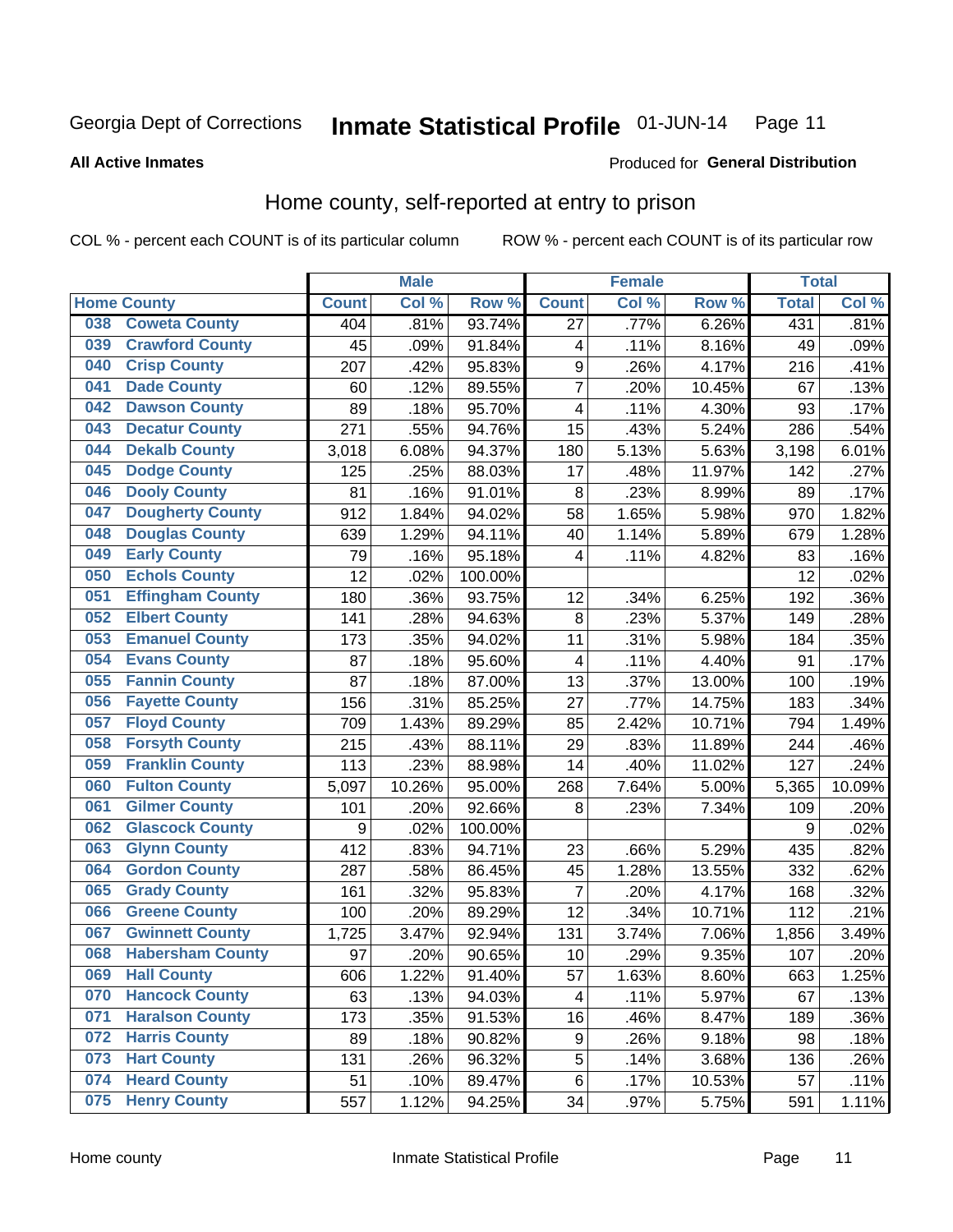#### Inmate Statistical Profile 01-JUN-14 Page 12

#### **All Active Inmates**

#### Produced for General Distribution

### Home county, self-reported at entry to prison

COL % - percent each COUNT is of its particular column

|     |                          |              | <b>Male</b> |                  |                  | <b>Female</b> |        | <b>Total</b> |       |
|-----|--------------------------|--------------|-------------|------------------|------------------|---------------|--------|--------------|-------|
|     | <b>Home County</b>       | <b>Count</b> | Col %       | Row <sup>%</sup> | <b>Count</b>     | Col %         | Row %  | <b>Total</b> | Col % |
|     | 076 Houston County       | 549          | 1.11%       | 92.74%           | 43               | 1.23%         | 7.26%  | 592          | 1.11% |
| 077 | <b>Irwin County</b>      | 71           | .14%        | 97.26%           | $\overline{2}$   | .06%          | 2.74%  | 73           | .14%  |
| 078 | <b>Jackson County</b>    | 220          | .44%        | 92.44%           | 18               | .51%          | 7.56%  | 238          | .45%  |
| 079 | <b>Jasper County</b>     | 67           | .13%        | 89.33%           | 8                | .23%          | 10.67% | 75           | .14%  |
| 080 | <b>Jeff Davis County</b> | 92           | .19%        | 93.88%           | 6                | .17%          | 6.12%  | 98           | .18%  |
| 081 | <b>Jefferson County</b>  | 195          | .39%        | 95.59%           | $\overline{9}$   | .26%          | 4.41%  | 204          | .38%  |
| 082 | <b>Jenkins County</b>    | 68           | .14%        | 95.77%           | 3                | .09%          | 4.23%  | 71           | .13%  |
| 083 | <b>Johnson County</b>    | 45           | .09%        | 90.00%           | 5                | .14%          | 10.00% | 50           | .09%  |
| 084 | <b>Jones County</b>      | 127          | .26%        | 93.38%           | $\boldsymbol{9}$ | .26%          | 6.62%  | 136          | .26%  |
| 085 | <b>Lamar County</b>      | 63           | .13%        | 90.00%           | $\overline{7}$   | .20%          | 10.00% | 70           | .13%  |
| 086 | <b>Lanier County</b>     | 44           | .09%        | 97.78%           | 1                | .03%          | 2.22%  | 45           | .08%  |
| 087 | <b>Laurens County</b>    | 278          | .56%        | 93.60%           | 19               | .54%          | 6.40%  | 297          | .56%  |
| 088 | <b>Lee County</b>        | 97           | .20%        | 90.65%           | 10               | .29%          | 9.35%  | 107          | .20%  |
| 089 | <b>Liberty County</b>    | 246          | .50%        | 93.89%           | 16               | .46%          | 6.11%  | 262          | .49%  |
| 090 | <b>Lincoln County</b>    | 23           | .05%        | 95.83%           | 1                | .03%          | 4.17%  | 24           | .05%  |
| 091 | <b>Long County</b>       | 44           | .09%        | 91.67%           | 4                | .11%          | 8.33%  | 48           | .09%  |
| 092 | <b>Lowndes County</b>    | 492          | .99%        | 94.25%           | 30               | .86%          | 5.75%  | 522          | .98%  |
| 093 | <b>Lumpkin County</b>    | 90           | .18%        | 93.75%           | $\,6$            | .17%          | 6.25%  | 96           | .18%  |
| 094 | <b>Macon County</b>      | 74           | .15%        | 96.10%           | 3                | .09%          | 3.90%  | 77           | .14%  |
| 095 | <b>Madison County</b>    | 148          | .30%        | 92.50%           | 12               | .34%          | 7.50%  | 160          | .30%  |
| 096 | <b>Marion County</b>     | 41           | .08%        | 93.18%           | 3                | .09%          | 6.82%  | 44           | .08%  |
| 097 | <b>Mcduffie County</b>   | 151          | .30%        | 95.57%           | $\overline{7}$   | .20%          | 4.43%  | 158          | .30%  |
| 098 | <b>Mcintosh County</b>   | 75           | .15%        | 94.94%           | 4                | .11%          | 5.06%  | 79           | .15%  |
| 099 | <b>Meriwether County</b> | 138          | .28%        | 93.24%           | 10               | .29%          | 6.76%  | 148          | .28%  |
| 100 | <b>Miller County</b>     | 39           | .08%        | 95.12%           | $\overline{2}$   | .06%          | 4.88%  | 41           | .08%  |
| 101 | <b>Mitchell County</b>   | 192          | .39%        | 95.05%           | 10               | .29%          | 4.95%  | 202          | .38%  |
| 102 | <b>Monroe County</b>     | 125          | .25%        | 92.59%           | 10               | .29%          | 7.41%  | 135          | .25%  |
| 103 | <b>Montgomery County</b> | 64           | .13%        | 92.75%           | 5                | .14%          | 7.25%  | 69           | .13%  |
| 104 | <b>Morgan County</b>     | 114          | .23%        | 91.94%           | 10               | .29%          | 8.06%  | 124          | .23%  |
| 105 | <b>Murray County</b>     | 153          | .31%        | 90.00%           | 17               | .48%          | 10.00% | 170          | .32%  |
| 106 | <b>Muscogee County</b>   | 1,037        | 2.09%       | 95.75%           | 46               | 1.31%         | 4.25%  | 1,083        | 2.04% |
| 107 | <b>Newton County</b>     | 534          | 1.08%       | 92.39%           | 44               | 1.25%         | 7.61%  | 578          | 1.09% |
| 108 | <b>Oconee County</b>     | 41           | .08%        | 91.11%           | 4                | .11%          | 8.89%  | 45           | .08%  |
| 109 | <b>Oglethorpe County</b> | 61           | .12%        | 92.42%           | 5                | .14%          | 7.58%  | 66           | .12%  |
| 110 | <b>Paulding County</b>   | 323          | .65%        | 93.62%           | 22               | .63%          | 6.38%  | 345          | .65%  |
| 111 | <b>Peach County</b>      | 113          | .23%        | 94.96%           | $\,6$            | .17%          | 5.04%  | 119          | .22%  |
| 112 | <b>Pickens County</b>    | 111          | .22%        | 91.74%           | 10               | .29%          | 8.26%  | 121          | .23%  |
| 113 | <b>Pierce County</b>     | 76           | .15%        | 90.48%           | $\bf 8$          | .23%          | 9.52%  | 84           | .16%  |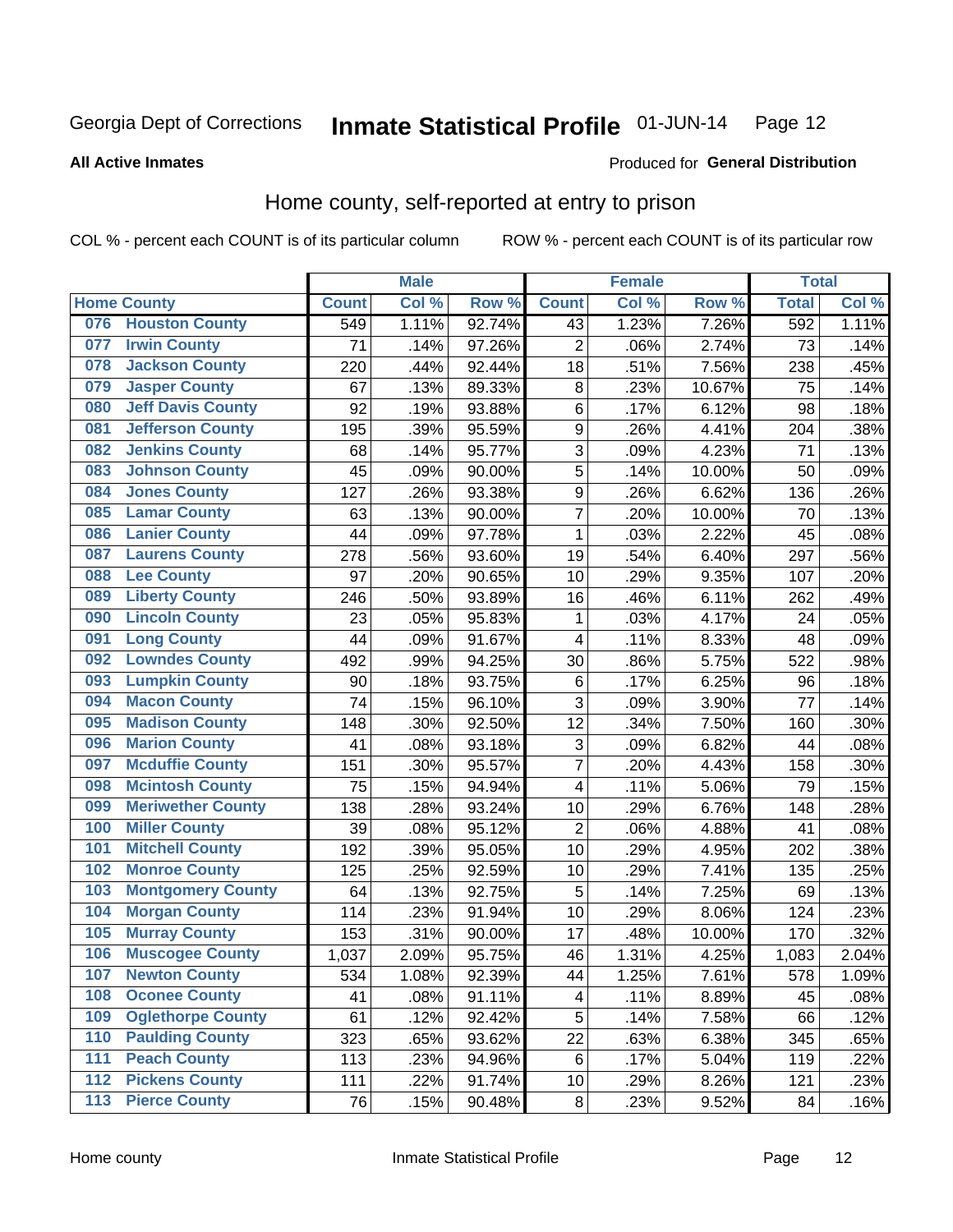#### Inmate Statistical Profile 01-JUN-14 Page 13

#### **All Active Inmates**

#### Produced for General Distribution

# Home county, self-reported at entry to prison

COL % - percent each COUNT is of its particular column

|                                          |              | <b>Male</b> |         |                | <b>Female</b> |        | <b>Total</b> |         |
|------------------------------------------|--------------|-------------|---------|----------------|---------------|--------|--------------|---------|
| <b>Home County</b>                       | <b>Count</b> | Col %       | Row %   | <b>Count</b>   | Col %         | Row %  | <b>Total</b> | Col %   |
| <b>Pike County</b><br>114                | 45           | .09%        | 93.75%  | 3              | .09%          | 6.25%  | 48           | .09%    |
| <b>Polk County</b><br>115                | 232          | .47%        | 91.70%  | 21             | .60%          | 8.30%  | 253          | .48%    |
| <b>Pulaski County</b><br>116             | 74           | .15%        | 94.87%  | 4              | .11%          | 5.13%  | 78           | .15%    |
| <b>Putnam County</b><br>117              | 162          | .33%        | 91.53%  | 15             | .43%          | 8.47%  | 177          | .33%    |
| <b>Quitman County</b><br>118             | 23           | .05%        | 95.83%  | 1              | .03%          | 4.17%  | 24           | .05%    |
| <b>Rabun County</b><br>119               | 49           | .10%        | 90.74%  | 5              | .14%          | 9.26%  | 54           | .10%    |
| <b>Randolph County</b><br>120            | 70           | .14%        | 90.91%  | $\overline{7}$ | .20%          | 9.09%  | 77           | .14%    |
| <b>Richmond County</b><br>121            | 1,698        | 3.42%       | 94.60%  | 97             | 2.77%         | 5.40%  | 1,795        | 3.38%   |
| <b>Rockdale County</b><br>122            | 356          | .72%        | 91.52%  | 33             | .94%          | 8.48%  | 389          | .73%    |
| <b>Schley County</b><br>123              | 20           | .04%        | 100.00% |                |               |        | 20           | .04%    |
| <b>Screven County</b><br>124             | 121          | .24%        | 93.80%  | 8              | .23%          | 6.20%  | 129          | .24%    |
| <b>Seminole County</b><br>125            | 54           | .11%        | 88.52%  | $\overline{7}$ | .20%          | 11.48% | 61           | .11%    |
| <b>Spalding County</b><br>126            | 441          | .89%        | 94.64%  | 25             | .71%          | 5.36%  | 466          | .88%    |
| <b>Stephens County</b><br>127            | 142          | .29%        | 92.81%  | 11             | .31%          | 7.19%  | 153          | .29%    |
| <b>Stewart County</b><br>128             | 28           | .06%        | 100.00% |                |               |        | 28           | .05%    |
| <b>Sumter County</b><br>129              | 189          | .38%        | 94.97%  | 10             | .29%          | 5.03%  | 199          | .37%    |
| <b>Talbot County</b><br>130              | 42           | .08%        | 95.45%  | $\overline{2}$ | .06%          | 4.55%  | 44           | .08%    |
| <b>Taliaferro County</b><br>131          | 15           | .03%        | 93.75%  | $\mathbf{1}$   | .03%          | 6.25%  | 16           | .03%    |
| <b>Tattnall County</b><br>132            | 171          | .34%        | 96.61%  | $\,6$          | .17%          | 3.39%  | 177          | .33%    |
| <b>Taylor County</b><br>133              | 64           | .13%        | 91.43%  | 6              | .17%          | 8.57%  | 70           | .13%    |
| <b>Telfair County</b><br>134             | 93           | .19%        | 95.88%  | 4              | .11%          | 4.12%  | 97           | .18%    |
| <b>Terrell County</b><br>135             | 73           | .15%        | 94.81%  | 4              | .11%          | 5.19%  | 77           | .14%    |
| <b>Thomas County</b><br>136              | 195          | .39%        | 92.86%  | 15             | .43%          | 7.14%  | 210          | .39%    |
| 137<br><b>Tift County</b>                | 273          | .55%        | 94.46%  | 16             | .46%          | 5.54%  | 289          | .54%    |
| <b>Toombs County</b><br>138              | 299          | .60%        | 92.00%  | 26             | .74%          | 8.00%  | 325          | .61%    |
| <b>Towns County</b><br>139               | 26           | .05%        | 100.00% |                |               |        | 26           | .05%    |
| <b>Treutlen County</b><br>140            | 66           | .13%        | 91.67%  | $\,6$          | .17%          | 8.33%  | 72           | .14%    |
| <b>Troup County</b><br>141               | 482          | .97%        | 93.77%  | 32             | .91%          | 6.23%  | 514          | .97%    |
| <b>Turner County</b><br>$\overline{142}$ | 60           | .12%        | 90.91%  | $\,6$          | .17%          | 9.09%  | 66           | .12%    |
| <b>Twiggs County</b><br>143              | 64           | .13%        | 96.97%  | $\overline{c}$ | .06%          | 3.03%  | 66           | .12%    |
| <b>Union County</b><br>144               | 43           | .09%        | 79.63%  | 11             | .31%          | 20.37% | 54           | .10%    |
| 145<br><b>Upson County</b>               | 146          | .29%        | 93.59%  | 10             | .29%          | 6.41%  | 156          | .29%    |
| <b>Walker County</b><br>146              | 331          | .67%        | 90.44%  | 35             | 1.00%         | 9.56%  | 366          | .69%    |
| <b>Walton County</b><br>147              | 400          | .81%        | 90.09%  | 44             | 1.25%         | 9.91%  | 444          | .84%    |
| <b>Ware County</b><br>148                | 281          | .57%        | 94.93%  | 15             | .43%          | 5.07%  | 296          | .56%    |
| <b>Warren County</b><br>149              | 31           | .06%        | 88.57%  | 4              | .11%          | 11.43% | 35           | .07%    |
| <b>Washington County</b><br>150          | 197          | .40%        | 91.63%  | 18             | .51%          | 8.37%  | 215          | .40%    |
| <b>Wayne County</b><br>151               | 171          | .34%        | 90.00%  | 19             | .54%          | 10.00% | 190          | $.36\%$ |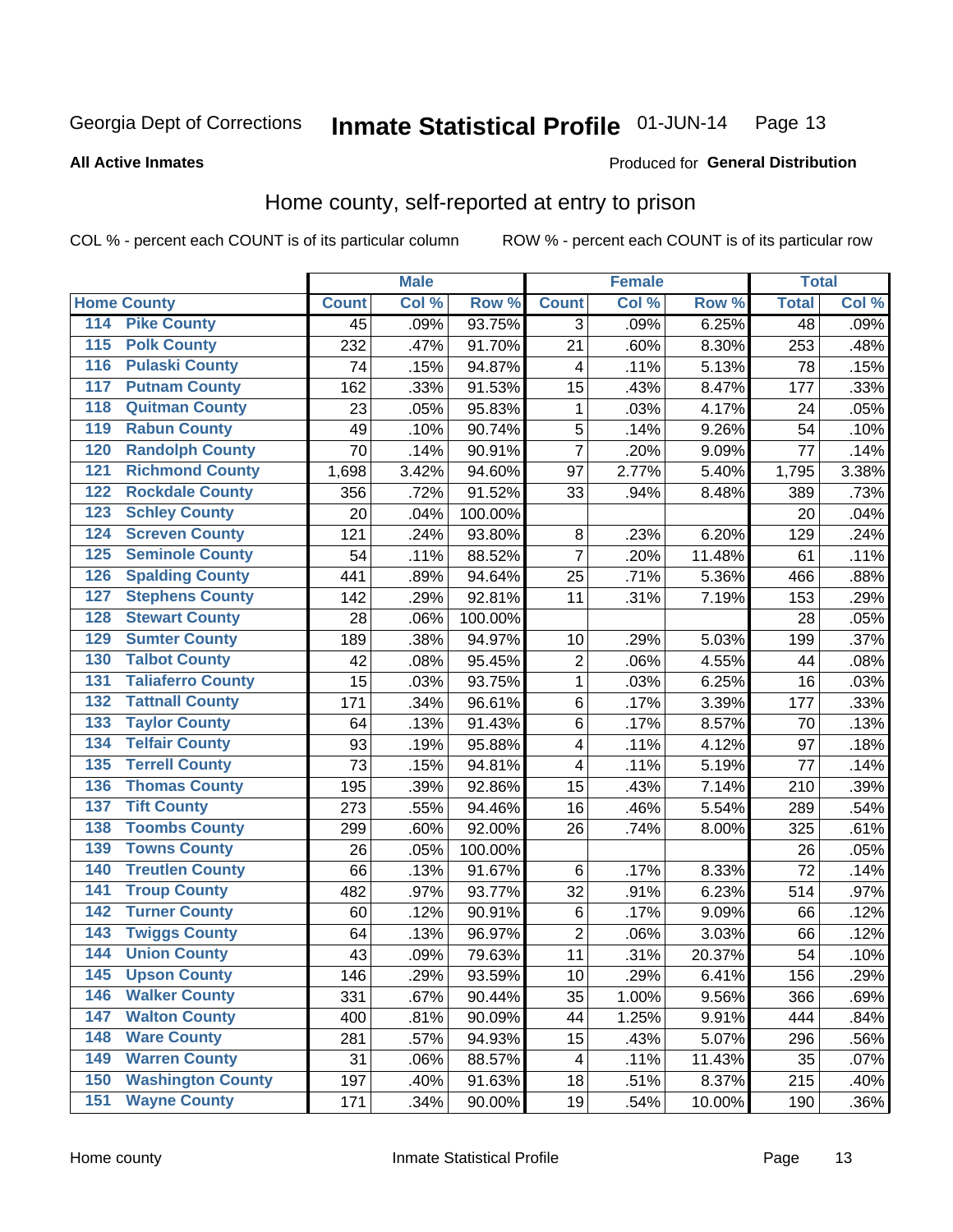#### Inmate Statistical Profile 01-JUN-14 Page 14

**All Active Inmates** 

#### Produced for General Distribution

### Home county, self-reported at entry to prison

COL % - percent each COUNT is of its particular column

|     |                             |              | <b>Male</b> |         |              | <b>Female</b> |        | <b>Total</b> |       |
|-----|-----------------------------|--------------|-------------|---------|--------------|---------------|--------|--------------|-------|
|     | <b>Home County</b>          | <b>Count</b> | Col %       | Row %   | <b>Count</b> | Col %         | Row %  | <b>Total</b> | Col % |
| 152 | <b>Webster County</b>       | 12           | .02%        | 100.00% |              |               |        | 12           | .02%  |
| 153 | <b>Wheeler County</b>       | 21           | .04%        | 100.00% |              |               |        | 21           | .04%  |
| 154 | <b>White County</b>         | 79           | .16%        | 84.95%  | 14           | .40%          | 15.05% | 93           | .17%  |
| 155 | <b>Whitfield County</b>     | 419          | .84%        | 90.30%  | 45           | 1.28%         | 9.70%  | 464          | .87%  |
| 156 | <b>Wilcox County</b>        | 37           | .07%        | 88.10%  | 5            | .14%          | 11.90% | 42           | .08%  |
| 157 | <b>Wilkes County</b>        | 66           | .13%        | 91.67%  | 6            | .17%          | 8.33%  | 72           | .14%  |
| 158 | <b>Wilkinson County</b>     | 44           | .09%        | 95.65%  | 2            | .06%          | 4.35%  | 46           | .09%  |
| 159 | <b>Worth County</b>         | 107          | .22%        | 92.24%  | 9            | .26%          | 7.76%  | 116          | .22%  |
| 999 | <b>Other Custody/Out Of</b> | 204          | .41%        | 93.15%  | 15           | .43%          | 6.85%  | 219          | .41%  |
|     | <b>State</b>                |              |             |         |              |               |        |              |       |
|     | <b>Total Rported</b>        | 49,665       | 100%        | 93.4%   | 3,507        | 100%          | 6.6%   | 53,172       | 100%  |

| Reported<br>NOT |        |       |         |
|-----------------|--------|-------|---------|
| <b>Total</b>    | 49,665 | 3,507 | EO 470. |

| Mode<br><b>Tequent)</b><br>ns | nown | mown | เทown |
|-------------------------------|------|------|-------|
|                               |      |      |       |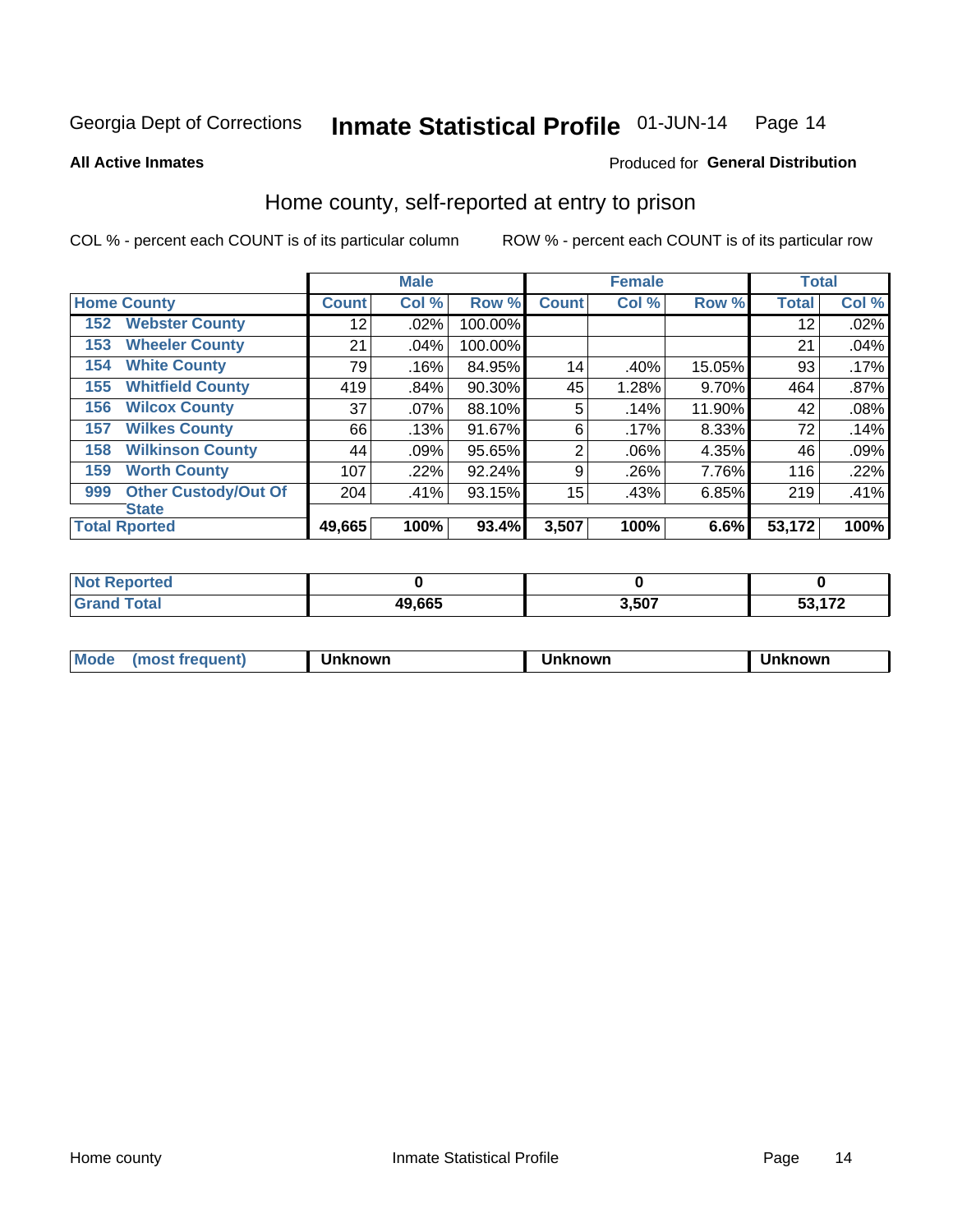# Inmate Statistical Profile 01-JUN-14 Page 15

#### **All Active Inmates**

#### **Produced for General Distribution**

# Socioeconomic class, self-reported at entry to prison

COL % - percent each COUNT is of its particular column

|                       |                | <b>Male</b> |           |              | <b>Female</b> |       |        | <b>Total</b> |
|-----------------------|----------------|-------------|-----------|--------------|---------------|-------|--------|--------------|
| Socioeconomic Class   | <b>Count</b> l | Col %       | Row %     | <b>Count</b> | Col %         | Row % | Total  | Col %        |
| <b>Welfare</b>        | .563           | 9.82%       | 96.13%    | 63           | $10.08\%$     | 3.87% | .626 ا | 9.83%        |
| <b>Occ Employ</b>     | 663            | 4.17%       | $99.25\%$ | 5.           | $.80\%$       | .75%  | 668    | 4.04%        |
| <b>Minimum Std</b>    | 6,646          | 41.77%      | 96.95%    | 209          | 33.44%        | 3.05% | 6,855  | 41.45%       |
| <b>Middle</b>         | 7.040          | 44.24%      | 95.29%    | 348          | 55.68%        | 4.71% | 7,388  | 44.68%       |
| <b>Total Reported</b> | 15,912         | 100%        | 96.22%    | 625          | 100%          | 3.78% | 16,537 | 100%         |

| τeα | 33.753 | 2,882 | 36,635        |
|-----|--------|-------|---------------|
|     | 49.665 | 3,507 | $\rightarrow$ |

| Mo<br>'dle<br>Middle<br>Mid<br><b>Middle</b><br>____<br>____<br>____ |
|----------------------------------------------------------------------|
|----------------------------------------------------------------------|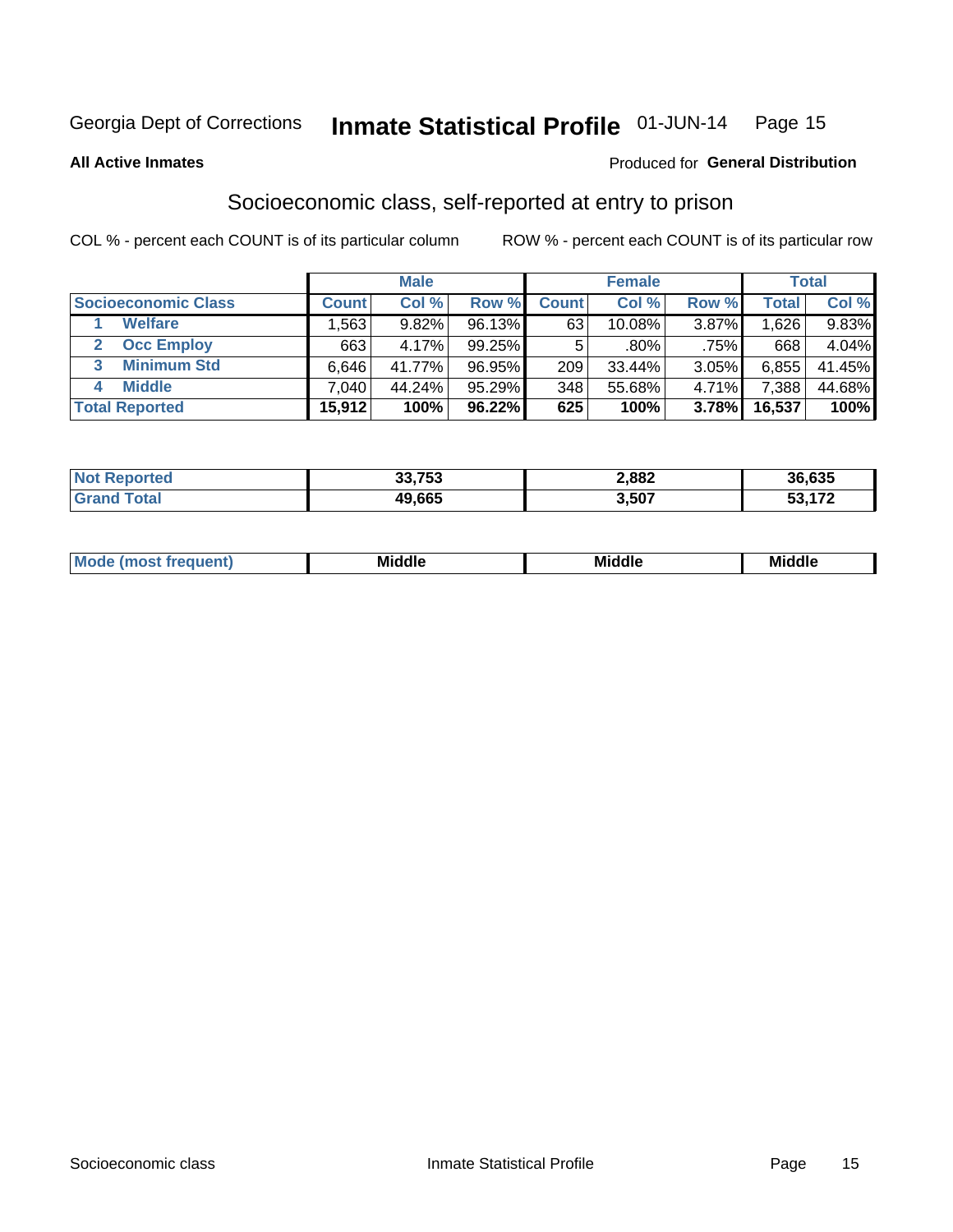# Inmate Statistical Profile 01-JUN-14 Page 16

#### **All Active Inmates**

#### Produced for General Distribution

# Environment to age 16, self-reported at entry to prison

COL % - percent each COUNT is of its particular column

|                                   |              | <b>Male</b> |        |              | <b>Female</b> |          |        | <b>Total</b> |
|-----------------------------------|--------------|-------------|--------|--------------|---------------|----------|--------|--------------|
| <b>Environment to age 16</b>      | <b>Count</b> | Col %       | Row %  | <b>Count</b> | Col %         | Row %    | Total  | Col %        |
| <b>Rural/Farm</b>                 | 568          | 3.53%       | 96.60% | 20           | 3.17%         | 3.40%    | 588    | 3.52%        |
| <b>Rural/Nfarm</b><br>$2^{\circ}$ | 863          | $5.37\%$    | 92.10% | 74           | 11.73%        | 7.90%    | 937    | 5.61%        |
| <b>S.M.S.A</b><br>3 <sup>1</sup>  | 5,987        | 37.24%      | 97.97% | 124          | 19.65%        | $2.03\%$ | 6,111  | 36.57%       |
| <b>Urban</b><br>4                 | 3,590        | 22.33%      | 94.20% | 221          | 35.02%        | 5.80%    | 3,811  | 22.81%       |
| <b>Small Town</b><br>5.           | 5,070        | 31.53%      | 96.35% | 192          | 30.43%        | 3.65%    | 5,262  | 31.49%       |
| <b>Total Reported</b>             | 16,078       | 100%        | 96.22% | 631          | 100%          | 3.78%    | 16,709 | 100%         |

| <b>Not Reported</b> | 33,587 | 2,876 | 36,463 |
|---------------------|--------|-------|--------|
| $\tau$ otal         | 49,665 | 3,507 | 53,172 |

| M | .<br>M | Irhan<br>_____ | M<br>-<br>______ |
|---|--------|----------------|------------------|
|   |        |                |                  |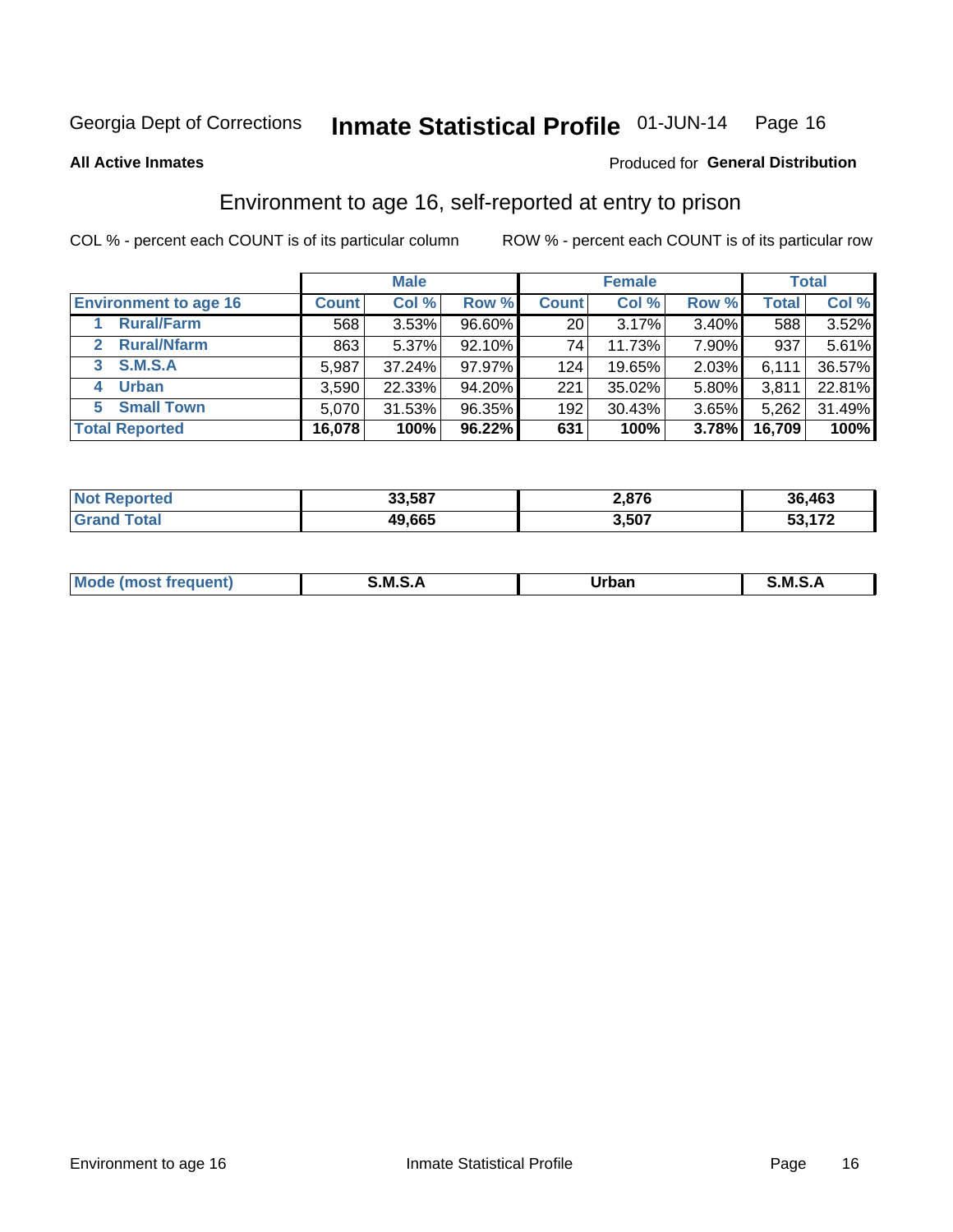#### Inmate Statistical Profile 01-JUN-14 Page 17

#### **All Active Inmates**

#### Produced for General Distribution

# Guardian status to age 16, self-reported at entry to prison

COL % - percent each COUNT is of its particular column

|                                  |              | <b>Male</b> |           |              | <b>Female</b> |       |              | <b>Total</b> |
|----------------------------------|--------------|-------------|-----------|--------------|---------------|-------|--------------|--------------|
| <b>Guardian Status To Age 16</b> | <b>Count</b> | Col %       | Row %     | <b>Count</b> | Col %         | Row % | <b>Total</b> | Col %        |
| 1 Orphanage                      | 13           | .08%        | 100.00%   |              |               |       | 13           | .08%         |
| 2 Father Only                    | 504          | 3.22%       | 97.86%    | 11           | 2.88%         | 2.14% | 515          | 3.21%        |
| <b>3 Both Parents</b>            | 5,954        | 38.01%      | $97.51\%$ | 152          | 39.79%        | 2.49% | 6,106        | 38.05%       |
| <b>4 Mother Only</b>             | 6,887        | 43.96%      | 98.27%    | 121          | 31.68%        | 1.73% | 7,008        | 43.67%       |
| <b>6 Oth Female</b>              | 405          | 2.59%       | 98.06%    | 8            | 2.09%         | 1.94% | 413          | 2.57%        |
| <b>7 Oth Male</b>                | 79           | .50%        | 98.75%    |              | .26%          | 1.25% | 80           | .50%         |
| 8 Step-Parents                   | 157          | 1.00%       | 99.37%    |              | .26%          | .63%  | 158          | .98%         |
| 9 Foster Home                    | 258          | 1.65%       | 96.99%    | 8            | 2.09%         | 3.01% | 266          | 1.66%        |
| <b>10 Grand Parents</b>          | 1,409        | 8.99%       | 94.63%    | 80           | 20.94%        | 5.37% | 1,489        | 9.28%        |
| <b>Total Reported</b>            | 15,666       | 100%        | 97.62%    | 382          | 100%          | 2.38% | 16,048       | 100%         |

| Reported<br><b>Not</b> | 33,999 | 3,125 | .124        |
|------------------------|--------|-------|-------------|
| ⊺otai                  | 49.665 | 3,507 | $E_2 = 4.7$ |

| Mode<br>(most frequent) | <b>Mother Only</b> | <b>Both Parents</b> | <b>Mother Only</b> |
|-------------------------|--------------------|---------------------|--------------------|
|                         |                    |                     |                    |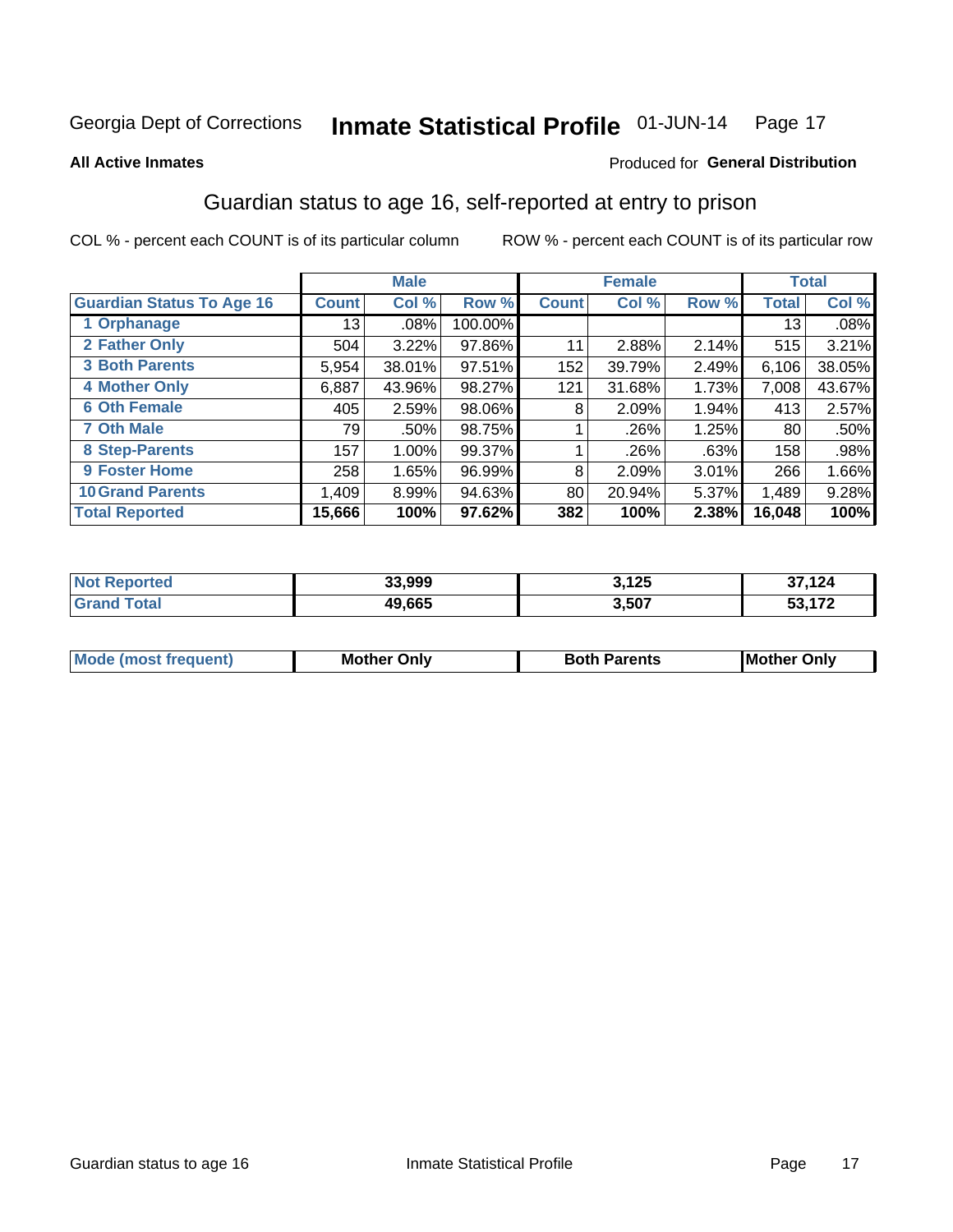#### Inmate Statistical Profile 01-JUN-14 Page 18

#### **All Active Inmates**

#### Produced for General Distribution

# Employment status before prison, self-reported at entry to prison

COL % - percent each COUNT is of its particular column

|                                  |              | <b>Male</b> |        |              | <b>Female</b> |          |              | <b>Total</b> |
|----------------------------------|--------------|-------------|--------|--------------|---------------|----------|--------------|--------------|
| <b>Employment Status</b>         | <b>Count</b> | Col %       | Row %  | <b>Count</b> | Col %         | Row %    | <b>Total</b> | Col %        |
| <b>Full Time</b>                 | 18,942       | 45.64%      | 96.41% | 706          | 23.16%        | 3.59%    | 19,648       | 44.10%       |
| <b>Part Time</b><br>$\mathbf{2}$ | 3,775        | 9.10%       | 95.47% | 179          | 5.87%         | $4.53\%$ | 3,954        | 8.87%        |
| Unempl $<$ 6m<br>3               | 2,808        | 6.77%       | 97.36% | 76           | 2.49%         | 2.64%    | 2,884        | 6.47%        |
| Unempl > 6m<br>4                 | 8,626        | 20.78%      | 85.30% | 1,487        | 48.77%        | 14.70%   | 10,113       | 22.70%       |
| <b>Never Workd</b><br>5          | 4,317        | 10.40%      | 95.72% | 193          | 6.33%         | 4.28%    | 4,510        | 10.12%       |
| <b>Student</b><br>6              | 1,142        | 2.75%       | 95.97% | 48           | 1.57%         | 4.03%    | 1,190        | 2.67%        |
| <b>Incapable</b>                 | 1,896        | 4.57%       | 84.04% | 360          | 11.81%        | 15.96%   | 2,256        | 5.06%        |
| <b>Total Reported</b>            | 41,506       | 100%        | 93.16% | 3,049        | 100%          | 6.84%    | 44,555       | 100%         |

| N | 8,159  | 458   | 0.47       |
|---|--------|-------|------------|
|   | 49.665 | 3,507 | 170<br>- - |

| <b>Mode (most frequent)</b> | <b>Full</b><br>™e | > 6m<br>,,,,,,,, | īme<br>∙uı. |
|-----------------------------|-------------------|------------------|-------------|
|                             |                   |                  |             |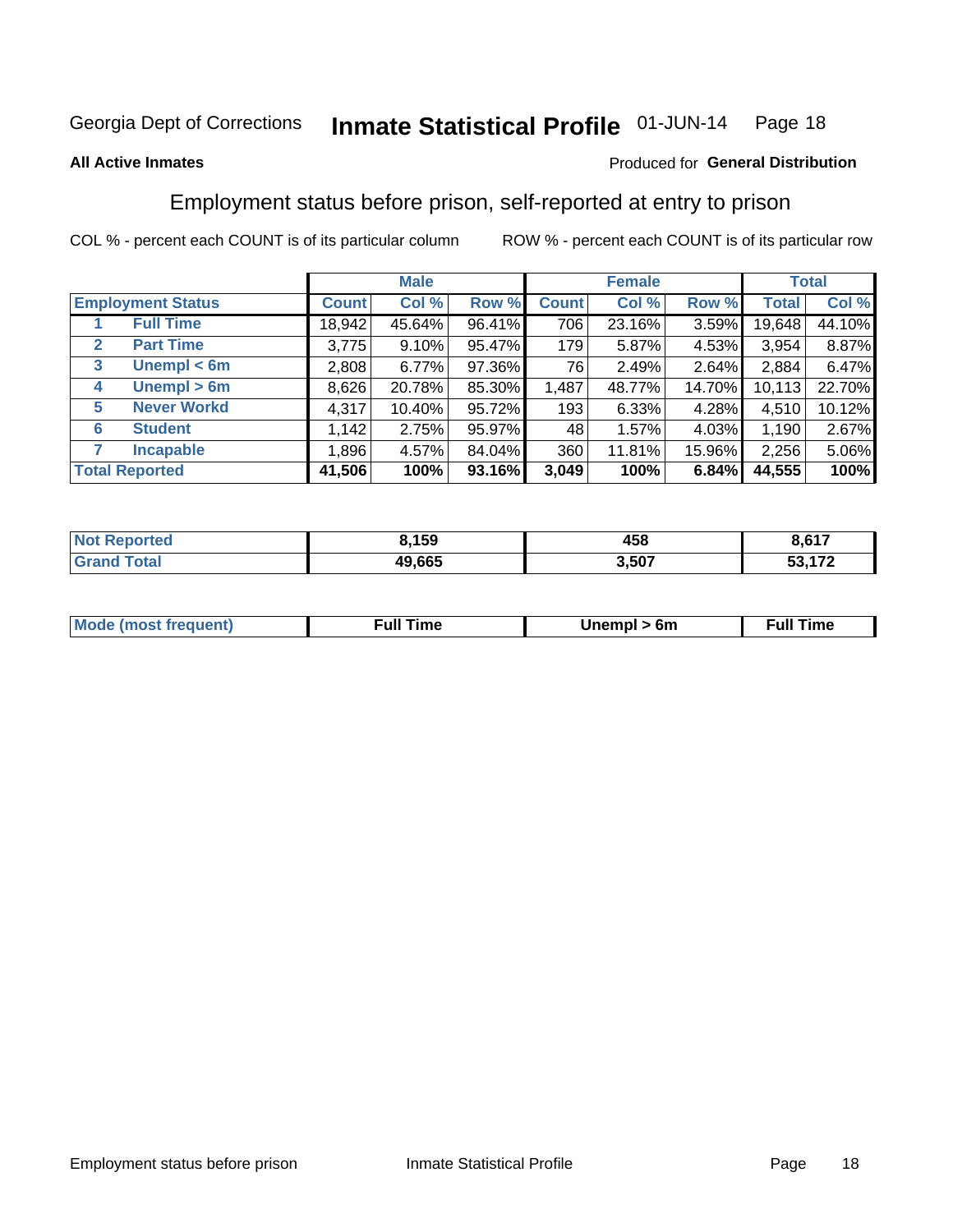#### **All Active Inmates**

Produced for General Distribution

### Age at admission

COL % - percent each COUNT is of its particular column

|                         |              | <b>Male</b> |        |              | <b>Female</b> |       |              | <b>Total</b> |
|-------------------------|--------------|-------------|--------|--------------|---------------|-------|--------------|--------------|
| <b>Age At Admission</b> | <b>Count</b> | Col %       | Row %  | <b>Count</b> | Col %         | Row % | <b>Total</b> | Col %        |
| 14                      | 19           | 0.04%       | 90.48% | 2            | 0.06%         | 9.52% | 21           | 0.04%        |
| 15                      | 58           | 0.12%       | 98.31% | 1            | 0.03%         | 1.69% | 59           | 0.11%        |
| 16                      | 191          | 0.38%       | 96.46% | 7            | 0.20%         | 3.54% | 198          | 0.37%        |
| $\overline{17}$         | 707          | 1.42%       | 96.98% | 22           | 0.63%         | 3.02% | 729          | 1.37%        |
| $\overline{18}$         | 1,387        | 2.79%       | 97.27% | 39           | 1.11%         | 2.73% | 1,426        | 2.68%        |
| 19                      | 2,049        | 4.13%       | 96.42% | 76           | 2.17%         | 3.58% | 2,125        | 4.00%        |
| 20                      | 2,292        | 4.62%       | 95.66% | 104          | 2.97%         | 4.34% | 2,396        | 4.51%        |
| $\overline{21}$         | 2,212        | 4.45%       | 95.55% | 103          | 2.94%         | 4.45% | 2,315        | 4.35%        |
| $\overline{22}$         | 2,303        | 4.64%       | 95.36% | 112          | 3.19%         | 4.64% | 2,415        | 4.54%        |
| 23                      | 2,106        | 4.24%       | 93.64% | 143          | 4.08%         | 6.36% | 2,249        | 4.23%        |
| 24                      | 2,014        | 4.06%       | 93.81% | 133          | 3.79%         | 6.19% | 2,147        | 4.04%        |
| $\overline{25}$         | 1,890        | 3.81%       | 93.94% | 122          | 3.48%         | 6.06% | 2,012        | 3.78%        |
| $\overline{26}$         | 1,798        | 3.62%       | 93.65% | 122          | 3.48%         | 6.35% | 1,920        | 3.61%        |
| $\overline{27}$         | 1,762        | 3.55%       | 92.11% | 151          | 4.31%         | 7.89% | 1,913        | 3.60%        |
| 28                      | 1,692        | 3.41%       | 92.66% | 134          | 3.82%         | 7.34% | 1,826        | 3.43%        |
| 29                      | 1,649        | 3.32%       | 93.01% | 124          | 3.54%         | 6.99% | 1,773        | 3.33%        |
| 30                      | 1,650        | 3.32%       | 93.70% | 111          | 3.17%         | 6.30% | 1,761        | 3.31%        |
| 31                      | 1,525        | 3.07%       | 92.48% | 124          | 3.54%         | 7.52% | 1,649        | 3.10%        |
| 32                      | 1,471        | 2.96%       | 92.17% | 125          | 3.57%         | 7.83% | 1,596        | 3.00%        |
| 33                      | 1,423        | 2.87%       | 91.81% | 127          | 3.62%         | 8.19% | 1,550        | 2.92%        |
| 34                      | 1,363        | 2.74%       | 91.85% | 121          | 3.45%         | 8.15% | 1,484        | 2.79%        |
| 35                      | 1,269        | 2.56%       | 93.31% | 91           | 2.60%         | 6.69% | 1,360        | 2.56%        |
| 36                      | 1,258        | 2.53%       | 92.64% | 100          | 2.85%         | 7.36% | 1,358        | 2.55%        |
| 37                      | 1,118        | 2.25%       | 92.55% | 90           | 2.57%         | 7.45% | 1,208        | 2.27%        |
| 38                      | 1,069        | 2.15%       | 92.16% | 91           | 2.60%         | 7.84% | 1,160        | 2.18%        |
| 39                      | 1,018        | 2.05%       | 91.96% | 89           | 2.54%         | 8.04% | 1,107        | 2.08%        |
| 40                      | 1,014        | 2.04%       | 92.01% | 88           | 2.51%         | 7.99% | 1,102        | 2.07%        |
| 41                      | 990          | 1.99%       | 93.05% | 74           | 2.11%         | 6.95% | 1,064        | 2.00%        |
| 42                      | 910          | 1.83%       | 92.39% | 75           | 2.14%         | 7.61% | 985          | 1.85%        |
| 43                      | 876          | 1.76%       | 90.40% | 93           | 2.65%         | 9.60% | 969          | 1.82%        |
| 44                      | 796          | 1.60%       | 91.08% | 78           | 2.22%         | 8.92% | 874          | 1.64%        |
| 45                      | 763          | 1.54%       | 90.94% | 76           | 2.17%         | 9.06% | 839          | 1.58%        |
| 46                      | 747          | 1.50%       | 92.34% | 62           | 1.77%         | 7.66% | 809          | 1.52%        |
| 47                      | 742          | 1.49%       | 91.95% | 65           | 1.85%         | 8.05% | 807          | 1.52%        |
| 48                      | 699          | 1.41%       | 91.73% | 63           | 1.80%         | 8.27% | 762          | 1.43%        |
| 49                      | 634          | 1.28%       | 91.35% | 60           | 1.71%         | 8.65% | 694          | 1.31%        |
| 50                      | 552          | 1.11%       | 92.00% | 48           | 1.37%         | 8.00% | 600          | 1.13%        |
| 51                      | 478          | 0.96%       | 92.46% | 39           | 1.11%         | 7.54% | 517          | 0.97%        |
| 52                      | 459          | 0.92%       | 92.17% | 39           | 1.11%         | 7.83% | 498          | 0.94%        |
| 53                      | 399          | 0.80%       | 90.48% | 42           | 1.20%         | 9.52% | 441          | 0.83%        |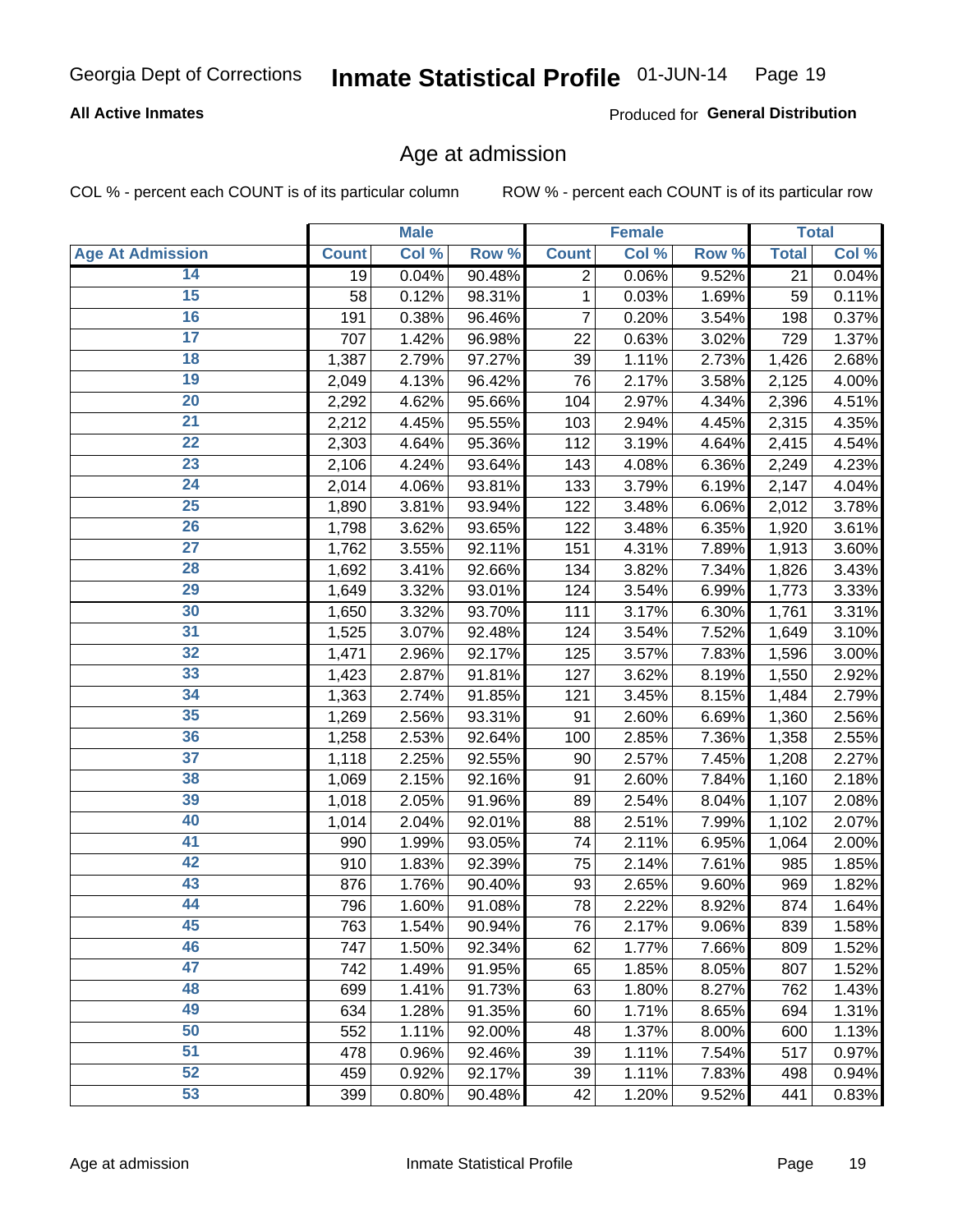#### **All Active Inmates**

Produced for General Distribution

# Age at admission

COL % - percent each COUNT is of its particular column

|                         | <b>Male</b>    |       | <b>Female</b> |                         |       | <b>Total</b> |                 |       |
|-------------------------|----------------|-------|---------------|-------------------------|-------|--------------|-----------------|-------|
| <b>Age At Admission</b> | <b>Count</b>   | Col % | Row %         | <b>Count</b>            | Col % | Row %        | <b>Total</b>    | Col % |
| 54                      | 353            | 0.71% | 93.39%        | 25                      | 0.71% | 6.61%        | 378             | 0.71% |
| 55                      | 306            | 0.62% | 93.01%        | 23                      | 0.66% | 6.99%        | 329             | 0.62% |
| 56                      | 292            | 0.59% | 92.99%        | 22                      | 0.63% | 7.01%        | 314             | 0.59% |
| $\overline{57}$         | 223            | 0.45% | 94.09%        | 14                      | 0.40% | 5.91%        | 237             | 0.45% |
| 58                      | 176            | 0.35% | 95.14%        | 9                       | 0.26% | 4.86%        | 185             | 0.35% |
| 59                      | 152            | 0.31% | 94.41%        | 9                       | 0.26% | 5.59%        | 161             | 0.30% |
| 60                      | 137            | 0.28% | 95.80%        | 6                       | 0.17% | 4.20%        | 143             | 0.27% |
| 61                      | 119            | 0.24% | 95.97%        | 5                       | 0.14% | 4.03%        | 124             | 0.23% |
| 62                      | 102            | 0.21% | 94.44%        | 6                       | 0.17% | 5.56%        | 108             | 0.20% |
| 63                      | 82             | 0.17% | 97.62%        | $\overline{2}$          | 0.06% | 2.38%        | 84              | 0.16% |
| 64                      | 73             | 0.15% | 94.81%        | $\overline{\mathbf{4}}$ | 0.11% | 5.19%        | 77              | 0.14% |
| 65                      | 41             | 0.08% | 91.11%        | 4                       | 0.11% | 8.89%        | 45              | 0.08% |
| 66                      | 49             | 0.10% | 98.00%        | 1                       | 0.03% | 2.00%        | 50              | 0.09% |
| 67                      | 35             | 0.07% | 94.59%        | $\overline{2}$          | 0.06% | 5.41%        | 37              | 0.07% |
| 68                      | 26             | 0.05% | 96.30%        | 1                       | 0.03% | 3.70%        | 27              | 0.05% |
| 69                      | 34             | 0.07% | 100.00%       |                         |       |              | 34              | 0.06% |
| 70                      | 26             | 0.05% | 89.66%        | 3                       | 0.09% | 10.34%       | $\overline{29}$ | 0.05% |
| $\overline{71}$         | 15             | 0.03% | 100.00%       |                         |       |              | 15              | 0.03% |
| $\overline{72}$         | 19             | 0.04% | 90.48%        | $\overline{2}$          | 0.06% | 9.52%        | 21              | 0.04% |
| $\overline{73}$         | 9              | 0.02% | 90.00%        | 1                       | 0.03% | 10.00%       | 10              | 0.02% |
| $\overline{74}$         | 13             | 0.03% | 100.00%       |                         |       |              | 13              | 0.02% |
| 75                      | 8              | 0.02% | 100.00%       |                         |       |              | 8               | 0.02% |
| 76                      | $\overline{7}$ | 0.01% | 100.00%       |                         |       |              | 7               | 0.01% |
| $\overline{77}$         | 5              | 0.01% | 100.00%       |                         |       |              | 5               | 0.01% |
| 78                      | $\overline{3}$ | 0.01% | 100.00%       |                         |       |              | $\overline{3}$  | 0.01% |
| 79                      | $\overline{2}$ | 0.01% | 66.67%        | 1                       | 0.03% | 33.33%       | $\overline{3}$  | 0.01% |
| 80                      | $\mathbf{1}$   | 0.01% | 100.00%       |                         |       |              | $\mathbf{1}$    | 0.01% |
| 82                      | $\overline{2}$ | 0.01% | 100.00%       |                         |       |              | $\overline{2}$  | 0.01% |
| 84                      | $\overline{2}$ | 0.01% | 100.00%       |                         |       |              | $\overline{2}$  | 0.01% |
| <b>Total Reported</b>   | 49,664         | 100%  | 93.41%        | 3,506                   | 100%  | 6.59%        | 53,170          | 100%  |

| N<br>тет |        |       |     |
|----------|--------|-------|-----|
| ______   | 49.665 | 3,507 | 470 |

| Mean (average)                 | 32.19     | 34.01   | 32.31   |
|--------------------------------|-----------|---------|---------|
| <b>Median (middle)</b>         | 30        | ົ<br>⊾ت | 30      |
| <b>Mode</b><br>(most frequent) | n n<br>▵▵ |         | ົ<br>LL |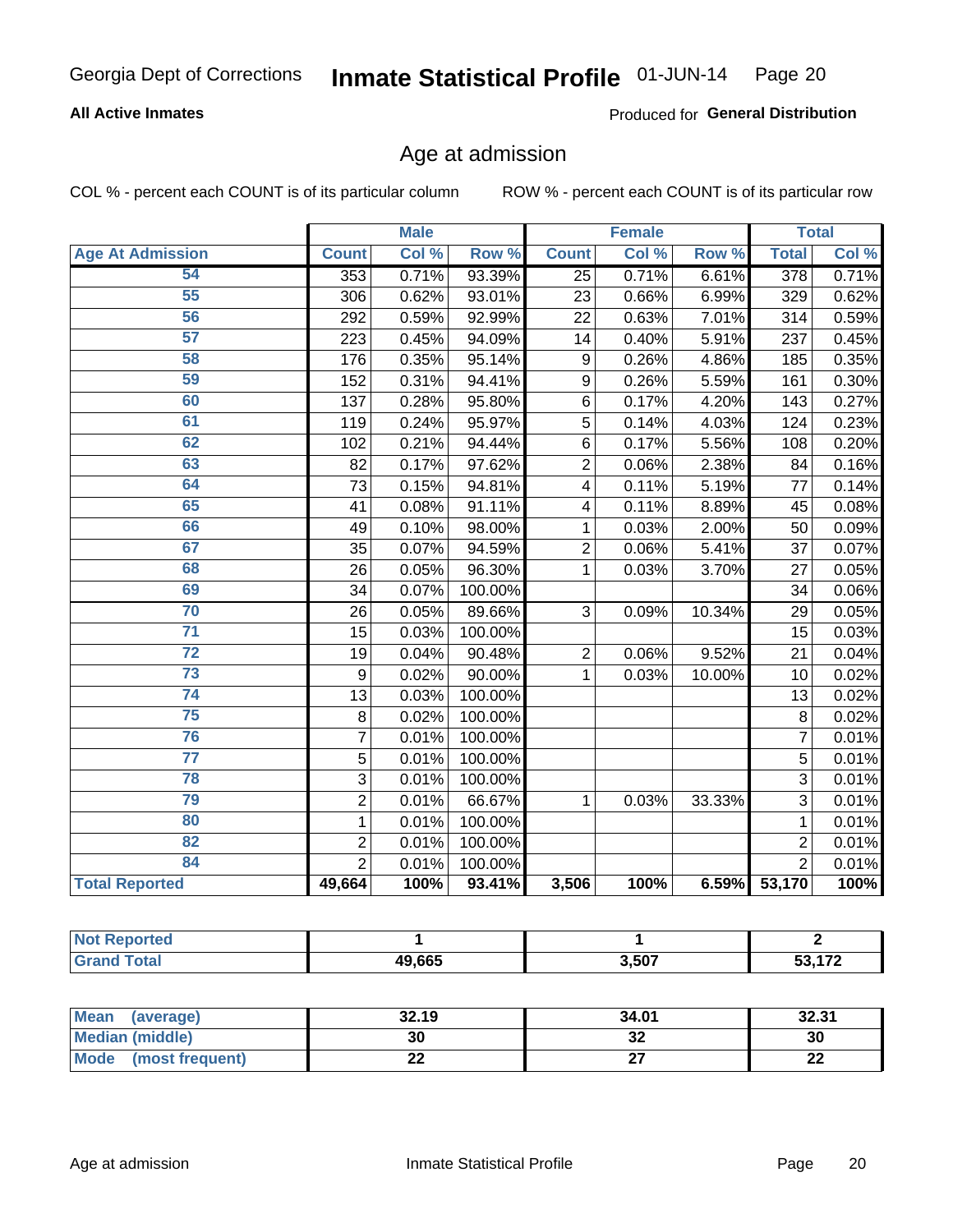#### **All Active Inmates**

#### Produced for General Distribution

### Height, measured at entry to prison

COL % - percent each COUNT is of its particular column

|                       | <b>Male</b>  |        |         | <b>Female</b> |        |        | <b>Total</b>   |        |
|-----------------------|--------------|--------|---------|---------------|--------|--------|----------------|--------|
| <b>Height</b>         | <b>Count</b> | Col %  | Row %   | <b>Count</b>  | Col %  | Row %  | <b>Total</b>   | Col %  |
| 4'10"                 | 2            | 0.02%  | 13.33%  | 13            | 6.81%  | 86.67% | 15             | 0.13%  |
| 4'11''                | 11           | 0.10%  | 13.25%  | 72            | 37.70% | 86.75% | 83             | 0.71%  |
| 5'02"                 | $\mathbf 2$  | 0.02%  | 66.67%  | 1             | 0.52%  | 33.33% | 3              | 0.03%  |
| 5'03''                | 1            | 0.01%  | 100.00% |               |        |        | 1              | 0.01%  |
| 5'05''                | 6            | 0.05%  | 100.00% |               |        |        | 6              | 0.05%  |
| 5'06''                | 8            | 0.07%  | 100.00% |               |        |        | 8              | 0.07%  |
| 5'07''                | 10           | 0.09%  | 100.00% |               |        |        | 10             | 0.09%  |
| 5'08''                | 9            | 0.08%  | 100.00% |               |        |        | 9              | 0.08%  |
| 5'09''                | 10           | 0.09%  | 100.00% |               |        |        | 10             | 0.09%  |
| 5'10''                | 5,498        | 47.98% | 98.80%  | 67            | 35.08% | 1.20%  | 5,565          | 47.77% |
| 5'11''                | 5,858        | 51.12% | 99.36%  | 38            | 19.90% | 0.64%  | 5,896          | 50.61% |
| 6'00''                | 12           | 0.10%  | 100.00% |               |        |        | 12             | 0.10%  |
| 6'01''                | 5            | 0.04%  | 100.00% |               |        |        | 5              | 0.04%  |
| 6'02''                | 6            | 0.05%  | 100.00% |               |        |        | 6              | 0.05%  |
| 6'03''                | $\sqrt{2}$   | 0.02%  | 100.00% |               |        |        | $\overline{2}$ | 0.02%  |
| 6'04''                | 1            | 0.01%  | 100.00% |               |        |        | 1              | 0.01%  |
| 6'05''                | 1            | 0.01%  | 100.00% |               |        |        | 1              | 0.01%  |
| 6'10''                | 5            | 0.04%  | 100.00% |               |        |        | 5              | 0.04%  |
| 6'11''                | 11           | 0.10%  | 100.00% |               |        |        | 11             | 0.09%  |
| Seven feet +          | 1            | 0.01%  | 100.00% |               |        |        | 1              | 0.01%  |
| <b>Total Reported</b> | 11,459       | 100%   | 98.36%  | 191           | 100%   | 1.64%  | 11,650         | 100%   |

| <b>Not Reported</b> | 38,206 | 3,316 | 41,522 |
|---------------------|--------|-------|--------|
| <b>Fotal</b>        | 49,665 | 3,507 | 53,172 |

| Mean<br>(average)       | 544"  | 5'05" | 5'10"        |
|-------------------------|-------|-------|--------------|
| Median (middle)         | 544"  | 5'10" | 5'11"        |
| Mode<br>(most frequent) | 5'11" | 4'11" | <b>5'44"</b> |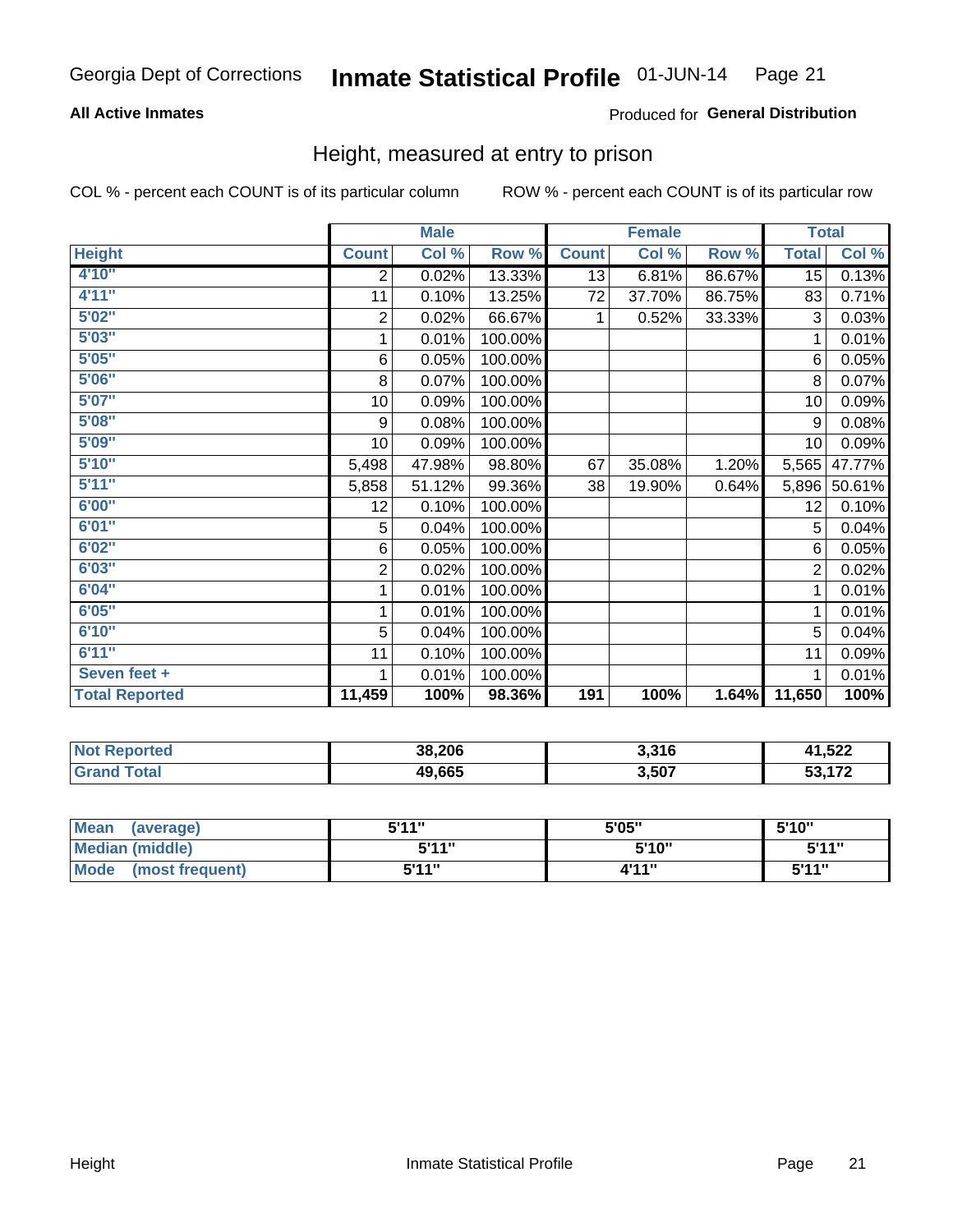#### **All Active Inmates**

#### Produced for General Distribution

# Weight, measured at entry to prison

COL % - percent each COUNT is of its particular column

|                        |                         | <b>Male</b> |                  |                         | <b>Female</b> |        | <b>Total</b>    |        |
|------------------------|-------------------------|-------------|------------------|-------------------------|---------------|--------|-----------------|--------|
| Weight                 | <b>Count</b>            | Col %       | Row <sup>%</sup> | <b>Count</b>            | Col %         | Row %  | <b>Total</b>    | Col %  |
| <b>Under 80 pounds</b> | $\overline{14}$         | 0.03%       | 100.00%          |                         |               |        | $\overline{14}$ | 0.03%  |
| 80 - 89 pounds         | 3                       | 0.01%       | 75.00%           | $\mathbf{1}$            | 0.03%         | 25.00% | $\overline{4}$  | 0.01%  |
| 90 - 99 pounds         | $\overline{3}$          | 0.01%       | 27.27%           | 8                       | 0.23%         | 72.73% | 11              | 0.02%  |
| 100 - 109 pounds       | 30                      | 0.06%       | 51.72%           | 28                      | 0.80%         | 48.28% | 58              | 0.11%  |
| 110 - 119 pounds       | 83                      | 0.17%       | 45.11%           | 101                     | 2.89%         | 54.89% | 184             | 0.35%  |
| 120 - 129 pounds       | 425                     | 0.87%       | 65.69%           | 222                     | 6.35%         | 34.31% | 647             | 1.23%  |
| 130 - 139 pounds       | 1,429                   | 2.91%       | 80.87%           | 338                     | 9.67%         | 19.13% | 1,767           | 3.36%  |
| 140 - 149 pounds       | 3,116                   | 6.35%       | 88.98%           | 386                     | 11.05%        | 11.02% | 3,502           | 6.66%  |
| 150 - 159 pounds       | 4,792                   | 9.76%       | 92.37%           | 396                     | 11.33%        | 7.63%  | 5,188           | 9.87%  |
| 160 - 169 pounds       | 6,458                   | 13.16%      | 94.06%           | 408                     | 11.68%        | 5.94%  | 6,866           | 13.06% |
| 170 - 179 pounds       | 6,374                   | 12.99%      | 95.06%           | 331                     | 9.47%         | 4.94%  | 6,705           | 12.75% |
| 180 - 189 pounds       | 6,491                   | 13.23%      | 95.48%           | 307                     | 8.79%         | 4.52%  | 6,798           | 12.93% |
| 190 - 199 pounds       | 4,634                   | 9.44%       | 95.57%           | 215                     | 6.15%         | 4.43%  | 4,849           | 9.22%  |
| 200 - 209 pounds       | 3,967                   | 8.08%       | 95.38%           | 192                     | 5.50%         | 4.62%  | 4,159           | 7.91%  |
| 210 - 219 pounds       | 3,018                   | 6.15%       | 96.24%           | 118                     | 3.38%         | 3.76%  | 3,136           | 5.97%  |
| 220 - 229 pounds       | 2,447                   | 4.99%       | 96.22%           | 96                      | 2.75%         | 3.78%  | 2,543           | 4.84%  |
| 230 - 239 pounds       | 1,673                   | 3.41%       | 94.73%           | 93                      | 2.66%         | 5.27%  | 1,766           | 3.36%  |
| 240 - 249 pounds       | 1,264                   | 2.58%       | 94.40%           | 75                      | 2.15%         | 5.60%  | 1,339           | 2.55%  |
| 250 - 259 pounds       | 828                     | 1.69%       | 94.74%           | 46                      | 1.32%         | 5.26%  | 874             | 1.66%  |
| 260 - 269 pounds       | 606                     | 1.23%       | 94.54%           | 35                      | 1.00%         | 5.46%  | 641             | 1.22%  |
| 270 - 279 pounds       | 417                     | 0.85%       | 93.92%           | 27                      | 0.77%         | 6.08%  | 444             | 0.84%  |
| 280 - 289 pounds       | 329                     | 0.67%       | 93.20%           | 24                      | 0.69%         | 6.80%  | 353             | 0.67%  |
| 290 - 299 pounds       | 174                     | 0.35%       | 94.05%           | 11                      | 0.31%         | 5.95%  | 185             | 0.35%  |
| 300 - 309 pounds       | 163                     | 0.33%       | 90.06%           | 18                      | 0.52%         | 9.94%  | 181             | 0.34%  |
| 310 - 319 pounds       | 84                      | 0.17%       | 96.55%           | 3                       | 0.09%         | 3.45%  | 87              | 0.17%  |
| 320 - 329 pounds       | 88                      | 0.18%       | 96.70%           | 3                       | 0.09%         | 3.30%  | 91              | 0.17%  |
| 330 - 339 pounds       | 44                      | 0.09%       | 91.67%           | $\overline{\mathbf{4}}$ | 0.11%         | 8.33%  | 48              | 0.09%  |
| 340 - 349 pounds       | 35                      | 0.07%       | 94.59%           | $\overline{2}$          | 0.06%         | 5.41%  | 37              | 0.07%  |
| 350 - 359 pounds       | 36                      | 0.07%       | 94.74%           | $\overline{2}$          | 0.06%         | 5.26%  | 38              | 0.07%  |
| 360 - 369 pounds       | 12                      | 0.02%       | 85.71%           | $\overline{2}$          | 0.06%         | 14.29% | 14              | 0.03%  |
| 370 - 379 pounds       | 13                      | 0.03%       | 100.00%          |                         |               |        | 13              | 0.02%  |
| 380 - 389 pounds       | $\overline{c}$          | 0.01%       | 100.00%          |                         |               |        | $\overline{2}$  | 0.01%  |
| 390 - 399 pounds       | $\overline{\mathbf{4}}$ | 0.01%       | 80.00%           | $\mathbf 1$             | 0.03%         | 20.00% | 5               | 0.01%  |
| 400 pounds and over    | 22                      | 0.04%       | 95.65%           | $\mathbf{1}$            | 0.03%         | 4.35%  | 23              | 0.04%  |
| <b>Total Reported</b>  | 49,078                  | 100%        | 93.35%           | 3,494                   | 100%          | 6.65%  | 52,572          | 100%   |

| N<br>тео | 587    |       | 600                        |
|----------|--------|-------|----------------------------|
|          | 49,665 | 3,507 | 470<br>JJ.<br>. . <i>.</i> |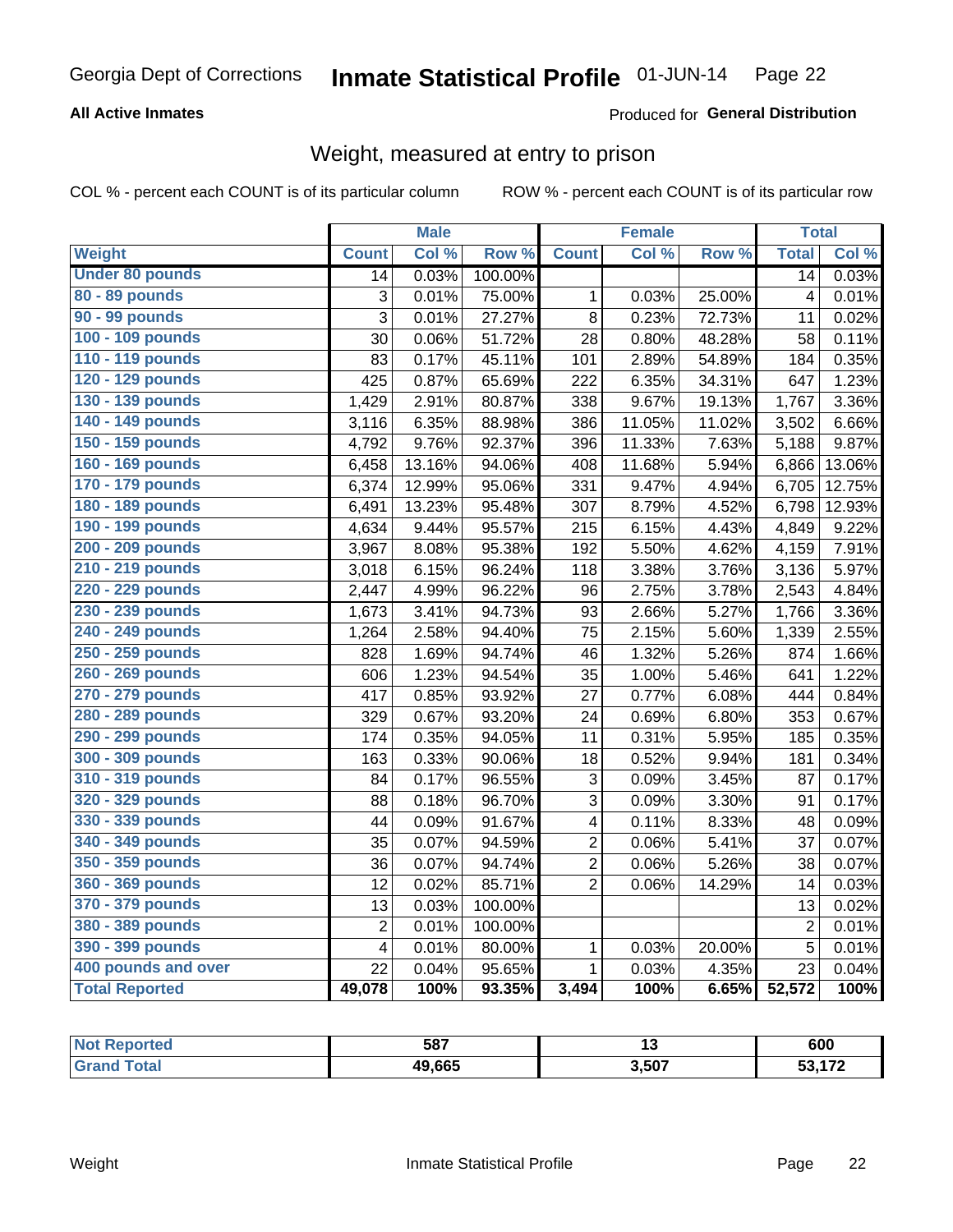#### **All Active Inmates**

#### Produced for General Distribution

# Weight, measured at entry to prison

COL % - percent each COUNT is of its particular column

|                          | <b>Male</b> | <b>Female</b> | Total |
|--------------------------|-------------|---------------|-------|
| <b>Mean</b><br>(average) | 186         | 171           | 185   |
| <b>Median (middle)</b>   | 180         | 165           | 180   |
| Mode<br>(most frequent)  | 180         | 150           | 180   |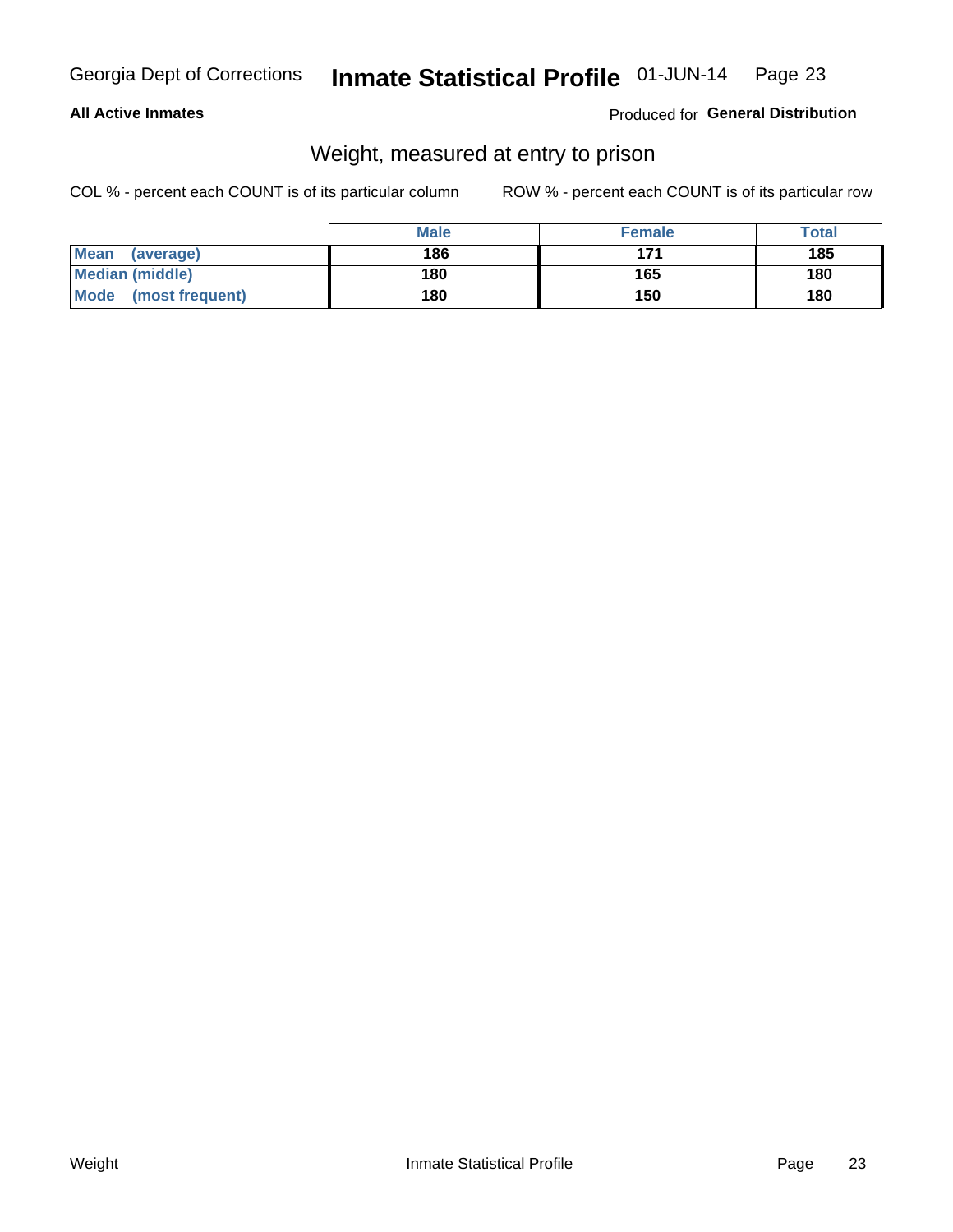#### Inmate Statistical Profile 01-JUN-14 Page 24

**All Active Inmates** 

#### Produced for General Distribution

# Veterans validated by Veteran's Administration

COL % - percent each COUNT is of its particular column

|                             | <b>Male</b>  |        |                    | <b>Female</b> |        |        | <b>Total</b> |        |
|-----------------------------|--------------|--------|--------------------|---------------|--------|--------|--------------|--------|
| <b>Military service</b>     | <b>Count</b> | Col %  | <b>Row % Count</b> |               | Col %  | Row %  | <b>Total</b> | Col %  |
| <b>Others</b><br>0          | 914          | 37.68% | 97.55%             | 23            | 45.10% | 2.45%  | 937          | 37.83% |
| <b>Air Force</b>            | 905          | 37.30% | 97.94%             | 19            | 37.25% | 2.06%  | 924          | 37.30% |
| <b>Army</b><br>$\mathbf{2}$ | 117          | 4.82%  | 97.50%             | 3             | 5.88%  | 2.50%  | 120          | 4.84%  |
| <b>Navy</b><br>3            | 298          | 12.28% | 99.00%             | 3             | 5.88%  | 1.00%  | 301          | 12.15% |
| <b>Marines</b><br>4         |              | .29%   | 87.50%             |               | 1.96%  | 12.50% | 8            | .32%   |
| <b>Coast Guard</b><br>5     | 185          | 7.63%  | 98.93%             | 2             | 3.92%  | 1.07%  | 187          | 7.55%  |
| <b>Total Reported</b>       | 2,426        | 100%   | 97.94%             | 51            | 100%   | 2.06%  | 2,477        | 100%   |

| วrteo<br>'N ( | 47,239 | 3,456 | 50,695 |
|---------------|--------|-------|--------|
| <b>otal</b>   | 49,665 | 3,507 | - 270  |

|  |  | <b>Mode</b><br>quent)<br>most trea | <b>Dthers</b> | Others | Others |
|--|--|------------------------------------|---------------|--------|--------|
|--|--|------------------------------------|---------------|--------|--------|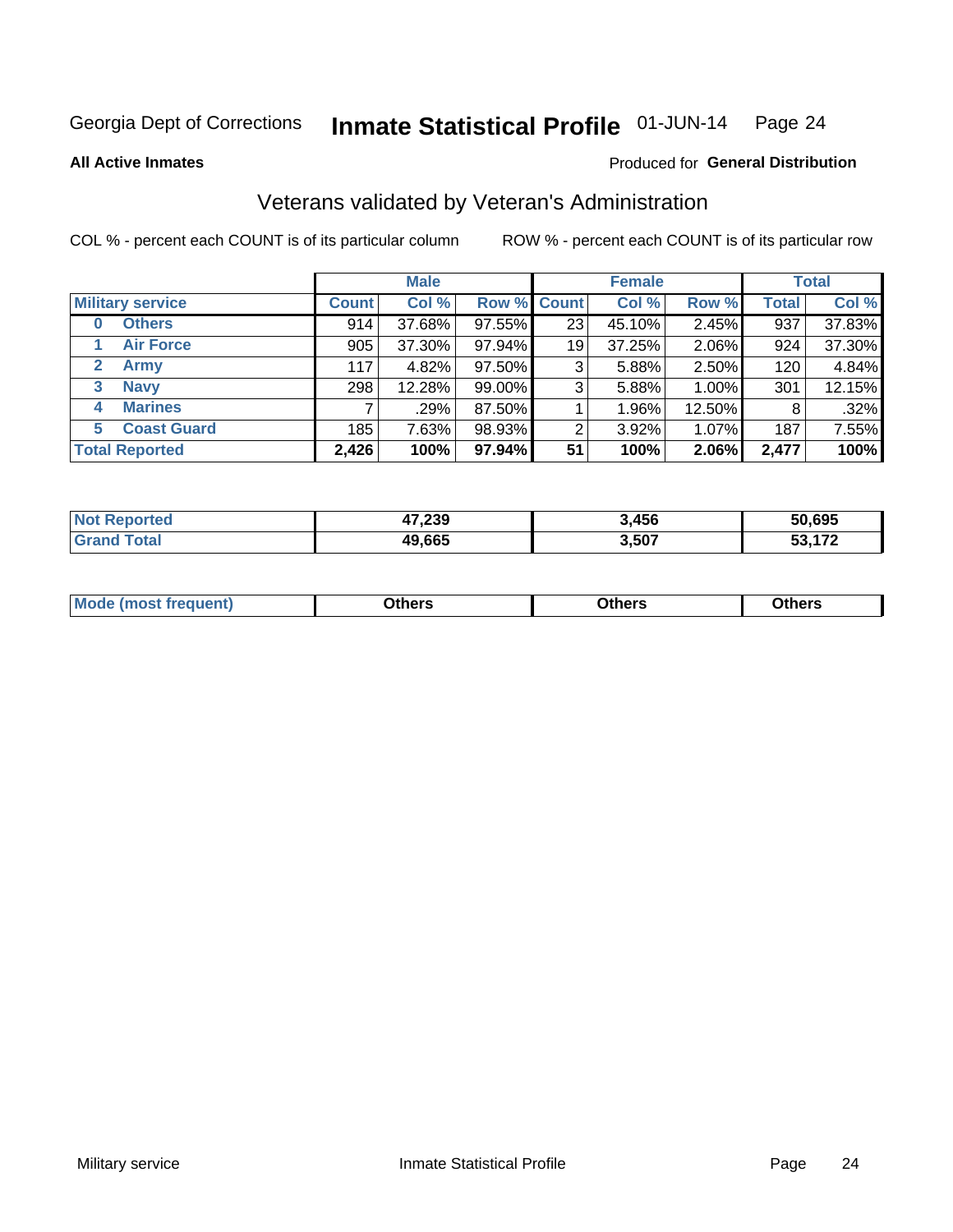#### Inmate Statistical Profile 01-JUN-14 Page 25

**All Active Inmates** 

#### **Produced for General Distribution**

### Type of admission to prison

COL % - percent each COUNT is of its particular column

|                                           |                | <b>Male</b> |                    |     | <b>Female</b> |       |                | <b>Total</b> |
|-------------------------------------------|----------------|-------------|--------------------|-----|---------------|-------|----------------|--------------|
| <b>Type of Admission</b>                  | <b>Count</b>   | Col %       | <b>Row % Count</b> |     | Col %         | Row % | <b>Total</b>   | Col %        |
| <b>New Sentence</b><br>52                 | 40,432         | 81.45%      | 93.50% 2,809       |     | 80.12%        | 6.50% | 43,241         | 81.36%       |
| <b>Probation Rev Partial</b><br>53        | 2,214          | 4.46%       | 90.29%             | 238 | 6.79%         | 9.71% | 2,452          | 4.61%        |
| <b>Probation Rev Remainder</b><br>54      | 2,864          | 5.77%       | 90.86%             | 288 | 8.21%         | 9.14% | 3,152          | 5.93%        |
| <b>Parole Rev New Sentence</b><br>55      | 2,276          | 4.58%       | 96.24%             | 89  | 2.54%         | 3.76% | 2,365          | 4.45%        |
| 56<br><b>Parole Rev No New</b>            | 1,776          | 3.58%       | 95.59%             | 82  | 2.34%         | 4.41% | 1,858          | 3.50%        |
| Sentence                                  |                |             |                    |     |               |       |                |              |
| <b>Released In Error</b><br>57            | 11             | .02%        | 100.00%            |     |               |       | 11             | .02%         |
| <b>Return Appeal/Bond</b><br>65           | 2              | .01%        | 100.00%            |     |               |       | $\overline{2}$ | .01%         |
| <b>Prob Viol/Total Rev</b><br>66          |                | .01%        | 100.00%            |     |               |       |                | .01%         |
| <b>Admit Fm Other Cust</b><br>67          | 7              | .01%        | 100.00%            |     |               |       | 7              | .01%         |
| <b>New Sent/Par Rev Pnd</b><br>69         | 6              | .01%        | 100.00%            |     |               |       | 6              | .01%         |
| <b>Life W/O Parole</b><br>70              | 15             | .03%        | 100.00%            |     |               |       | 15             | .03%         |
| <b>Par Rev/Rsn Unknown</b><br>72          | 30             | .06%        | 100.00%            |     |               |       | 30             | $.06\%$      |
| 74<br><b>Pb Parole Rescinded</b>          | 2              | .01%        | 100.00%            |     |               |       | 2              | .01%         |
| <b>Par Rev/Revoc Center</b><br>76         | $\overline{2}$ | .01%        | 100.00%            |     |               |       | 2              | .01%         |
| <b>Utilize Skills - Firefighter</b><br>99 | 3              | .01%        | 100.00%            |     |               |       | 3              | .01%         |
| <b>Total Reported</b>                     | 49,641         | 100%        | 93.4% 3,506        |     | 100%          | 6.6%  | 53,147         | 100%         |

| N<br>тес |        |       | י ה<br>Zυ    |
|----------|--------|-------|--------------|
|          | 49.665 | 3,507 | $1 - \alpha$ |

| <b>Mode (most frequent)</b> | <b>New Sentence</b> | <b>New Sentence</b> | <b>New Sentence</b> |
|-----------------------------|---------------------|---------------------|---------------------|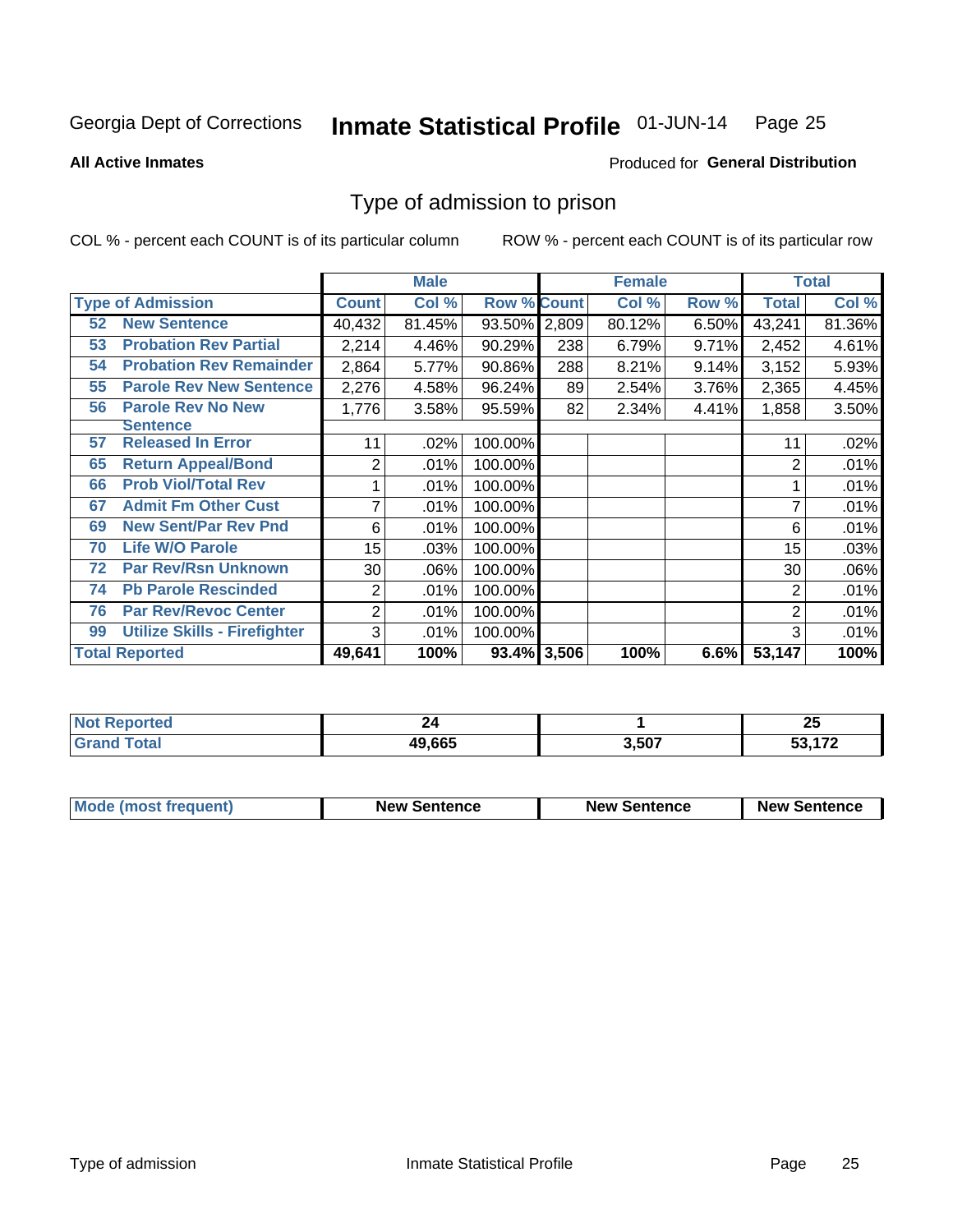#### Inmate Statistical Profile 01-JUN-14 Page 26

Produced for General Distribution

#### **All Active Inmates**

# Current / last security status

COL % - percent each COUNT is of its particular column

|                        |                 | <b>Male</b> |                    |       | <b>Female</b> |          |              | <b>Total</b> |
|------------------------|-----------------|-------------|--------------------|-------|---------------|----------|--------------|--------------|
| <b>Security Status</b> | <b>Count</b>    | Col %       | <b>Row % Count</b> |       | Col %         | Row %    | <b>Total</b> | Col %        |
| 1 Wrk Releas           | 2               | $.01\%$     | 66.67%             |       | .03%          | 33.33%   | 3            | .01%         |
| 2 Trusty               |                 | $.01\%$     | 100.00%            |       | .00%          |          |              | .01%         |
| 3 Minimum              | 8,621           | 17.91%      | 85.84%             | 1,422 | 43.13%        | 14.16%   | 10,043       | 19.53%       |
| 4 Medium               | 30,129          | 62.61%      | 94.78%             | 1,658 | 50.29%        | $5.22\%$ | 31,787       | 61.82%       |
| 5 Close                | 9,288           | 19.30%      | 97.73%             | 216   | 6.55%         | 2.27%    | 9,504        | 18.48%       |
| <b>6 Maximum</b>       | 80 <sub>1</sub> | $.17\%$     | 100.00%            |       | .00%          |          | 80           | .16%         |
| <b>Total Reported</b>  | 48,124          | 100%        | 93.59%             | 3,297 | 100%          | 6.41%    | 51,421       | 100%         |

| <b>Still being diagnosed</b> |        |       |        |
|------------------------------|--------|-------|--------|
| <b>Not Reported</b>          | 1,541  | 210   | 1,751  |
| <b>Grand Total</b>           | 49,665 | 3,507 | 53.172 |

| <b>Mo</b><br>ети | M<br>. .<br>dium | M٢<br>. | <br><b>Medium</b> |
|------------------|------------------|---------|-------------------|
|                  |                  |         |                   |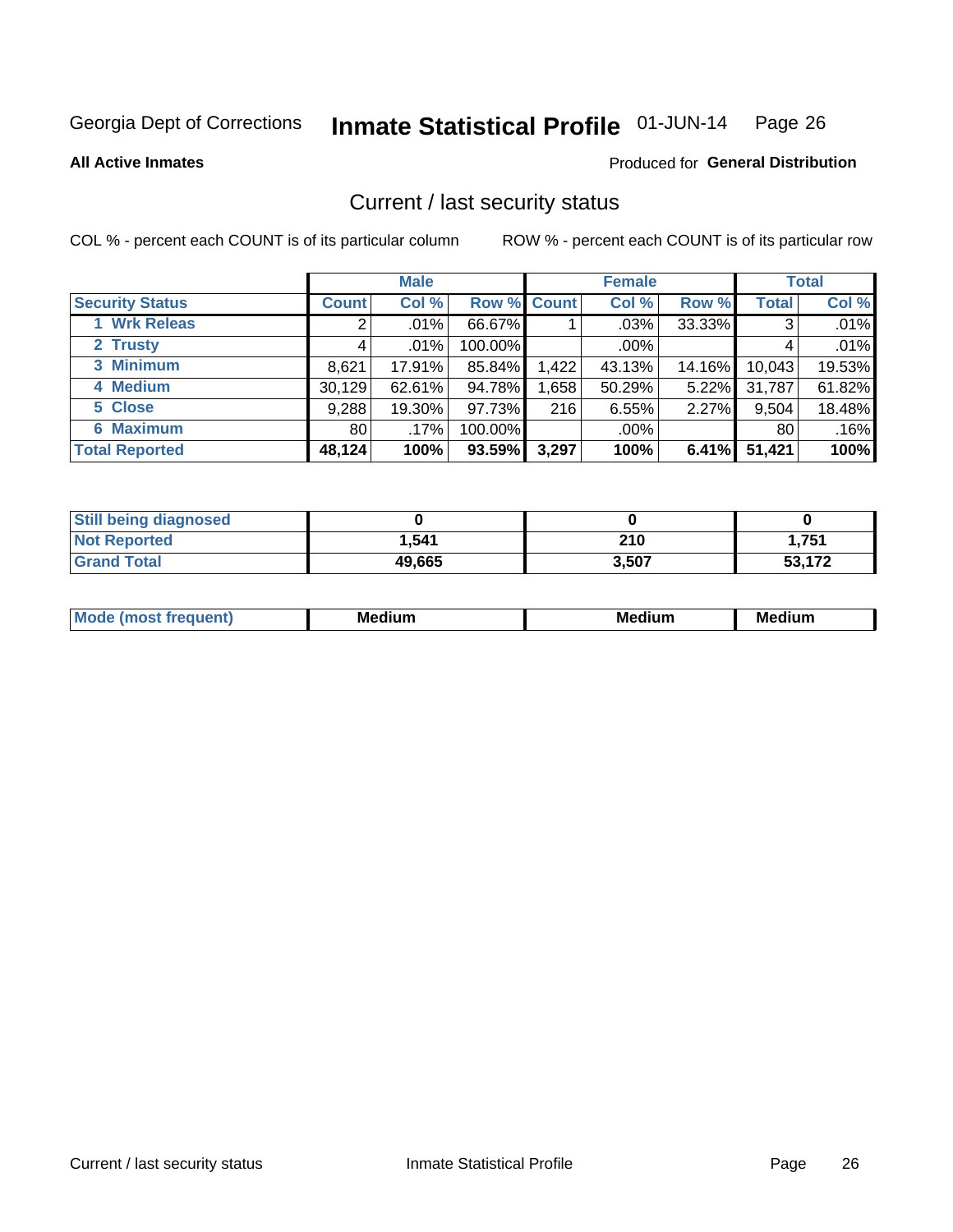#### Inmate Statistical Profile 01-JUN-14 Page 27

**All Active Inmates** 

#### Produced for General Distribution

# Current / last type of institution

COL % - percent each COUNT is of its particular column

|                                   |              | <b>Male</b> |             |       | <b>Female</b> |          |              | <b>Total</b> |
|-----------------------------------|--------------|-------------|-------------|-------|---------------|----------|--------------|--------------|
| <b>Type of Institution</b>        | <b>Count</b> | Col %       | Row % Count |       | Col %         | Row %    | <b>Total</b> | Col %        |
| <b>County Ci</b>                  | 5,054        | 10.22%      | 99.98%      |       | .03%          | $.02\%$  | 5,055        | 9.54%        |
| <b>Probation Detention Center</b> |              | .01%        | 100.00%     |       |               |          |              | .01%         |
| <b>State Prison</b>               | 34,411       | 69.57%      | 91.28%      | 3,289 | 93.78%        | $8.72\%$ | 37,700       | 71.17%       |
| <b>Transitional Center</b>        | 2,023        | 4.09%       | 90.96%      | 201   | 5.73%         | $9.04\%$ | 2,224        | 4.20%        |
| <b>Private Prison</b>             | 7,960        | 16.09%      | 100.00%     |       |               |          | 7,960        | 15.03%       |
| <b>County Jail</b>                | 13           | .03%        | 92.86%      |       | $.03\%$       | $7.14\%$ | 14           | .03%         |
| <b>Rsat - Center</b>              |              |             |             | 14    | .40%          | 100.00%  | 14           | .03%         |
| <b>State Hospital</b>             | 3            | .01%        | 75.00%      |       | $.03\%$       | 25.00%   | 4            | .01%         |
| <b>Total Reported</b>             | 49,465       | 100%        | 93.38%      | 3,507 | 100%          | 6.62%    | 52,972       | 100%         |

| oorted<br><b>NOT</b> |        |       |        |
|----------------------|--------|-------|--------|
| `otal<br><b>Grat</b> | 49,465 | 3,507 | 52,972 |

| Mode (most frequent) | <b>State Prison</b> | <b>State Prison</b> | <b>State Prison</b> |
|----------------------|---------------------|---------------------|---------------------|
|                      |                     |                     |                     |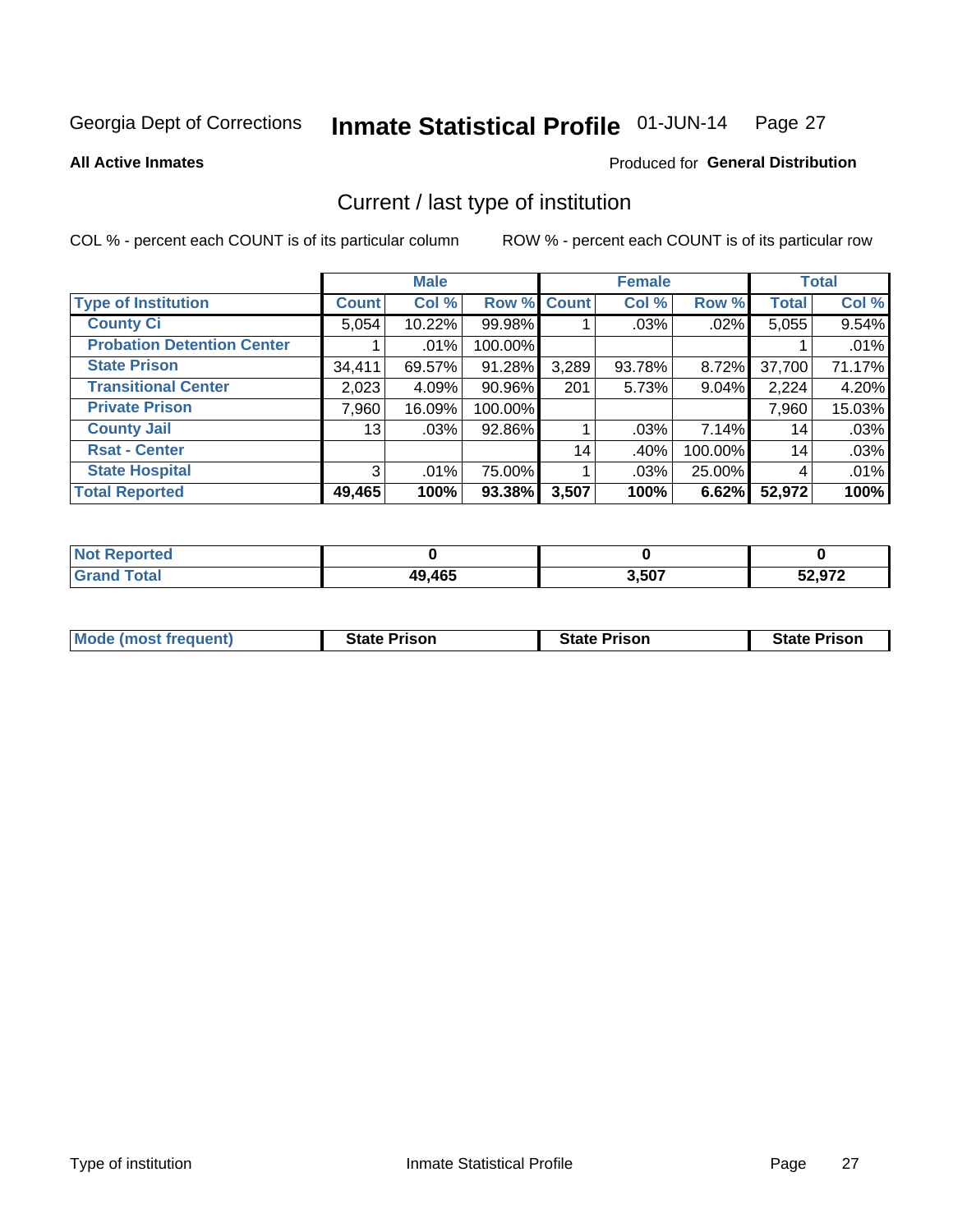#### Inmate Statistical Profile 01-JUN-14 Page 28

**All Active Inmates** 

#### Produced for General Distribution

### Institution type - transitional centers

COL % - percent each COUNT is of its particular column

|                                          |              | <b>Male</b> |         |              | <b>Female</b> |         |              | <b>Total</b> |
|------------------------------------------|--------------|-------------|---------|--------------|---------------|---------|--------------|--------------|
| <b>Institution Type - Trans. Centers</b> | <b>Count</b> | Col %       | Row %   | <b>Count</b> | Col %         | Row %   | <b>Total</b> | Col %        |
| <b>Albany Tc</b>                         | 157          | 6.88%       | 100.00% |              |               |         | 157          | 6.07%        |
| <b>Arrendale State Prison</b>            |              |             |         | 103          | 33.88%        | 100.00% | 103          | 3.98%        |
| <b>Atlanta Tc</b>                        | 254          | 11.13%      | 100.00% |              |               |         | 254          | 9.82%        |
| <b>Augusta Tc</b>                        | 199          | 8.72%       | 100.00% |              |               |         | 199          | 7.70%        |
| <b>Charles D. Hudson Tc</b>              | 150          | 6.57%       | 100.00% |              |               |         | 150          | 5.80%        |
| <b>Clayton Tc</b>                        | 343          | 15.03%      | 100.00% |              |               |         | 343          | 13.26%       |
| <b>Coastal Tc</b>                        | 261          | 11.44%      | 100.00% |              |               |         | 261          | 10.09%       |
| <b>Columbus Tc</b>                       | 140          | 6.13%       | 100.00% |              |               |         | 140          | 5.41%        |
| <b>Macon Tc</b>                          | 155          | 6.79%       | 100.00% |              |               |         | 155          | 5.99%        |
| <b>Macon Womens Tc</b>                   |              |             |         | 3            | .99%          | 100.00% | 3            | .12%         |
| <b>Metro Tc</b>                          |              |             |         | 198          | 65.13%        | 100.00% | 198          | 7.66%        |
| <b>Phillips State Prison</b>             | 259          | 11.35%      | 100.00% |              |               |         | 259          | 10.02%       |
| <b>Smith Tc</b>                          | 206          | 9.03%       | 100.00% |              |               |         | 206          | 7.97%        |
| <b>Valdosta Tc</b>                       | 158          | 6.92%       | 100.00% |              |               |         | 158          | 6.11%        |
| <b>Total Reported</b>                    | 2,282        | 100%        | 88.24%  | 304          | 100%          | 11.76%  | 2,586        | 100%         |

| <b>orted</b> |       |     |       |
|--------------|-------|-----|-------|
| <b>ota</b>   | 2,282 | 304 | .,586 |

| Mode (most frequent) | <b>Clayton Tc</b> | <b>Arrendale State Prison</b> | <b>Clayton Tc</b> |
|----------------------|-------------------|-------------------------------|-------------------|
|                      |                   |                               |                   |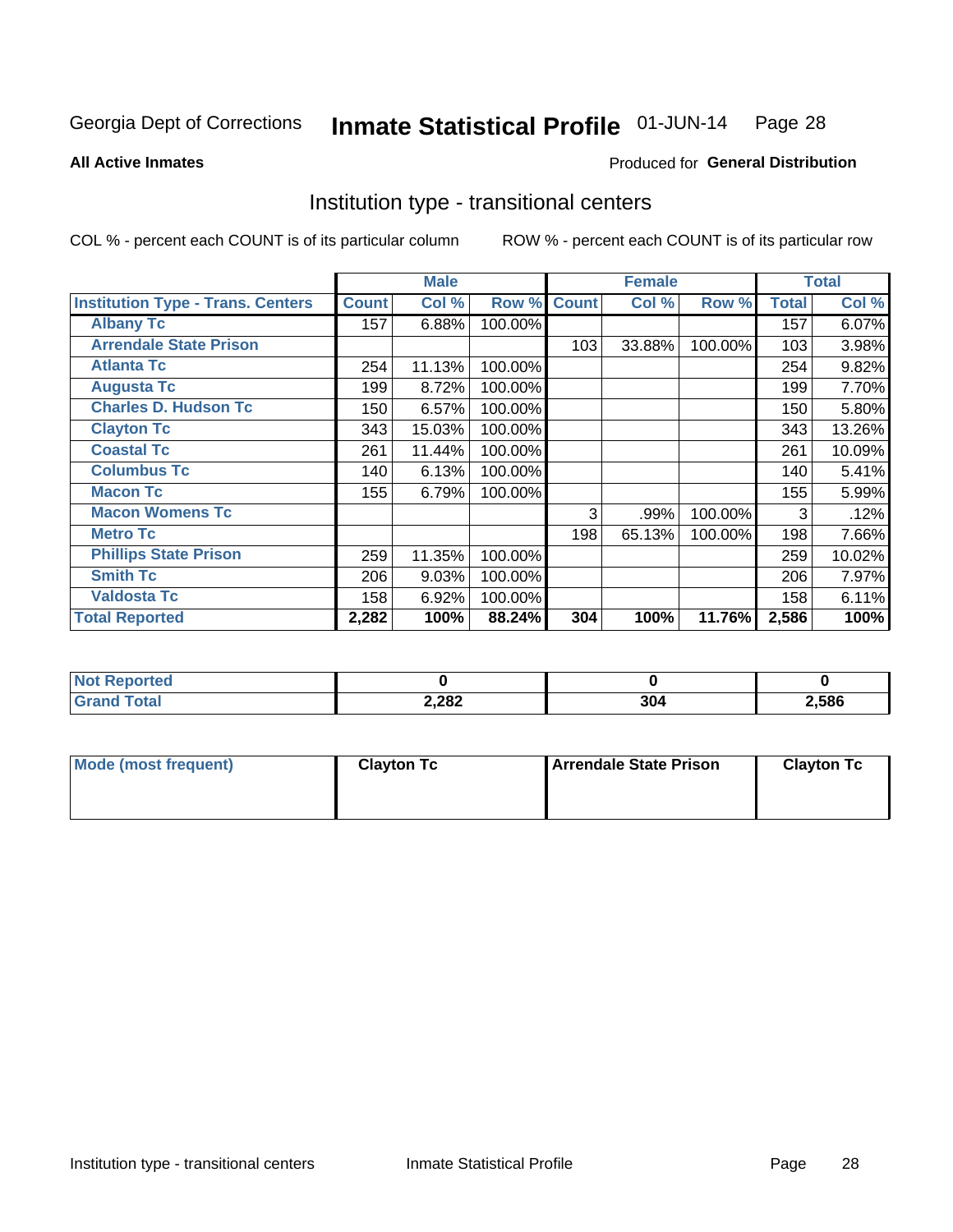#### Inmate Statistical Profile 01-JUN-14 Page 29

#### **All Active Inmates**

# Produced for General Distribution

#### Institution type - county prisons

COL % - percent each COUNT is of its particular column

|                                          |                         | <b>Male</b> |         |              | <b>Female</b> |       |                | <b>Total</b> |
|------------------------------------------|-------------------------|-------------|---------|--------------|---------------|-------|----------------|--------------|
| <b>Institution Type - County Prisons</b> | <b>Count</b>            | Col %       | Row %   | <b>Count</b> | Col %         | Row % | <b>Total</b>   | Col %        |
| <b>Baldwin County Ci</b>                 | $\overline{2}$          | .04%        | 100.00% |              |               |       | $\overline{2}$ | .04%         |
| <b>Bulloch County Ci</b>                 | 142                     | 2.81%       | 100.00% |              |               |       | 142            | 2.81%        |
| <b>Carroll County Ci</b>                 | 242                     | 4.79%       | 100.00% |              |               |       | 242            | 4.79%        |
| <b>Clarke County Ci</b>                  | 106                     | 2.10%       | 100.00% |              |               |       | 106            | 2.10%        |
| <b>Clayton County Ci</b>                 | 232                     | 4.59%       | 100.00% |              |               |       | 232            | 4.59%        |
| <b>Colquitt County Ci</b>                | 178                     | 3.52%       | 100.00% |              |               |       | 178            | 3.52%        |
| <b>Coweta County Ci</b>                  | 200                     | 3.96%       | 100.00% |              |               |       | 200            | 3.96%        |
| <b>Decatur County Ci</b>                 | 219                     | 4.33%       | 100.00% |              |               |       | 219            | 4.33%        |
| <b>Dougherty County Ci</b>               | 1                       | .02%        | 100.00% |              |               |       | 1              | .02%         |
| <b>Effingham County Ci</b>               | 192                     | 3.80%       | 100.00% |              |               |       | 192            | 3.80%        |
| <b>Floyd County Ci</b>                   | 427                     | 8.45%       | 100.00% |              |               |       | 427            | 8.45%        |
| <b>Fulton County Ci</b>                  | 9                       | .18%        | 100.00% |              |               |       | 9              | .18%         |
| <b>Gilmer County Ci</b>                  | $\overline{\mathbf{4}}$ | .08%        | 100.00% |              |               |       | 4              | .08%         |
| <b>Grady County Ci</b>                   | $\overline{2}$          | .04%        | 100.00% |              |               |       | $\overline{2}$ | .04%         |
| <b>Gwinnett County Ci</b>                | 119                     | 2.35%       | 100.00% |              |               |       | 119            | 2.35%        |
| <b>Hall County Ci</b>                    | 214                     | 4.23%       | 100.00% |              |               |       | 214            | 4.23%        |
| <b>Hancock County Ci</b>                 | 1                       | .02%        | 100.00% |              |               |       | 1              | .02%         |
| <b>Harris County Ci</b>                  | 115                     | 2.28%       | 100.00% |              |               |       | 115            | 2.27%        |
| <b>Hart County Ci</b>                    | 5                       | .10%        | 100.00% |              |               |       | 5              | .10%         |
| <b>Henry County Ci</b>                   | 1                       | .02%        | 100.00% |              |               |       | 1              | .02%         |
| <b>Jackson County Ci</b>                 | 145                     | 2.87%       | 100.00% |              |               |       | 145            | 2.87%        |
| <b>Jefferson County Ci</b>               | 180                     | 3.56%       | 100.00% |              |               |       | 180            | 3.56%        |
| <b>Meriwether County Ci</b>              | 3                       | .06%        | 100.00% |              |               |       | 3              | .06%         |
| <b>Miller County Ci</b>                  | $\overline{2}$          | .04%        | 100.00% |              |               |       | $\overline{2}$ | .04%         |
| <b>Mitchell County Ci</b>                | 96                      | 1.90%       | 100.00% |              |               |       | 96             | 1.90%        |
| <b>Morgan County Ci</b>                  | 1                       | .02%        | 100.00% |              |               |       | 1              | .02%         |
| Muscogee County Ci                       | 523                     | 10.35%      | 100.00% |              |               |       | 523            | 10.35%       |
| <b>Richmond County Ci</b>                | 216                     | 4.27%       | 100.00% |              |               |       | 216            | 4.27%        |
| <b>Screven County Ci</b>                 | 142                     | 2.81%       | 100.00% |              |               |       | 142            | 2.81%        |
| <b>Spalding County Ci</b>                | 382                     | 7.56%       | 100.00% |              |               |       | 382            | 7.56%        |
| <b>Stewart County Ci</b>                 | $\overline{2}$          | .04%        | 100.00% |              |               |       | $\overline{2}$ | .04%         |
| <b>Sumter County Ci</b>                  | 352                     | 6.96%       | 100.00% |              |               |       | 352            | 6.96%        |
| <b>Terrell County Ci</b>                 | 135                     | 2.67%       | 100.00% |              |               |       | 135            | 2.67%        |
| <b>Thomas County Ci</b>                  | 183                     | 3.62%       | 100.00% |              |               |       | 183            | 3.62%        |
| <b>Tift County Ci</b>                    | $\overline{2}$          | .04%        | 100.00% |              |               |       | $\overline{2}$ | .04%         |
| <b>Troup County Ci</b>                   | 267                     | 5.28%       | 100.00% |              |               |       | 267            | 5.28%        |
| <b>Turner County Ci</b>                  | 1.                      | .02%        | 100.00% |              |               |       | 1              | .02%         |
| <b>Upson County Ci</b>                   | $\overline{2}$          | .04%        | 100.00% |              |               |       | $\overline{2}$ | .04%         |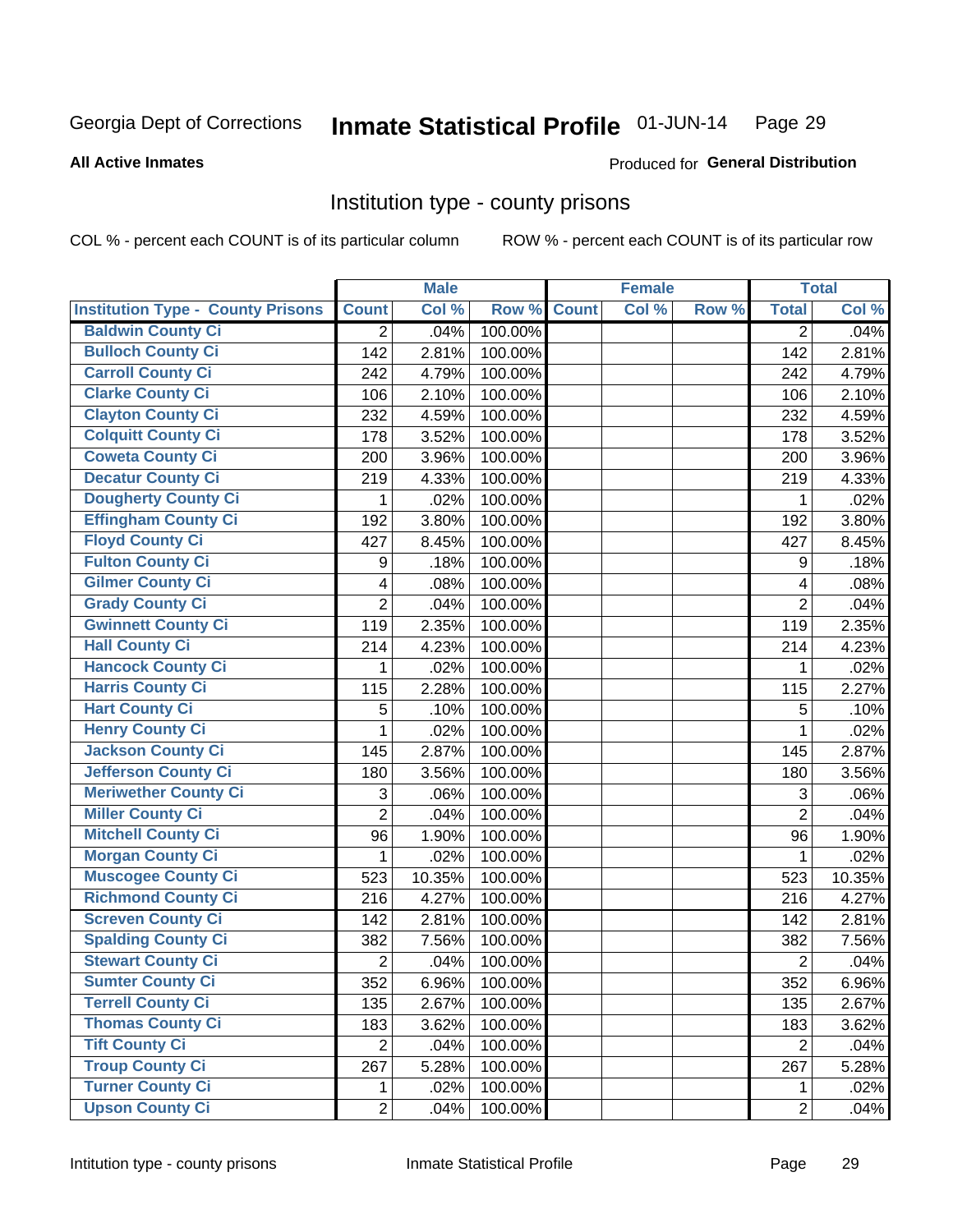#### Inmate Statistical Profile 01-JUN-14 Page 30

**All Active Inmates** 

#### Produced for General Distribution

#### Institution type - county prisons

COL % - percent each COUNT is of its particular column

|                                          | <b>Male</b>  |         |             | <b>Female</b> |         | <b>Total</b> |       |
|------------------------------------------|--------------|---------|-------------|---------------|---------|--------------|-------|
| <b>Institution Type - County Prisons</b> | <b>Count</b> | Col %   | Row % Count | Col %         | Row %   | <b>Total</b> | Col % |
| <b>Walker County Ci</b>                  | 4            | $.08\%$ | 100.00%     |               |         | 4            | .08%  |
| <b>Walton County Ci</b>                  | 3            | $.06\%$ | 100.00%     |               |         |              | .06%  |
| <b>Wilkes County Ci</b>                  |              | $.02\%$ | 100.00%     |               |         |              | .02%  |
| <b>Womens Ci</b>                         |              |         |             | 100.00%       | 100.00% |              | .02%  |
| <b>Worth County Ci</b>                   |              | $.02\%$ | 100.00%     |               |         |              | .02%  |
| <b>Total Reported</b>                    | 5,054        | 100%    | 99.98%      | 100%          | .02%    | 5,055        | 100%  |

| Reported     |       |       |
|--------------|-------|-------|
| <b>cotal</b> | 5,054 | 5,055 |

| <b>Mode (most frequent)</b> | Muscogee County Ci | <b>Womens Ci</b> | Muscogee County |
|-----------------------------|--------------------|------------------|-----------------|
|-----------------------------|--------------------|------------------|-----------------|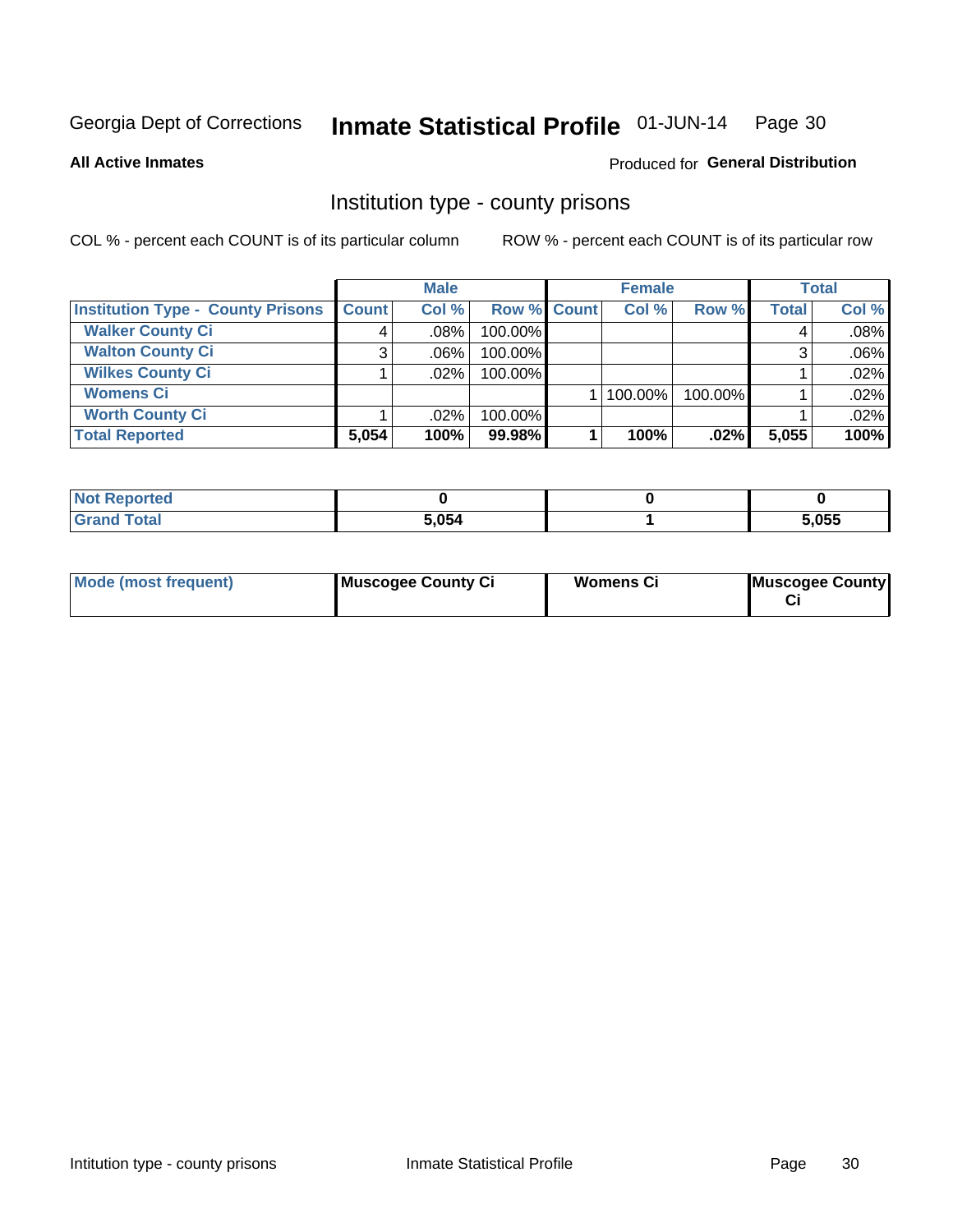#### Inmate Statistical Profile 01-JUN-14 Page 31

#### **All Active Inmates**

# Produced for General Distribution

### Institution type - state prisons

COL % - percent each COUNT is of its particular column

|                                         |                | <b>Male</b> |         |              | <b>Female</b> |         | <b>Total</b> |       |
|-----------------------------------------|----------------|-------------|---------|--------------|---------------|---------|--------------|-------|
| <b>Institution Type - State Prisons</b> | <b>Count</b>   | Col %       | Row %   | <b>Count</b> | Col %         | Row %   | <b>Total</b> | Col % |
| <b>Arrendale State Prison</b>           |                |             |         | 1,376        | 41.84%        | 100.00% | 1,376        | 3.65% |
| <b>Augusta State Med. Prison</b>        | 1,218          | 3.54%       | 99.67%  | 4            | .12%          | .33%    | 1,222        | 3.24% |
| <b>Autry State Prison</b>               | 1,703          | 4.95%       | 100.00% |              |               |         | 1,703        | 4.52% |
| <b>Baldwin State Prison</b>             | 946            | 2.75%       | 100.00% |              |               |         | 946          | 2.51% |
| <b>Burrus Corr Trn Cntr</b>             | 697            | 2.03%       | 100.00% |              |               |         | 697          | 1.85% |
| <b>Calhoun State Prison</b>             | 1,623          | 4.72%       | 100.00% |              |               |         | 1,623        | 4.31% |
| <b>Central State Prison</b>             | 1,084          | 3.15%       | 100.00% |              |               |         | 1,084        | 2.88% |
| <b>Chatham State Prison</b>             | 6              | .02%        | 100.00% |              |               |         | 6            | .02%  |
| <b>Coastal State Prison</b>             | 1,466          | 4.26%       | 100.00% |              |               |         | 1,466        | 3.89% |
| <b>Dodge State Prison</b>               | 1,226          | 3.56%       | 100.00% |              |               |         | 1,226        | 3.25% |
| <b>Dooly State Prison</b>               | 1,681          | 4.89%       | 100.00% |              |               |         | 1,681        | 4.46% |
| <b>Emanuel - Swainsboro</b>             |                |             |         | 340          | 10.34%        | 100.00% | 340          | .90%  |
| <b>Ga Diag Class Prison</b>             | 2,696          | 7.83%       | 99.96%  | 1            | .03%          | .04%    | 2,697        | 7.15% |
| <b>Ga State Prison</b>                  | 1,493          | 4.34%       | 100.00% |              |               |         | 1,493        | 3.96% |
| <b>Hancock State Prison</b>             | 1,030          | 2.99%       | 100.00% |              |               |         | 1,030        | 2.73% |
| <b>Hays State Prison</b>                | 1,183          | 3.44%       | 100.00% |              |               |         | 1,183        | 3.14% |
| <b>Helms Facility</b>                   | 13             | .04%        | 39.39%  | 20           | .61%          | 60.61%  | 33           | .09%  |
| <b>Johnson State Prison</b>             | 1,557          | 4.52%       | 100.00% |              |               |         | 1,557        | 4.13% |
| <b>Lee State Prison</b>                 | 749            | 2.18%       | 100.00% |              |               |         | 749          | 1.99% |
| Long                                    | 191            | .56%        | 100.00% |              |               |         | 191          | .51%  |
| <b>Lowndes Unit</b>                     | 6              | .02%        | 100.00% |              |               |         | 6            | .02%  |
| <b>Macon State Prison</b>               | 1,702          | 4.95%       | 100.00% |              |               |         | 1,702        | 4.51% |
| <b>Metro State Prison (W)</b>           |                |             |         | 1            | .03%          | 100.00% | 1            | .01%  |
| <b>Montgomery State Prison</b>          | 372            | 1.08%       | 100.00% |              |               |         | 372          | .99%  |
| <b>Phillips State Prison</b>            | 1,108          | 3.22%       | 100.00% |              |               |         | 1,108        | 2.94% |
| <b>Pulaski State Prison</b>             |                |             |         | 1,158        | 35.21%        | 100.00% | 1,158        | 3.07% |
| <b>Putnam State Prison</b>              | $\sqrt{3}$     | .01%        | 100.00% |              |               |         | 3            | .01%  |
| <b>Rivers State Prison</b>              | $\mathbf{1}$   | .01%        | 100.00% |              |               |         | $\mathbf{1}$ | .01%  |
| <b>Rogers State Prison</b>              | 1,353          | 3.93%       | 100.00% |              |               |         | 1,353        | 3.59% |
| <b>Rutledge State Prison</b>            | 615            | 1.79%       | 100.00% |              |               |         | 615          | 1.63% |
| <b>Smith State Prison</b>               | 1,491          | 4.33%       | 100.00% |              |               |         | 1,491        | 3.95% |
| <b>Telfair State Prison</b>             | 1,253          | 3.64%       | 100.00% |              |               |         | 1,253        | 3.32% |
| <b>Valdosta State Prison</b>            | 1,028          | 2.99%       | 100.00% |              |               |         | 1,028        | 2.73% |
| <b>Walker State Prison</b>              | 408            | 1.19%       | 100.00% |              |               |         | 408          | 1.08% |
| <b>Ware State Prison</b>                | 1,373          | 3.99%       | 100.00% |              |               |         | 1,373        | 3.64% |
| <b>Washington State Prison</b>          | 1,322          | 3.84%       | 99.92%  | 1            | .03%          | .08%    | 1,323        | 3.51% |
| <b>Wayne State Prison</b>               | $\overline{2}$ | .01%        | 100.00% |              |               |         | 2            | .01%  |
| <b>Whitworth Facility</b>               |                |             |         | 388          | 11.80%        | 100.00% | 388          | 1.03% |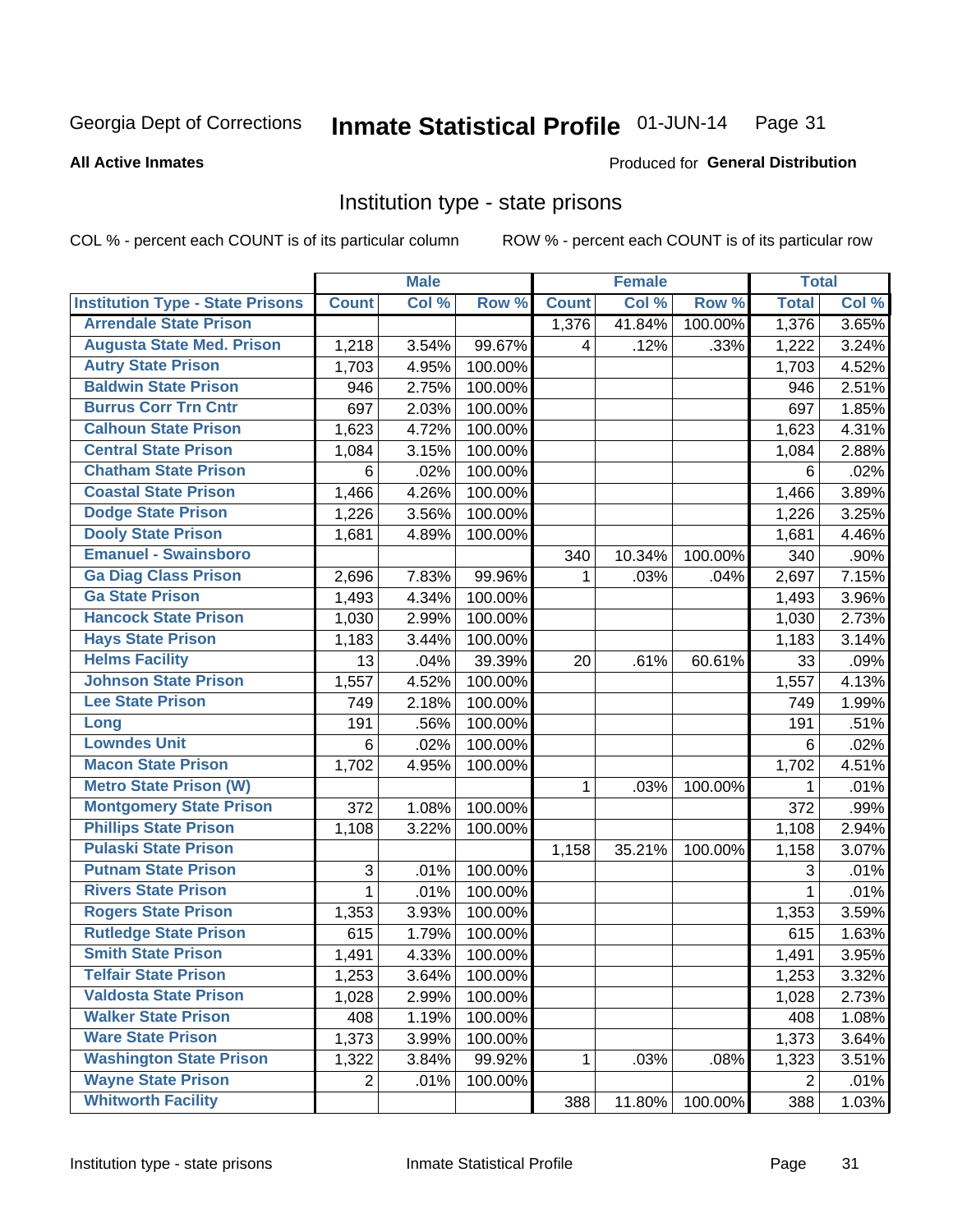#### Inmate Statistical Profile 01-JUN-14 Page 32

**All Active Inmates** 

Produced for General Distribution

# Institution type - state prisons

COL % - percent each COUNT is of its particular column

|                                         |                             | <b>Male</b> |                               |              | <b>Female</b> |                                       | <b>Total</b> |        |  |
|-----------------------------------------|-----------------------------|-------------|-------------------------------|--------------|---------------|---------------------------------------|--------------|--------|--|
| <b>Institution Type - State Prisons</b> | <b>Count</b>                | Col %       | Row %                         | <b>Count</b> | Col %         | Row %                                 | <b>Total</b> | Col %  |  |
| <b>Wilcox State Prison</b>              | 1,812                       | 5.27%       | 100.00%                       |              |               |                                       | 1,812        | 4.81%  |  |
| <b>Total Reported</b>                   | 34,411                      | 100%        | $91.28\%$                     | 3,289        | 100%          | 8.72%                                 | 37,700       | 100%   |  |
|                                         |                             |             |                               |              |               |                                       |              |        |  |
| <b>Not Reported</b>                     |                             |             |                               |              |               |                                       |              |        |  |
| <b>Grand Total</b>                      |                             | 34,411      |                               |              | 3.289         |                                       |              | 37,700 |  |
| <b>Mode (most frequent)</b>             | <b>Ga Diag Class Prison</b> |             | <b>Arrendale State Prison</b> |              |               | <b>Ga Diag Class</b><br><b>Prison</b> |              |        |  |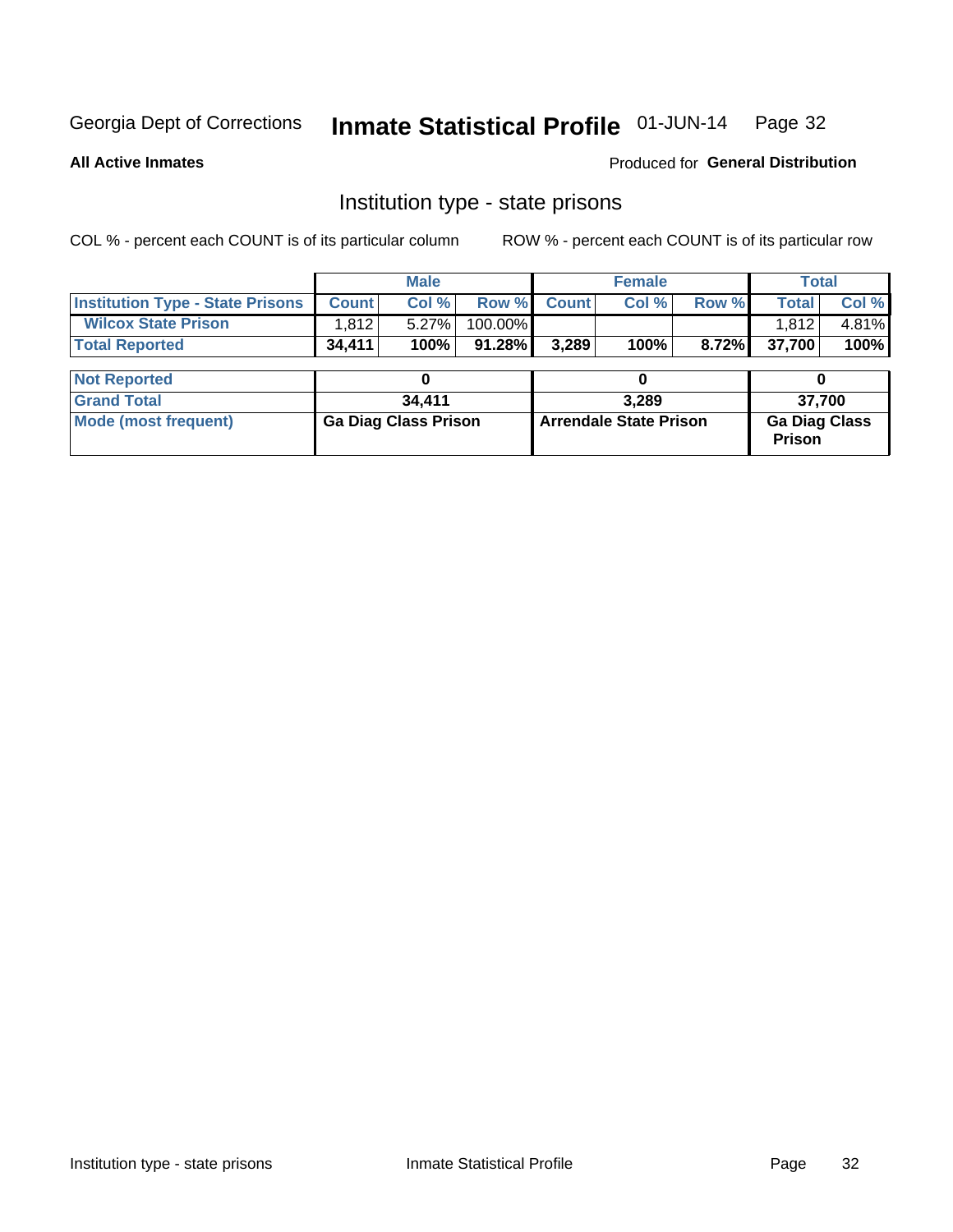#### Inmate Statistical Profile 01-JUN-14 Page 33

**All Active Inmates** 

#### Produced for General Distribution

### Institution type - private prisons

COL % - percent each COUNT is of its particular column

|                                           | <b>Male</b>         |        |                    | <b>Female</b> |       |       | <b>Total</b> |        |
|-------------------------------------------|---------------------|--------|--------------------|---------------|-------|-------|--------------|--------|
| <b>Institution Type - Private Prisons</b> | <b>Count</b>        | Col %  | <b>Row % Count</b> |               | Col % | Row % | Total        | Col %  |
| <b>Coffee Corr Facility</b>               | 2.640               | 33.17% | 100.00%            |               |       |       | 2,640        | 33.17% |
| <b>Jenkins Corr Facility</b>              | $.162$ <sup>+</sup> | 14.60% | 100.00%            |               |       |       | 1,162        | 14.60% |
| <b>Riverbend Corr Facility</b>            | 1.457               | 18.30% | 100.00%            |               |       |       | 1,457        | 18.30% |
| <b>Wheeler Corr Facility</b>              | 2.701               | 33.93% | 100.00%            |               |       |       | 2,701        | 33.93% |
| <b>Total Reported</b>                     | 7,960               | 100%   | $100\%$            |               |       | %     | 7,960        | 100%   |

| <b>Not Reported</b> |       |       |
|---------------------|-------|-------|
| <b>Total</b>        | 7,960 | 7,960 |

| Mode (most frequent) | Wheeler Corr Facility | Null | <b>Wheeler Corr</b><br>Facility |
|----------------------|-----------------------|------|---------------------------------|
|----------------------|-----------------------|------|---------------------------------|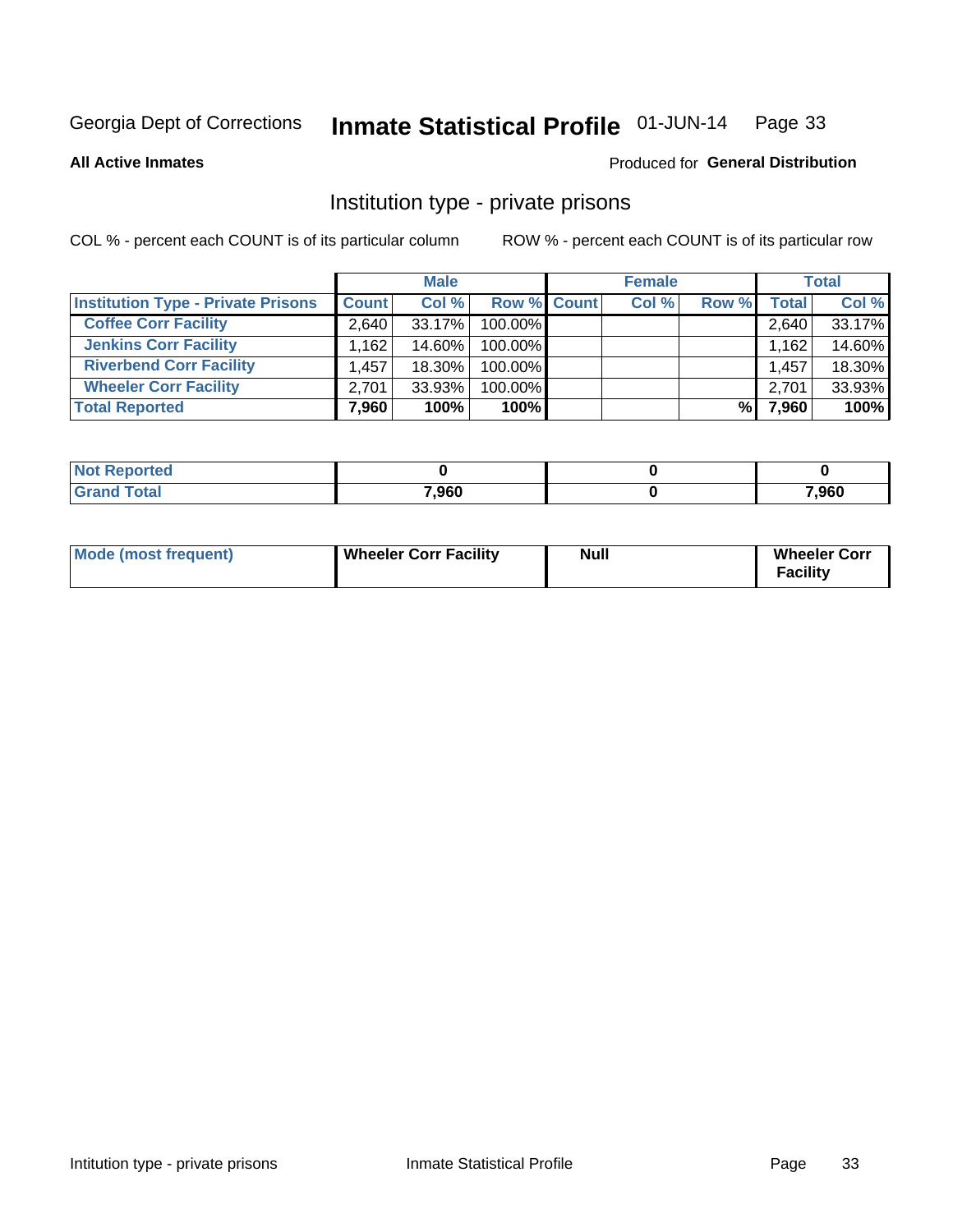# Inmate Statistical Profile 01-JUN-14 Page 34

**All Active Inmates** 

Produced for General Distribution

# Institution type - pre-release centers

COL % - percent each COUNT is of its particular column

|                                                   | <b>Male</b> |      |  |             | <b>Female</b> |             |  | <b>Total</b> |  |
|---------------------------------------------------|-------------|------|--|-------------|---------------|-------------|--|--------------|--|
| <b>Institution Type - Prison Annexe   Count  </b> |             | Col% |  | Row % Count | Col%          | Row % Total |  | Col %        |  |
| <b>Total Reported</b>                             |             |      |  |             |               |             |  |              |  |

| <b>Reported</b><br>I NOT |  |  |
|--------------------------|--|--|
| <b>Total</b><br>$C$ ren  |  |  |

| Mor<br><b>ruent</b> )<br>rea<br>nos | <b>Null</b> | <b>Moll</b><br>_____ | . .<br><b>Null</b> |
|-------------------------------------|-------------|----------------------|--------------------|
|                                     |             |                      |                    |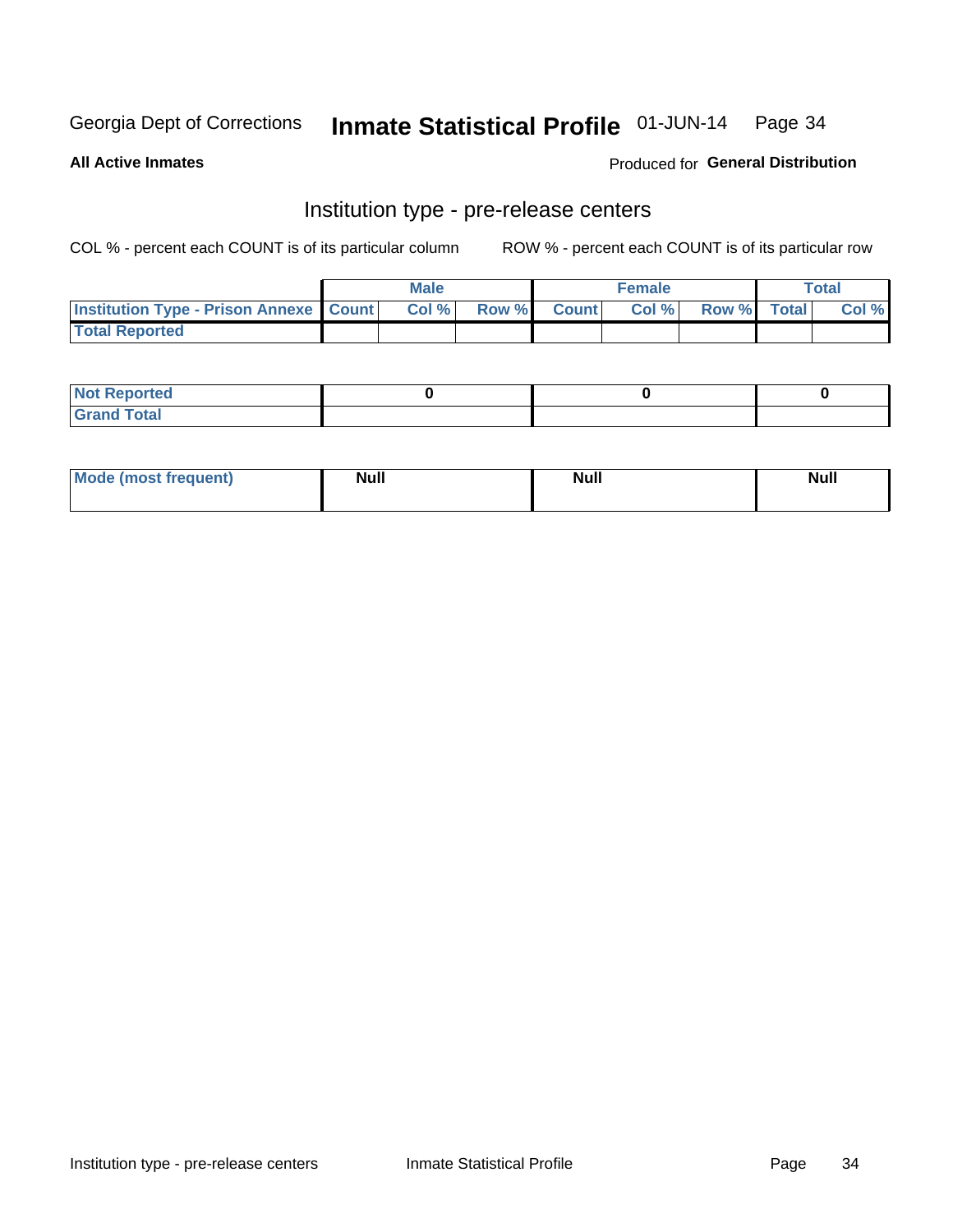#### Inmate Statistical Profile 01-JUN-14 Page 35

**All Active Inmates** 

#### Produced for General Distribution

# Institution type - inmate boot camp

COL % - percent each COUNT is of its particular column

|                                      |                  | <b>Male</b> |              |              | <b>Female</b> |             | <b>Total</b> |
|--------------------------------------|------------------|-------------|--------------|--------------|---------------|-------------|--------------|
| <b>Institution Type - Boot Camps</b> | <b>I</b> Count I | Col %       | <b>Row %</b> | <b>Count</b> | Col %         | Row % Total | Col %        |
| <b>Total Rported</b>                 |                  |             |              |              |               |             |              |

| <b>Not Reported</b>            |  |  |
|--------------------------------|--|--|
| <b>Total</b><br>C <sub>r</sub> |  |  |

| <b>I Mode (most frequent)</b> | <b>Null</b> | <b>Null</b> | <b>Null</b> |
|-------------------------------|-------------|-------------|-------------|
|                               |             |             |             |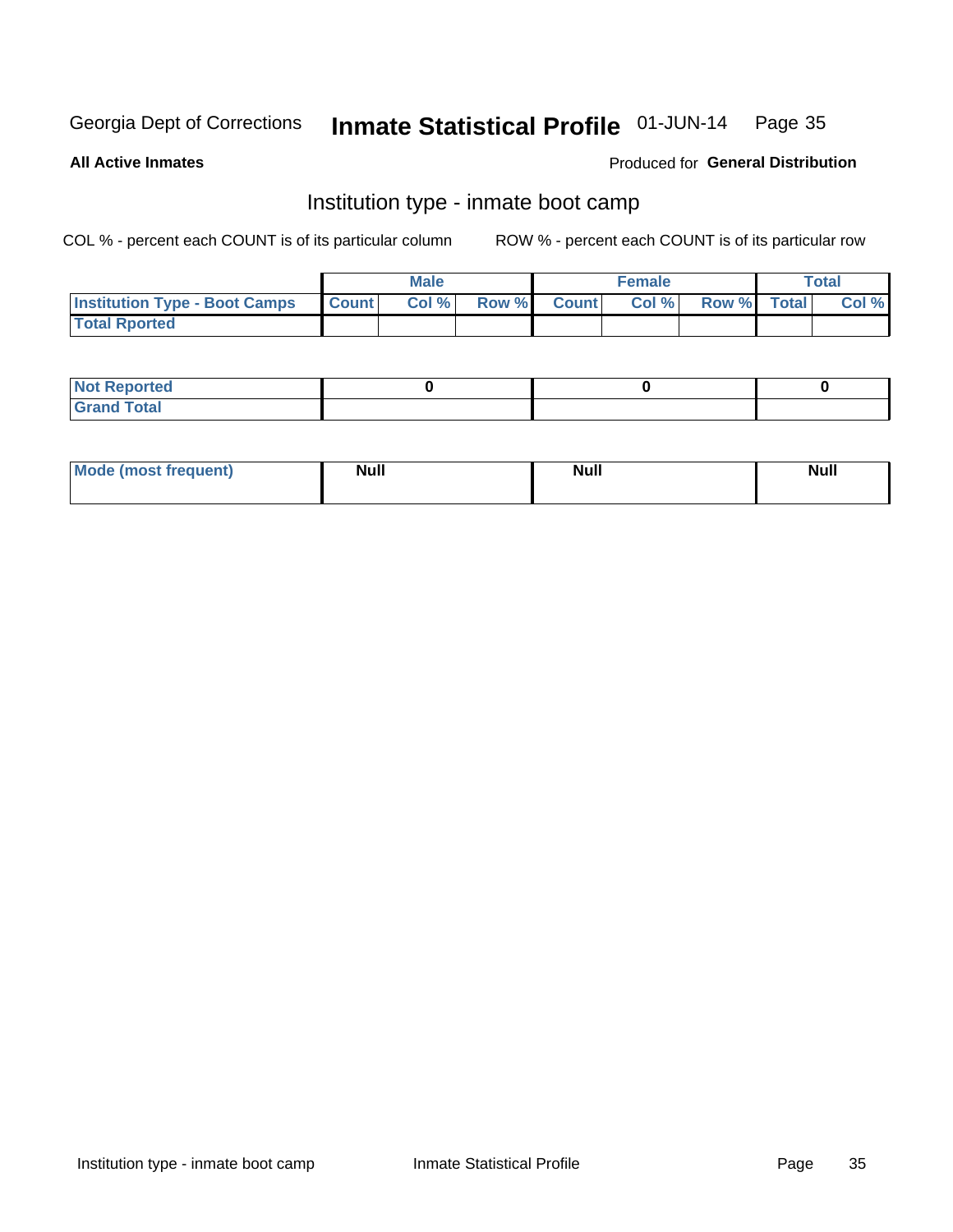#### Inmate Statistical Profile 01-JUN-14 Page 36

#### **All Active Inmates**

#### Produced for General Distribution

# Number of disciplinary reports

COL % - percent each COUNT is of its particular column

|                                       |              | <b>Male</b> |        |       | <b>Female</b> |          |              | <b>Total</b> |
|---------------------------------------|--------------|-------------|--------|-------|---------------|----------|--------------|--------------|
| <b>Number of Disciplinary Reports</b> | <b>Count</b> | Col %       | Row %  | Count | Col %         | Row %    | <b>Total</b> | Col %        |
| $\bf{0}$                              | 20,700       | 41.68%      | 91.56% | 1,909 | 54.43%        | $8.44\%$ | 22,609       | 42.52%       |
|                                       | 6,529        | 13.15%      | 92.44% | 534   | 15.23%        | 7.56%    | 7,063        | 13.28%       |
| $\overline{2}$                        | 4,095        | 8.25%       | 94.49% | 239   | 6.81%         | $5.51\%$ | 4,334        | 8.15%        |
| 3                                     | 2,673        | 5.38%       | 94.52% | 155   | 4.42%         | 5.48%    | 2,828        | 5.32%        |
| 4                                     | 2,047        | 4.12%       | 94.68% | 115   | 3.28%         | 5.32%    | 2,162        | 4.07%        |
| 5                                     | 1,637        | $3.30\%$    | 95.01% | 86    | 2.45%         | 4.99%    | 1,723        | 3.24%        |
| <b>More Than 5</b>                    | 11,984       | 24.13%      | 96.23% | 469   | 13.37%        | $3.77\%$ | 12,453       | 23.42%       |
| <b>Total Reported</b>                 | 49,665       | 100%        | 93.40% | 3,507 | 100%          | 6.60%    | 53,172       | 100%         |

| <b>rted</b><br>NO |        |       |               |
|-------------------|--------|-------|---------------|
| 'otal             | 49.665 | 3,507 | $\rightarrow$ |

| Mean (average)       | 5.53 | 3.09 | E 97<br>ว.งเ |
|----------------------|------|------|--------------|
| Median (middle)      |      |      |              |
| Mode (most frequent) |      |      |              |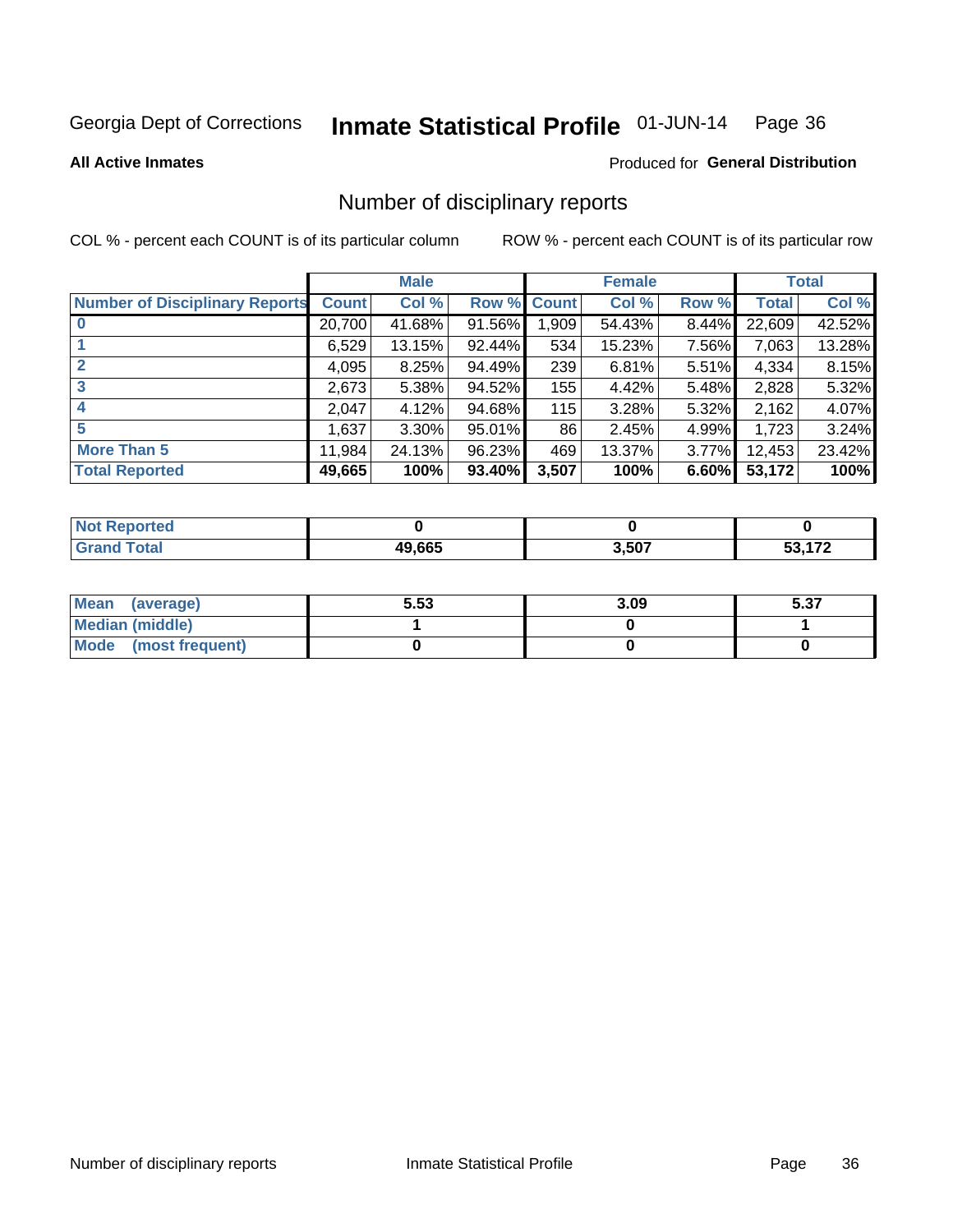#### Inmate Statistical Profile 01-JUN-14 Page 37

#### **All Active Inmates**

#### Produced for General Distribution

# Number of transfers

COL % - percent each COUNT is of its particular column

|                            |              | <b>Male</b> |             |       | <b>Female</b> |        |        | <b>Total</b> |
|----------------------------|--------------|-------------|-------------|-------|---------------|--------|--------|--------------|
| <b>Number of Transfers</b> | <b>Count</b> | Col %       | Row % Count |       | Col %         | Row %  | Total  | Col %        |
| $\bf{0}$                   | 3,764        | 7.58%       | 83.72%      | 732   | 20.87%        | 16.28% | 4,496  | 8.46%        |
|                            | 392          | 0.79%       | 82.53%      | 83    | 2.37%         | 17.47% | 475    | 0.89%        |
| $\mathbf{2}$               | 15,757       | 31.73%      | 91.36%      | 1,490 | 42.49%        | 8.64%  | 17,247 | 32.44%       |
| 3                          | 1,853        | 3.73%       | 90.97%      | 184   | 5.25%         | 9.03%  | 2,037  | 3.83%        |
|                            | 7,015        | 14.12%      | 94.62%      | 399   | 11.38%        | 5.38%  | 7,414  | 13.94%       |
| 5                          | 2,155        | 4.34%       | 95.91%      | 92    | 2.62%         | 4.09%  | 2,247  | 4.23%        |
| <b>More Than 5</b>         | 18,729       | 37.71%      | 97.26%      | 527   | 15.03%        | 2.74%  | 19,256 | 36.21%       |
| <b>Total Reported</b>      | 49,665       | 100%        | 93.40%      | 3,507 | 100.0%        | 6.60%  | 53,172 | 100%         |

| วrted<br>NO |        |       |               |
|-------------|--------|-------|---------------|
| Total       | 49.665 | 3,507 | $\rightarrow$ |

| Mean (average)         | 6.05 | 2.92 | 5.84 |
|------------------------|------|------|------|
| <b>Median (middle)</b> |      |      |      |
| Mode (most frequent)   |      |      |      |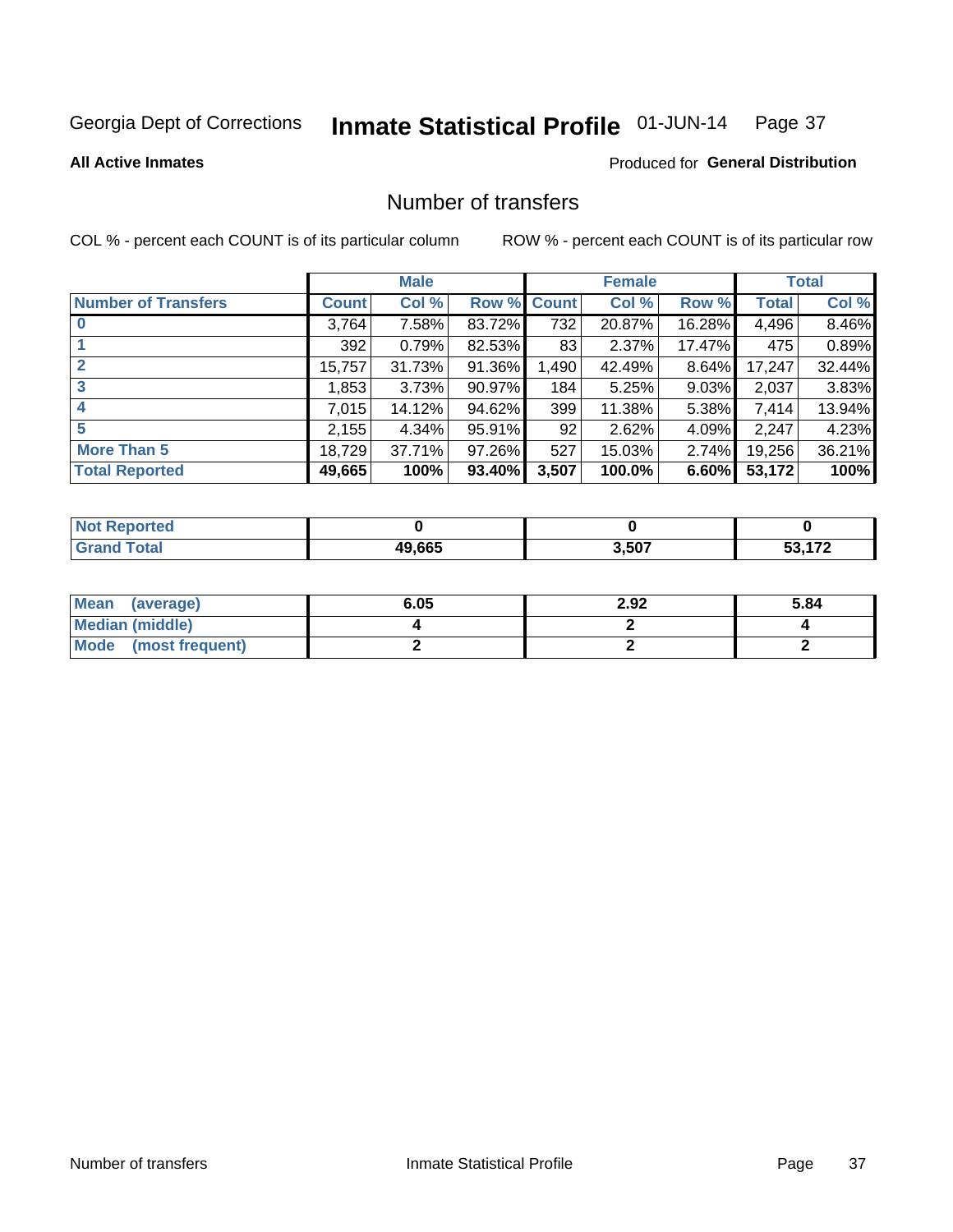#### Inmate Statistical Profile 01-JUN-14 Page 38

**All Active Inmates** 

Produced for General Distribution

# Number of escapes

COL % - percent each COUNT is of its particular column

|                          |              | <b>Male</b> |                    |       | <b>Female</b> |          |        | <b>Total</b> |
|--------------------------|--------------|-------------|--------------------|-------|---------------|----------|--------|--------------|
| <b>Number of Escapes</b> | <b>Count</b> | Col %       | <b>Row % Count</b> |       | Col %         | Row %    | Total  | Col %        |
|                          | 49,102       | 98.87%      | 93.36%             | 3,493 | 99.60%        | $6.64\%$ | 52,595 | 98.91%       |
|                          | 511          | 1.03%       | 97.33%             | 14    | 0.40%         | 2.67%    | 525    | 0.99%        |
|                          | 45           | 0.09%       | 100.00%            |       |               |          | 45     | 0.08%        |
|                          | 6            | 0.01%       | 100.00%            |       |               |          | 6      | 0.01%        |
|                          |              | 0.01%       | 100.00%            |       |               |          |        | 0.01%        |
| <b>Total Reported</b>    | 49,665       | 100%        | $93.40\%$          | 3,507 | 100%          | 6.60%    | 53,172 | 100%         |

| тео |        |       |              |
|-----|--------|-------|--------------|
|     | 49.665 | 3,507 | $1 - \alpha$ |

| Mean (average)       |  |  |
|----------------------|--|--|
| Median (middle)      |  |  |
| Mode (most frequent) |  |  |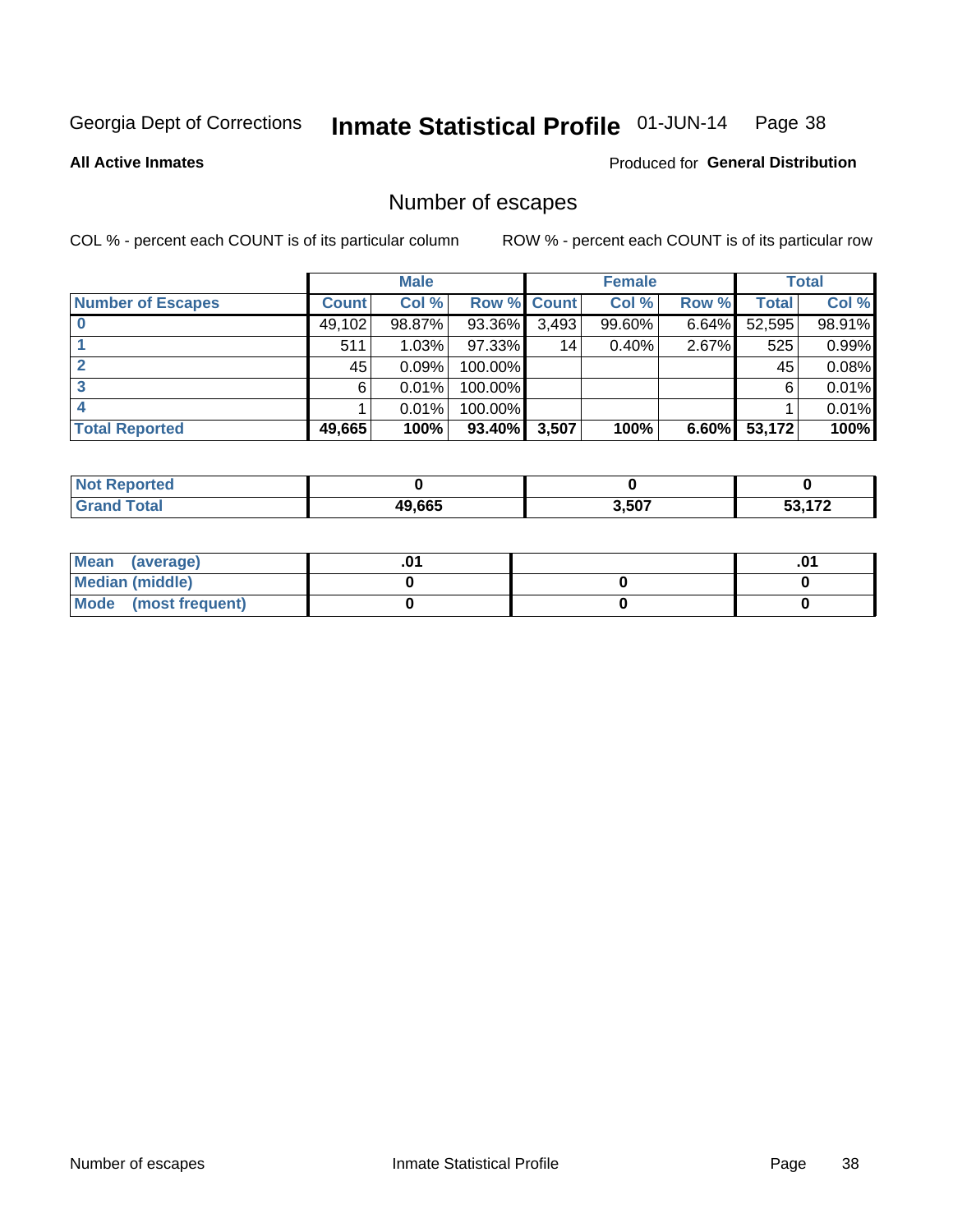#### Inmate Statistical Profile 01-JUN-14 Page 39

**All Active Inmates** 

#### Produced for General Distribution

# Split sentences - Probation to follow

COL % - percent each COUNT is of its particular column

|                            |              | <b>Male</b> |                    |     | <b>Female</b> |          |              | <b>Total</b> |
|----------------------------|--------------|-------------|--------------------|-----|---------------|----------|--------------|--------------|
| <b>Probation to follow</b> | <b>Count</b> | Col%        | <b>Row % Count</b> |     | Col %         | Row %    | Total        | Col %        |
| <b>Yes</b>                 | 33.097       | 66.64%      | 92.74% 2.591       |     | 73.88%        | $7.26\%$ | 35,688       | 67.12%       |
| <b>No</b>                  | 16.568       | 33.36%      | 94.76%             | 916 | 26.12%        |          | 5.24% 17,484 | 32.88%       |
| <b>Total Reported</b>      | 49,665       | 100%        | 93.40% 3,507       |     | 100%          | $6.60\%$ | 53,172       | 100%         |

| 49.665 | . <del>.</del><br>3.507 | $1 - \alpha$<br><br>$\cdot$ . $-$ |
|--------|-------------------------|-----------------------------------|
|        |                         |                                   |

| reauent)<br>Yes<br>v^c<br>0٥<br>.<br>. .<br>$\sim$ |  | <b>Mode</b> |  |  |  |
|----------------------------------------------------|--|-------------|--|--|--|
|----------------------------------------------------|--|-------------|--|--|--|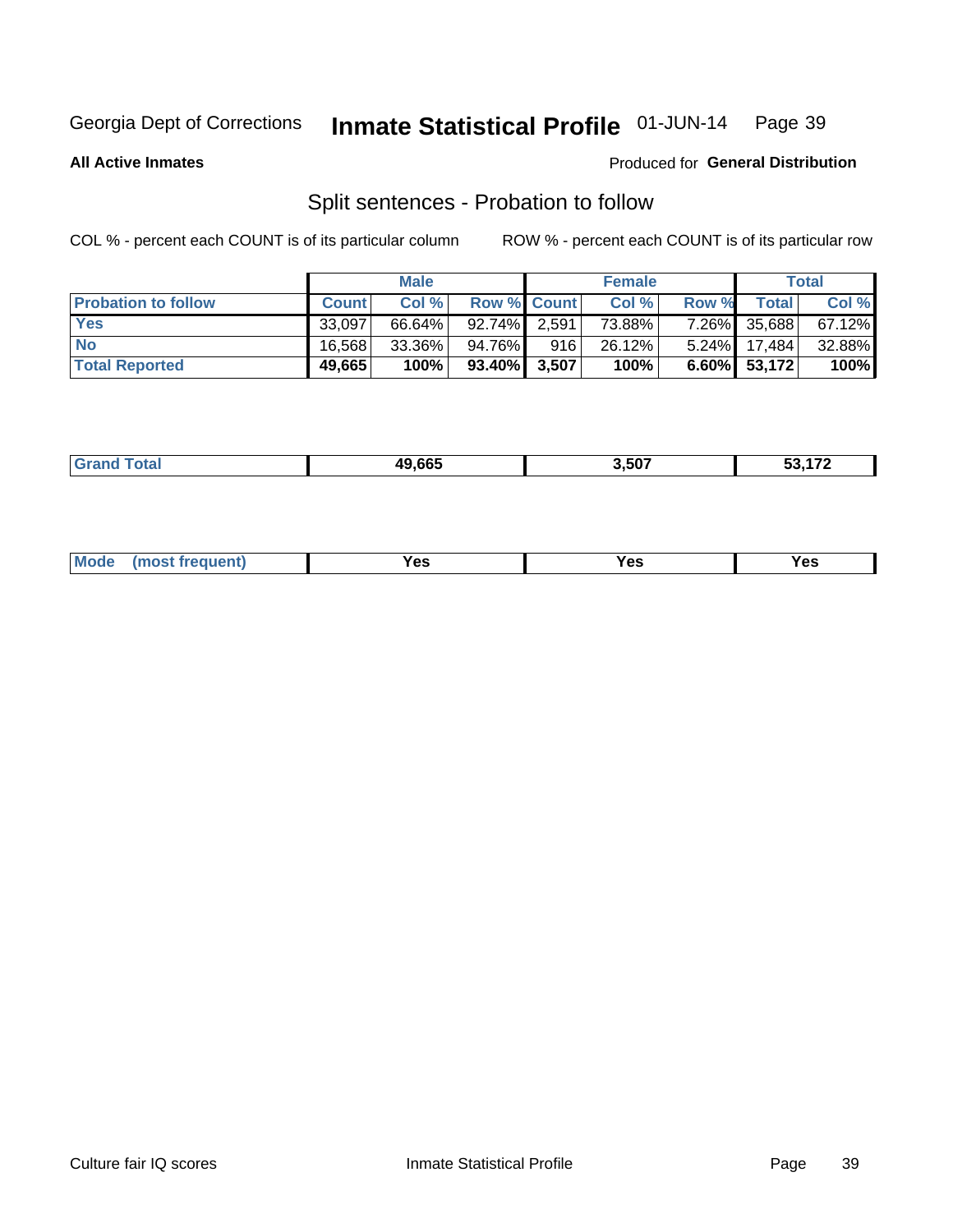#### Inmate Statistical Profile 01-JUN-14 Page 40

**All Active Inmates** 

#### Produced for General Distribution

# Probable future release type of still active inmates

COL % - percent each COUNT is of its particular column

|                                         |              | <b>Male</b> |                    |     | <b>Female</b> |          | <b>Total</b> |        |
|-----------------------------------------|--------------|-------------|--------------------|-----|---------------|----------|--------------|--------|
| <b>Probable Future Release Type</b>     | <b>Count</b> | Col %       | <b>Row % Count</b> |     | Col %         | Row %    | <b>Total</b> | Col %  |
| <b>Paroled with probation to follow</b> | 21,710       | 44.08%      | 91.70% 1.964       |     | 56.19%        | 8.30%    | 23,674       | 44.88% |
| Paroled w/o probation to follow         | 8,750        | 17.76%      | 93.37%             | 621 | 17.77%        | 6.63%    | 9,371        | 17.76% |
| <b>Maxout with probation to follow</b>  | 10,789       | 21.90%      | 94.62%             | 614 | 17.57%        | 5.38%    | 11,403       | 21.62% |
| <b>Maxout w/o probation to follow</b>   | 3,268        | 6.63%       | 96.26%             | 127 | 3.63%         | $3.74\%$ | 3,395        | 6.44%  |
| Life, LWOP or death sentence            | 4,738        | 9.62%       | 96.56%             | 169 | 4.84%         | 3.44%    | 4,907        | 9.30%  |
| <b>Total Reported</b>                   | 49,255       | 100%        | 93.37% 3,495       |     | 100%          | 6.63%    | 52,750       | 100%   |

| 49,255 | 3,495 | ,750<br>-^<br>JZ,1 |
|--------|-------|--------------------|

| Mode (most frequent) | <b>PAR with PROB follow</b> | <b>PAR with PROB follow</b> | <b>PAR with PROB</b> |
|----------------------|-----------------------------|-----------------------------|----------------------|
|                      |                             |                             | follow               |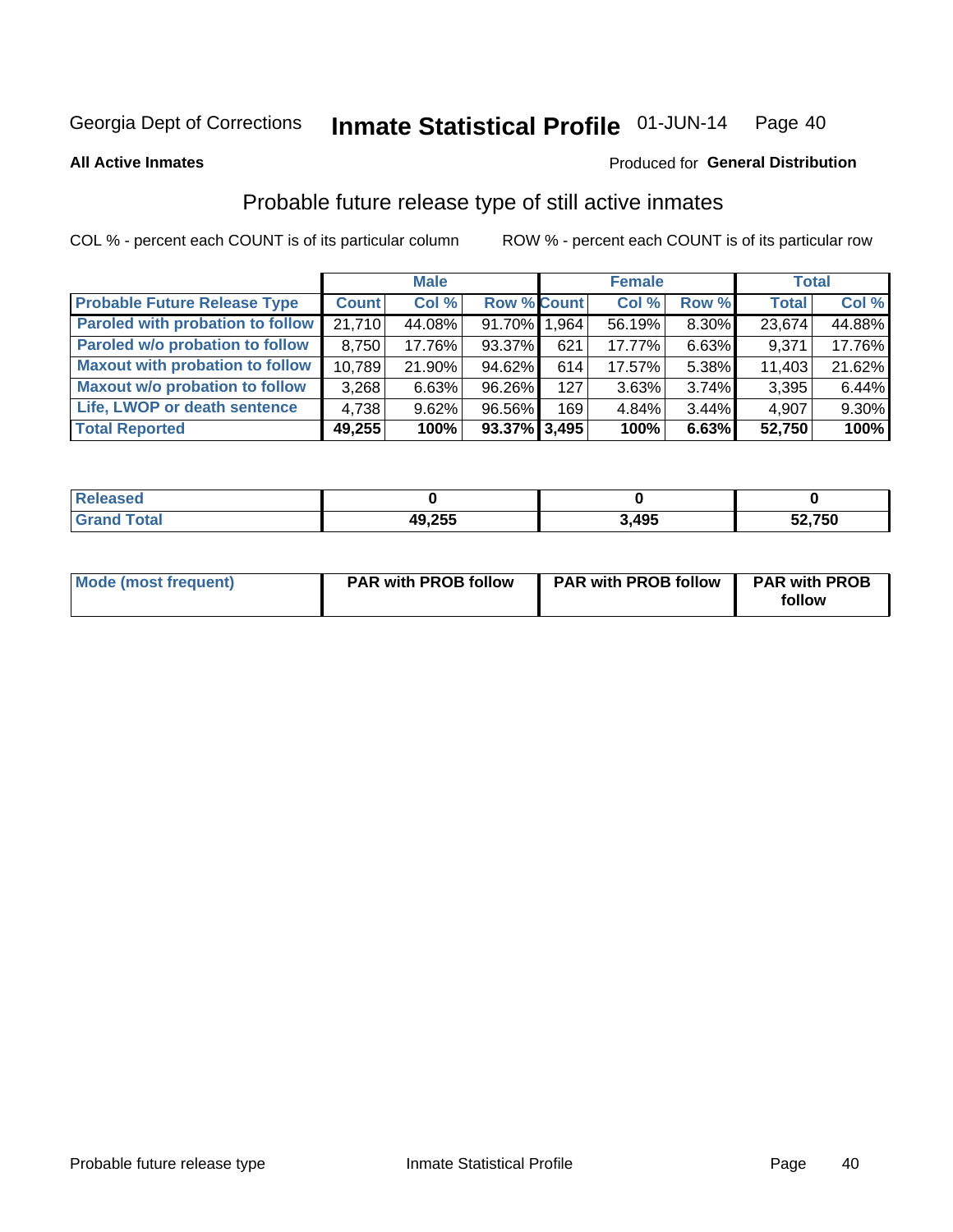### **All Active Inmates**

### Produced for General Distribution

# Time served in current (or last) institution

COL % - percent each COUNT is of its particular column

|                            |              | <b>Male</b> |        |              | <b>Female</b> |        |              | <b>Total</b> |
|----------------------------|--------------|-------------|--------|--------------|---------------|--------|--------------|--------------|
| <b>Time In Institution</b> | <b>Count</b> | Col %       | Row %  | <b>Count</b> | Col %         | Row %  | <b>Total</b> | Col %        |
| 0 to 3 months              | 11,986       | 24.13%      | 92.29% | 1,002        | 28.57%        | 7.71%  | 12,988       | 24.43%       |
| <b>3.01 to 6 months</b>    | 6,922        | 13.94%      | 93.95% | 446          | 12.72%        | 6.05%  | 7,368        | 13.86%       |
| 6.01 to 9 months           | 5,156        | 10.38%      | 94.04% | 327          | 9.32%         | 5.96%  | 5,483        | 10.31%       |
| 9.01 to 12 months          | 4,364        | 8.79%       | 94.50% | 254          | 7.24%         | 5.50%  | 4,618        | 8.69%        |
| 12.01 to 18 months         | 5,971        | 12.02%      | 91.66% | 543          | 15.48%        | 8.34%  | 6,514        | 12.25%       |
| <b>18.01 to 24 months</b>  | 3,660        | 7.37%       | 95.16% | 186          | 5.30%         | 4.84%  | 3,846        | 7.23%        |
| 2.01 to 3 years            | 5,003        | 10.07%      | 95.82% | 218          | 6.22%         | 4.18%  | 5,221        | 9.82%        |
| 3.01 to 4 years            | 2,478        | 4.99%       | 90.04% | 274          | 7.81%         | 9.96%  | 2,752        | 5.18%        |
| $4.01$ to 5 years          | 1,356        | 2.73%       | 95.02% | 71           | 2.02%         | 4.98%  | 1,427        | 2.68%        |
| 5.01 to 6 years            | 930          | 1.87%       | 93.66% | 63           | 1.80%         | 6.34%  | 993          | 1.87%        |
| 6.01 to 7 years            | 450          | 0.91%       | 95.34% | 22           | 0.63%         | 4.66%  | 472          | 0.89%        |
| 7.01 to 8 years            | 252          | 0.51%       | 92.65% | 20           | 0.57%         | 7.35%  | 272          | 0.51%        |
| $8.01$ to 9 years          | 226          | 0.46%       | 92.62% | 18           | 0.51%         | 7.38%  | 244          | 0.46%        |
| 9.01 to 10 years           | 123          | 0.25%       | 80.92% | 29           | 0.83%         | 19.08% | 152          | 0.29%        |
| Over 10 years              | 788          | 1.59%       | 95.86% | 34           | 0.97%         | 4.14%  | 822          | 1.55%        |
| <b>Total Reported</b>      | 49,665       | 100%        | 93.40% | 3,507        | 100%          | 6.60%  | 53,172       | 100.0%       |

| orted<br><b>NOT</b> |        |      |                |
|---------------------|--------|------|----------------|
| .'nta'              | 49,665 | .507 | $\overline{A}$ |

| <b>Mean</b><br>(average) | 22 months | 17 months | 22 months |
|--------------------------|-----------|-----------|-----------|
| Median (middle)          | 10 months | 9 months  | 10 months |
| Mode (most frequent)     | 0 months  | months    | l months  |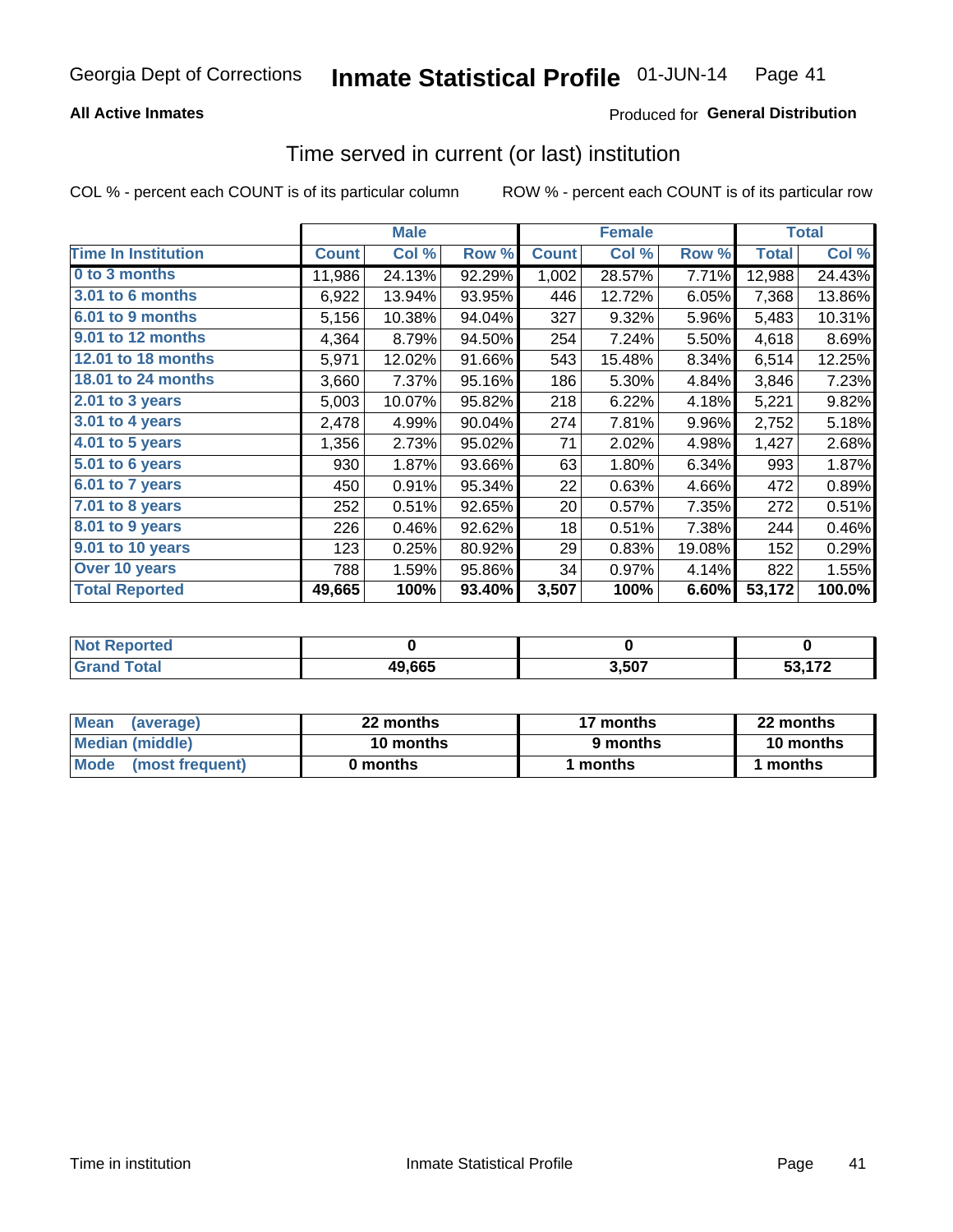#### Inmate Statistical Profile 01-JUN-14 Page 42

#### **All Active Inmates**

#### Produced for General Distribution

# Highest grade level attained

COL % - percent each COUNT is of its particular column

|                              |                | <b>Male</b>                |         |                | <b>Female</b> |        |                | <b>Total</b> |
|------------------------------|----------------|----------------------------|---------|----------------|---------------|--------|----------------|--------------|
| <b>Grade Level</b>           | <b>Count</b>   | $\overline{\text{Col }\%}$ | Row %   | <b>Count</b>   | Col %         | Row %  | <b>Total</b>   | Col %        |
| No school at all             | 14             | 0.03%                      | 100.00% |                |               |        | 14             | 0.03%        |
| Grade 1                      | 29             | 0.06%                      | 96.67%  | 1              | 0.03%         | 3.33%  | 30             | 0.06%        |
| <b>Grade 2</b>               | 75             | 0.16%                      | 94.94%  | 4              | 0.12%         | 5.06%  | 79             | 0.16%        |
| <b>Grade 3</b>               | 118            | 0.25%                      | 95.93%  | 5              | 0.15%         | 4.07%  | 123            | 0.24%        |
| Grade 4                      | 127            | 0.27%                      | 99.22%  | 1              | 0.03%         | 0.78%  | 128            | 0.25%        |
| Grade 5                      | 171            | 0.36%                      | 96.61%  | 6              | 0.18%         | 3.39%  | 177            | 0.35%        |
| Grade 6                      | 599            | 1.28%                      | 95.38%  | 29             | 0.85%         | 4.62%  | 628            | 1.25%        |
| Grade 7                      | 814            | 1.73%                      | 93.46%  | 57             | 1.67%         | 6.54%  | 871            | 1.73%        |
| Grade 8                      | 3,088          | 6.58%                      | 92.70%  | 243            | 7.13%         | 7.30%  | 3,331          | 6.61%        |
| Grade 9                      | 5,593          | 11.91%                     | 94.68%  | 314            | 9.21%         | 5.32%  | 5,907          | 11.73%       |
| Grade 10                     | 7,467          | 15.90%                     | 95.06%  | 388            | 11.38%        | 4.94%  | 7,855          | 15.60%       |
| Grade 11                     | 7,654          | 16.30%                     | 95.52%  | 359            | 10.53%        | 4.48%  | 8,013          | 15.91%       |
| <b>Grade 12 or GED</b>       | 16,173         | 34.44%                     | 93.39%  | 1,145          | 33.60%        | 6.61%  | 17,318         | 34.39%       |
| Some tech school             | 263            | 0.56%                      | 70.70%  | 109            | 3.20%         | 29.30% | 372            | 0.74%        |
| <b>Completed tech school</b> | 274            | 0.58%                      | 65.08%  | 147            | 4.31%         | 34.92% | 421            | 0.84%        |
| College, 1 year              | 1,397          | 2.98%                      | 88.42%  | 183            | 5.37%         | 11.58% | 1,580          | 3.14%        |
| College, 2 year              | 1,846          | 3.93%                      | 89.01%  | 228            | 6.69%         | 10.99% | 2,074          | 4.12%        |
| College, 3 year              | 471            | 1.00%                      | 87.55%  | 67             | 1.97%         | 12.45% | 538            | 1.07%        |
| <b>Bachelor's degree</b>     | 614            | 1.31%                      | 87.22%  | 90             | 2.64%         | 12.78% | 704            | 1.40%        |
| <b>Master's degree</b>       | 116            | 0.25%                      | 83.45%  | 23             | 0.67%         | 16.55% | 139            | 0.28%        |
| Ph.D. degree                 | 19             | 0.04%                      | 86.36%  | 3              | 0.09%         | 13.64% | 22             | 0.04%        |
| Law degree                   | 21             | 0.04%                      | 84.00%  | 4              | 0.12%         | 16.00% | 25             | 0.05%        |
| <b>Some medical school</b>   | $\overline{2}$ | 0.01%                      | 100.00% |                |               |        | $\overline{2}$ | 0.01%        |
| <b>Medical degree</b>        | 11             | 0.02%                      | 84.62%  | $\overline{2}$ | 0.06%         | 15.38% | 13             | 0.03%        |
| <b>Total Reported</b>        | 46,956         | 100%                       | 93.23%  | 3,408          | 100%          | 6.77%  | 50,364         | 100.0%       |

| 2,709        | 99    | 2,808          |
|--------------|-------|----------------|
| 10 CCF<br>mn | 3,507 | $\overline{1}$ |

| <b>Mean</b><br>(average)       | 10.87           | 11.46           | 10.91           |
|--------------------------------|-----------------|-----------------|-----------------|
| Median (middle)                | Grade 11        | Grade 12 or GED | Grade 11        |
| <b>Mode</b><br>(most frequent) | Grade 12 or GED | Grade 12 or GED | Grade 12 or GED |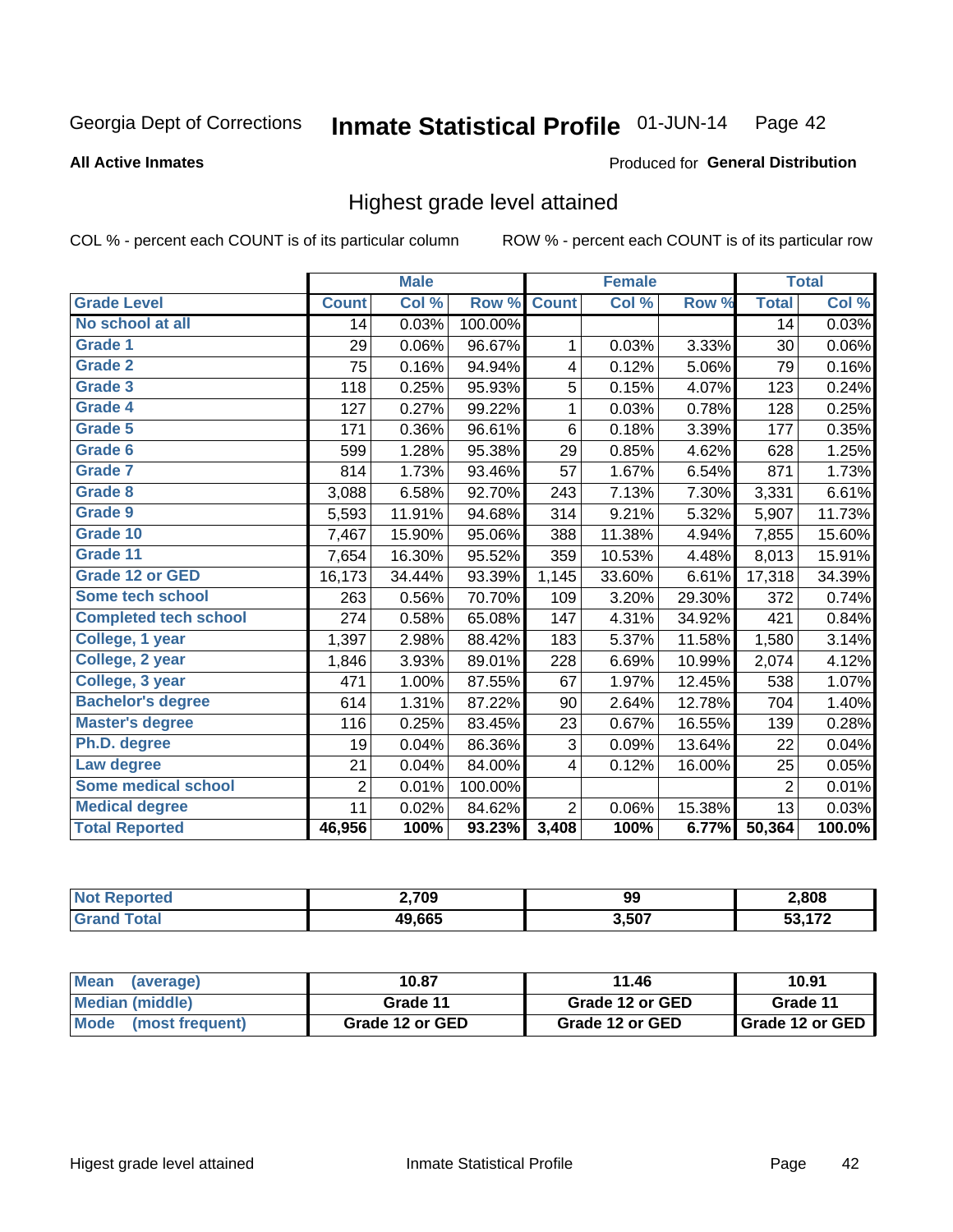#### Inmate Statistical Profile 01-JUN-14 Page 43

#### **All Active Inmates**

# Produced for General Distribution

# Culture fair IQ scores

COL % - percent each COUNT is of its particular column

|                       |              | <b>Male</b> |        |              | <b>Female</b> |           |              | <b>Total</b> |
|-----------------------|--------------|-------------|--------|--------------|---------------|-----------|--------------|--------------|
| <b>IQ Scores</b>      | <b>Count</b> | Col %       | Row %  | <b>Count</b> | Col %         | Row %     | <b>Total</b> | Col %        |
| $60 - 69$             | 759          | 2.31%       | 92.11% | 65           | 2.36%         | 7.89%     | 824          | 2.31%        |
| $70 - 79$             | 2,264        | 6.88%       | 91.03% | 223          | 8.08%         | 8.97%     | 2,487        | 6.97%        |
| $80 - 89$             | 5,116        | 15.55%      | 88.07% | 693          | 25.12%        | 11.93%    | 5,809        | 16.29%       |
| $90 - 99$             | 9,717        | 29.53%      | 90.51% | 1,019        | 36.93%        | 9.49%     | 10,736       | 30.11%       |
| $100 - 109$           | 9,042        | 27.48%      | 95.37% | 439          | 15.91%        | 4.63%     | 9,481        | 26.59%       |
| $110 - 119$           | 5,169        | 15.71%      | 96.63% | 180          | 6.52%         | $3.37\%$  | 5,349        | 15.00%       |
| $120 - 129$           | 807          | 2.45%       | 89.67% | 93           | 3.37%         | $10.33\%$ | 900          | 2.52%        |
| $130 - 139$           | 24           | $0.07\%$    | 41.38% | 34           | 1.23%         | 58.62%    | 58           | 0.16%        |
| 140 & Up              | 4            | 0.01%       | 23.53% | 13           | 0.47%         | 76.47%    | 17           | 0.05%        |
| <b>Total Reported</b> | 32,902       | 100%        | 92.26% | 2,759        | 100%          | 7.74%     | 35,661       | 100%         |

| <b>Not Reported</b>         | 16,050 | 612   | 16,662 |
|-----------------------------|--------|-------|--------|
| <b>Not Valid (under 60)</b> | 713    | 136   | 849    |
| <b>Grand Total</b>          | 49,665 | 3,507 | 53,172 |

| <b>Mean</b><br>(average) | 98 | 95 | 97 |
|--------------------------|----|----|----|
| Median (middle)          | 99 | 94 | 98 |
| Mode<br>(most frequent)  | 99 | 99 | 99 |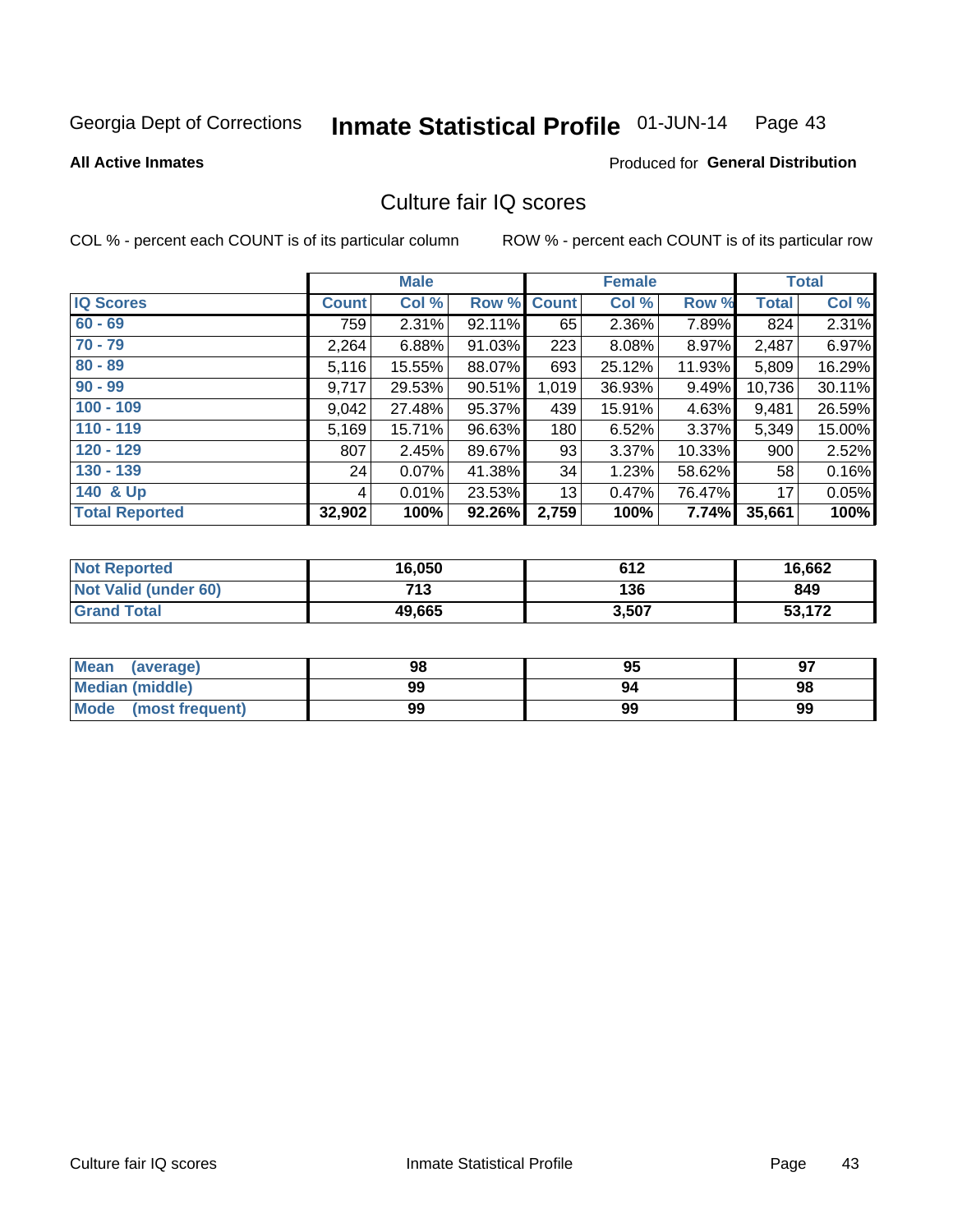#### Inmate Statistical Profile 01-JUN-14 Page 44

**All Active Inmates** 

### Produced for General Distribution

# Wide Range Achievement Test (WRAT) reading score

COL % - percent each COUNT is of its particular column

|                           |              | <b>Male</b> |        |              | <b>Female</b> |        |              | <b>Total</b> |
|---------------------------|--------------|-------------|--------|--------------|---------------|--------|--------------|--------------|
| <b>WRAT Reading Score</b> | <b>Count</b> | Col %       | Row %  | <b>Count</b> | Col %         | Row %  | <b>Total</b> | Col %        |
| 0.1 to 0.9                | 905          | 2.69%       | 99.23% | 7            | 0.24%         | 0.77%  | 912          | 2.49%        |
| 1.0 to 1.9                | 673          | 2.00%       | 96.83% | 22           | 0.76%         | 3.17%  | 695          | 1.90%        |
| 2.0 to 2.9                | 1,150        | 3.41%       | 96.15% | 46           | 1.58%         | 3.85%  | 1,196        | 3.27%        |
| 3.0 to 3.9                | 2,808        | 8.34%       | 95.93% | 119          | 4.09%         | 4.07%  | 2,927        | $8.00\%$     |
| 4.0 to 4.9                | 3,283        | 9.75%       | 93.40% | 232          | 7.98%         | 6.60%  | 3,515        | 9.61%        |
| 5.0 to 5.9                | 2,706        | 8.03%       | 94.06% | 171          | 5.88%         | 5.94%  | 2,877        | 7.86%        |
| 6.0 to 6.9                | 3,295        | 9.78%       | 92.43% | 270          | 9.29%         | 7.57%  | 3,565        | 9.74%        |
| 7.0 to 7.9                | 1,112        | 3.30%       | 91.45% | 104          | 3.58%         | 8.55%  | 1,216        | 3.32%        |
| 8.0 to 8.9                | 2,202        | 6.54%       | 90.17% | 240          | 8.26%         | 9.83%  | 2,442        | 6.67%        |
| 9.0 to 9.9                | 1,139        | 3.38%       | 89.76% | 130          | 4.47%         | 10.24% | 1,269        | 3.47%        |
| 10.0 to 10.9              | 2,292        | 6.81%       | 88.94% | 285          | 9.80%         | 11.06% | 2,577        | 7.04%        |
| 11.0 to 11.9              | 3,528        | 10.48%      | 89.54% | 412          | 14.17%        | 10.46% | 3,940        | 10.77%       |
| 12.0 to 12.9              | 8,551        | 25.39%      | 90.94% | 852          | 29.31%        | 9.06%  | 9,403        | 25.70%       |
| 13                        | 35           | 0.10%       | 67.31% | 17           | 0.58%         | 32.69% | 52           | 0.14%        |
| <b>Total Reported</b>     | 33,679       | 100%        | 92.05% | 2,907        | 100%          | 7.95%  | 36,586       | 100%         |

| rteo<br>NO | 15.986 | 600   | 6.586                     |
|------------|--------|-------|---------------------------|
|            | 49.665 | 3,507 | $F^{\prime}$ $F^{\prime}$ |

| <b>Mean</b><br>(average) | 8.21 | 9.32 | 8.30 |
|--------------------------|------|------|------|
| Median (middle)          |      | 10.2 | 8.9  |
| Mode<br>(most frequent)  | 12.9 | 12.9 | 12.9 |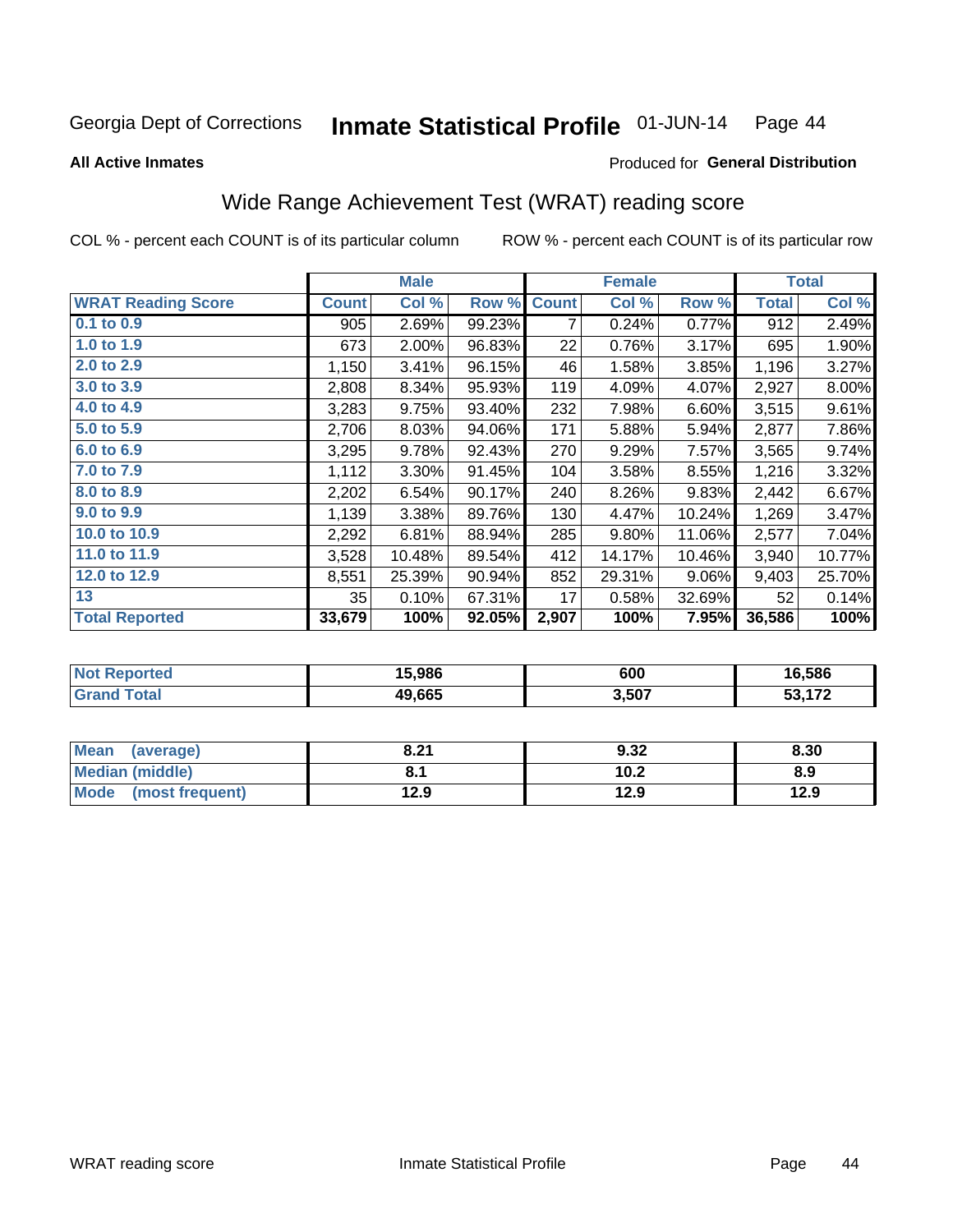#### Inmate Statistical Profile 01-JUN-14 Page 45

**All Active Inmates** 

#### Produced for General Distribution

# Wide Range Achievement Test (WRAT) math score

COL % - percent each COUNT is of its particular column

|                              |                | <b>Male</b> |        |              | <b>Female</b> |        |              | <b>Total</b> |
|------------------------------|----------------|-------------|--------|--------------|---------------|--------|--------------|--------------|
| <b>WRAT Mathematic Score</b> | <b>Count</b>   | Col %       | Row %  | <b>Count</b> | Col %         | Row %  | <b>Total</b> | Col %        |
| 0.1 to 0.9                   | 82             | 0.24%       | 98.80% | 1            | 0.03%         | 1.20%  | 83           | 0.23%        |
| 1.0 to 1.9                   | 240            | 0.71%       | 96.39% | 9            | 0.31%         | 3.61%  | 249          | 0.68%        |
| 2.0 to 2.9                   | 689            | 2.05%       | 94.77% | 38           | 1.31%         | 5.23%  | 727          | 1.99%        |
| 3.0 to 3.9                   | 1,486          | 4.41%       | 94.83% | 81           | 2.78%         | 5.17%  | 1,567        | 4.28%        |
| 4.0 to 4.9                   | 4,443          | 13.19%      | 94.13% | 277          | 9.52%         | 5.87%  | 4,720        | 12.90%       |
| 5.0 to 5.9                   | 5,736          | 17.03%      | 93.60% | 392          | 13.47%        | 6.40%  | 6,128        | 16.75%       |
| 6.0 to 6.9                   | 6,828          | 20.27%      | 92.41% | 561          | 19.28%        | 7.59%  | 7,389        | 20.19%       |
| 7.0 to 7.9                   | 2,302          | 6.83%       | 91.10% | 225          | 7.73%         | 8.90%  | 2,527        | 6.91%        |
| 8.0 to 8.9                   | 3,778          | 11.22%      | 90.45% | 399          | 13.71%        | 9.55%  | 4,177        | 11.42%       |
| 9.0 to 9.9                   | 1,554          | 4.61%       | 89.98% | 173          | 5.95%         | 10.02% | 1,727        | 4.72%        |
| 10.0 to 10.9                 | 46             | 0.14%       | 90.20% | 5            | 0.17%         | 9.80%  | 51           | 0.14%        |
| 11.0 to 11.9                 | 1,344          | 3.99%       | 90.26% | 145          | 4.98%         | 9.74%  | 1,489        | 4.07%        |
| 12.0 to 12.9                 | 5,152          | 15.30%      | 89.55% | 601          | 20.65%        | 10.45% | 5,753        | 15.72%       |
| 13                           | $\overline{2}$ | 0.01%       | 40.00% | 3            | 0.10%         | 60.00% | 5            | 0.01%        |
| <b>Total Reported</b>        | 33,682         | 100%        | 92.05% | 2,910        | 100%          | 7.95%  | 36,592       | 100.0%       |

| Reported<br><b>NOT</b> | 5,983  | 597   | 16,580             |
|------------------------|--------|-------|--------------------|
| <b>cotal</b>           | 49.665 | 3,507 | <b>FO 470</b><br>. |

| <b>Mean</b><br>(average) | 7.36 | 8.08 | 7.42 |
|--------------------------|------|------|------|
| Median (middle)          | כ.ס  | ۰.,  | ხ.მ  |
| Mode<br>(most frequent)  | 12.9 | 12.9 | 12.9 |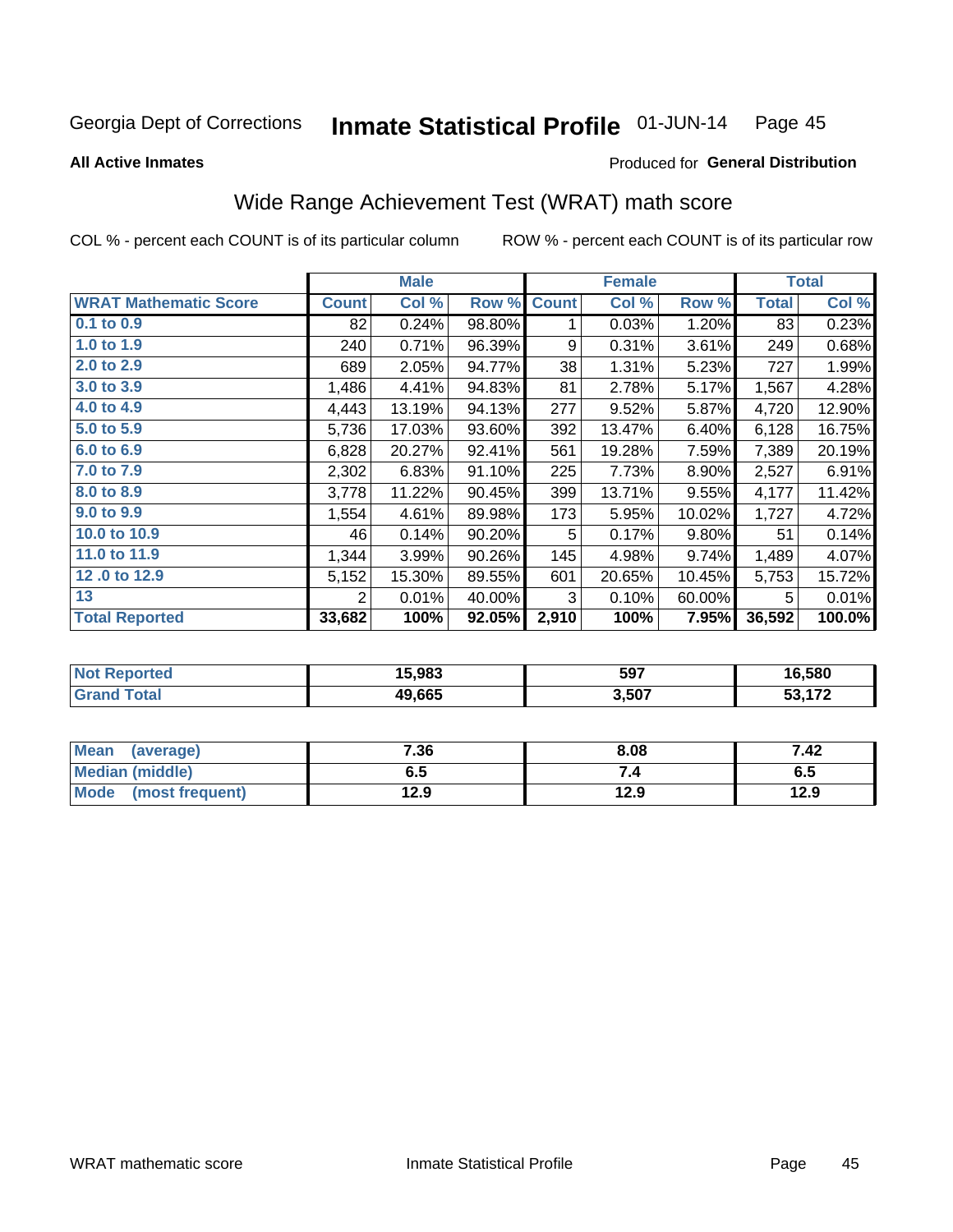#### Inmate Statistical Profile 01-JUN-14 Page 46

#### **All Active Inmates**

#### Produced for General Distribution

# Wide Range Achievement Test (WRAT) spelling score

COL % - percent each COUNT is of its particular column

|                            |              | <b>Male</b> |        |              | <b>Female</b> |        |        | <b>Total</b> |
|----------------------------|--------------|-------------|--------|--------------|---------------|--------|--------|--------------|
| <b>WRAT Spelling Score</b> | <b>Count</b> | Col %       | Row %  | <b>Count</b> | Col %         | Row %  | Total  | Col %        |
| 0.1 to 0.9                 | 903          | 2.68%       | 99.45% | 5            | 0.17%         | 0.55%  | 908    | 2.48%        |
| 1.0 to 1.9                 | 843          | 2.50%       | 98.94% | 9            | 0.31%         | 1.06%  | 852    | 2.33%        |
| 2.0 to 2.9                 | 1,572        | 4.67%       | 96.86% | 51           | 1.75%         | 3.14%  | 1,623  | 4.43%        |
| 3.0 to 3.9                 | 2,385        | 7.08%       | 96.72% | 81           | 2.78%         | 3.28%  | 2,466  | 6.74%        |
| 4.0 to 4.9                 | 2,181        | 6.47%       | 96.29% | 84           | 2.89%         | 3.71%  | 2,265  | 6.19%        |
| 5.0 to 5.9                 | 4,000        | 11.87%      | 94.88% | 216          | 7.42%         | 5.12%  | 4,216  | 11.52%       |
| 6.0 to 6.9                 | 3,037        | 9.01%       | 94.08% | 191          | 6.56%         | 5.92%  | 3,228  | 8.82%        |
| 7.0 to 7.9                 | 3,028        | 8.99%       | 92.97% | 229          | 7.87%         | 7.03%  | 3,257  | 8.90%        |
| 8.0 to 8.9                 | 2,848        | 8.45%       | 93.01% | 214          | 7.35%         | 6.99%  | 3,062  | 8.37%        |
| 9.0 to 9.9                 | 1,490        | 4.42%       | 92.20% | 126          | 4.33%         | 7.80%  | 1,616  | 4.42%        |
| 10.0 to 10.9               | 1,308        | 3.88%       | 91.40% | 123          | 4.23%         | 8.60%  | 1,431  | 3.91%        |
| 11.0 to 11.9               | 2,712        | 8.05%       | 91.07% | 266          | 9.14%         | 8.93%  | 2,978  | 8.14%        |
| 12.0 to 12.9               | 7,368        | 21.87%      | 84.96% | 1,304        | 44.81%        | 15.04% | 8,672  | 23.69%       |
| 13                         | 16           | 0.05%       | 59.26% | 11           | 0.38%         | 40.74% | 27     | 0.07%        |
| <b>Total Reported</b>      | 33,691       | 100%        | 92.05% | 2,910        | 100%          | 7.95%  | 36,601 | 100.0%       |

| тес | 1 F A T 1 | 597   | $\sim$ $-1$ |
|-----|-----------|-------|-------------|
| NG  | ט ט       |       | ו ט.ט       |
|     | 49,665    | 3,507 | 170         |

| <b>Mean</b><br>(average) | 7.87 | 10.01 | 8.04 |
|--------------------------|------|-------|------|
| Median (middle)          | .    | 11.45 | .    |
| Mode<br>(most frequent)  | 12.9 | 12.9  | 12.9 |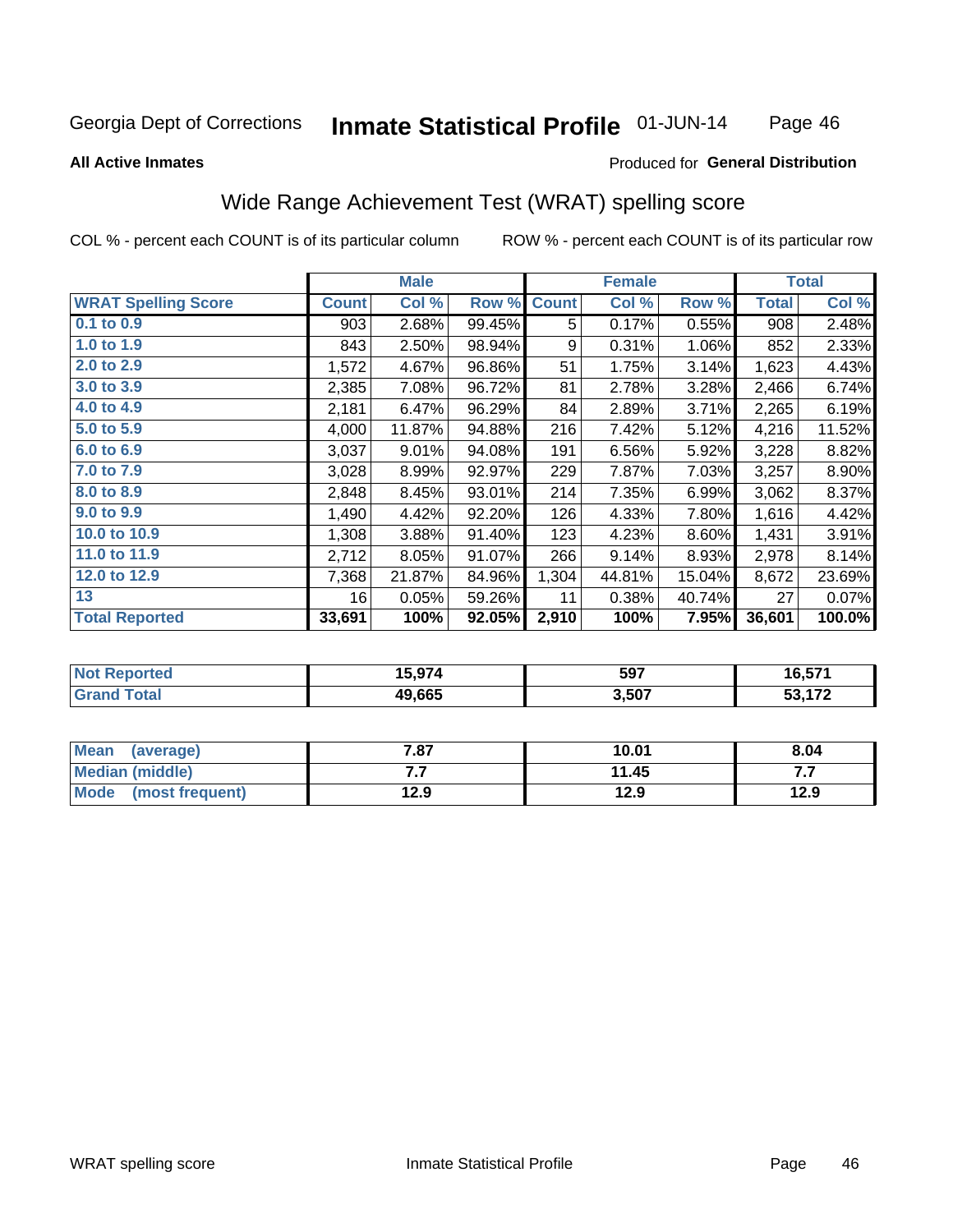### **All Active Inmates**

### Produced for General Distribution

## Scope of substance abuse - summary

COL % - percent each COUNT is of its particular column

|                        |              | <b>Male</b> |           |              | <b>Female</b> |       |              | <b>Total</b> |
|------------------------|--------------|-------------|-----------|--------------|---------------|-------|--------------|--------------|
| <b>Substance Abuse</b> | <b>Count</b> | Col %       | Row %     | <b>Count</b> | Col %         | Row % | <b>Total</b> | Col %        |
| <b>None</b>            | 39,132       | 78.79%      | 92.57%    | 3,139        | 89.51%        | 7.43% | 42.271       | 79.50%       |
| <b>Drugs only</b>      | 5,637        | 11.35%      | 95.46%    | 268          | 7.64%         | 4.54% | 5,905        | 11.11%       |
| <b>Alcohol only</b>    | .236         | 2.49%       | 98.02%    | 25           | $0.71\%$      | 1.98% | 1,261        | 2.37%        |
| Drugs and alcohol      | 3,660        | 7.37%       | 97.99%    | 75           | 2.14%         | 2.01% | 3,735        | 7.02%        |
| <b>Total Reported</b>  | 49,665       | 100%        | $93.40\%$ | 3,507        | 100%          | 6.60% | 53,172       | 100%         |

| <b>Not Reported</b> |        |       |                   |
|---------------------|--------|-------|-------------------|
| <b>Grand Total</b>  | 49.665 | 3,507 | <b>52472</b><br>. |

| nuem | <b>Mo</b> | None | <b>None</b> | None |
|------|-----------|------|-------------|------|
|------|-----------|------|-------------|------|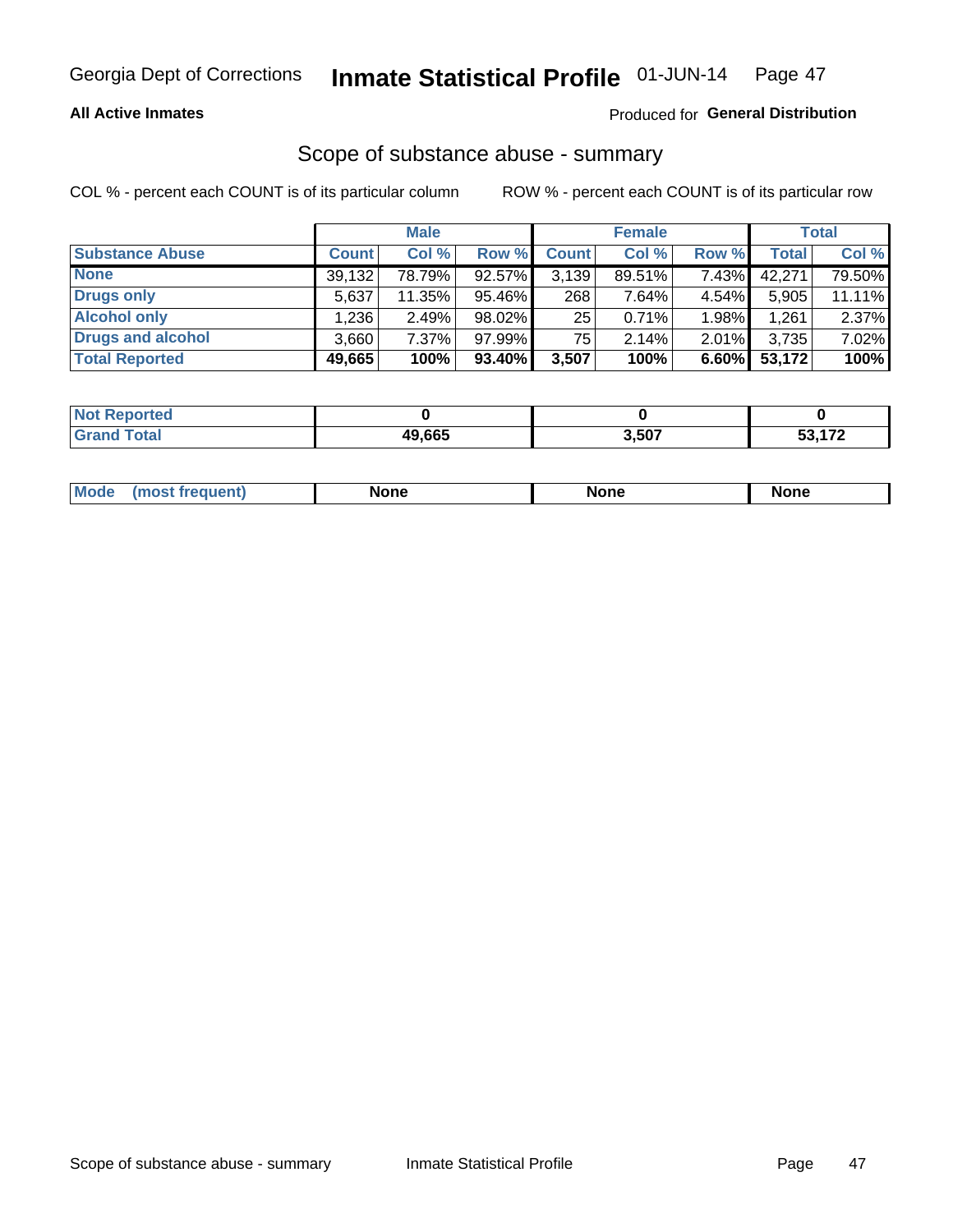### **All Active Inmates**

### Produced for General Distribution

## Scope of substance abuse - detail

COL % - percent each COUNT is of its particular column

|                                      |              | <b>Male</b> |         |              | <b>Female</b> |       |              | <b>Total</b> |
|--------------------------------------|--------------|-------------|---------|--------------|---------------|-------|--------------|--------------|
| <b>Substance Abuse</b>               | <b>Count</b> | Col %       | Row %   | <b>Count</b> | Col %         | Row % | <b>Total</b> | Col %        |
| No drug or alcohol problems          | 39,132       | 78.79%      | 92.57%  | 3,139        | 89.51%        | 7.43% | 42,271       | 79.50%       |
| Drug addiction but no alcohol        | 106          | 0.21%       | 93.81%  |              | 0.20%         | 6.19% | 113          | 0.21%        |
| <b>Drug addiction and alcohol</b>    | 61           | 0.12%       | 100.00% |              |               |       | 61           | 0.11%        |
| <b>labuse</b>                        |              |             |         |              |               |       |              |              |
| <b>Drug addiction and alcoholism</b> | 38           | 0.08%       | 100.00% |              |               |       | 38           | 0.07%        |
| No drug problem but alcohol          | 1,022        | 2.06%       | 99.03%  | 10           | 0.29%         | 0.97% | 1,032        | 1.94%        |
| <b>labuse</b>                        |              |             |         |              |               |       |              |              |
| No drug problem but alcoholism       | 214          | 0.43%       | 93.45%  | 15           | 0.43%         | 6.55% | 229          | 0.43%        |
| Drug experiment but no alcohol       | 2,929        | 5.90%       | 97.54%  | 74           | 2.11%         | 2.46% | 3,003        | 5.65%        |
| <b>Drug experiment &amp; alcohol</b> | 609          | 1.23%       | 98.54%  | 9            | 0.26%         | 1.46% | 618          | 1.16%        |
| abuse                                |              |             |         |              |               |       |              |              |
| Drug experiment & alcoholism         | 184          | 0.37%       | 95.83%  | 8            | 0.23%         | 4.17% | 192          | 0.36%        |
| Drug abuse but no alcohol            | 2,602        | 5.24%       | 93.30%  | 187          | 5.33%         | 6.70% | 2,789        | 5.25%        |
| Drug abuse and alcohol abuse         | 2,328        | 4.69%       | 98.81%  | 28           | 0.80%         | 1.19% | 2,356        | 4.43%        |
| Drug abuse and alcoholism            | 440          | 0.89%       | 93.62%  | 30           | 0.86%         | 6.38% | 470          | 0.88%        |
| <b>Total Reported</b>                | 49,665       | 100%        | 93.40%  | 3,507        | 100%          | 6.60% | 53,172       | 100%         |

| orted<br>' NOT |        |       |                                 |
|----------------|--------|-------|---------------------------------|
| <b>otal</b>    | 49,665 | 3,507 | $F^{\alpha}$ $F^{\alpha}$<br>-- |

| Mode (most frequent) | No drug or alcohol problems No drug or alcohol problems No drug or alcohol |          |
|----------------------|----------------------------------------------------------------------------|----------|
|                      |                                                                            | problems |
|                      |                                                                            |          |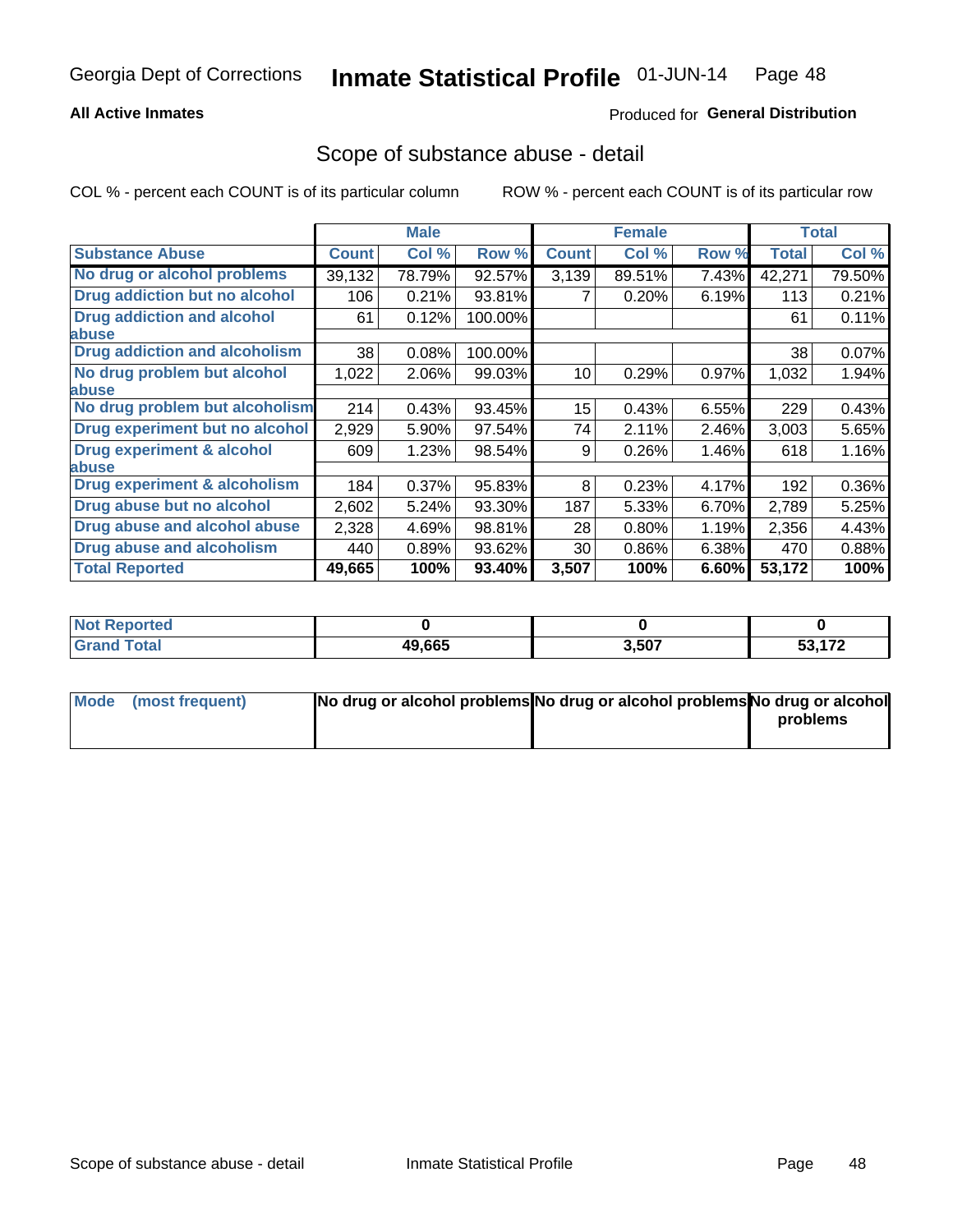#### Inmate Statistical Profile 01-JUN-14 Page 49

**All Active Inmates** 

### **Produced for General Distribution**

# Current / last mental health treatment level

COL % - percent each COUNT is of its particular column

|                                    |              | <b>Male</b> |         |              | <b>Female</b> |        |              | <b>Total</b> |
|------------------------------------|--------------|-------------|---------|--------------|---------------|--------|--------------|--------------|
| <b>Mental Health Treatment Lev</b> | <b>Count</b> | Col %       | Row %   | <b>Count</b> | Col %         | Row %  | <b>Total</b> | Col %        |
| 1 No problem at current time       | 7,852        | 51.91%      | 92.07%  | 676          | 28.64%        | 7.93%  | 8,528        | 48.77%       |
| 2 Receiving outpatient             | 5,331        | 35.25%      | 76.54%  | 1,634        | 69.24%        | 23.46% | 6,965        | 39.83%       |
| <b>Treatment</b>                   |              |             |         |              |               |        |              |              |
| 3 Inpatient, moderate              | 1,555        | 10.28%      | 97.74%  | 36           | 1.53%         | 2.26%  | 1,591        | 9.10%        |
| <b>Treatment</b>                   |              |             |         |              |               |        |              |              |
| 4 Inpatient, intensive             | 353          | 2.33%       | 96.19%  | 14           | 0.59%         | 3.81%  | 367          | 2.10%        |
| <b>Treatment</b>                   |              |             |         |              |               |        |              |              |
| <b>5 Undergoing crisis</b>         | 29           | 0.19%       | 100.00% |              |               |        | 29           | 0.17%        |
| <b>stabilization</b>               |              |             |         |              |               |        |              |              |
| <b>6 Hospital for criminally</b>   | 5            | 0.03%       | 100.00% |              |               |        | 5            | 0.03%        |
| <b>Tinsane</b>                     |              |             |         |              |               |        |              |              |
| <b>Total Evaluated</b>             | 15,125       | 100%        | 86.50%  | 2,360        | 100%          | 13.50% | 17,485       | 100%         |

| <b>Never had MH evaluation</b> | 34,540 | 147,  | 35,687 |
|--------------------------------|--------|-------|--------|
| Total                          | 49,665 | 3,507 | 170    |

| Median (middle) | No problem at current time | <b>Receiving outpatient</b><br>treatment | <b>Receiving</b><br>outpatient<br>treatment |
|-----------------|----------------------------|------------------------------------------|---------------------------------------------|
| <b>Mode</b>     | No problem at current time | <b>Receiving outpatient</b>              | No problem at                               |
| (most frequent) |                            | treatment                                | current time                                |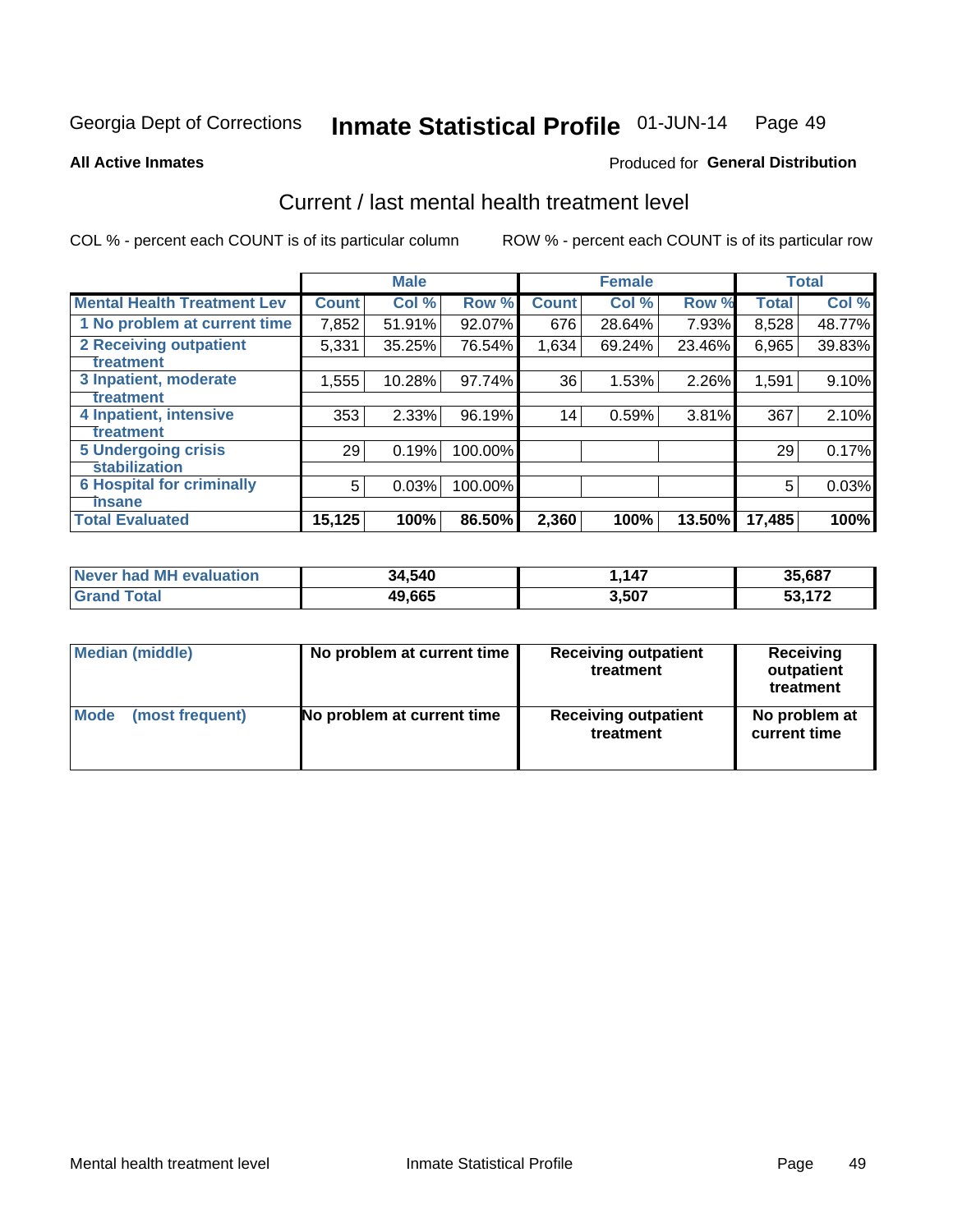### **All Active Inmates**

### Produced for General Distribution

# PULHESDWIT medical scale - 'P' overall condition ('P'hysical)

COL % - percent each COUNT is of its particular column

|                                  |              | <b>Male</b> |         |              | <b>Female</b> |         |              | <b>Total</b> |
|----------------------------------|--------------|-------------|---------|--------------|---------------|---------|--------------|--------------|
| 'P' Overall Condition            | <b>Count</b> | Col %       | Row %   | <b>Count</b> | Col %         | Row %   | <b>Total</b> | Col %        |
| 1 No medical illness             | 33,519       | 73.64%      | 94.49%  | 1,956        | 59.22%        | 5.51%   | 35,475       | 72.67%       |
| 2 Well-controlled chronic        | 10,852       | 23.84%      | 90.05%  | 1,199        | 36.30%        | 9.95%   | 12,051       | 24.69%       |
| <b>lillness</b>                  |              |             |         |              |               |         |              |              |
| 3 Poorly-controlled chronic      | 1,045        | $2.30\%$    | 93.05%  | 78           | 2.36%         | 6.95%   | 1,123        | 2.30%        |
| <b>lillness</b>                  |              |             |         |              |               |         |              |              |
| 4 Significant problems requiring | 88           | 0.19%       | 92.63%  |              | 0.21%         | 7.37%   | 95           | 0.19%        |
| special housing                  |              |             |         |              |               |         |              |              |
| 5 Terminal illness, < 6 months   | 12           | 0.03%       | 100.00% |              |               |         | 12           | 0.02%        |
| to live                          |              |             |         |              |               |         |              |              |
| 6 Inmate is pregnant             |              |             |         | 63           | 1.91%         | 100.00% | 63           | 0.13%        |
| <b>Total Reported</b>            | 45,516       | 100%        | 93.23%  | 3,303        | 100%          | 6.77%   | 48,819       | 100%         |

| тео | 149          | 20 <sup>2</sup><br>2V4 | <b>OFO</b><br>.ააა |
|-----|--------------|------------------------|--------------------|
|     | 49,665<br>ДU | .507                   | $\rightarrow$      |

| Mode | (most frequent) | 1 No medical illness | 1 No medical illness | 1 No medical<br>illness |
|------|-----------------|----------------------|----------------------|-------------------------|
|------|-----------------|----------------------|----------------------|-------------------------|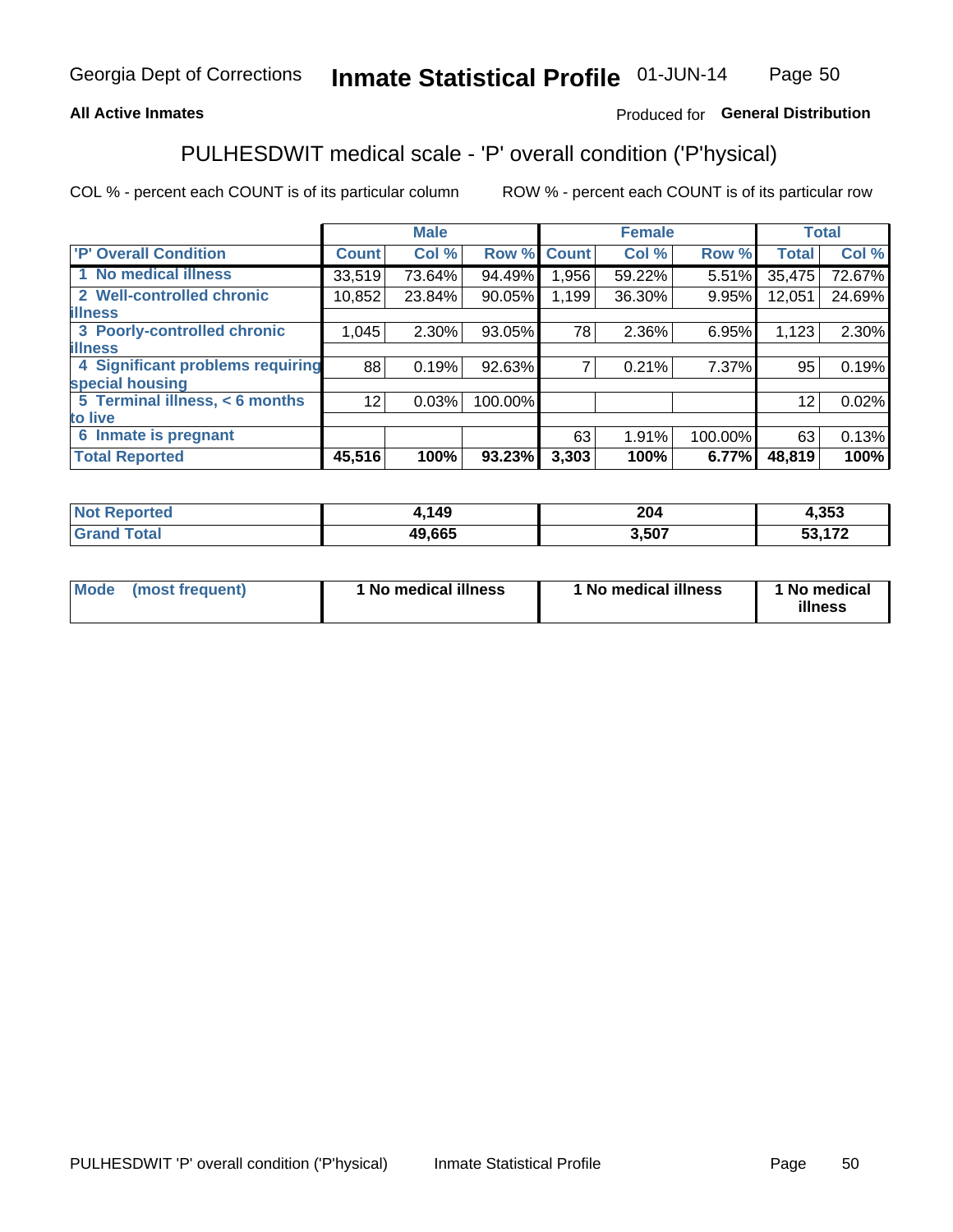#### **All Active Inmates**

### Produced for General Distribution

# PULHESDWIT medical scale - 'U' upper body

COL % - percent each COUNT is of its particular column

|                              |              | <b>Male</b> |         |              | <b>Female</b> |       |              | <b>Total</b> |
|------------------------------|--------------|-------------|---------|--------------|---------------|-------|--------------|--------------|
| <b>U' Upper Body</b>         | <b>Count</b> | Col %       | Row %   | <b>Count</b> | Col %         | Row % | <b>Total</b> | Col %        |
| 1 Upper bones, joints,       | 43,204       | 95.17%      | 93.16%  | 3,172        | 96.12%        | 6.84% | 46,376       | 95.23%       |
| muscles all OK               |              |             |         |              |               |       |              |              |
| 2 One or both arms minimally | 1,880        | 4.14%       | 94.24%  | 115          | 3.48%         | 5.76% | 1,995        | 4.10%        |
| limited                      |              |             |         |              |               |       |              |              |
| 3 One or both arms           | 271          | 0.60%       | 95.76%  | 12           | 0.36%         | 4.24% | 283          | 0.58%        |
| moderately limited           |              |             |         |              |               |       |              |              |
| 4 One arm disabled,          | 39           | 0.09%       | 97.50%  |              | 0.03%         | 2.50% | 40           | 0.08%        |
| paralyzed, or amputated      |              |             |         |              |               |       |              |              |
| 5 Both arms disabled,        | 3            | 0.01%       | 100.00% |              |               |       | 3            | 0.01%        |
| paralyzed, or amputated      |              |             |         |              |               |       |              |              |
| <b>Total Reported</b>        | 45,397       | 100%        | 93.22%  | 3,300        | 100%          | 6.78% | 48,697       | 100%         |

| <b>Not Reported</b>          | 4,268  | 207   | ,475                |
|------------------------------|--------|-------|---------------------|
| <b>Total</b><br><b>Grand</b> | 49,665 | 3,507 | <b>FO 470</b><br>vu |

| Mode (most frequent) | 1 Upper bones, joints,<br>muscles all OK | 1 Upper bones, joints,<br>muscles all OK | 1 Upper bones,<br>joints, muscles all<br>ΟK |
|----------------------|------------------------------------------|------------------------------------------|---------------------------------------------|
|----------------------|------------------------------------------|------------------------------------------|---------------------------------------------|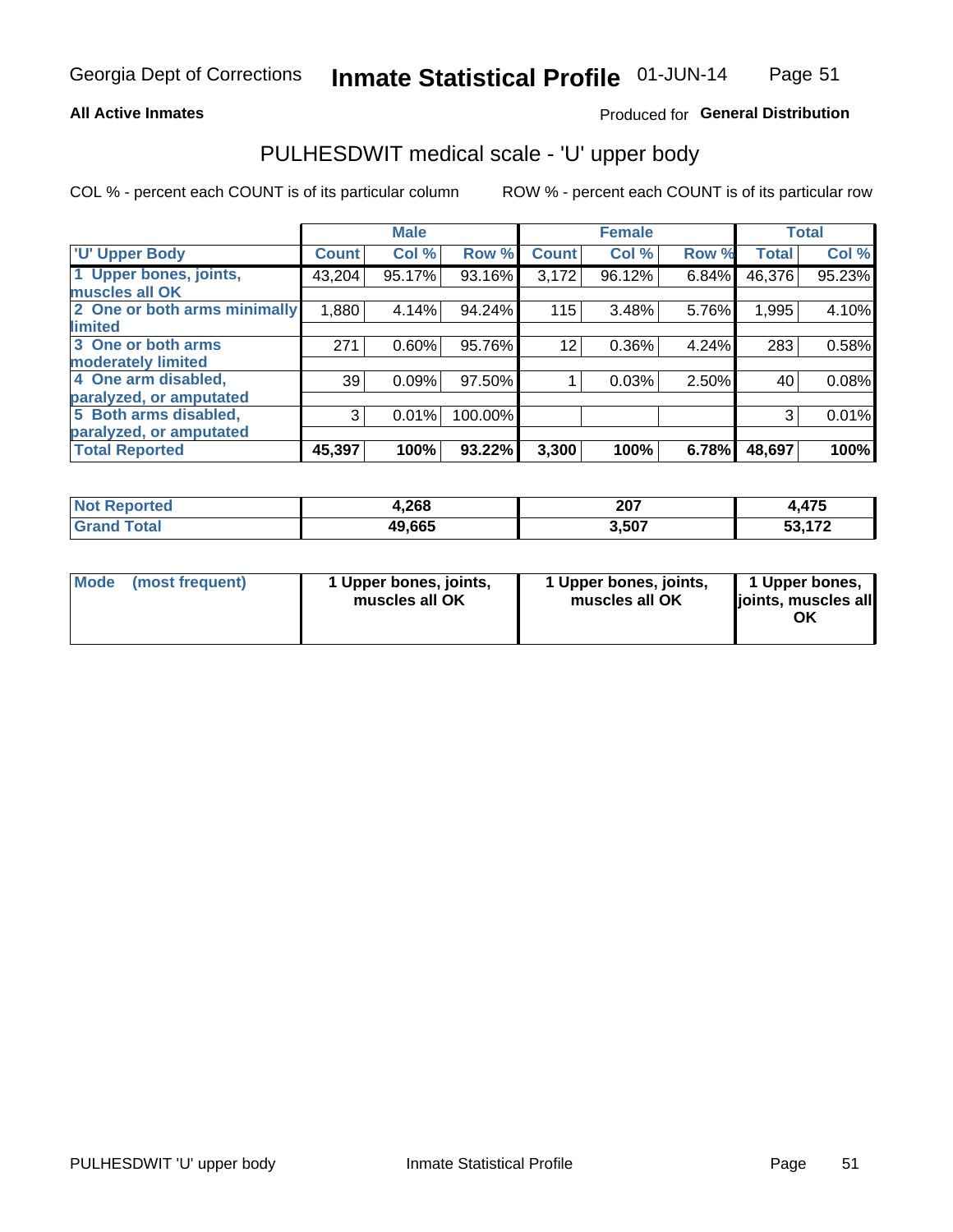#### **All Active Inmates**

### Produced for General Distribution

# PULHESDWIT medical scale - 'L' lower body

COL % - percent each COUNT is of its particular column

|                                |                 | <b>Male</b> |         |              | <b>Female</b> |       |              | <b>Total</b> |
|--------------------------------|-----------------|-------------|---------|--------------|---------------|-------|--------------|--------------|
| 'L' Lower Body                 | <b>Count</b>    | Col %       | Row %   | <b>Count</b> | Col %         | Row % | <b>Total</b> | Col %        |
| 1 Lower bones, joints,         | 40,014          | 88.15%      | 92.93%  | 3,044        | 92.24%        | 7.07% | 43,058       | 88.43%       |
| muscles all OK                 |                 |             |         |              |               |       |              |              |
| 2 One or both legs minimally   | 4,547           | 10.02%      | 95.13%  | 233          | 7.06%         | 4.87% | 4,780        | 9.82%        |
| limited                        |                 |             |         |              |               |       |              |              |
| 3 One or both legs             | 705             | 1.55%       | 97.24%  | 20           | 0.61%         | 2.76% | 725          | 1.49%        |
| moderately limited             |                 |             |         |              |               |       |              |              |
| 4 One leg disabled, paralyzed, | 117             | 0.26%       | 97.50%  | 3            | 0.09%         | 2.50% | 120          | 0.25%        |
| or amputated                   |                 |             |         |              |               |       |              |              |
| 5 Both legs disabled,          | 10 <sup>1</sup> | 0.02%       | 100.00% |              |               |       | 10           | 0.02%        |
| paralyzed, or amputated        |                 |             |         |              |               |       |              |              |
| <b>Total Reported</b>          | 45,393          | 100%        | 93.22%  | 3,300        | 100%          | 6.78% | 48,693       | 100.0%       |

| <b>Not Reported</b> | 0.70<br>. <i>.</i> | 207   | ,479                |
|---------------------|--------------------|-------|---------------------|
| Total<br>Grand      | 49,665             | 3,507 | <b>FA 450</b><br>vu |

| Mode | (most frequent) | 1 Lower bones, joints,<br>muscles all OK | I Lower bones, joints,<br>muscles all OK | 1 Lower bones,<br>joints, muscles all<br>ΟK |
|------|-----------------|------------------------------------------|------------------------------------------|---------------------------------------------|
|------|-----------------|------------------------------------------|------------------------------------------|---------------------------------------------|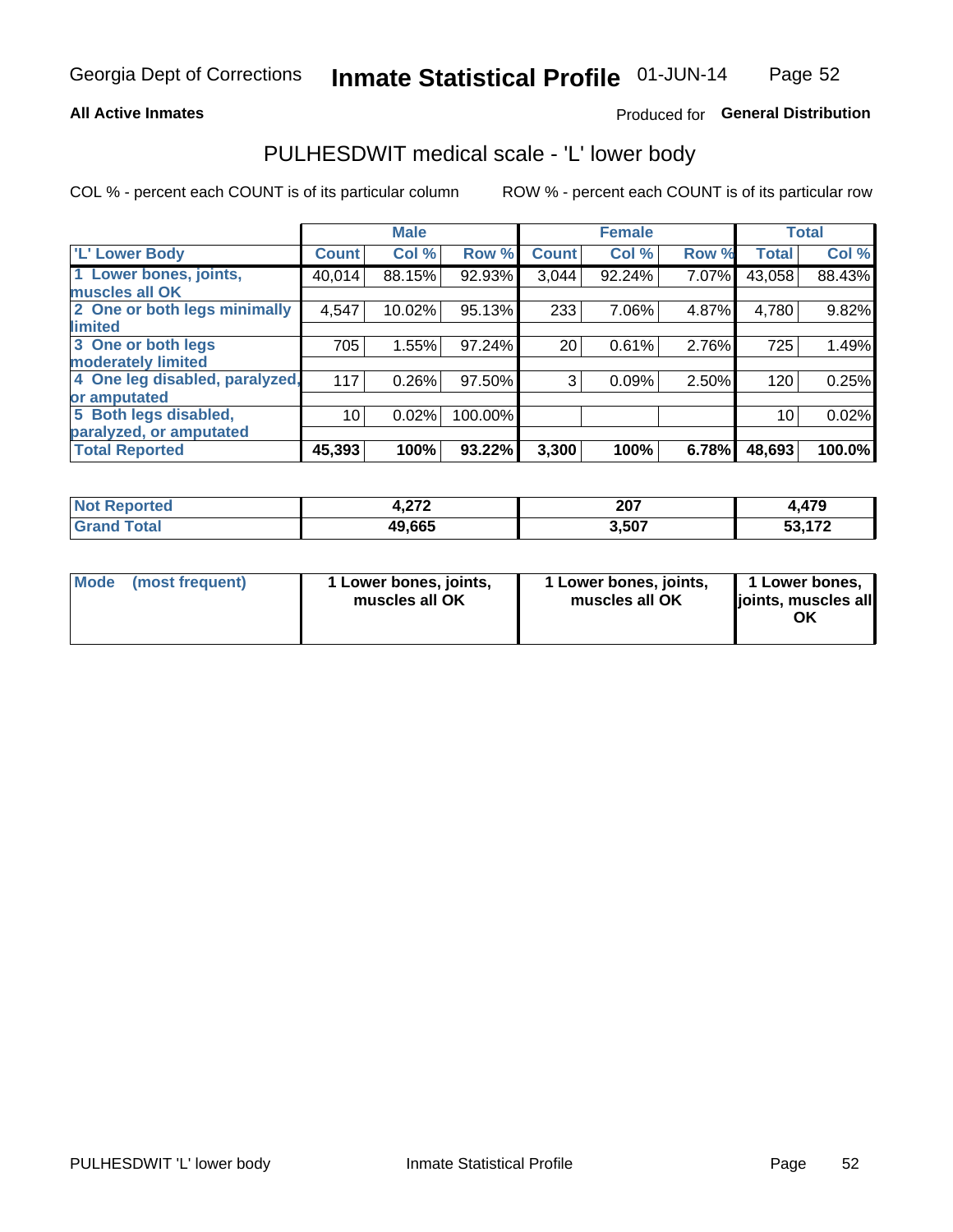#### **All Active Inmates**

## Produced for General Distribution

## PULHESDWIT medical scale - 'H' hearing

COL % - percent each COUNT is of its particular column

|                                |                    | <b>Male</b> |             |       | <b>Female</b> |       | <b>Total</b> |        |
|--------------------------------|--------------------|-------------|-------------|-------|---------------|-------|--------------|--------|
| <b>H' Hearing</b>              | Count <sup>1</sup> | Col %       | Row % Count |       | Col %         | Row % | <b>Total</b> | Col %  |
| 1 Normal hearing both ears     | 44,776             | 98.67%      | 93.21%      | 3,264 | 99.03%        | 6.79% | 48,040       | 98.70% |
| 2 Some loss in one ear with    | 459                | 1.01%       | 94.06%      | 29    | 0.88%         | 5.94% | 488          | 1.00%  |
| other OK, or mild loss in both |                    |             |             |       |               |       |              |        |
| 3 Total loss in one ear with   | 104                | 0.23%       | 99.05%      |       | 0.03%         | 0.95% | 105          | 0.22%  |
| mild loss in other             |                    |             |             |       |               |       |              |        |
| 4 Severe loss in both ears     | 28                 | 0.06%       | 96.55%      |       | 0.03%         | 3.45% | 29           | 0.06%  |
| 5 Total loss in both ears,     | 12                 | 0.03%       | 92.31%      |       | 0.03%         | 7.69% | 13           | 0.03%  |
| requiring special housing      |                    |             |             |       |               |       |              |        |
| <b>Total Reported</b>          | 45,379             | 100%        | 93.23%      | 3,296 | 100%          | 6.77% | 48,675       | 100.0% |

| <b>Not Reno</b><br>ా∩rted | 1,286  | ີ<br>- - -<br>___ | 4,497              |
|---------------------------|--------|-------------------|--------------------|
| Total                     | 49.665 | 3,507             | 170<br>17 Z<br>JJ. |

| Mode (most frequent) | 1 Normal hearing both ears 11 Normal hearing both ears 1 Normal hearing | both ears |
|----------------------|-------------------------------------------------------------------------|-----------|
|                      |                                                                         |           |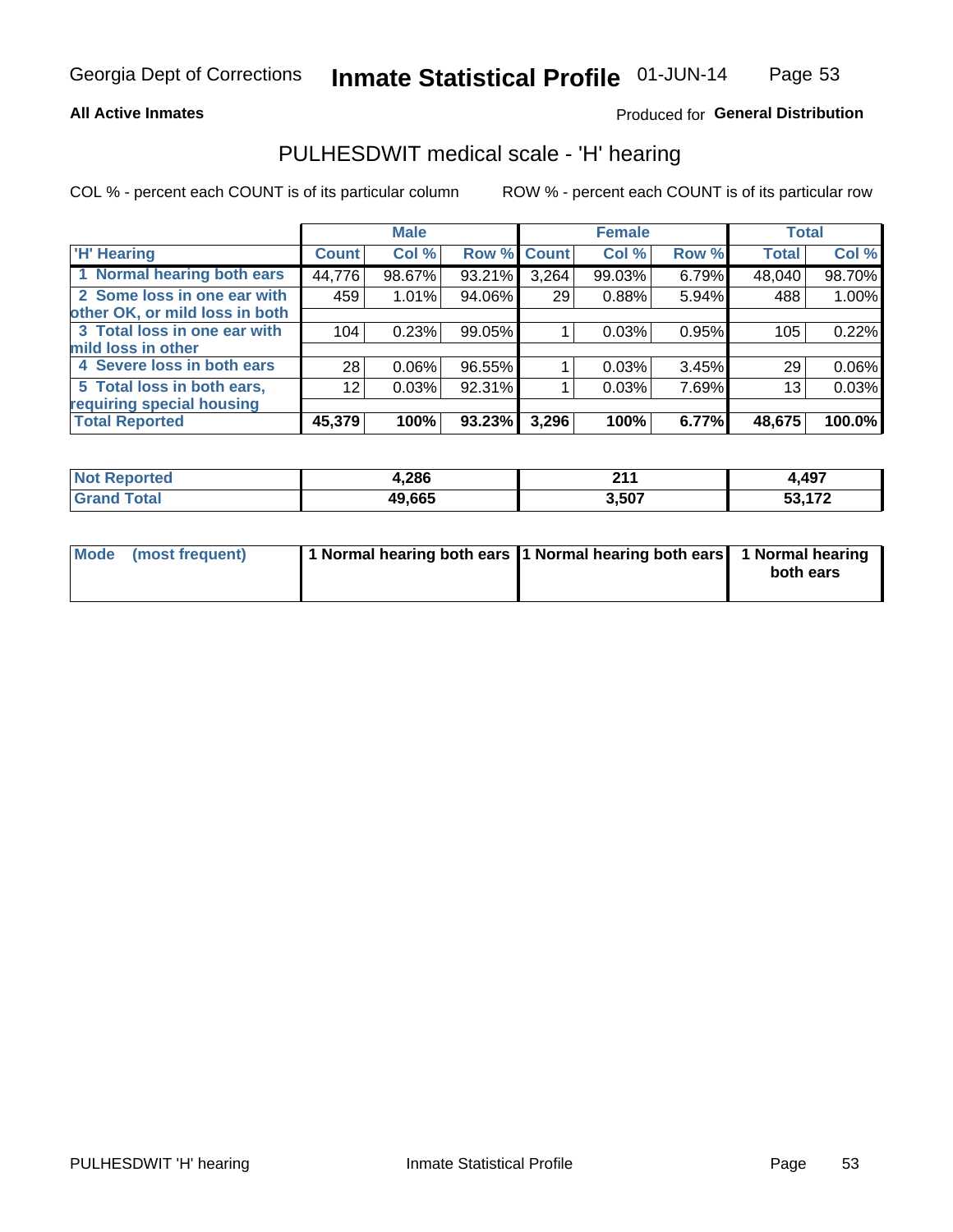#### **All Active Inmates**

### Produced for General Distribution

# PULHESDWIT medical scale - 'E' vision

COL % - percent each COUNT is of its particular column

|                                 |              | <b>Male</b> |        |              | <b>Female</b> |        |              | <b>Total</b> |
|---------------------------------|--------------|-------------|--------|--------------|---------------|--------|--------------|--------------|
| 'E' Vision                      | <b>Count</b> | Col %       | Row %  | <b>Count</b> | Col %         | Row %  | <b>Total</b> | Col %        |
| 1 Correctable to 20/40 in both  | 34,318       | 76.76%      | 95.86% | ,481         | 45.15%        | 4.14%  | 35,799       | 74.60%       |
| eyes                            |              |             |        |              |               |        |              |              |
| 2 Correctable to 20/70 in one   | 9,396        | 21.02%      | 86.56% | 1,459        | 44.48%        | 13.44% | 10,855       | 22.62%       |
| eye, may be blind in other      |              |             |        |              |               |        |              |              |
| 3 Correctable to 20/200 in one  | 835          | 1.87%       | 73.05% | 308          | 9.39%         | 26.95% | 1,143        | 2.38%        |
| eye, may be blind in other      |              |             |        |              |               |        |              |              |
| 4 One eye not correctable to    | 146          | 0.33%       | 82.49% | 31           | 0.95%         | 17.51% | 177          | 0.37%        |
| 20/200, other may be blind      |              |             |        |              |               |        |              |              |
| 5 Blind in both eyes, requiring | 14           | 0.03%       | 93.33% |              | 0.03%         | 6.67%  | 15           | 0.03%        |
| special housing                 |              |             |        |              |               |        |              |              |
| <b>Total Reported</b>           | 44,709       | 100%        | 93.17% | 3,280        | 100%          | 6.83%  | 47,989       | 100%         |

| <b>Not Reported</b>          | 4,956  | $\sim$<br>221 | 5,183  |
|------------------------------|--------|---------------|--------|
| <b>Total</b><br><b>Grand</b> | 49,665 | 3,507         | 53,172 |

| Mode (most frequent) | 1 Correctable to 20/40 in both<br>eves | 1 Correctable to 20/40 in   1 Correctable to  <br>both eves | 20/40 in both eyes |
|----------------------|----------------------------------------|-------------------------------------------------------------|--------------------|
|                      |                                        |                                                             |                    |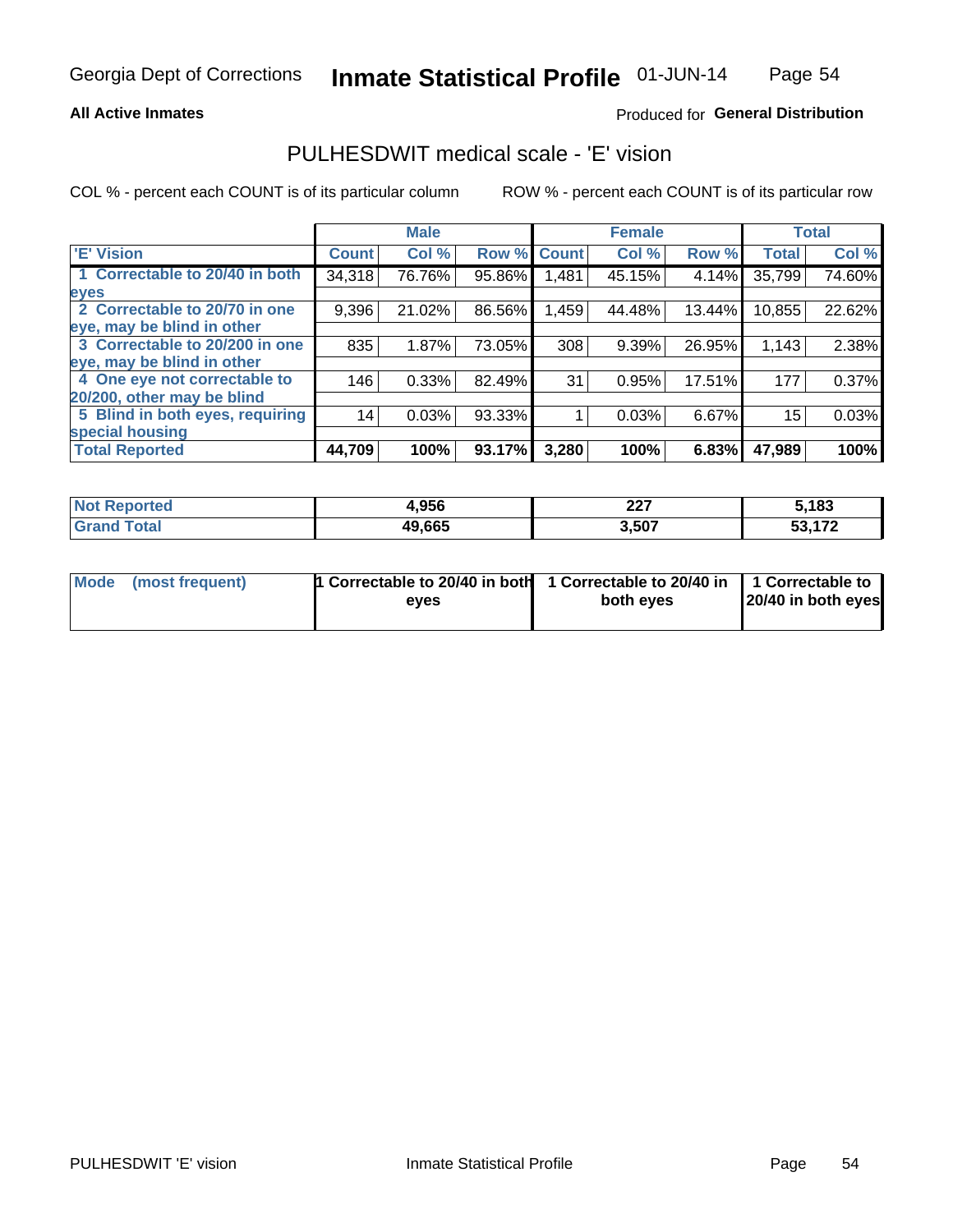### **All Active Inmates**

## Produced for General Distribution

# PULHESDWIT medical scale - 'S' pSychiatric

COL % - percent each COUNT is of its particular column

|                                        |              | <b>Male</b> |        |              | <b>Female</b> |        |              | <b>Total</b> |
|----------------------------------------|--------------|-------------|--------|--------------|---------------|--------|--------------|--------------|
| 'S' pSychiatric                        | <b>Count</b> | Col %       | Row %  | <b>Count</b> | Col %         | Row %  | <b>Total</b> | Col %        |
| 1 No impairment or disorders           | 38,422       | 86.79%      | 96.08% | .569         | 52.92%        | 3.92%  | 39,991       | 84.66%       |
| 2 Stable, or in remission, or          | 4,581        | 10.35%      | 76.91% | 1,375        | 46.37%        | 23.09% | 5,956        | 12.61%       |
| mild impairment or retardation         |              |             |        |              |               |        |              |              |
| 3 Requires moderate inpatient          | 1,038        | 2.34%       | 98.58% | 15           | 0.51%         | 1.42%  | 1,053        | 2.23%        |
| treatment                              |              |             |        |              |               |        |              |              |
| 4 Requires intensive inpatient         | 213          | 0.48%       | 97.71% | 5            | 0.17%         | 2.29%  | 218          | 0.46%        |
| treatment                              |              |             |        |              |               |        |              |              |
| <b>5 Requires Crisis Stabilization</b> | 16           | 0.04%       | 94.12% |              | 0.03%         | 5.88%  | 17           | 0.04%        |
| Unit (CSU) inpatient care              |              |             |        |              |               |        |              |              |
| <b>Total Reported</b>                  | 44,270       | 100%        | 93.72% | 2,965        | 100%          | 6.28%  | 47,235       | 100%         |

| <b>Not Reported</b> | 5,395  | 542   | 5,937            |
|---------------------|--------|-------|------------------|
| Total               | 49,665 | 3,507 | <b>A70</b><br>гη |

| Mode<br>1 No impairment or disorders<br>(most frequent) | 1 No impairment or<br>disorders | 1 No impairment or<br>disorders |
|---------------------------------------------------------|---------------------------------|---------------------------------|
|---------------------------------------------------------|---------------------------------|---------------------------------|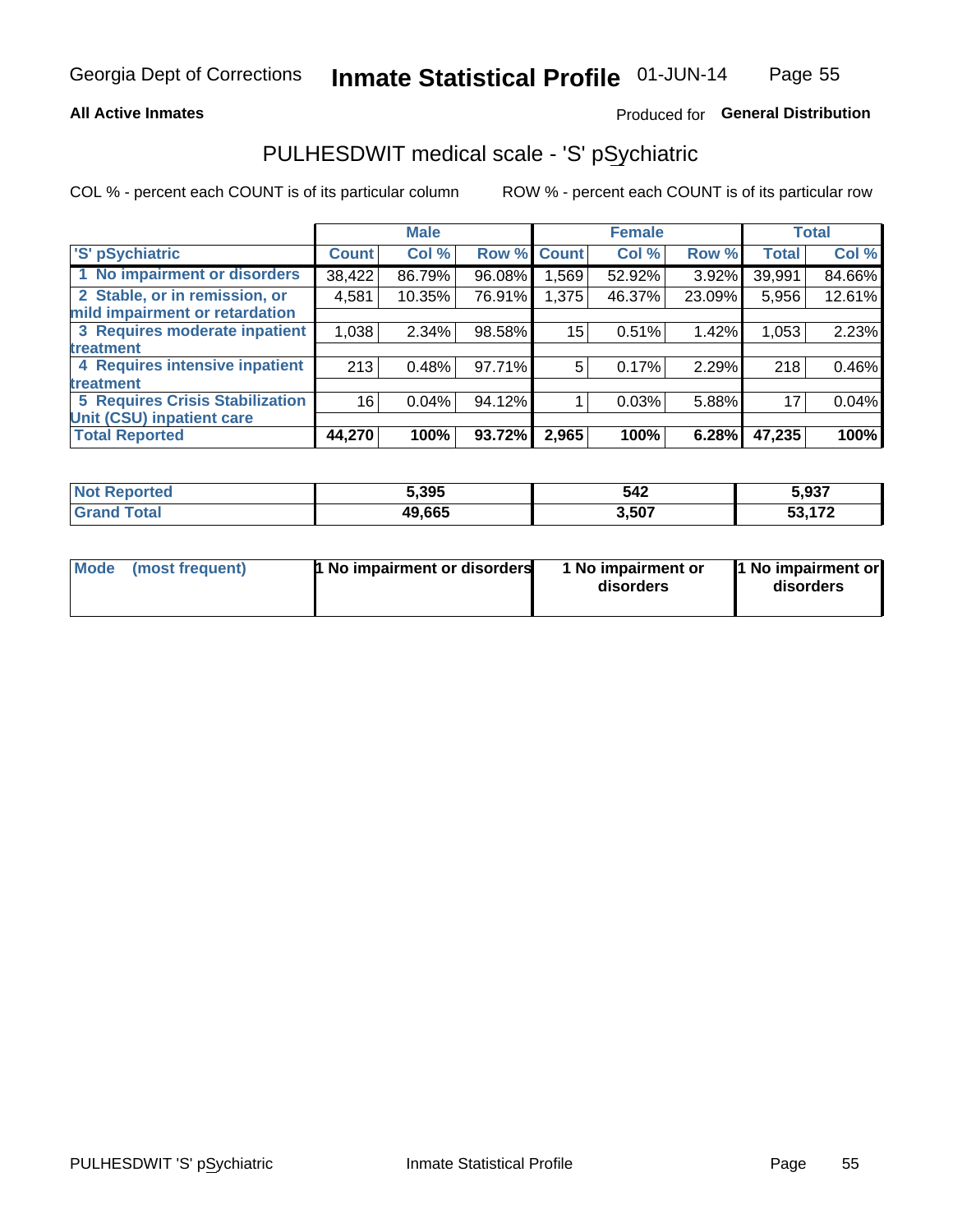### **All Active Inmates**

### Produced for General Distribution

# PULHESDWIT medical scale - 'D' dental

COL % - percent each COUNT is of its particular column

|                                 |              | <b>Male</b> |        |              | <b>Female</b> |          |              | <b>Total</b> |
|---------------------------------|--------------|-------------|--------|--------------|---------------|----------|--------------|--------------|
| <b>D'</b> Dental                | <b>Count</b> | Col %       | Row %  | <b>Count</b> | Col %         | Row %    | <b>Total</b> | Col %        |
| 1 Minimal routine dental health | 24,217       | 57.12%      | 93.01% | 1,819        | 59.89%        | 6.99%    | 26,036       | 57.31%       |
| <b>needs</b>                    |              |             |        |              |               |          |              |              |
| 2 Moderate cavities and/or gum  | 14,596       | 34.43%      | 93.63% | 993          | 32.70%        | $6.37\%$ | 15,589       | 34.31%       |
| disease                         |              |             |        |              |               |          |              |              |
| 3 Extensive gum disease         | 3,566        | 8.41%       | 94.09% | 224          | 7.38%         | 5.91%    | 3,790        | 8.34%        |
| and/or widespread decay         |              |             |        |              |               |          |              |              |
| 4 Urgent need for dental        | 14           | 0.03%       | 93.33% |              | 0.03%         | 6.67%    | 15           | 0.03%        |
| <b>services</b>                 |              |             |        |              |               |          |              |              |
| <b>Total Reported</b>           | 42,393       | 100%        | 93.31% | 3,037        | 100%          | 6.69%    | 45,430       | 100%         |

| neo | 7070<br>. | 470<br>470 | 7,742                      |
|-----|-----------|------------|----------------------------|
|     | 49,665    | 3,507      | <b>FO 470</b><br>JJ, I I Z |

| <b>Mode</b> | (most frequent) | Minimal routine dental<br>health needs | 1 Minimal routine dental 11 Minimal routine<br>health needs | dental health<br>needs |
|-------------|-----------------|----------------------------------------|-------------------------------------------------------------|------------------------|
|-------------|-----------------|----------------------------------------|-------------------------------------------------------------|------------------------|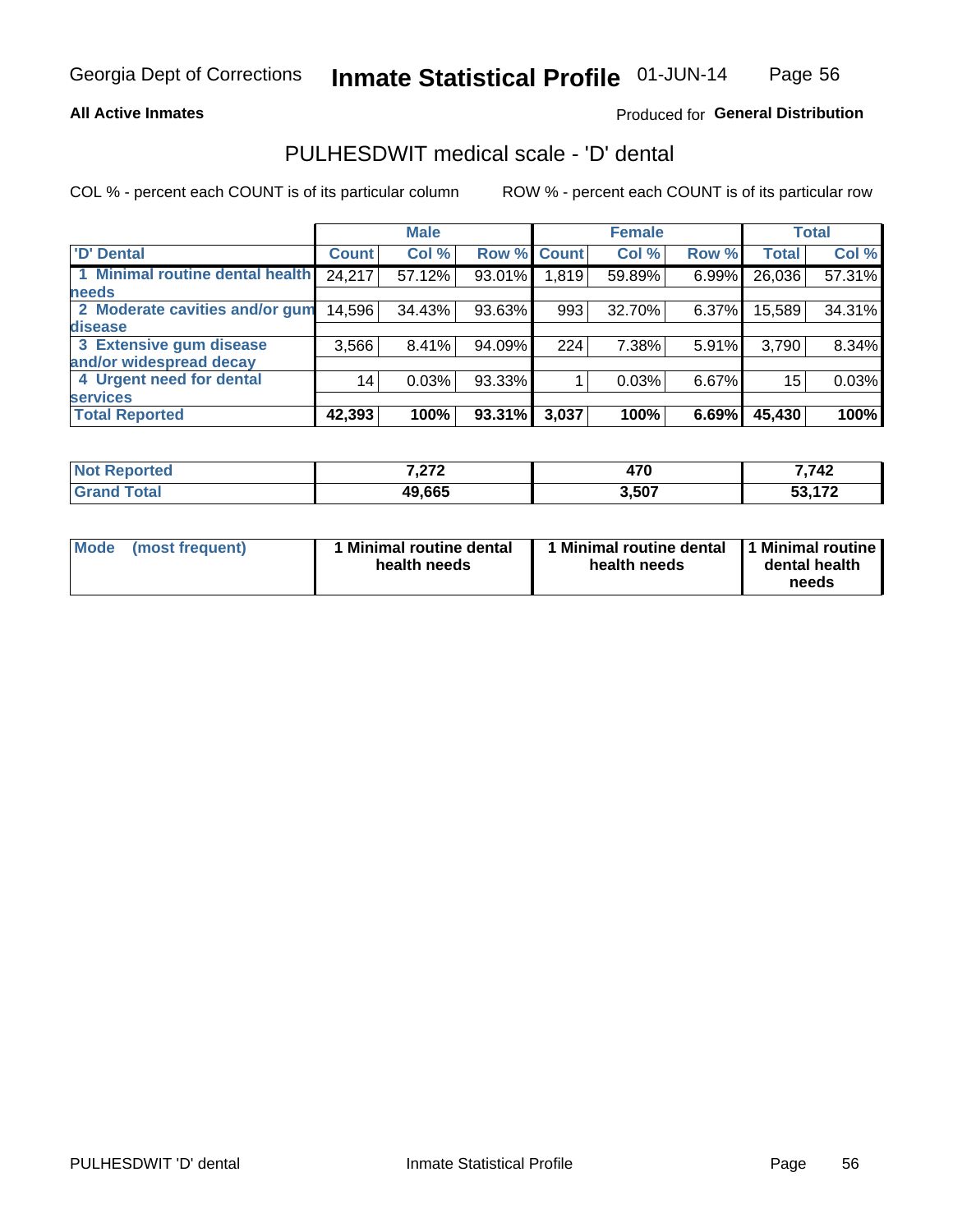### **All Active Inmates**

## Produced for General Distribution

# PULHESDWIT medical scale - 'W' work ability

COL % - percent each COUNT is of its particular column

|                                 |              | <b>Male</b> |             |       | <b>Female</b> |          |              | <b>Total</b> |
|---------------------------------|--------------|-------------|-------------|-------|---------------|----------|--------------|--------------|
| 'W' work ability                | <b>Count</b> | Col %       | Row % Count |       | Col %         | Row %    | <b>Total</b> | Col %        |
| 1 Unrestricted work or activity | 37,641       | 82.91%      | 93.34%      | 2,685 | 81.36%        | 6.66%    | 40,326       | 82.81%       |
| 2 Minor restrictions on type of | 6,132        | 13.51%      | 93.28%      | 442   | 13.39%        | 6.72%    | 6,574        | 13.50%       |
| <b>work</b>                     |              |             |             |       |               |          |              |              |
| 3 Moderate restrictions on type | 1,082        | 2.38%       | 94.17%      | 67    | 2.03%         | 5.83%    | 1,149        | 2.36%        |
| lof work                        |              |             |             |       |               |          |              |              |
| 4 Major restrictions on type of | 399          | 0.88%       | 91.10%      | 39    | 1.18%         | $8.90\%$ | 438          | 0.90%        |
| <b>work</b>                     |              |             |             |       |               |          |              |              |
| 5 Cannot work under any         | 144          | 0.32%       | 68.25%      | 67    | 2.03%         | 31.75%   | 211          | 0.43%        |
| <b>circumstances</b>            |              |             |             |       |               |          |              |              |
| <b>Total Reported</b>           | 45,398       | 100%        | 93.22%      | 3,300 | 100%          | 6.78%    | 48,698       | 100%         |

| <b>Not Reported</b> | 1,267  | 207   | $\rightarrow$<br>. .                            |
|---------------------|--------|-------|-------------------------------------------------|
| Total<br>Grane      | 49,665 | 3,507 | $F^{\wedge}$ $F^{\wedge}$<br>JJ<br>. . <i>.</i> |

| Mode            | 1 Unrestricted work or | 1 Unrestricted work or | 1 Unrestricted   |
|-----------------|------------------------|------------------------|------------------|
| (most frequent) | activity               | activity               | work or activity |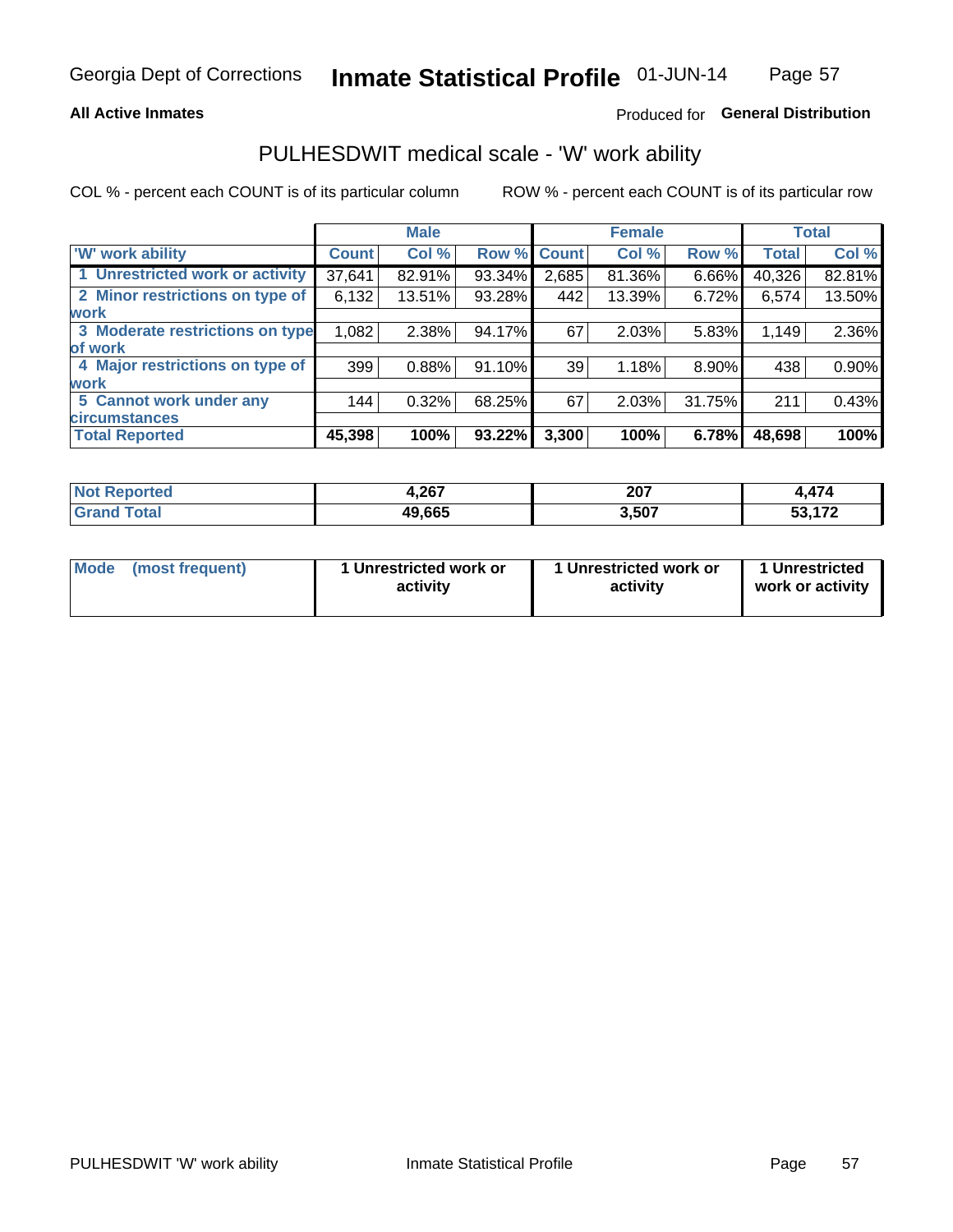#### **All Active Inmates**

### Produced for General Distribution

# PULHESDWIT medical scale - 'I' impairment

COL % - percent each COUNT is of its particular column ROW % - percent each COUNT is of its particular row

|                            |              | <b>Male</b> |             |       | <b>Female</b> |       | <b>Total</b> |        |
|----------------------------|--------------|-------------|-------------|-------|---------------|-------|--------------|--------|
| <b>T' Impairment</b>       | <b>Count</b> | Col %       | Row % Count |       | Col %         | Row % | <b>Total</b> | Col %  |
| 1 No impairments or        | 45,035       | 99.22%      | 93.21%      | 3,283 | 99.55%        | 6.79% | 48,318       | 99.25% |
| disabilities               |              |             |             |       |               |       |              |        |
| 2 Wheelchair-bound but     | 231          | 0.51%       | 94.67%      | 13    | 0.39%         | 5.33% | 244          | 0.50%  |
| otherwise OK               |              |             |             |       |               |       |              |        |
| 3 Needs low-level Assisted | 38           | 0.08%       | 97.44%      |       | 0.03%         | 2.56% | 39           | 0.08%  |
| Living (level I)           |              |             |             |       |               |       |              |        |
| 4 Needs moderate Assisted  | 15           | 0.03%       | 93.75%      |       | 0.03%         | 6.25% | 16           | 0.03%  |
| <b>Living (level II)</b>   |              |             |             |       |               |       |              |        |
| 5 Needs maximal Assisted   | 68           | 0.15%       | 100.00%     |       |               |       | 68           | 0.14%  |
| <b>Living (level III)</b>  |              |             |             |       |               |       |              |        |
| <b>Total Reported</b>      | 45,387       | 100%        | 93.23%      | 3,298 | 100%          | 6.77% | 48,685       | 100%   |

| <b>Not</b><br>Reported | 270<br>4,270 | 209  | 1,487 |
|------------------------|--------------|------|-------|
|                        | 49,665       | 507، | 170   |

| <b>Mode</b> | (most frequent) | 1 No impairments or<br>disabilities | 1 No impairments or<br>disabilities | 1 1 No impairments<br>or disabilities |
|-------------|-----------------|-------------------------------------|-------------------------------------|---------------------------------------|
|-------------|-----------------|-------------------------------------|-------------------------------------|---------------------------------------|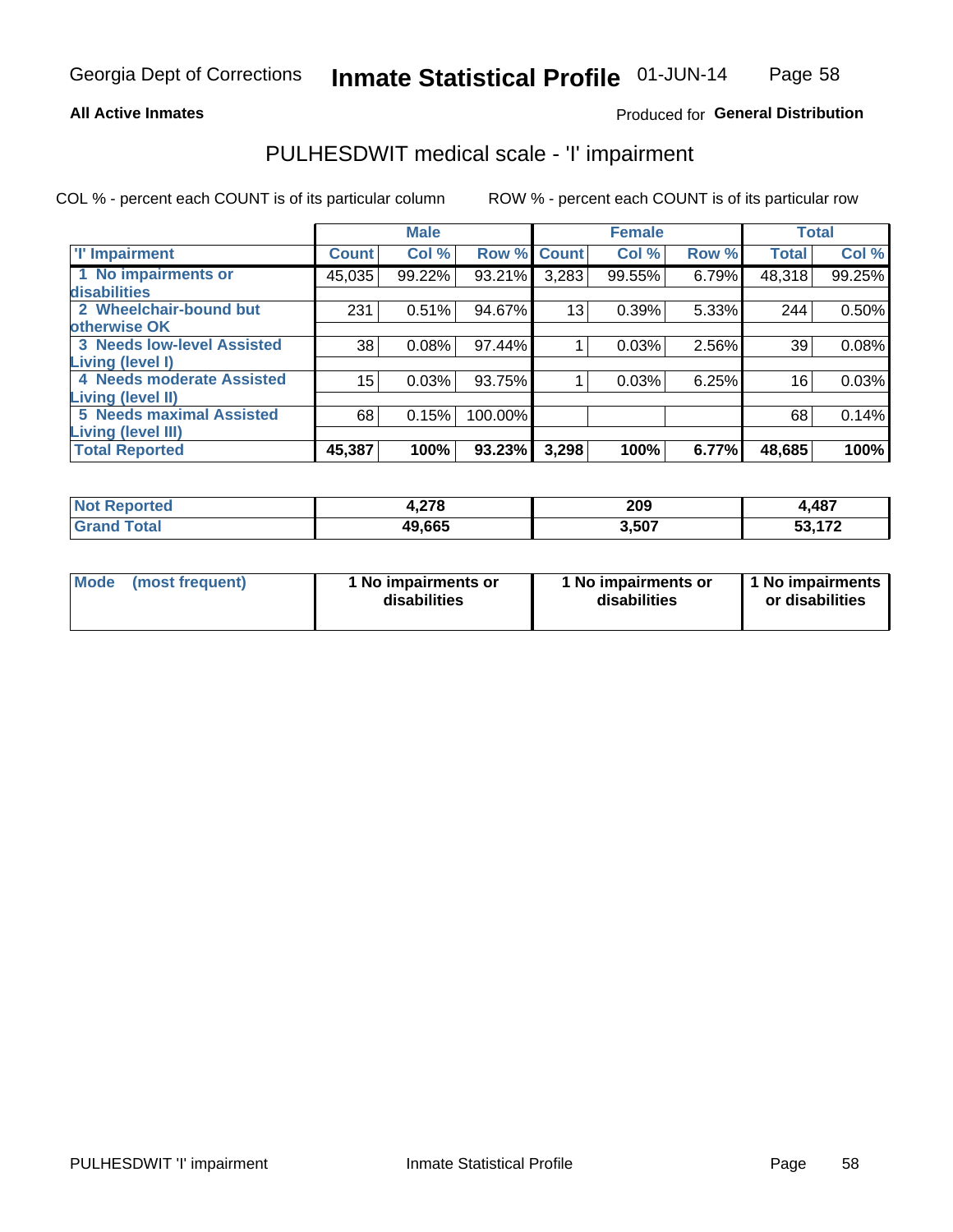#### **All Active Inmates**

### Produced fo General Distribution

# PULHESDWIT medical scale - 'T' transportability

COL % - percent each COUNT is of its particular column

|                              |                    | <b>Male</b> |         |              | <b>Female</b> |       |              | <b>Total</b> |
|------------------------------|--------------------|-------------|---------|--------------|---------------|-------|--------------|--------------|
| <b>T' Transportability</b>   | Count <sup>!</sup> | Col %       | Row %   | <b>Count</b> | Col %         | Row % | <b>Total</b> | Col %        |
| 1 Can be transported in any  | 45,113             | 99.36%      | 93.23%  | 3,276        | 99.64%        | 6.77% | 48,389       | 99.38%       |
| ordinary approved vehicle    |                    |             |         |              |               |       |              |              |
| 2 Wheelchair-bound, not      | 69                 | 0.15%       | 93.24%  | 5            | 0.15%         | 6.76% | 74           | 0.15%        |
| needing special vehicle      |                    |             |         |              |               |       |              |              |
| 3 Wheelchair-bound, requires | 10                 | 0.02%       | 90.91%  |              | 0.03%         | 9.09% | 11           | 0.02%        |
| special vehicle              |                    |             |         |              |               |       |              |              |
| 4 Needs specially-equipped   | 9                  | 0.02%       | 100.00% |              |               |       | 9            | 0.02%        |
| medical vehicle              |                    |             |         |              |               |       |              |              |
| <b>5 Requires ambulance</b>  | 203                | 0.45%       | 97.13%  | 6            | 0.18%         | 2.87% | 209          | 0.43%        |
| transport                    |                    |             |         |              |               |       |              |              |
| <b>Total Reported</b>        | 45,404             | 100%        | 93.25%  | 3,288        | 100%          | 6.75% | 48,692       | 100%         |

| <b>Not</b>   | 20 <sub>0</sub> | 219    | 4,480 |
|--------------|-----------------|--------|-------|
| Reported     | H.ZU I          | ______ |       |
| <b>ota</b> l | 49,665          | 3.507  | 170   |

|  | Mode (most frequent) | 1 Can be transported in any 1 Can be transported in any<br>ordinary approved vehicle   ordinary approved vehicle   transported in any |  | 1 Can be<br>  ordinary approved  <br>vehicle |
|--|----------------------|---------------------------------------------------------------------------------------------------------------------------------------|--|----------------------------------------------|
|--|----------------------|---------------------------------------------------------------------------------------------------------------------------------------|--|----------------------------------------------|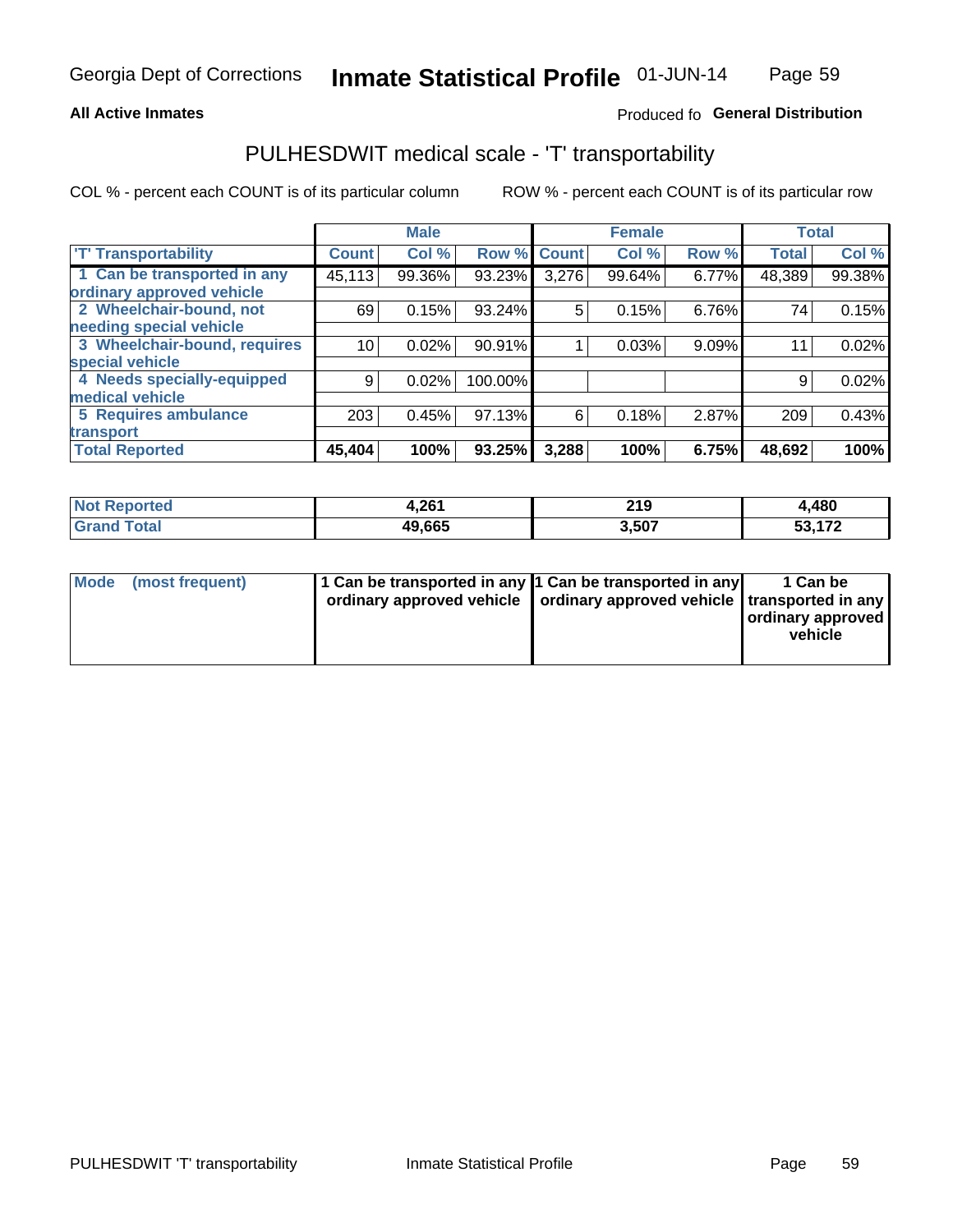### **All Active Inmates**

### Produced for General Distribution

## Criminality in family, self-reported

COL % - percent each COUNT is of its particular column

|                              |              | <b>Male</b> |        |              | <b>Female</b> |          |              | <b>Total</b> |
|------------------------------|--------------|-------------|--------|--------------|---------------|----------|--------------|--------------|
| <b>Criminality In Family</b> | <b>Count</b> | Col%        | Row %  | <b>Count</b> | Col %         | Row %    | <b>Total</b> | Col %        |
| Yes, criminality in family   | 4.066        | $23.90\%$   | 94.16% | 252          | 39.19%        | $5.84\%$ | 4.318        | 24.46%       |
| No criminality in family     | 12.944       | 76.10%      | 97.07% | 391          | 60.81%        | $2.93\%$ | 13,335       | 75.54%       |
| <b>Total Reported</b>        | 17,010       | 100%        | 96.36% | 643          | 100%          |          | 3.64% 17,653 | $100\%$      |

| <b>Not Reported</b> | 32,655 | 2,864 | 35.519        |
|---------------------|--------|-------|---------------|
| <b>Srand Total</b>  | 49,665 | 3,507 | E9 479<br>--- |

|  | Mode (most frequent) | No criminality in family | No criminality in family | No criminality in<br>family |
|--|----------------------|--------------------------|--------------------------|-----------------------------|
|--|----------------------|--------------------------|--------------------------|-----------------------------|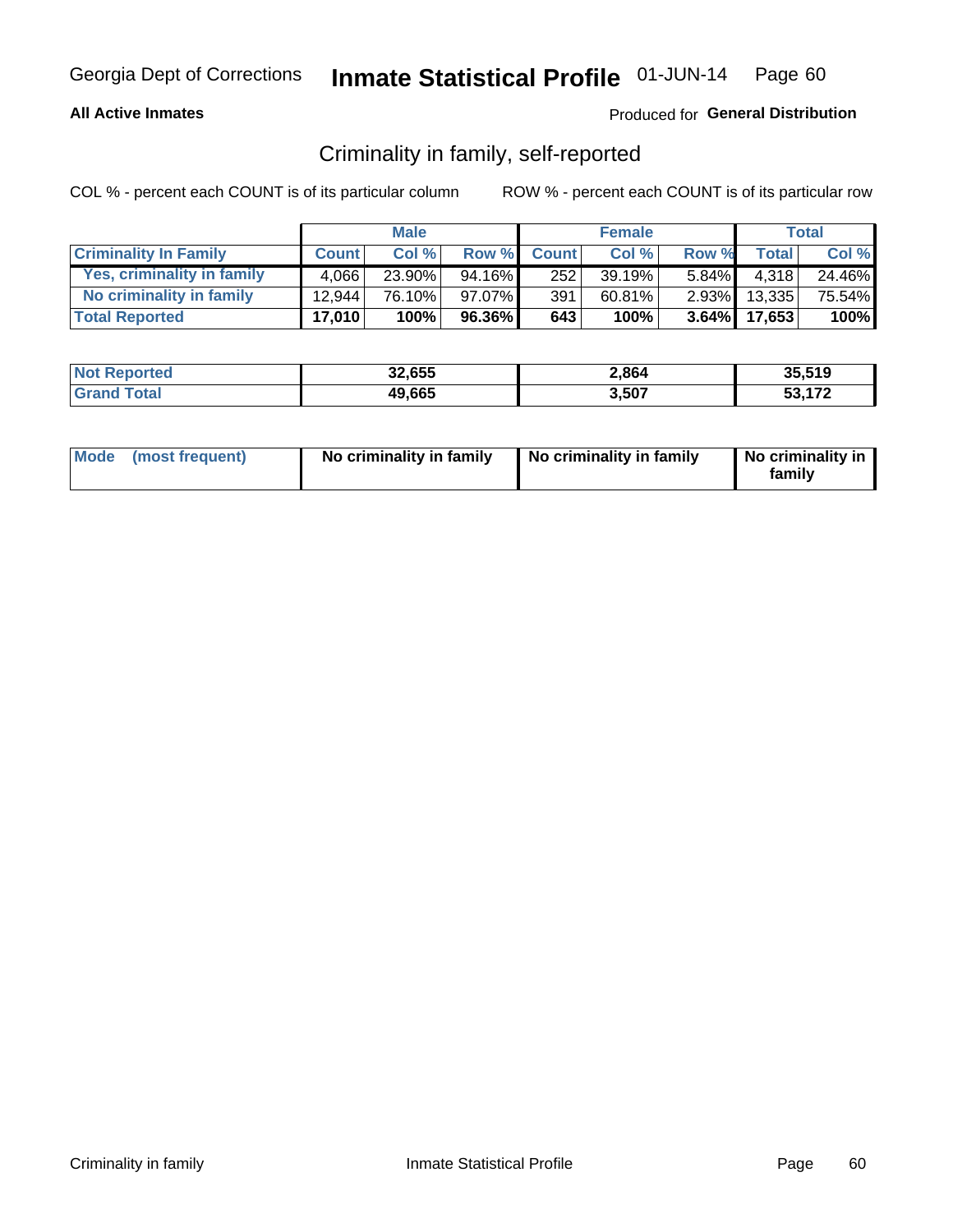### **All Active Inmates**

### Produced for General Distribution

## Alcoholism in family, self-reported

COL % - percent each COUNT is of its particular column

|                             |              | <b>Male</b> |        |              | <b>Female</b> |          |                   | Total   |
|-----------------------------|--------------|-------------|--------|--------------|---------------|----------|-------------------|---------|
| <b>Alcoholism In Family</b> | <b>Count</b> | Col%        | Row %  | <b>Count</b> | Col %         | Row %    | <b>Total</b>      | Col %   |
| Yes, alcoholism in family   | 2.486        | $14.61\%$   | 93.78% | 165          | 25.66%        | $6.22\%$ | 2,651             | 15.02%  |
| No alcoholism in family     | 14.524       | 85.39%      | 96.81% | 4781         | 74.34%        | $3.19\%$ | 15,002            | 84.98%  |
| <b>Total Reported</b>       | 17,010       | 100%        | 96.36% | 643          | 100%          |          | $3.64\%$   17,653 | $100\%$ |

| <b>Not Reported</b> | 32,655 | 2,864 | 35.519 |
|---------------------|--------|-------|--------|
| l Grand<br>īotal    | 49,665 | 3,507 | E9 479 |

|  | Mode (most frequent) | No alcoholism in family | No alcoholism in family | No alcoholism in<br>family |
|--|----------------------|-------------------------|-------------------------|----------------------------|
|--|----------------------|-------------------------|-------------------------|----------------------------|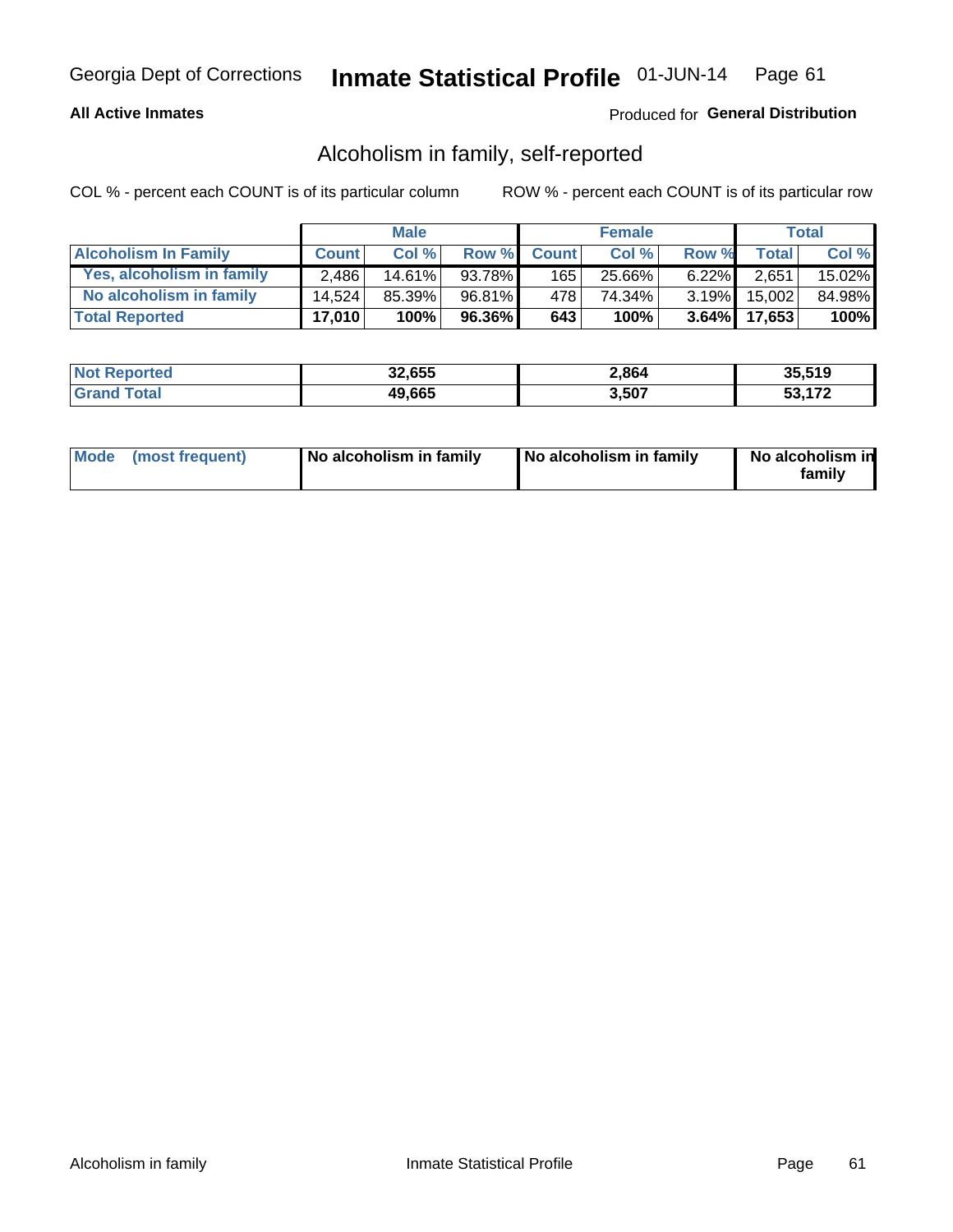### **All Active Inmates**

### Produced for General Distribution

## Drug abuse in family, self-reported

COL % - percent each COUNT is of its particular column

|                           |              | <b>Male</b> |           |                  | <b>Female</b> |          |                 | Total     |
|---------------------------|--------------|-------------|-----------|------------------|---------------|----------|-----------------|-----------|
| Drug Abuse In Family      | <b>Count</b> | Col%        | Row %     | <b>Count</b>     | Col%          | Row %    | <b>Total</b>    | Col %     |
| Yes, drug abuse in family | 1.406        | $8.27\%$    | $90.94\%$ | 140 <sup>1</sup> | 21.77%        | $9.06\%$ | 1,546           | 8.76%     |
| No drug abuse in family   | 15.604       | 91.73%      | 96.88%    | 503              | 78.23%        | $3.12\%$ | 16,107          | $91.24\%$ |
| <b>Total Reported</b>     | 17,010       | 100%        | 96.36%    | 643              | 100%          |          | $3.64\%$ 17,653 | 100%      |

| <b>Not</b><br>. ಗeported | 32,655 | 2,864 | 35.519                          |
|--------------------------|--------|-------|---------------------------------|
| 'ota                     | 49,665 | 3,507 | $F^{\alpha}$ $F^{\alpha}$<br>-- |

|  | Mode (most frequent) | No drug abuse in family | No drug abuse in family | No drug abuse in<br>family |
|--|----------------------|-------------------------|-------------------------|----------------------------|
|--|----------------------|-------------------------|-------------------------|----------------------------|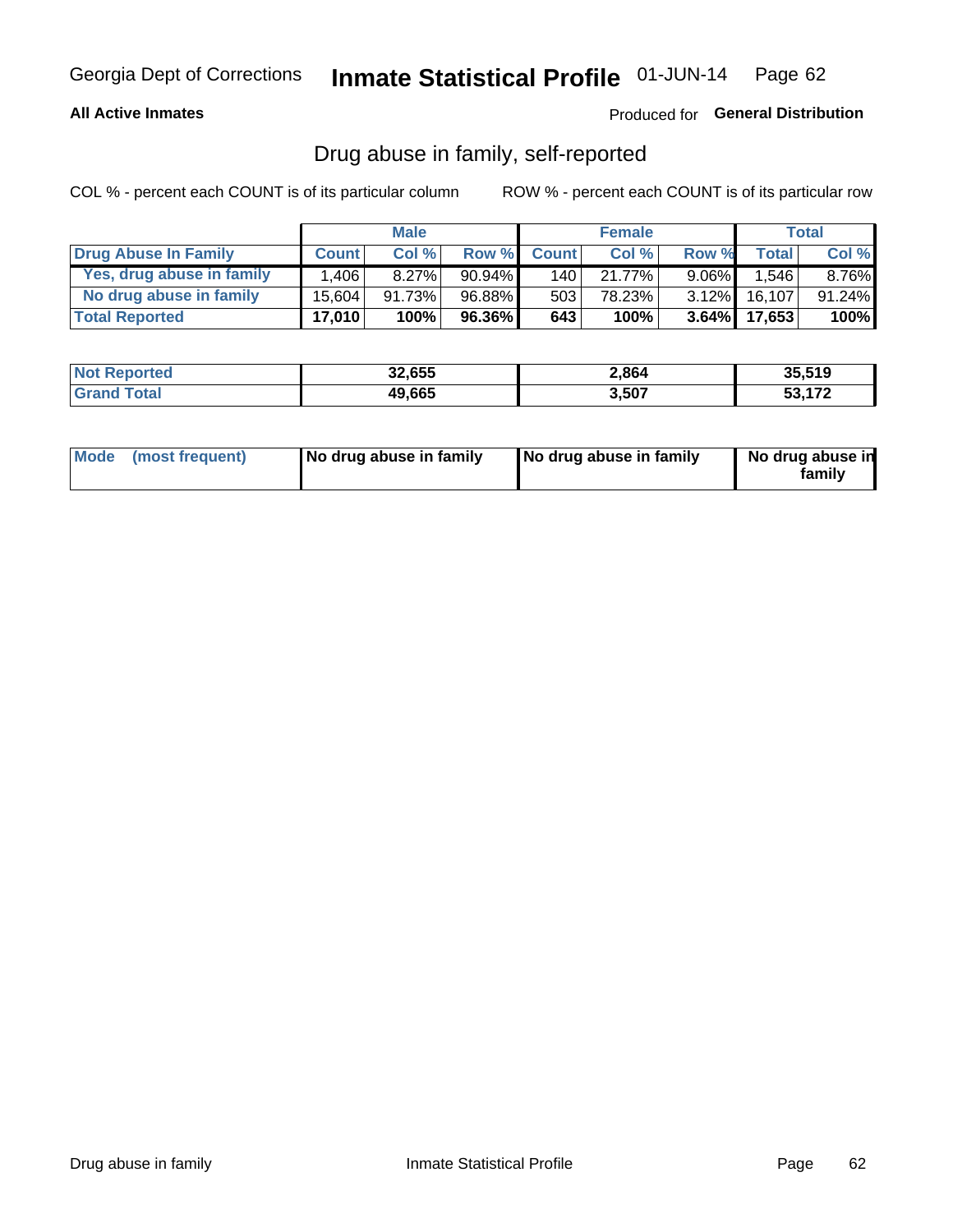### **All Active Inmates**

### Produced for General Distribution

## Subjected to frequent beatings, self-reported

COL % - percent each COUNT is of its particular column

|                            |              | <b>Male</b> |        |              | <b>Female</b> |          |              | Total  |
|----------------------------|--------------|-------------|--------|--------------|---------------|----------|--------------|--------|
| <b>Frequent beatings</b>   | <b>Count</b> | Col %       | Row %  | <b>Count</b> | Col %         | Row %    | <b>Total</b> | Col %  |
| Yes, subjected to frequent | 834          | 4.90%       | 87.24% | 122          | $18.97\%$     | 12.76%   | 956          | 5.42%  |
| beatings                   |              |             |        |              |               |          |              |        |
| Not subjected to frequent  | 16.176       | 95.10%      | 96.88% | 521          | 81.03%        | $3.12\%$ | 16.697       | 94.58% |
| beatings                   |              |             |        |              |               |          |              |        |
| <b>Total Reported</b>      | 17,010       | 100%        | 96.36% | 643          | 100%          | 3.64%    | 17,653       | 100%   |

| <b>Not</b><br>Reported | 32,655 | 2,864 | 35,519      |
|------------------------|--------|-------|-------------|
| <b>Total</b>           | 49,665 | 3,507 | $E_2$ $472$ |

| Mode (most frequent) | Not subjected to frequent<br>beatings | Not subjected to frequent<br>beatings | Not subjected to<br><b>frequent beatings</b> |
|----------------------|---------------------------------------|---------------------------------------|----------------------------------------------|
|                      |                                       |                                       |                                              |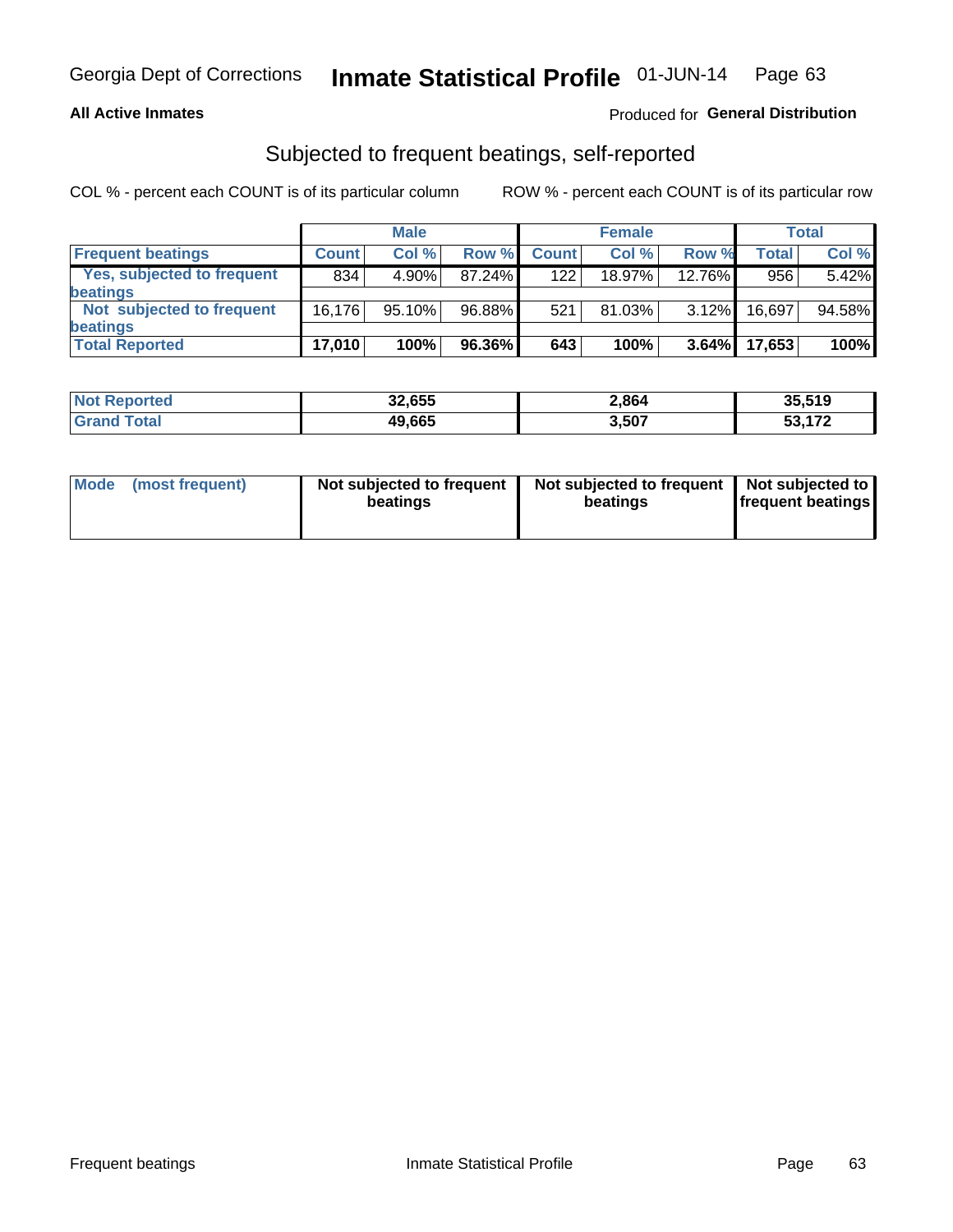### **All Active Inmates**

## Produced for General Distribution

## Father absent during inmate's childhood

COL % - percent each COUNT is of its particular column

|                           |              | <b>Male</b> |              |              | <b>Female</b> |          |        | <b>Total</b> |
|---------------------------|--------------|-------------|--------------|--------------|---------------|----------|--------|--------------|
| <b>Father Absent</b>      | <b>Count</b> | Col%        | <b>Row %</b> | <b>Count</b> | Col %         | Row %    | Total  | Col %        |
| Yes, father was absent    | 8.279        | 48.67%      | $97.21\%$    | 238          | $37.01\%$     | $2.79\%$ | 8.517  | 48.25%       |
| No, father was not absent | 8.731        | $51.33\%$   | 95.57%       | 405          | 62.99%        | 4.43%    | 9,136  | 51.75%       |
| <b>Total Reported</b>     | 17,010       | $100\%$     | 96.36%I      | 643          | 100%          | $3.64\%$ | 17,653 | 100%         |

| <b>Not</b><br>. ಗeported | 32,655 | 2,864 | 35.519                          |
|--------------------------|--------|-------|---------------------------------|
| 'ota                     | 49,665 | 3,507 | $F^{\alpha}$ $F^{\alpha}$<br>-- |

|  | Mode (most frequent) | No, father was not absent No, father was not absent |  | No, father was not<br>absent |
|--|----------------------|-----------------------------------------------------|--|------------------------------|
|--|----------------------|-----------------------------------------------------|--|------------------------------|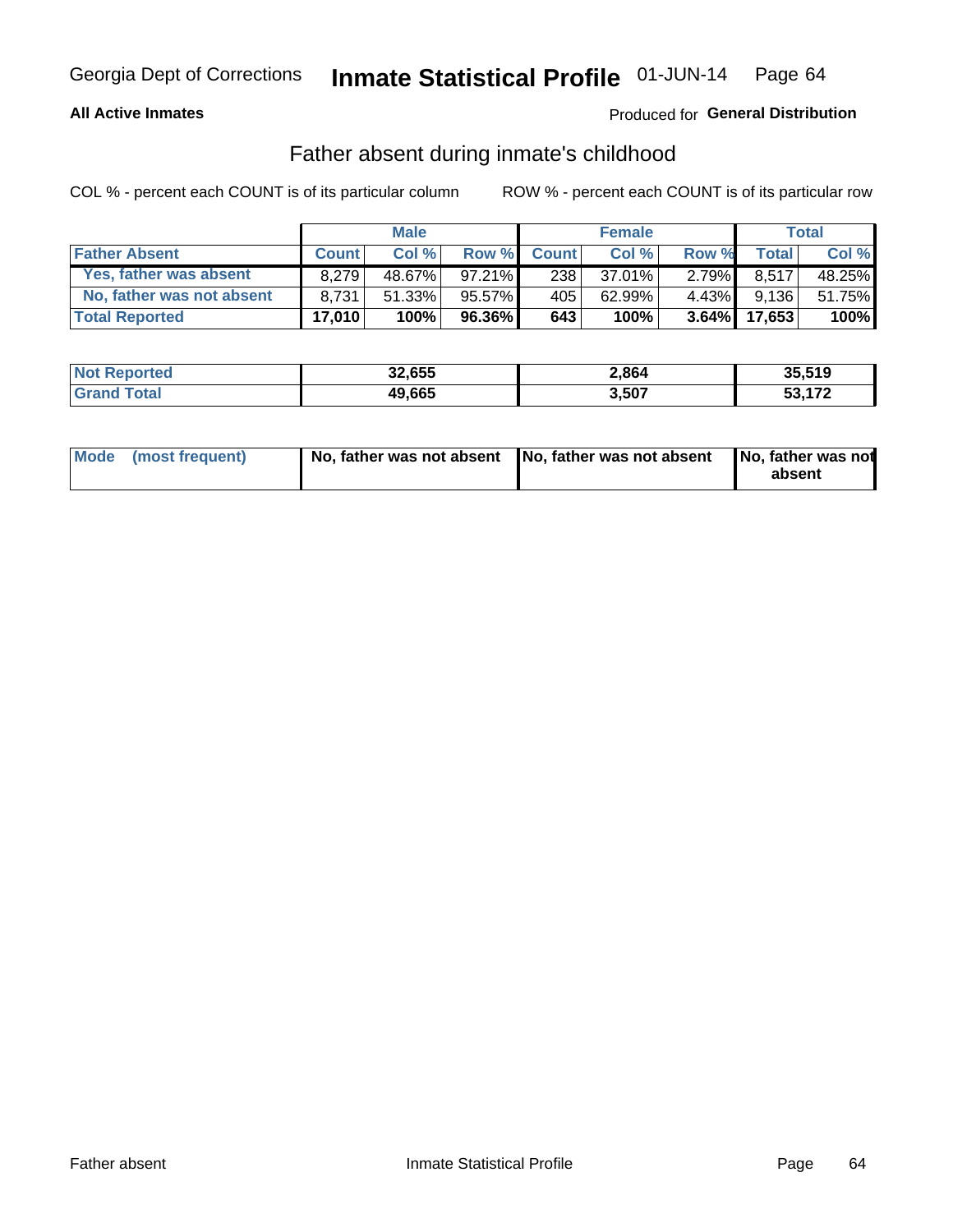### **All Active Inmates**

## Produced for General Distribution

## Mother absent during inmate's childhood

COL % - percent each COUNT is of its particular column

|                           | <b>Male</b>  |        |           | <b>Female</b>    |           |          | Total        |        |
|---------------------------|--------------|--------|-----------|------------------|-----------|----------|--------------|--------|
| <b>Mother Absent</b>      | <b>Count</b> | Col%   | Row %     | <b>Count</b>     | Col %     | Row %    | <b>Total</b> | Col %  |
| Yes, mother was absent    | 2.155        | 12.67% | 96.16%    | 86               | $13.37\%$ | $3.84\%$ | 2,241,       | 12.69% |
| No, mother was not absent | 14.855       | 87.33% | 96.39%    | 557 <sub>1</sub> | 86.63%    | $3.61\%$ | 15.412       | 87.31% |
| <b>Total Reported</b>     | 17,010       | 100%   | $96.36\%$ | 643              | 100%      | $3.64\%$ | 17.653       | 100%   |

| <b>Not Reported</b> | 32,655 | 2,864 | 35.519      |
|---------------------|--------|-------|-------------|
| ⊺ota                | 49,665 | 3,507 | E9 479<br>. |

| Mode (most frequent) | No, mother was not absent   No, mother was not absent   No, mother was | not absent |
|----------------------|------------------------------------------------------------------------|------------|
|                      |                                                                        |            |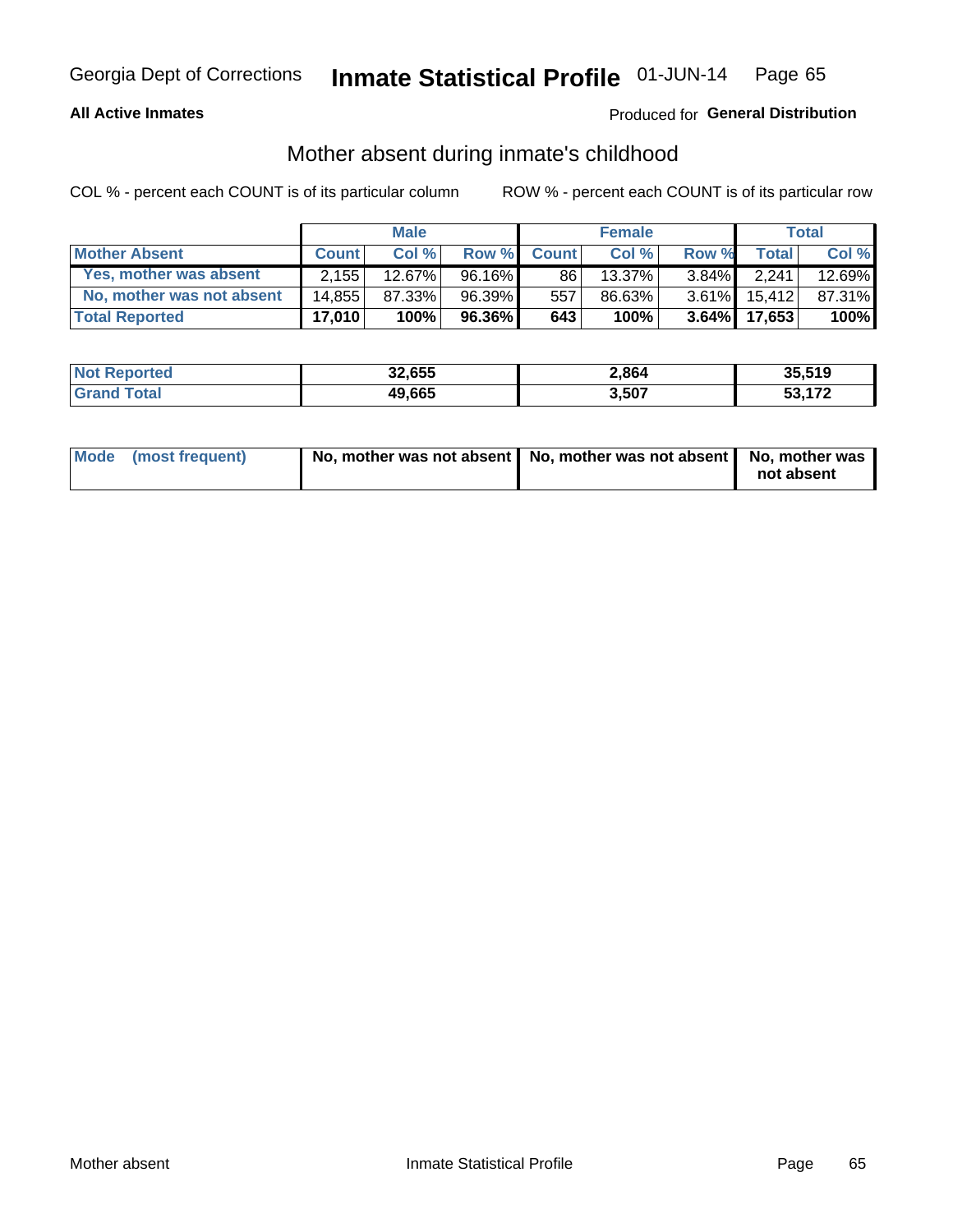### **All Active Inmates**

### Produced for General Distribution

## Inmate diagnosed as manipulative

COL % - percent each COUNT is of its particular column

|                       | <b>Male</b>  |        |           | <b>Female</b>   |        |          | Total        |        |
|-----------------------|--------------|--------|-----------|-----------------|--------|----------|--------------|--------|
| <b>Manipulative</b>   | <b>Count</b> | Col %  | Row %     | <b>Count</b>    | Col%   | Row %    | <b>Total</b> | Col %  |
| Yes, manipulative     | 3.257        | 19.83% | 99.54%I   | 15 <sup>1</sup> | 2.34%  | 0.46%    | 3.272        | 19.18% |
| No, not manipulative  | 13.164       | 80.17% | 95.46% I  | 626             | 97.66% | $4.54\%$ | 13.790       | 80.82% |
| <b>Total Reported</b> | 16,421       | 100%   | $96.24\%$ | 641             | 100%   | $3.76\%$ | 17.062       | 100%   |

| <b>Not Reported</b> | 33,244 | 2,866 | 36,110          |
|---------------------|--------|-------|-----------------|
| ota <sup>-</sup>    | 49,665 | 3,507 | 170<br>-^<br>უკ |

|  | Mode (most frequent) | No, not manipulative | No, not manipulative | No. not<br><b>I</b> manipulative |
|--|----------------------|----------------------|----------------------|----------------------------------|
|--|----------------------|----------------------|----------------------|----------------------------------|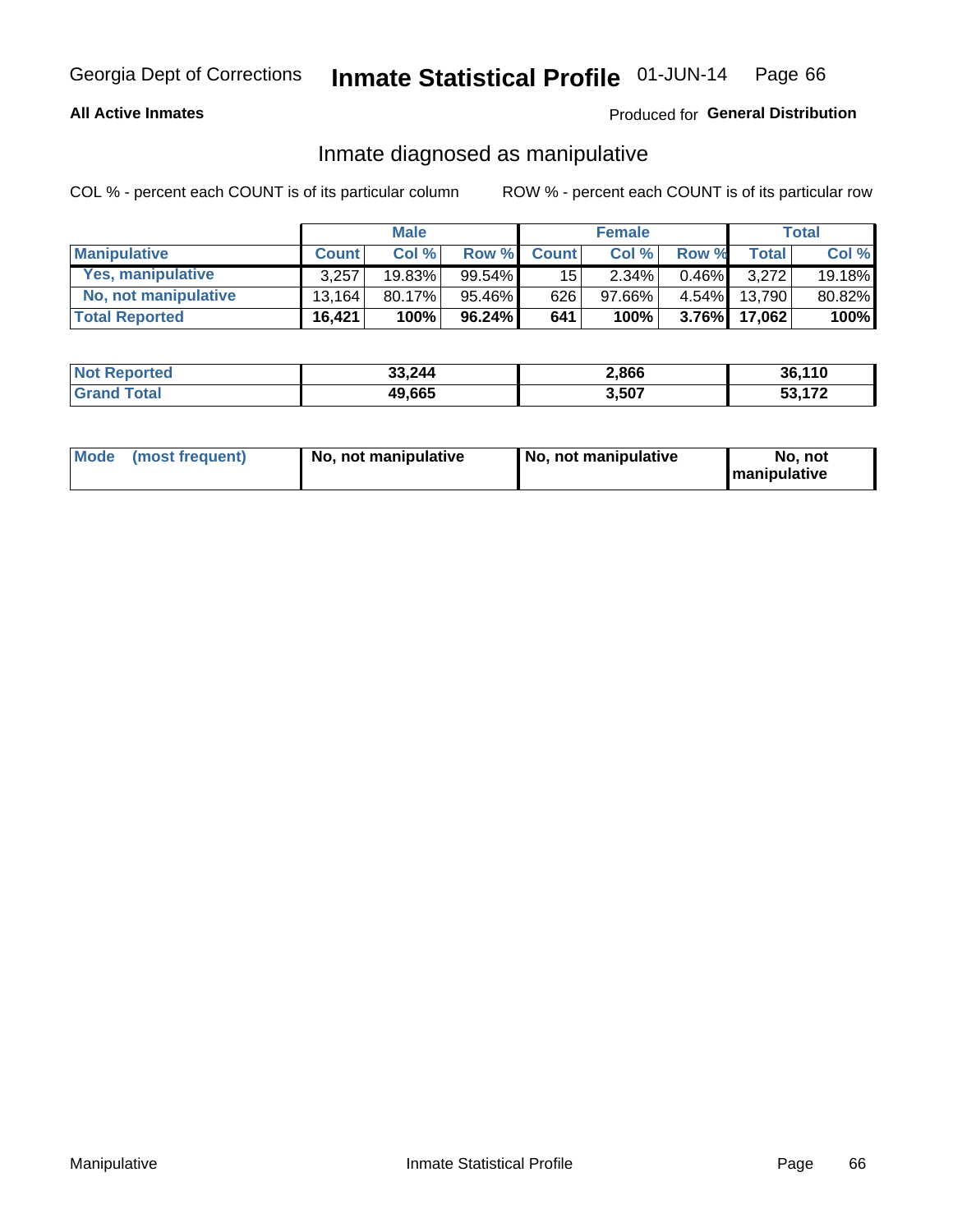### **All Active Inmates**

### Produced for General Distribution

## Inmate diagnosed as assaultive

COL % - percent each COUNT is of its particular column

|                       | <b>Male</b>  |           |           | <b>Female</b> |           |          | <b>Total</b> |        |
|-----------------------|--------------|-----------|-----------|---------------|-----------|----------|--------------|--------|
| <b>Assaultive</b>     | <b>Count</b> | Col%      | Row %     | <b>Count</b>  | Col %     | Row %    | Total        | Col %  |
| Yes, assaultive       | 9.957        | $60.64\%$ | 95.89%    | 427           | 66.61%    | $4.11\%$ | 10.384       | 60.86% |
| No, not assaultive    | 6.464        | 39.36%    | 96.80%    | 214           | $33.39\%$ | $3.20\%$ | 6,678        | 39.14% |
| <b>Total Reported</b> | 16,421       | 100%      | $96.24\%$ | 641           | 100%      | $3.76\%$ | 17,062       | 100%   |

| <b>Not Reported</b> | 33,244 | 2,866 | 36.110               |
|---------------------|--------|-------|----------------------|
| <b>Grand Total</b>  | 49,665 | 3,507 | <b>FO 470</b><br>--- |

| Mode (most frequent)<br>Yes, assaultive | Yes, assaultive | <b>Yes, assaultive</b> |
|-----------------------------------------|-----------------|------------------------|
|-----------------------------------------|-----------------|------------------------|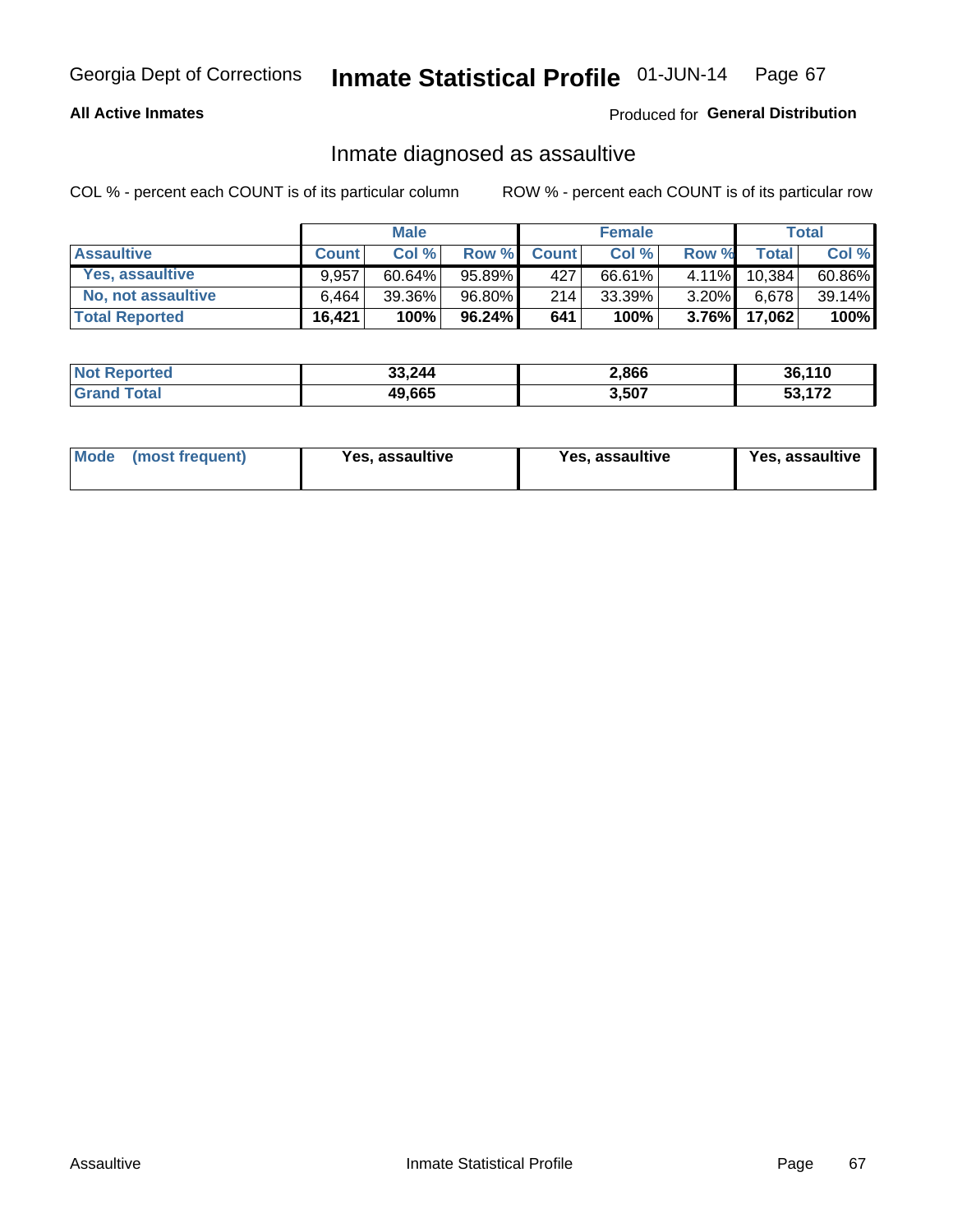#### Inmate Statistical Profile 01-JUN-14 Page 68

**All Active Inmates** 

### **Produced for General Distribution**

# Number of prior Georgia incarcerations

COL % - percent each COUNT is of its particular column

|                                       |              | <b>Male</b> |                    |       | <b>Female</b> |       |        | <b>Total</b> |
|---------------------------------------|--------------|-------------|--------------------|-------|---------------|-------|--------|--------------|
| <b>Num of Prior GA Incarcerations</b> | <b>Count</b> | Col %       | <b>Row % Count</b> |       | Col %         | Row % | Total  | Col %        |
|                                       | 28,473       | 57.33%      | 91.71%             | 2,575 | 73.42%        | 8.29% | 31,048 | 58.39%       |
|                                       | 8,921        | 17.96%      | 95.41%             | 429   | 12.23%        | 4.59% | 9,350  | 17.58%       |
| $\overline{2}$                        | 5,034        | 10.14%      | 96.03%             | 208   | 5.93%         | 3.97% | 5,242  | 9.86%        |
| 3                                     | 2,894        | 5.83%       | 95.67%             | 131   | 3.74%         | 4.33% | 3,025  | 5.69%        |
| $\boldsymbol{4}$                      | 1,785        | 3.59%       | 96.75%             | 60    | 1.71%         | 3.25% | 1,845  | 3.47%        |
| 5                                     | 1,078        | 2.17%       | 96.68%             | 37    | 1.06%         | 3.32% | 1,115  | 2.10%        |
| <b>More Than 5</b>                    | 1,480        | 2.98%       | 95.67%             | 67    | 1.91%         | 4.33% | 1,547  | 2.91%        |
| <b>Total Reported</b>                 | 49,665       | 100%        | 93.40%             | 3,507 | 100%          | 6.60% | 53,172 | 100%         |

| ∣N∩f<br>Reported |        |       |     |
|------------------|--------|-------|-----|
| Total<br>"Gran∟  | 49,665 | 3,507 | 170 |

| Mean (average)       | 1.02 | ט. |  |
|----------------------|------|----|--|
| Median (middle)      |      |    |  |
| Mode (most frequent) |      |    |  |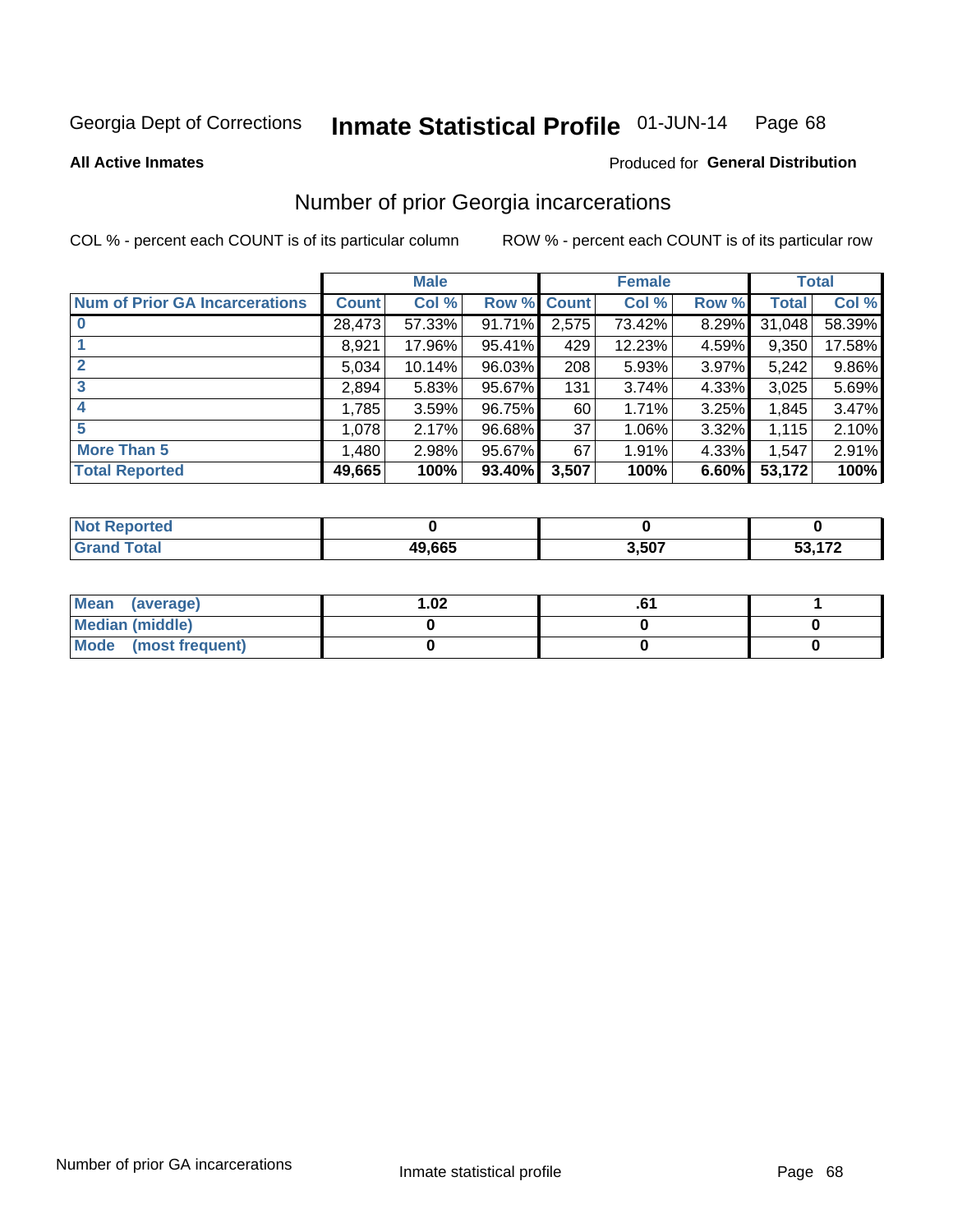#### Inmate Statistical Profile 01-JUN-14 Page 69

#### **All Active Inmates**

#### Produced for General Distribution

## Prison sentence in years

COL % - percent each COUNT is of its particular column

ROW % - percent each COUNT is of its particular row

|                                 | <b>Male</b>    |        |         | <b>Female</b> |        |        | <b>Total</b>   |        |
|---------------------------------|----------------|--------|---------|---------------|--------|--------|----------------|--------|
| <b>Prison Sentence In Years</b> | <b>Count</b>   | Col %  | Row %   | <b>Count</b>  | Col %  | Row %  | <b>Total</b>   | Col %  |
| $0 - 1$                         | 424            | 0.85%  | 94.01%  | 27            | 0.77%  | 5.99%  | 451            | 0.85%  |
| $1.1 - 2$                       | 638            | 1.28%  | 90.24%  | 69            | 1.97%  | 9.76%  | 707            | 1.33%  |
| $2.1 - 3$                       | 857            | 1.73%  | 90.02%  | 95            | 2.71%  | 9.98%  | 952            | 1.79%  |
| $3.1 - 4$                       | 877            | 1.77%  | 92.32%  | 73            | 2.08%  | 7.68%  | 950            | 1.79%  |
| $4.1 - 5$                       | 2,052          | 4.13%  | 91.57%  | 189           | 5.39%  | 8.43%  | 2,241          | 4.21%  |
| $5.1 - 6$                       | 1,075          | 2.16%  | 88.92%  | 134           | 3.82%  | 11.08% | 1,209          | 2.27%  |
| $6.1 - 7$                       | 1,150          | 2.32%  | 92.37%  | 95            | 2.71%  | 7.63%  | 1,245          | 2.34%  |
| $7.1 - 8$                       | 1,197          | 2.41%  | 90.96%  | 119           | 3.39%  | 9.04%  | 1,316          | 2.47%  |
| $8.1 - 9$                       | 1,154          | 2.32%  | 92.69%  | 91            | 2.59%  | 7.31%  | 1,245          | 2.34%  |
| $9.1 - 10$                      | 5,259          | 10.59% | 90.73%  | 537           | 15.31% | 9.27%  | 5,796          | 10.90% |
| $10.1 - 12$                     | 2,747          | 5.53%  | 92.27%  | 230           | 6.56%  | 7.73%  | 2,977          | 5.60%  |
| $12.1 - 15$                     | 5,388          | 10.85% | 92.13%  | 460           | 13.12% | 7.87%  | 5,848          | 11.00% |
| $15.1 - 20$                     | 9,540          | 19.21% | 94.24%  | 583           | 16.62% | 5.76%  | 10,123         | 19.04% |
| 20.1 - Over                     | 9,271          | 18.67% | 95.58%  | 429           | 12.23% | 4.42%  | 9,700          | 18.24% |
| <b>Life</b>                     | 6,983          | 14.06% | 95.25%  | 348           | 9.92%  | 4.75%  | 7,331          | 13.79% |
| <b>Life Without Parole</b>      | 952            | 1.92%  | 97.24%  | 27            | 0.77%  | 2.76%  | 979            | 1.84%  |
| <b>Death</b>                    | 99             | 0.20%  | 99.00%  | 1             | 0.03%  | 1.00%  | 100            | 0.19%  |
| <b>Youthful Offenders</b>       | $\overline{2}$ | 0.01%  | 100.00% |               |        |        | $\overline{2}$ | 0.01%  |
| <b>Total Reported</b>           | 49,665         | 100%   | 93.40%  | 3,507         | 100%   | 6.60%  | 53,172         | 100%   |

| ported<br>I NOT |        |       |                        |  |
|-----------------|--------|-------|------------------------|--|
| n <sup>t</sup>  | 49,665 | 3,507 | EA 470<br>. <i>. .</i> |  |

#### **Determinate (numeric) sentences only**

| <b>Mean</b> | $\overline{ }$<br>∠0.19 | 18.64 | nr.<br><b>20.14</b> |
|-------------|-------------------------|-------|---------------------|
|             |                         |       |                     |

All sentences (including determinate), with life, life without parole, and death sentences figured at 45 years

| Me | 29.06 | <br>29.26<br>____ | 29.06 |
|----|-------|-------------------|-------|
|    |       |                   |       |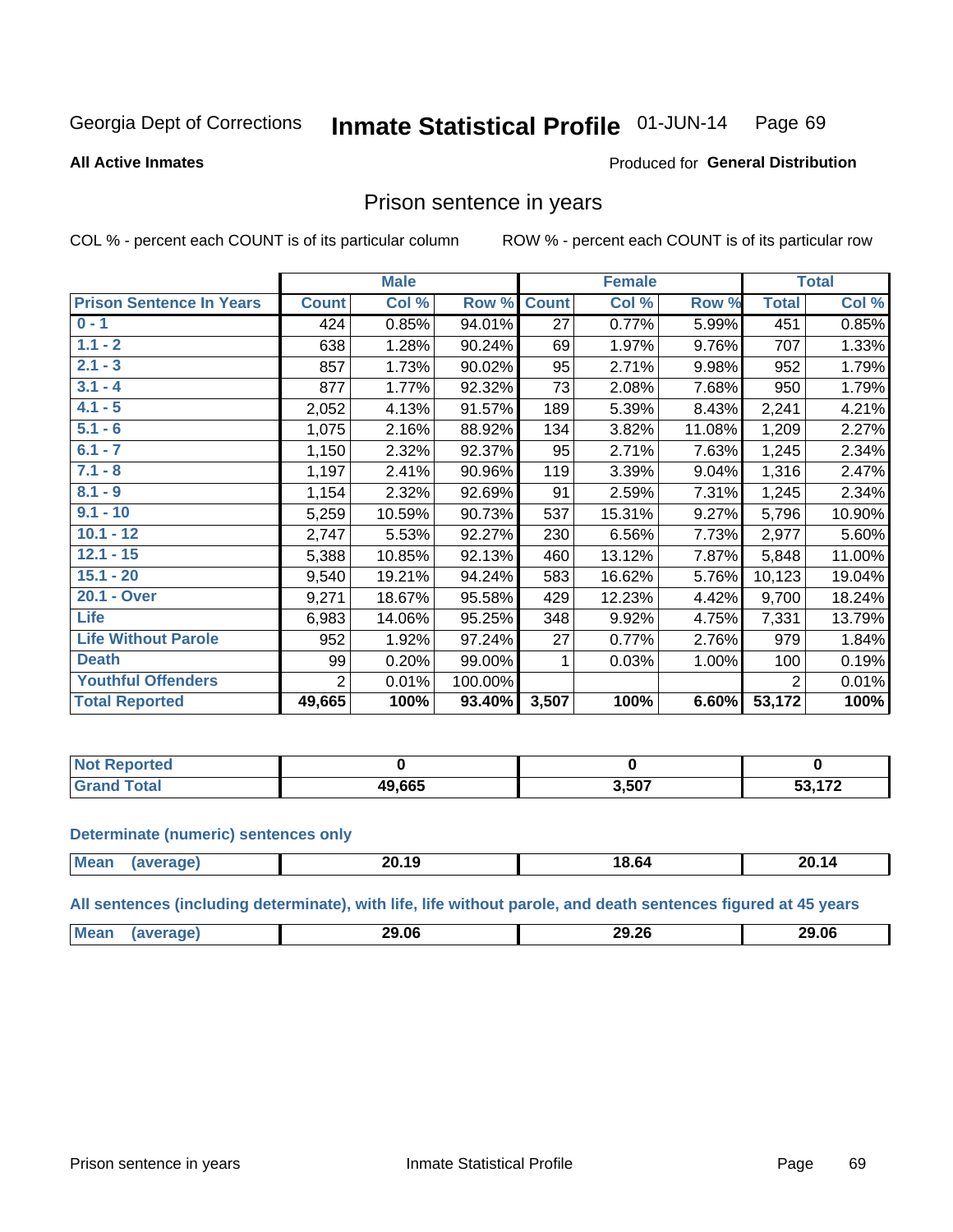#### Inmate Statistical Profile 01-JUN-14 Page 70

#### **All Active Inmates**

### **Produced for General Distribution**

# Primary offense, broken out into felonies vs misdemeanors

COL % - percent each COUNT is of its particular column

|                                  | <b>Male</b>  |        |           | <b>Female</b>      |        |       | Total  |         |
|----------------------------------|--------------|--------|-----------|--------------------|--------|-------|--------|---------|
| <b>Felonies and Misdemeanors</b> | <b>Count</b> | Col%   |           | <b>Row % Count</b> | Col%   | Row % | Total  | Col %   |
| <b>Felonies</b>                  | 49,503       | 99.82% | $93.39\%$ | 3.504              | 99.94% | 6.61% | 53,007 | 99.83%  |
| <b>Misdemeanors</b>              | 89           | 18%    | 97.80%    |                    | .06%   | 2.20% | 91     | $.17\%$ |
| <b>Total Reported</b>            | 49,592       | 100%   | 93.4%     | 3,506              | 100%   | 6.6%  | 53,098 | 100%    |

| <b>Not</b><br><b>Reported</b> | $\sim$ |        |           |
|-------------------------------|--------|--------|-----------|
| <b>Grand</b><br>™otal         | 49.665 | 49,593 | 170<br>cο |

|  | Mo | . | a masa sa sa<br>. | onies<br>. |
|--|----|---|-------------------|------------|
|--|----|---|-------------------|------------|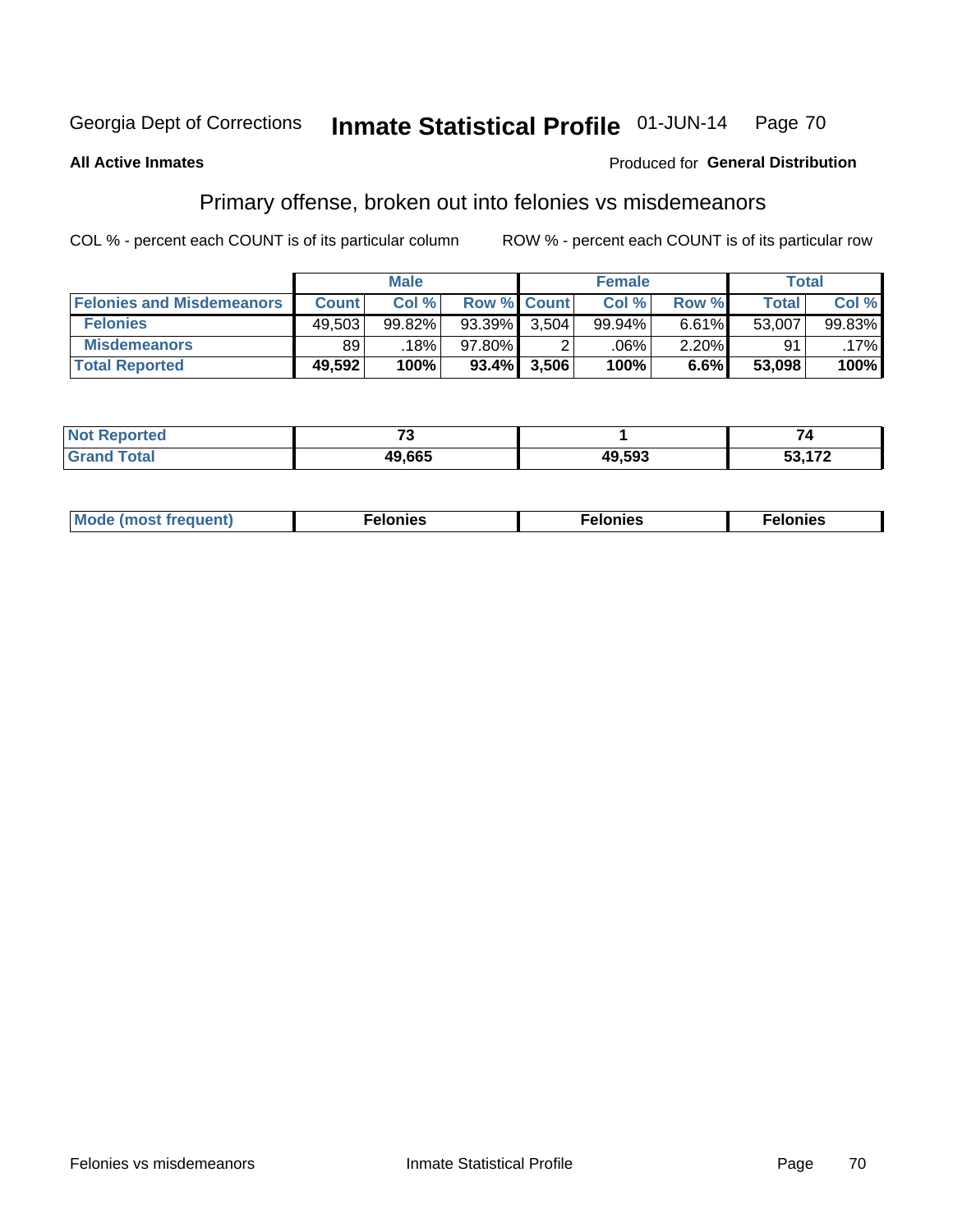# Georgia Dept of Corrections **Inmate Statistical Profile** 01-JUN-14 Page 71

#### **All Active Inmates**

#### Produced for **General Distribution**

# Primary offense, broken out into six broad crime categories

COL % - percent each COUNT is of its particular column ROW % - percent each COUNT is of its particular row

|                         | <b>Male</b>  |        |        | <b>Female</b> |        |        | <b>Total</b> |        |
|-------------------------|--------------|--------|--------|---------------|--------|--------|--------------|--------|
| <b>Crime Categories</b> | <b>Count</b> | Col %  |        | Row % Count   | Col %  | Row %  | <b>Total</b> | Col %  |
| <b>Violent</b>          | 24,802       | 50.15% | 94.14% | 1,543         | 44.11% | 5.86%  | 26,345       | 49.75% |
| <b>Sex Crime</b><br>2   | 8,240        | 16.66% | 98.53% | 123           | 3.52%  | 1.47%  | 8,363        | 15.79% |
| 3<br><b>Property</b>    | 8,981        | 18.16% | 89.50% | 1,054         | 30.13% | 10.50% | 10,035       | 18.95% |
| <b>Drug</b><br>4        | 5,382        | 10.88% | 89.66% | 621           | 17.75% | 10.34% | 6,003        | 11.34% |
| <b>Habit/DUI</b><br>5   | 92           | .19%   | 84.40% | 17            | .49%   | 15.60% | 109          | .21%   |
| <b>Other</b><br>6       | 1,955        | 3.95%  | 93.32% | 140           | 4.00%  | 6.68%  | 2,095        | 3.96%  |
| <b>Total Reported</b>   | 49,452       | 100%   | 93.39% | 3,498         | 100%   | 6.61%  | 52,950       | 100%   |

| тео<br>NO | 24c<br>2 I J |       | ົາາາ<br>LLL |
|-----------|--------------|-------|-------------|
|           | .665<br>49.  | 3,507 | 170<br>--   |

| <b>Mode (most frequent)</b> | .<br>ïolent | 'iolent | ---<br>Violent |
|-----------------------------|-------------|---------|----------------|
|                             |             |         |                |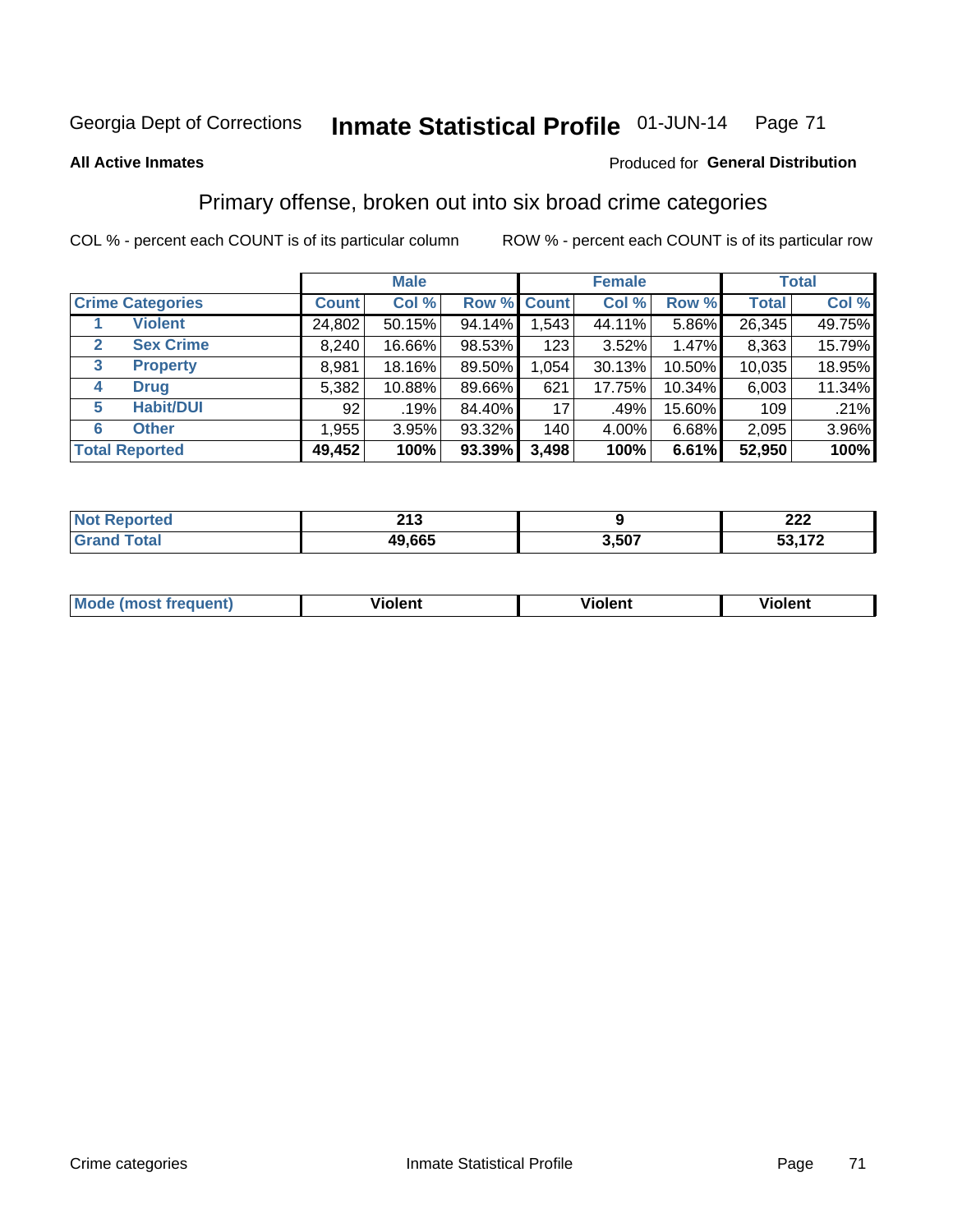# Georgia Dept of Corrections **Inmate Statistical Profile** 01-JUN-14 Page 72

**All Active Inmates**

#### Produced for **General Distribution**

# Primary offense, detailed offense code

COL % - percent each COUNT is of its particular column ROW % - percent each COUNT is of its particular row

|   |                                            |                  | <b>Male</b> |         |                | <b>Female</b> |        |                | <b>Total</b> |
|---|--------------------------------------------|------------------|-------------|---------|----------------|---------------|--------|----------------|--------------|
|   | <b>Primary Offense</b>                     | <b>Count</b>     | Col %       | Row %   | <b>Count</b>   | Col %         | Row %  | <b>Total</b>   | Col %        |
| F | <b>Abuse, Neglect</b>                      | 29               | .06%        | 60.42%  | 19             | .54%          | 39.58% | 48             | .09%         |
|   | <b>Elder/Disab</b>                         |                  |             |         |                |               |        |                |              |
| F | <b>Agg Aslt W Intnt To Rape</b>            | 63               | .13%        | 100.00% |                |               |        | 63             | .12%         |
| F | <b>Agg Sex Battery Atmpt</b>               | $\overline{2}$   | .01%        | 100.00% |                |               |        | $\overline{2}$ | .01%         |
| F | <b>Aggrav Assault</b>                      | 4,853            | 9.79%       | 94.80%  | 266            | 7.59%         | 5.20%  | 5,119          | 9.64%        |
| F | <b>Aggrav Assault Peace</b><br><b>Ofcr</b> | 291              | .59%        | 94.79%  | 16             | .46%          | 5.21%  | 307            | .58%         |
| F | <b>Aggrav Battery</b>                      | 1,136            | 2.29%       | 93.34%  | 81             | 2.31%         | 6.66%  | 1,217          | 2.29%        |
| F | <b>Aggrav Battery Peace</b><br><b>Ofcr</b> | 18               | .04%        | 90.00%  | $\overline{2}$ | .06%          | 10.00% | 20             | .04%         |
| F | <b>Aggrav Ch Molest, Atmpt</b>             | $\overline{2}$   | .01%        | 100.00% |                |               |        | $\overline{2}$ | .01%         |
| F | <b>Aggrav Child Molestation</b>            | 1,239            | 2.50%       | 98.33%  | 21             | .60%          | 1.67%  | 1,260          | 2.37%        |
| F | <b>Aggrav Cruelty To</b><br><b>Animals</b> | 9                | .02%        | 100.00% |                |               |        | 9              | .02%         |
| F | <b>Aggrav Sexual Battery</b>               | 188              | .38%        | 99.47%  | 1              | .03%          | .53%   | 189            | .36%         |
| F | <b>Aggrav Sodomy</b>                       | 208              | .42%        | 99.05%  | 2              | .06%          | .95%   | 210            | .40%         |
| F | <b>Aggrav Stalking</b>                     | 279              | .56%        | 97.55%  | $\overline{7}$ | .20%          | 2.45%  | 286            | .54%         |
| F | <b>Aggravated Assault On</b><br>$65+$      | 6                | .01%        | 100.00% |                |               |        | 6              | .01%         |
| F | <b>Aircraft Hijacking</b>                  | 7                | .01%        | 77.78%  | $\overline{2}$ | .06%          | 22.22% | 9              | .02%         |
| F | <b>Alter Id</b>                            | $\mathbf{1}$     | .01%        | 100.00% |                |               |        | $\mathbf{1}$   | .01%         |
| F | <b>Armed Robbery</b>                       | 5,592            | 11.28%      | 96.66%  | 193            | 5.50%         | 3.34%  | 5,785          | 10.89%       |
| F | <b>Arson 1st Degree</b>                    | 66               | .13%        | 88.00%  | 9              | .26%          | 12.00% | 75             | .14%         |
| F | <b>Arson 2nd Degree</b>                    | 6                | .01%        | 100.00% |                |               |        | 6              | .01%         |
| F | <b>Arson 3rd Degree</b>                    | 3                | .01%        | 60.00%  | $\overline{2}$ | .06%          | 40.00% | 5              | .01%         |
| F | <b>Atmpt Aggrav Assault</b>                | 8                | .02%        | 100.00% |                |               |        | 8              | .02%         |
| F | <b>Atmpt Aggrav Sodomy</b>                 | 4                | .01%        | 100.00% |                |               |        | 4              | .01%         |
| F | <b>Atmpt Armed Robbery</b>                 | 99               | .20%        | 96.12%  | 4              | .11%          | 3.88%  | 103            | .19%         |
| F | <b>Atmpt Burglary</b>                      | 26               | .05%        | 89.66%  | 3              | .09%          | 10.34% | 29             | .05%         |
| F | <b>Atmpt Child Molestation</b>             | 19               | .04%        | 100.00% |                |               |        | 19             | .04%         |
| F | <b>Atmpt Escape</b>                        | 1                | .01%        | 100.00% |                |               |        | 1              | .01%         |
| F | <b>Atmpt Kidnap</b>                        | 4                | .01%        | 100.00% |                |               |        | 4              | .01%         |
| F | <b>Atmpt Murder</b>                        | 57               | .11%        | 93.44%  | 4              | .11%          | 6.56%  | 61             | .11%         |
| F | <b>Atmpt Rape</b>                          | 43               | .09%        | 97.73%  | 1              | .03%          | 2.27%  | 44             | .08%         |
| F | <b>Atmpt Robbery</b>                       | 47               | .09%        | 94.00%  | 3              | .09%          | 6.00%  | 50             | .09%         |
| F | <b>Atmpt Sodomy</b>                        | $\overline{2}$   | .01%        | 100.00% |                |               |        | $\overline{2}$ | .01%         |
| F | <b>Atmpt Theft By Taking</b>               | $\boldsymbol{9}$ | .02%        | 100.00% |                |               |        | 9              | .02%         |
| F | <b>Atmpt Viol Substance</b><br><b>Act</b>  | 20               | .04%        | 90.91%  | $\overline{c}$ | .06%          | 9.09%  | 22             | .04%         |
| F | <b>Att/Consprcy Commt</b>                  | 49               | .10%        | 92.45%  | 4              | .11%          | 7.55%  | 53             | .10%         |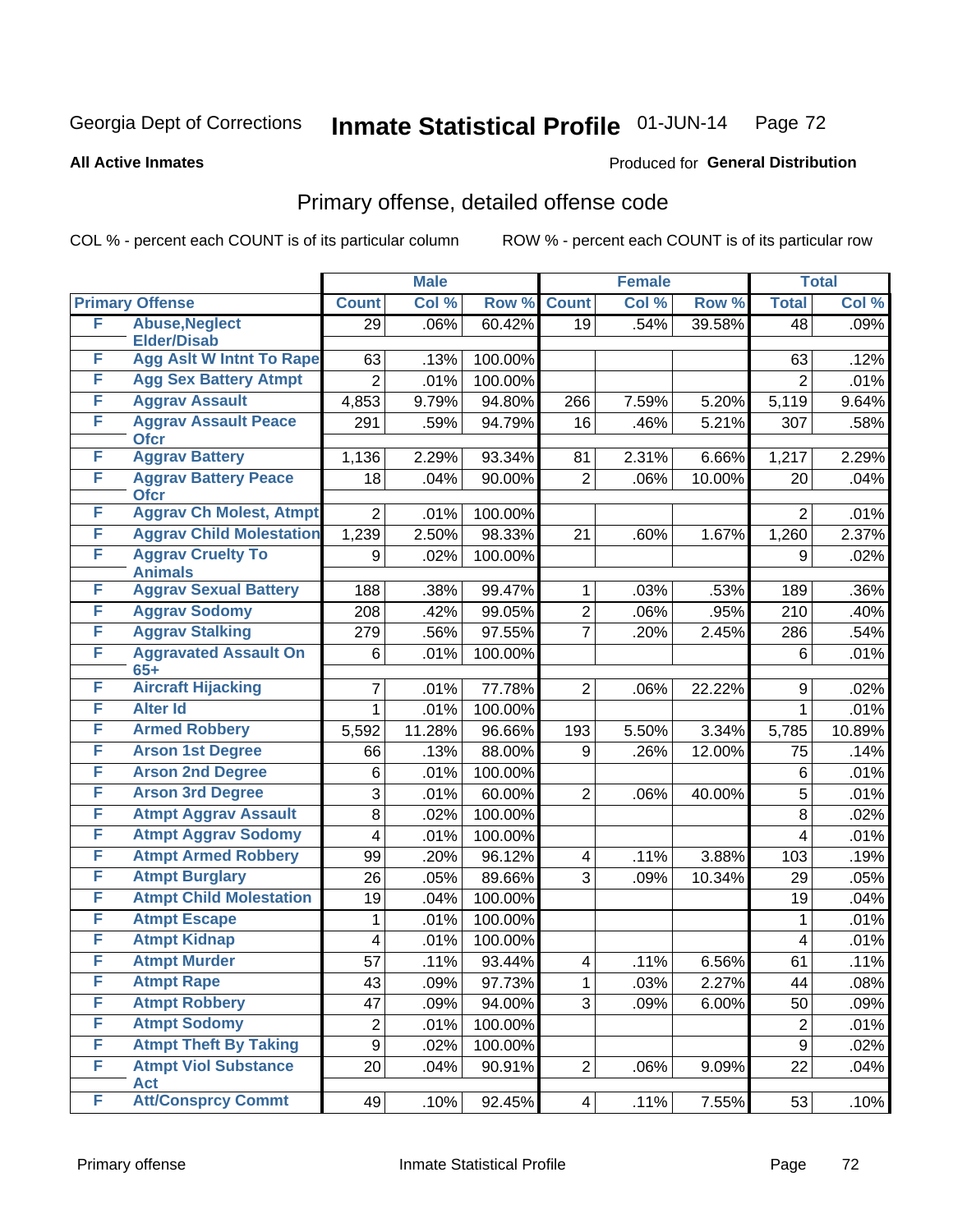#### **All Active Inmates**

#### Produced for **General Distribution**

#### Primary offense, detailed offense code

|   |                                              | <b>Male</b>    |        |         | <b>Female</b>  |       | <b>Total</b> |                |       |
|---|----------------------------------------------|----------------|--------|---------|----------------|-------|--------------|----------------|-------|
|   | <b>Primary Offense</b>                       | <b>Count</b>   | Col %  | Row %   | <b>Count</b>   | Col % | Row %        | <b>Total</b>   | Col % |
|   | C/S/Of                                       |                |        |         |                |       |              |                |       |
| F | <b>Bad Checks</b>                            | 5              | .01%   | 71.43%  | $\overline{2}$ | .06%  | 28.57%       | $\overline{7}$ | .01%  |
| F | <b>Bail Jumping</b>                          | 4              | .01%   | 57.14%  | $\overline{3}$ | .09%  | 42.86%       | $\overline{7}$ | .01%  |
| F | <b>Bestiality</b>                            | $\overline{c}$ | .01%   | 100.00% |                |       |              | $\overline{2}$ | .01%  |
| F | <b>Bigamy</b>                                | 1              | .01%   | 100.00% |                |       |              | $\mathbf{1}$   | .01%  |
| F | <b>Bribery Govt Officer</b>                  | 1              | .01%   | 100.00% |                |       |              | $\mathbf{1}$   | .01%  |
| F | <b>Burg 1st Aft 6/30/12</b>                  | 592            | 1.19%  | 91.78%  | 53             | 1.51% | 8.22%        | 645            | 1.21% |
| F | <b>Burg 2nd Aft 6/30/12</b>                  | 232            | .47%   | 92.80%  | 18             | .51%  | 7.20%        | 250            | .47%  |
| F | <b>Burg Bef 7/1/12</b>                       | 4,964          | 10.01% | 96.26%  | 193            | 5.50% | 3.74%        | 5,157          | 9.71% |
| F | <b>Carry Concealed Weapon</b>                | 1              | .01%   | 100.00% |                |       |              | 1              | .01%  |
| F | <b>Carry Weapon At School</b>                | 4              | .01%   | 100.00% |                |       |              | 4              | .01%  |
| F | <b>Child Molestation</b>                     | 2,701          | 5.45%  | 97.90%  | 58             | 1.65% | 2.10%        | 2,759          | 5.20% |
| F | <b>Chop Shop Violation</b>                   | 1              | .01%   | 100.00% |                |       |              | 1              | .01%  |
| F | <b>Cnspire Traffic Cntrl Sub</b>             | $\overline{7}$ | .01%   | 87.50%  | 1              | .03%  | 12.50%       | 8              | .02%  |
| F | <b>Cntrbtng Delingency</b>                   |                |        |         | $\mathbf{1}$   | .03%  | 100.00%      | 1              | .01%  |
|   | <b>Minor</b>                                 |                |        |         |                |       |              |                |       |
| F | <b>Computer Pornography</b>                  | 52             | .10%   | 100.00% |                |       |              | 52             | .10%  |
| F | <b>Computer Theft</b>                        | 7              | .01%   | 58.33%  | $\overline{5}$ | .14%  | 41.67%       | 12             | .02%  |
| F | <b>Computer Trespass</b>                     | $\mathbf{1}$   | .01%   | 100.00% |                |       |              | $\mathbf 1$    | .01%  |
| F | <b>Conceal Death Of</b>                      | 10             | .02%   | 66.67%  | 5              | .14%  | 33.33%       | 15             | .03%  |
| F | <b>Another</b><br><b>Conspiracy</b>          | 39             | .08%   | 84.78%  | $\overline{7}$ | .20%  | 15.22%       | 46             | .09%  |
| F | <b>Conspire Restrain Free</b>                | 1              | .01%   | 100.00% |                |       |              | 1              | .01%  |
| F | <b>Convsn Paymnts Real</b>                   | 3              | .01%   | 100.00% |                |       |              | 3              | .01%  |
|   | <b>Propy</b>                                 |                |        |         |                |       |              |                |       |
| F | <b>Crmnl Damage 1st</b>                      | 26             | .05%   | 89.66%  | 3              | .09%  | 10.34%       | 29             | .05%  |
|   | <b>Degree</b>                                |                |        |         |                |       |              |                |       |
| F | <b>Crmnl Damage 2nd</b>                      | 83             | .17%   | 93.26%  | 6 <sup>1</sup> | .17%  | 6.74%        | 89             | .17%  |
| F | <b>Degree</b><br><b>Crmnl Interfere Govt</b> | 17             | .03%   | 100.00% |                |       |              | 17             | .03%  |
|   | <b>Prop</b>                                  |                |        |         |                |       |              |                |       |
| F | <b>Crmnl Poss Explosives</b>                 | 1              | .01%   | 100.00% |                |       |              | 1              | .01%  |
| F | <b>Crmnl Solicitation</b>                    |                |        |         | 1              | .03%  | 100.00%      | $\mathbf{1}$   | .01%  |
| F | <b>Crmnl Trespassing</b>                     | 2              | .01%   | 100.00% |                |       |              | $\overline{c}$ | .01%  |
| F | <b>Cruelty To Animals</b>                    | $\overline{2}$ | .01%   | 66.67%  | $\mathbf 1$    | .03%  | 33.33%       | 3              | .01%  |
| F | <b>Cruelty To Children</b>                   | 284            | .57%   | 80.00%  | 71             | 2.03% | 20.00%       | 355            | .67%  |
| F | <b>Cruelty To Elder Person</b>               | 14             | .03%   | 63.64%  | 8              | .23%  | 36.36%       | 22             | .04%  |
| F | <b>Damage, Destroy Secr</b>                  | 1              | .01%   | 100.00% |                |       |              | 1              | .01%  |
|   | <b>Prop</b>                                  |                |        |         |                |       |              |                |       |
| F | <b>Defrauding State</b>                      |                |        |         | $\mathbf{1}$   | .03%  | 100.00%      | $\mathbf 1$    | .01%  |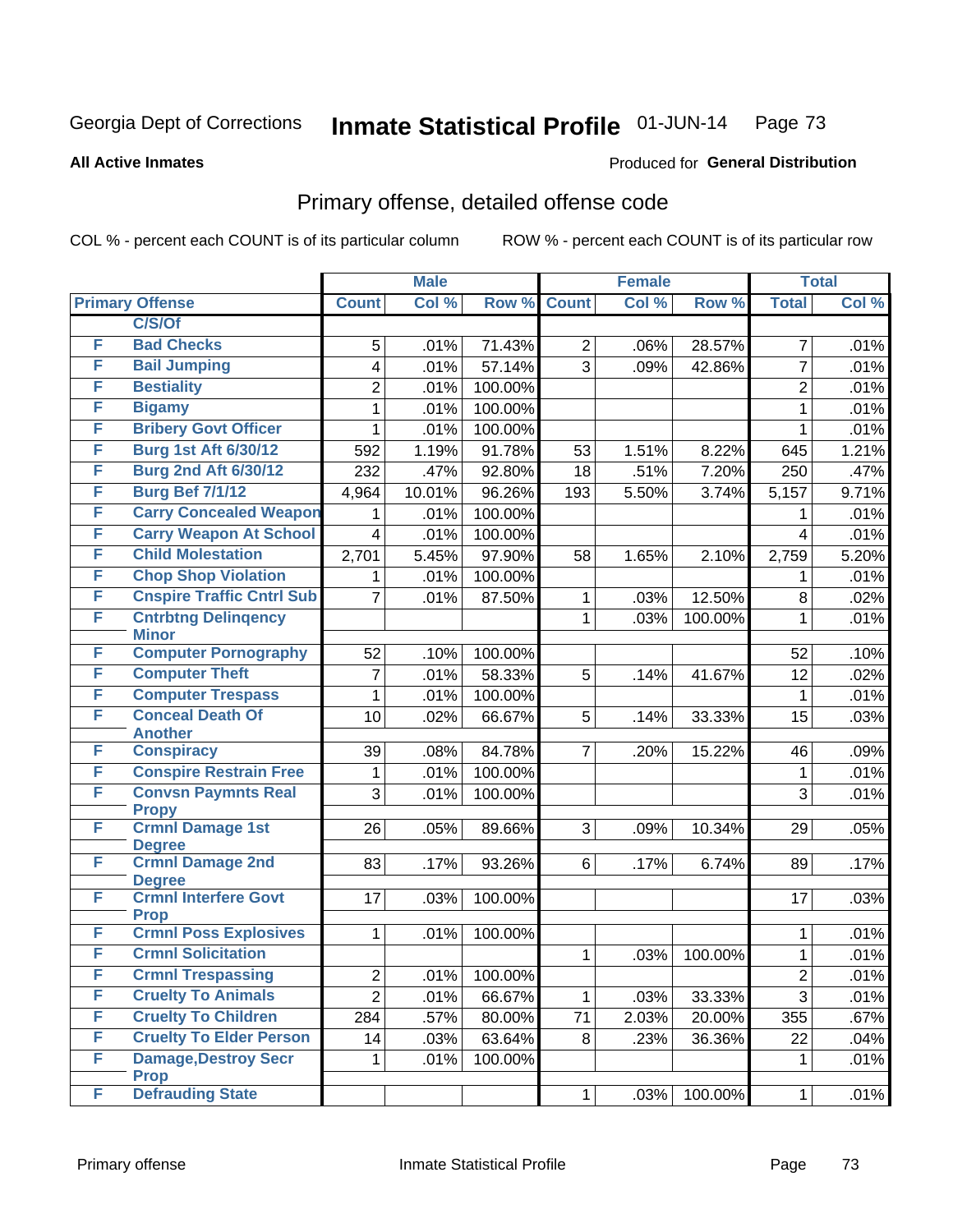**All Active Inmates**

#### Produced for **General Distribution**

### Primary offense, detailed offense code

|   |                                            |                | <b>Male</b> |         | <b>Female</b>  |       |         | <b>Total</b>     |       |
|---|--------------------------------------------|----------------|-------------|---------|----------------|-------|---------|------------------|-------|
|   | <b>Primary Offense</b>                     | <b>Count</b>   | Col %       | Row %   | <b>Count</b>   | Col % | Row %   | <b>Total</b>     | Col % |
| F | <b>Destroy/Injur Police Dog</b>            | 1              | .01%        | 100.00% |                |       |         | 1                | .01%  |
| F | <b>Distributing Obscene Mat</b>            | 1              | .01%        | 100.00% |                |       |         | 1                | .01%  |
| F | <b>Drvng Habtl Violator</b>                | 7              | .01%        | 100.00% |                |       |         | 7                | .01%  |
| F | Eavesdrop &                                | 3              | .01%        | 100.00% |                |       |         | 3                | .01%  |
|   | <b>Surveillance</b>                        |                |             |         |                |       |         |                  |       |
| F | <b>Entering Vehicle</b>                    | 92             | .19%        | 97.87%  | $\overline{2}$ | .06%  | 2.13%   | 94               | .18%  |
| F | <b>Entice Child, Attempted</b>             | 9              | .02%        | 100.00% |                |       |         | 9                | .02%  |
| F | <b>Enticing Child-Indec</b><br><b>Purp</b> | 72             | .15%        | 94.74%  | 4              | .11%  | 5.26%   | 76               | .14%  |
| F | <b>Escape</b>                              | 14             | .03%        | 93.33%  | 1              | .03%  | 6.67%   | 15               | .03%  |
| F | <b>False Imprisonment</b>                  | 173            | .35%        | 95.05%  | 9              | .26%  | 4.95%   | 182              | .34%  |
| F | <b>False Statements Govt</b>               | 18             | .04%        | 75.00%  | 6              | .17%  | 25.00%  | 24               | .05%  |
| F | <b>False Swearing</b>                      | 3              | .01%        | 100.00% |                |       |         | 3                | .01%  |
| F | <b>False Swearng Writtn</b><br><b>Stmt</b> | 6              | .01%        | 85.71%  | 1              | .03%  | 14.29%  | $\overline{7}$   | .01%  |
| F | <b>Family Violence Battery</b>             | 120            | .24%        | 96.77%  | 4              | .11%  | 3.23%   | 124              | .23%  |
| F | <b>Feticide</b>                            | 1              | .01%        | 50.00%  | $\mathbf{1}$   | .03%  | 50.00%  | $\overline{2}$   | .01%  |
| F | <b>Feticide By Vehicle</b>                 | $\overline{2}$ | .01%        | 40.00%  | 3              | .09%  | 60.00%  | 5                | .01%  |
| F | <b>Financial Identity Fraud</b>            | 46             | .09%        | 75.41%  | 15             | .43%  | 24.59%  | 61               | .11%  |
| F | <b>Fleeing/Eluding Police</b>              | 257            | .52%        | 95.90%  | 11             | .31%  | 4.10%   | 268              | .50%  |
| F | Forg 1st Aft 6/30/12                       | 38             | .08%        | 61.29%  | 24             | .68%  | 38.71%  | 62               | .12%  |
| F | <b>Forg 1st Bef 7/1/12</b>                 | 654            | 1.32%       | 71.16%  | 265            | 7.56% | 28.84%  | 919              | 1.73% |
| F | <b>Forg 2nd Aft 6/30/12</b>                | 10             | .02%        | 76.92%  | 3              | .09%  | 23.08%  | 13               | .02%  |
| F | <b>Forg 2nd Bef 7/1/12</b>                 | 11             | .02%        | 73.33%  | 4              | .11%  | 26.67%  | 15               | .03%  |
| F | Forg 3rd Aft 6/30/12                       | 13             | .03%        | 81.25%  | 3              | .09%  | 18.75%  | 16               | .03%  |
| F | Forg 4th Aft 6/30/12                       | 7              | .01%        | 77.78%  | $\overline{2}$ | .06%  | 22.22%  | $\boldsymbol{9}$ | .02%  |
| F | <b>Forgery Credit Card</b>                 |                |             |         | 1              | .03%  | 100.00% | 1                | .01%  |
| F | <b>Fraudulent Access</b><br><b>Compute</b> | $\overline{2}$ | .01%        | 100.00% |                |       |         | $\overline{2}$   | .01%  |
| F | <b>Fraudulent Checks</b>                   | 1              | .01%        | 50.00%  | 1              | .03%  | 50.00%  | $\overline{2}$   | .01%  |
| F | <b>Fraudulent Credit Card</b>              | 56             | .11%        | 65.12%  | 30             | .86%  | 34.88%  | 86               | .16%  |
| F | <b>Gang Participation</b>                  | 26             | .05%        | 100.00% |                |       |         | 26               | .05%  |
| F | <b>Guard Line</b>                          | 12             | .02%        | 66.67%  | 6              | .17%  | 33.33%  | $\overline{18}$  | .03%  |
|   | <b>W/Weapon/Drugs</b>                      |                |             |         |                |       |         |                  |       |
| F | <b>Habit Traf Viol/Impaired</b>            | 26             | .05%        | 100.00% |                |       |         | 26               | .05%  |
| F | <b>Habit Traf Viol/Other</b>               | 15             | .03%        | 88.24%  | 2              | .06%  | 11.76%  | 17               | .03%  |
| F | <b>Hijacking Motor Vehicle</b>             | 36             | .07%        | 97.30%  | 1              | .03%  | 2.70%   | 37               | .07%  |
| F | <b>Hindering Appreh Or Pun</b>             | $\,6$          | .01%        | 85.71%  | 1              | .03%  | 14.29%  | $\overline{7}$   | .01%  |
| F | <b>Hit-Run W/Injury/Fatality</b>           | 12             | .02%        | 63.16%  | 7              | .20%  | 36.84%  | 19               | .04%  |
| F | <b>Homicide By Vessel</b>                  | 31             | .06%        | 88.57%  | 4              | .11%  | 11.43%  | 35               | .07%  |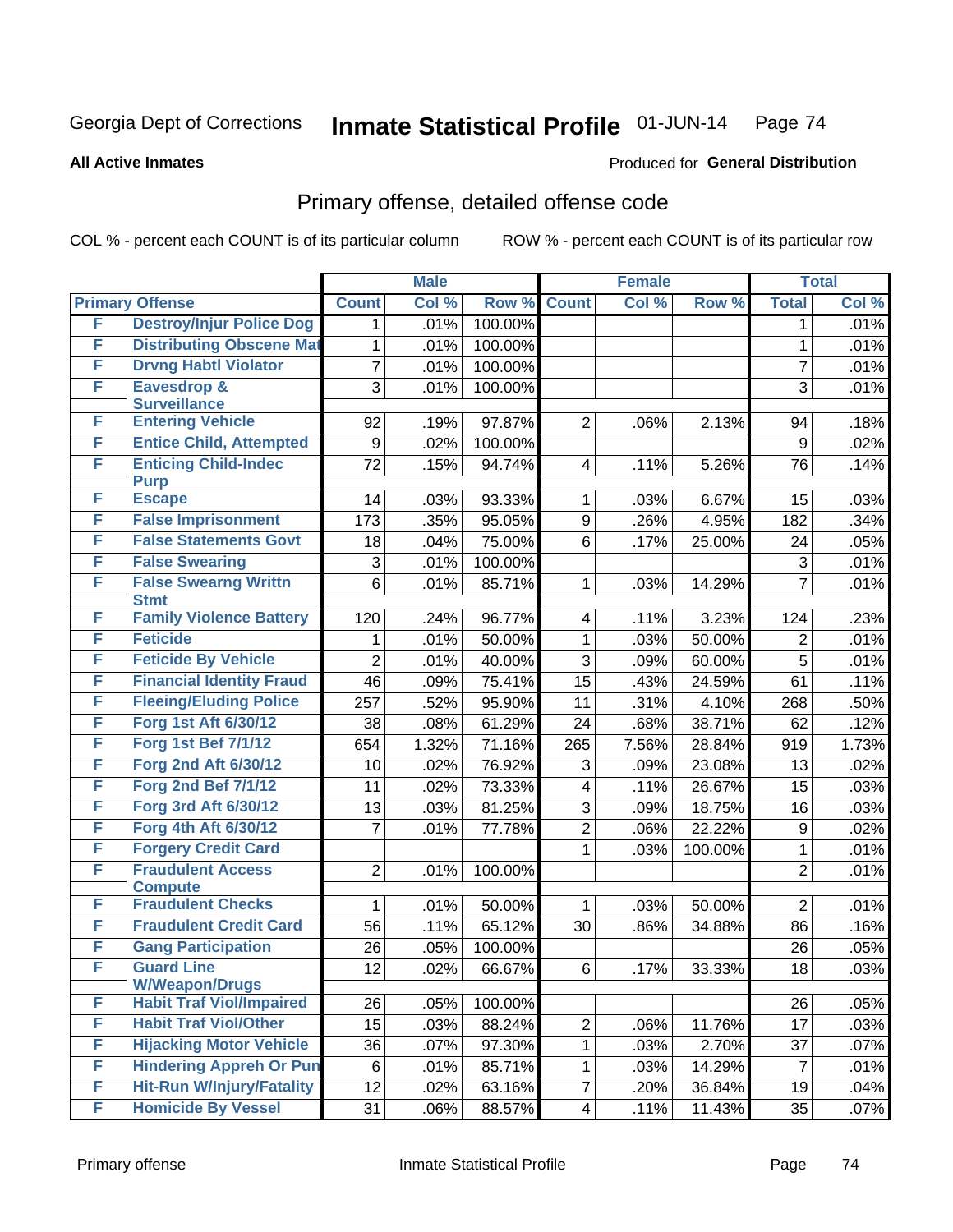**All Active Inmates**

#### Produced for **General Distribution**

### Primary offense, detailed offense code

|   |                                             | <b>Male</b>    |        |         | <b>Female</b>  |       | <b>Total</b> |                |        |
|---|---------------------------------------------|----------------|--------|---------|----------------|-------|--------------|----------------|--------|
|   | <b>Primary Offense</b>                      | <b>Count</b>   | Col %  | Row %   | <b>Count</b>   | Col % | Row %        | <b>Total</b>   | Col %  |
| F | <b>Illegal Attm To Obt Drugs</b>            | $\overline{2}$ | .01%   | 50.00%  | $\overline{2}$ | .06%  | 50.00%       | 4              | .01%   |
| F | <b>Impersonating Officer</b>                | $\overline{2}$ | .01%   | 100.00% |                |       |              | $\overline{2}$ | .01%   |
| F | <b>Impersonation</b>                        | $\overline{2}$ | .01%   | 100.00% |                |       |              | $\overline{2}$ | .01%   |
| F | <b>Incest</b>                               | 191            | .39%   | 99.48%  | $\mathbf 1$    | .03%  | .52%         | 192            | .36%   |
| F | <b>Incest, Atmpt</b>                        | $\overline{2}$ | .01%   | 100.00% |                |       |              | $\overline{2}$ | .01%   |
| F | <b>Inciting To Insurrection</b>             | 1              | .01%   | 100.00% |                |       |              | 1              | .01%   |
| F | <b>Influencing Witness</b>                  | 3              | .01%   | 100.00% |                |       |              | 3              | .01%   |
| F | <b>Injury By Vehicle</b>                    | 100            | .20%   | 81.97%  | 22             | .63%  | 18.03%       | 122            | .23%   |
| F | <b>Interfere Electronic Dvce</b>            | 1              | .01%   | 100.00% |                |       |              | 1              | .01%   |
| F | <b>Interference With</b>                    | 15             | .03%   | 100.00% |                |       |              | 15             | .03%   |
|   | <b>Custody</b>                              |                |        |         |                |       |              |                |        |
| F | <b>Involuntary Manslaughter</b>             | 141            | .28%   | 82.46%  | 30             | .86%  | 17.54%       | 171            | .32%   |
| F | <b>Kidnapping</b>                           | 1,489          | 3.00%  | 96.81%  | 49             | 1.40% | 3.19%        | 1,538          | 2.90%  |
| F | <b>Livestock Theft</b>                      | 3              | .01%   | 100.00% |                |       |              | 3              | .01%   |
| F | <b>Machine Gun Activities</b>               | 1              | .01%   | 100.00% |                |       |              | $\mathbf{1}$   | .01%   |
| F | <b>Manf Methamph 200-399</b>                | 10             | .02%   | 76.92%  | 3              | .09%  | 23.08%       | 13             | .02%   |
| F | Gm<br><b>Manf Methamph 28-199</b>           | 18             | .04%   | 90.00%  | $\overline{2}$ | .06%  | 10.00%       | 20             | .04%   |
|   | Gm                                          |                |        |         |                |       |              |                |        |
| F | <b>Manf Methamph 400+ Gm</b>                | 1              | .01%   | 100.00% |                |       |              | 1              | .01%   |
| F | <b>Manf Methamph Unspec</b>                 | 159            | .32%   | 89.33%  | 19             | .54%  | 10.67%       | 178            | .34%   |
|   | <b>Amt</b>                                  |                |        |         |                |       |              |                |        |
| F | <b>Manufact Meth Near</b>                   | 14             | .03%   | 87.50%  | 2 <sup>1</sup> | .06%  | 12.50%       | 16             | .03%   |
| F | <b>Child</b><br><b>Misc Assault/Battery</b> | 10             | .02%   | 100.00% |                |       |              | 10             | .02%   |
| F | <b>Misc CorrectionI Inst Off</b>            | 4              | .01%   | 80.00%  | 1              | .03%  | 20.00%       | 5              | .01%   |
| F | <b>Misc Drugs Trafficking</b>               | 9              | .02%   | 100.00% |                |       |              | 9              | .02%   |
| F | <b>Misc Forgery</b>                         | 4              | .01%   | 100.00% |                |       |              | 4              | .01%   |
| F | <b>Misc Fraud</b>                           | 8              | .02%   | 72.73%  | 3              | .09%  | 27.27%       | 11             | .02%   |
| F | <b>Misc Homicide Offense</b>                | 8              | .02%   | 88.89%  | $\mathbf 1$    | .03%  | 11.11%       | 9              | .02%   |
| F | <b>Misc Invasion Of Privacy</b>             | 3              | .01%   | 100.00% |                |       |              | 3              | .01%   |
| F | <b>Misc Mrals/Pblic H/Safty</b>             | 1              | .01%   | 100.00% |                |       |              | 1              | .01%   |
| F | <b>Misc Obscenity</b>                       | 4              | .01%   | 100.00% |                |       |              | $\overline{4}$ | .01%   |
| F | <b>Misc Public Order</b>                    | 1              | .01%   | 100.00% |                |       |              | 1              | .01%   |
| F | <b>Misc Sexual Offense</b>                  | 23             | .05%   | 100.00% |                |       |              | 23             | .04%   |
| F | <b>Murder</b>                               | 5,498          | 11.09% | 94.06%  | 347            | 9.90% | 5.94%        | 5,845          | 11.01% |
| F | <b>Murder, Conspire To</b>                  | 7              | .01%   | 77.78%  | $\overline{2}$ | .06%  | 22.22%       | 9              | .02%   |
|   | <b>Commit</b>                               |                |        |         |                |       |              |                |        |
| F | <b>Mutiny In Penal Inst</b>                 | $\overline{2}$ | .01%   | 100.00% |                |       |              | $\overline{2}$ | .01%   |
| F | <b>Obstr Of Law Enf Officer</b>             | 417            | .84%   | 92.05%  | 36             | 1.03% | 7.95%        | 453            | .85%   |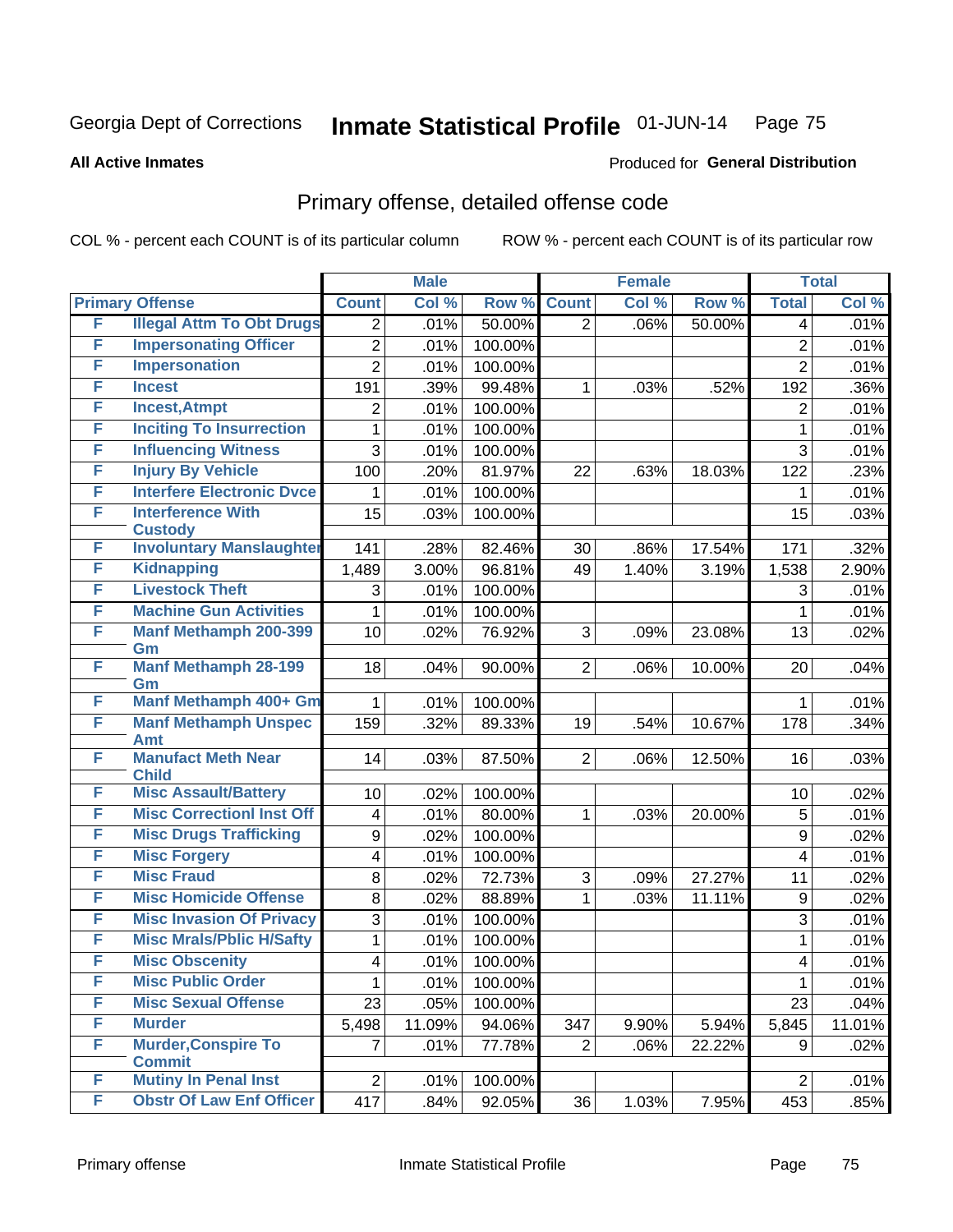Produced for **General Distribution**

#### **All Active Inmates**

### Primary offense, detailed offense code

|   |                                            |                | <b>Male</b> |         | <b>Female</b>  |       |         |                | <b>Total</b> |
|---|--------------------------------------------|----------------|-------------|---------|----------------|-------|---------|----------------|--------------|
|   | <b>Primary Offense</b>                     | <b>Count</b>   | Col %       | Row %   | <b>Count</b>   | Col % | Row %   | <b>Total</b>   | Col %        |
| F | <b>Pandering By</b>                        | $\overline{4}$ | .01%        | 100.00% |                |       |         | $\overline{4}$ | .01%         |
|   | <b>Compulsion</b>                          |                |             |         |                |       |         |                |              |
| F | <b>Peeping Tom</b>                         | 13             | .03%        | 100.00% |                |       |         | 13             | .02%         |
| F | <b>Perjury</b>                             | $\overline{2}$ | .01%        | 66.67%  | 1              | .03%  | 33.33%  | 3              | .01%         |
| F | <b>Pimping A Minor Under</b><br>18         | 8              | .02%        | 88.89%  | 1              | .03%  | 11.11%  | 9              | .02%         |
| F | <b>Poss Contraband</b><br><b>Articles</b>  | 1              | .01%        | 100.00% |                |       |         | 1              | .01%         |
| F | <b>Poss Dep Stim Cntrf</b><br><b>Drugs</b> | 66             | .13%        | 78.57%  | 18             | .51%  | 21.43%  | 84             | .16%         |
| F | <b>Poss Drug Related Matri</b>             | 9              | .02%        | 81.82%  | $\overline{2}$ | .06%  | 18.18%  | 11             | .02%         |
| F | <b>Poss Ephedrine</b>                      | 7              | .01%        | 58.33%  | $\overline{5}$ | .14%  | 41.67%  | 12             | .02%         |
| F | <b>Poss Firearm 1st</b><br><b>Offender</b> | 80             | .16%        | 98.77%  | 1              | .03%  | 1.23%   | 81             | .15%         |
| F | <b>Poss Firearm Convct</b><br><b>Felon</b> | 852            | 1.72%       | 96.27%  | 33             | .94%  | 3.73%   | 885            | 1.67%        |
| F | <b>Poss Knife During Crime</b>             | 4              | .01%        | 80.00%  | 1              | .03%  | 20.00%  | 5              | .01%         |
| F | <b>Poss Mda/Extsy</b>                      | $6\phantom{1}$ | .01%        | 100.00% |                |       |         | 6              | .01%         |
| F | <b>Poss Methamphetamine</b>                | 359            | .72%        | 79.42%  | 93             | 2.65% | 20.58%  | 452            | .85%         |
| F | <b>Poss Narcotics Opiates</b>              | 57             | .11%        | 72.15%  | 22             | .63%  | 27.85%  | 79             | .15%         |
| F | <b>Poss Of Certain</b>                     | 18             | .04%        | 90.00%  | $\overline{2}$ | .06%  | 10.00%  | 20             | .04%         |
|   | <b>Weapons</b>                             |                |             |         |                |       |         |                |              |
| F | <b>Poss Of Cocaine</b>                     | 521            | 1.05%       | 86.69%  | 80             | 2.28% | 13.31%  | 601            | 1.13%        |
| F | <b>Poss Of Firearm Dur</b><br><b>Crime</b> | 493            | .99%        | 95.54%  | 23             | .66%  | 4.46%   | 516            | .97%         |
| F | <b>Poss Of Marijuana</b>                   | 65             | .13%        | 92.86%  | $\overline{5}$ | .14%  | 7.14%   | 70             | .13%         |
| F | <b>Poss Tools Commit</b><br><b>Crime</b>   | 19             | .04%        | 90.48%  | $\overline{2}$ | .06%  | 9.52%   | 21             | .04%         |
| F | <b>Poss W Int Dis Other</b><br><b>Drug</b> | 86             | .17%        | 79.63%  | 22             | .63%  | 20.37%  | 108            | .20%         |
| F | <b>Poss W Int Dist Cocaine</b>             | 402            | .81%        | 96.63%  | 14             | .40%  | 3.37%   | 416            | .78%         |
| F | <b>Poss W Int Dist</b>                     | 686            | 1.38%       | 95.81%  | 30             | .86%  | 4.19%   | 716            | 1.35%        |
|   | <b>Marijuana</b>                           |                |             |         |                |       |         |                |              |
| F | <b>Poss W Int Dist Meth</b>                | 251            | .51%        | 77.71%  | 72             | 2.05% | 22.29%  | 323            | .61%         |
| F | <b>Poss Wpn, Drugs By</b><br><b>Prisnr</b> | 42             | .08%        | 93.33%  | $\overline{3}$ | .09%  | 6.67%   | 45             | .08%         |
| F | <b>Racketeering</b>                        | 63             | .13%        | 68.48%  | 29             | .83%  | 31.52%  | 92             | .17%         |
| F | <b>Rape</b>                                | 1,755          | 3.54%       | 99.66%  | 6              | .17%  | .34%    | 1,761          | 3.32%        |
| F | <b>Reck Cond Infected</b><br><b>Person</b> | 11             | .02%        | 91.67%  | 1              | .03%  | 8.33%   | 12             | .02%         |
| F | <b>Reckless Abandonment</b>                | $\mathbf 1$    | .01%        | 100.00% |                |       |         | 1              | .01%         |
| F | <b>Recv Gds, Srvs Fraud</b>                |                |             |         | 1              | .03%  | 100.00% | 1              | .01%         |
|   | <b>Obtnd</b>                               |                |             |         |                |       |         |                |              |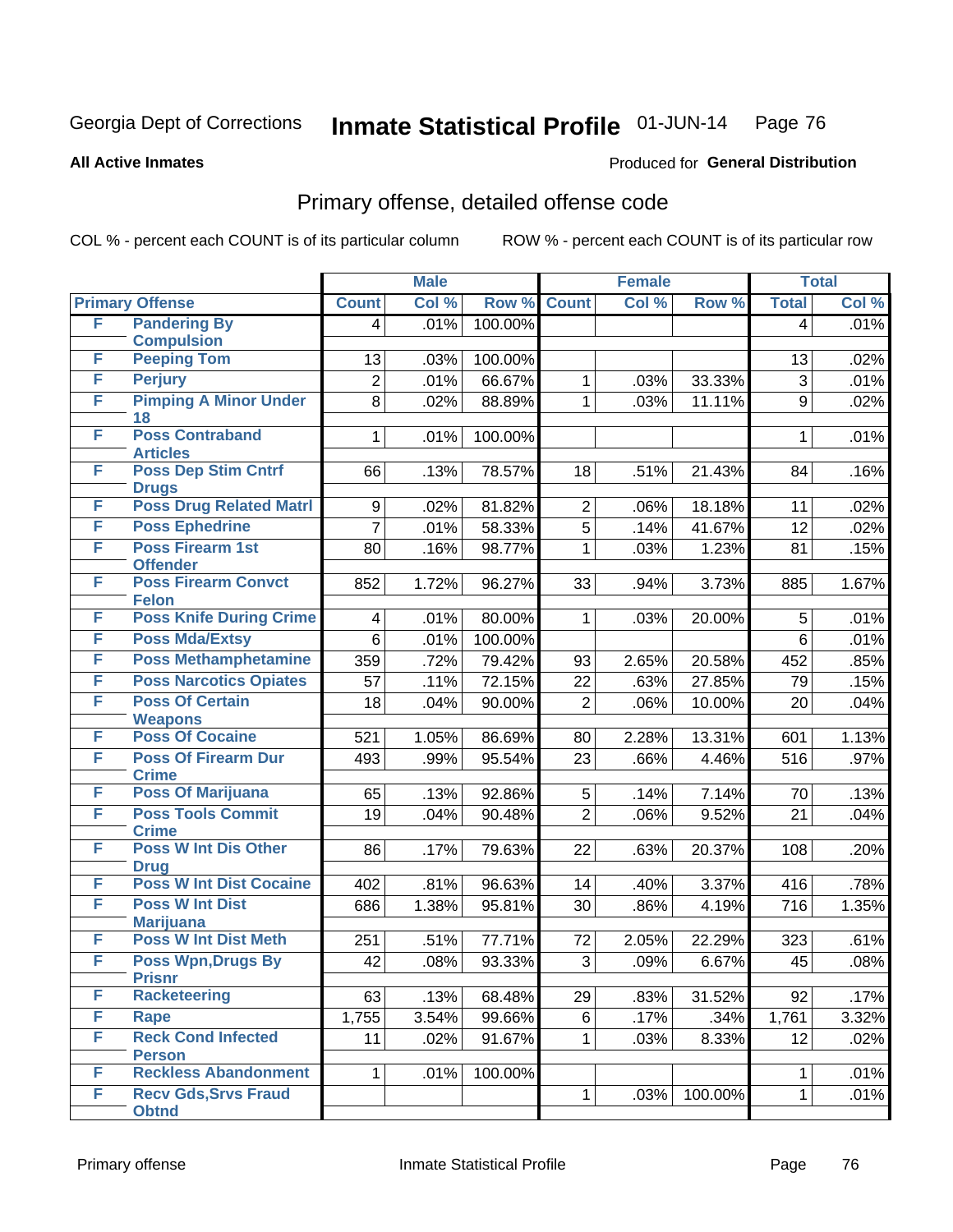**All Active Inmates**

#### Produced for **General Distribution**

### Primary offense, detailed offense code

|   |                                                     |                | <b>Male</b>  |                   | <b>Female</b>  |       |         | <b>Total</b>   |              |  |
|---|-----------------------------------------------------|----------------|--------------|-------------------|----------------|-------|---------|----------------|--------------|--|
|   | <b>Primary Offense</b>                              | <b>Count</b>   | Col %        | Row %             | <b>Count</b>   | Col % | Row %   | <b>Total</b>   | Col %        |  |
| F | <b>Removal Baggage, Cargo</b>                       | 1              | .01%         | 100.00%           |                |       |         | 1              | .01%         |  |
|   | <b>Etc</b>                                          |                |              |                   |                |       |         |                |              |  |
| F | <b>Robbery</b>                                      | 1,583          | 3.19%        | 93.23%            | 115            | 3.28% | 6.77%   | 1,698          | 3.20%        |  |
| F | <b>Robbery By Force</b>                             | 247            | .50%         | 92.86%            | 19             | .54%  | 7.14%   | 266            | .50%         |  |
| F | <b>Robbery By Intimidation</b>                      | 265            | .53%         | 92.98%            | 20             | .57%  | 7.02%   | 285            | .54%         |  |
| F | <b>Robbery By Sudden</b><br><b>Snatch</b>           | 133            | .27%         | 93.01%            | 10             | .29%  | 6.99%   | 143            | .27%         |  |
| F | <b>S/D Cocaine</b>                                  | 631            | 1.27%        | 95.61%            | 29             | .83%  | 4.39%   | 660            | 1.24%        |  |
| F | <b>S/D Cont Sub Public</b>                          | 42             | .08%         | 95.45%            | $\overline{2}$ | .06%  | 4.55%   | 44             | .08%         |  |
| F | <b>S/D Cont Sub School</b>                          | 36             | .07%         | 97.30%            | 1              | .03%  | 2.70%   | 37             | .07%         |  |
| F | <b>S/D Dep Stim Cntrf Drugs</b>                     | 44             | .09%         | 63.77%            | 25             | .71%  | 36.23%  | 69             | .13%         |  |
| F | <b>S/D Narcotics Opiates</b>                        | 21             | .04%         | 75.00%            | 7              | .20%  | 25.00%  | 28             | .05%         |  |
| F | <b>S/D Of Marijuana</b>                             | 333            | .67%         | 96.52%            | 12             | .34%  | 3.48%   | 345            | .65%         |  |
| F | <b>Sale Mda/Extsy</b>                               | 5              | .01%         | 100.00%           |                |       |         | 5              | .01%         |  |
| F | <b>Sale Methamphetamine</b>                         | 113            | .23%         | 77.93%            | 32             | .91%  | 22.07%  | 145            | .27%         |  |
| F | <b>Sex Exploitation Child</b>                       | 186            | .38%         | 98.94%            | $\overline{2}$ | .06%  | 1.06%   | 188            | .35%         |  |
| F | <b>Sex Offender Fail Registr</b>                    | 417            | .84%         | 99.05%            | 4              | .11%  | .95%    | 421            | .79%         |  |
| F | <b>Sex Offender Fail To</b>                         | 11             | .02%         | 100.00%           |                |       |         | 11             | .02%         |  |
|   | <b>Move</b>                                         |                |              |                   |                |       |         |                |              |  |
| F | Sexl/Asslt/Agn/Pers/Cstd                            | 15             | .03%         | 100.00%           |                |       |         | 15             | .03%         |  |
| F | <b>Sexual Aslt By Therapist</b>                     |                |              |                   | 1              | .03%  | 100.00% | 1              | .01%         |  |
| F | <b>Sexual Battery</b>                               | 185            | .37%         | 98.40%            | 3              | .09%  | 1.60%   | 188            | .35%         |  |
| F | <b>Simple Battery</b>                               | 21             | .04%         | 91.30%            | $\overline{2}$ | .06%  | 8.70%   | 23             | .04%         |  |
| F | <b>Sodomy</b>                                       | 20             | .04%         | 100.00%           |                |       |         | 20             | .04%         |  |
| F | <b>Solicit Sodomy From</b><br><b>Minor</b>          | $\,6$          | .01%         | 100.00%           |                |       |         | 6              | .01%         |  |
| F | <b>Stalking</b>                                     | 3              | .01%         | 100.00%           |                |       |         | 3              | .01%         |  |
| F | <b>Statutory Rape</b>                               | 835            | 1.68%        | 97.89%            | 18             | .51%  | 2.11%   | 853            | 1.61%        |  |
| F | <b>Statutory Rape, Atmpt</b>                        | $\overline{2}$ | .01%         | 100.00%           |                |       |         | $\overline{2}$ | .01%         |  |
| F | <b>Tampering With</b>                               | 9              | .02%         | 81.82%            | $\overline{2}$ | .06%  | 18.18%  | 11             | .02%         |  |
|   | <b>Evidence</b>                                     |                |              |                   |                |       |         |                |              |  |
| F | <b>Telecommunications</b>                           | 1              | .01%         | 100.00%           |                |       |         | 1              | .01%         |  |
| F | <b>Fraud</b><br><b>Terrorist Threats &amp; Acts</b> | 353            |              |                   |                |       |         |                |              |  |
| F | <b>Theft Bring Prop In State</b>                    | 6              | .71%<br>.01% | 93.88%<br>100.00% | 23             | .66%  | 6.12%   | 376<br>6       | .71%<br>.01% |  |
| F | <b>Theft By Conversion</b>                          | 26             | .05%         | 83.87%            | 5              | .14%  | 16.13%  | 31             | .06%         |  |
| F | <b>Theft By Deception</b>                           | 40             | .08%         | 78.43%            | 11             | .31%  | 21.57%  | 51             | .10%         |  |
| F | <b>Theft By Extortion</b>                           | $\overline{2}$ | .01%         | 100.00%           |                |       |         | $\overline{2}$ | .01%         |  |
| F | <b>Theft By Rec Stolen Prop</b>                     | 659            | 1.33%        | 91.40%            | 62             | 1.77% | 8.60%   | 721            | 1.36%        |  |
| F | <b>Theft By Shoplifting</b>                         |                |              |                   |                |       |         |                |              |  |
|   |                                                     | 330            | .67%         | 67.48%            | 159            | 4.54% | 32.52%  | 489            | .92%         |  |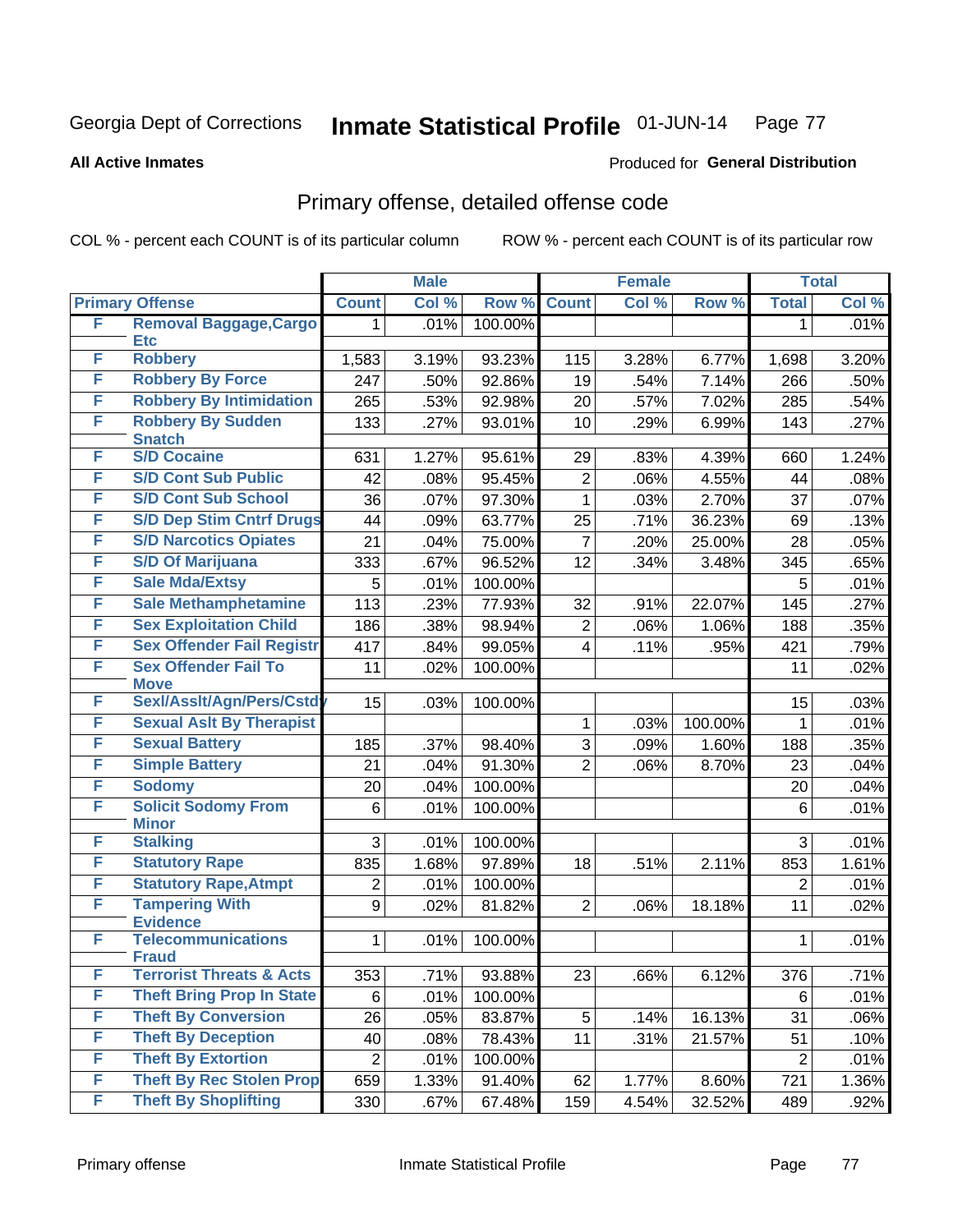**All Active Inmates**

#### Produced for **General Distribution**

### Primary offense, detailed offense code

|   |                                            | <b>Male</b>     |       |         | <b>Female</b>           |       |         | <b>Total</b>   |       |
|---|--------------------------------------------|-----------------|-------|---------|-------------------------|-------|---------|----------------|-------|
|   | <b>Primary Offense</b>                     | <b>Count</b>    | Col % | Row %   | <b>Count</b>            | Col % | Row %   | <b>Total</b>   | Col % |
| F | <b>Theft By Taking</b>                     | 765             | 1.54% | 85.19%  | 133                     | 3.79% | 14.81%  | 898            | 1.69% |
| F | <b>Theft Credit Card</b>                   | 13              | .03%  | 72.22%  | 5                       | .14%  | 27.78%  | 18             | .03%  |
| F | <b>Theft Motorveh Or Part</b>              | 56              | .11%  | 98.25%  | 1.                      | .03%  | 1.75%   | 57             | .11%  |
| F | <b>Theft Of Lost Property</b>              | 6               | .01%  | 100.00% |                         |       |         | $\,6\,$        | .01%  |
| F | <b>Theft Recv Prop Out</b><br><b>State</b> | 3               | .01%  | 100.00% |                         |       |         | 3              | .01%  |
| F | <b>Traf Amphtmine 28-199</b><br>Gm         | 3               | .01%  | 100.00% |                         |       |         | 3              | .01%  |
| F | <b>Traf Amphtmine 400+ Gm</b>              | 3               | .01%  | 75.00%  | $\mathbf{1}$            | .03%  | 25.00%  | 4              | .01%  |
| F | <b>Traf Cocaine 201-400</b><br>Gm          | 156             | .31%  | 96.89%  | 5                       | .14%  | 3.11%   | 161            | .30%  |
| F | <b>Traf Cocaine 401+ Gm</b>                | 136             | .27%  | 95.10%  | $\overline{7}$          | .20%  | 4.90%   | 143            | .27%  |
| F | <b>Traf Cocaine Less 200</b><br>Gm         | 319             | .64%  | 95.22%  | 16                      | .46%  | 4.78%   | 335            | .63%  |
| F | Traf Marijna 10-2000 Lb                    | 91              | .18%  | 94.79%  | 5                       | .14%  | 5.21%   | 96             | .18%  |
| F | Traf Marijna 10001+ Lb                     | $\overline{c}$  | .01%  | 100.00% |                         |       |         | $\overline{c}$ | .01%  |
| F | <b>Traf Mda/Extsy 200-</b><br>399gm        | 4               | .01%  | 100.00% |                         |       |         | 4              | .01%  |
| F | <b>Traf Mda/Extsy 28-199gm</b>             | 12              | .02%  | 85.71%  | $\overline{2}$          | .06%  | 14.29%  | 14             | .03%  |
| F | Traf Mda/Extsy 400+Gm                      | $\overline{2}$  | .01%  | 100.00% |                         |       |         | $\overline{2}$ | .01%  |
| F | <b>Traf Methamph 200-399</b><br>Gm         | 63              | .13%  | 92.65%  | 5                       | .14%  | 7.35%   | 68             | .13%  |
| F | <b>Traf Methamph 28-199</b><br>Gm          | 212             | .43%  | 87.24%  | 31                      | .88%  | 12.76%  | 243            | .46%  |
| F | Traf Methamph 400+ Gm                      | 48              | .10%  | 92.31%  | $\overline{\mathbf{4}}$ | .11%  | 7.69%   | 52             | .10%  |
| F | <b>Traf Methamph Unspec</b><br><b>Amt</b>  | 71              | .14%  | 94.67%  | $\overline{4}$          | .11%  | 5.33%   | 75             | .14%  |
| F | <b>Traf Methaqualone&lt; 400</b><br>Gm     | 1               | .01%  | 100.00% |                         |       |         | $\mathbf{1}$   | .01%  |
| F | <b>Traf Narcotic 15-28 Gm</b>              | 11              | .02%  | 100.00% |                         |       |         | 11             | .02%  |
| F | <b>Traf Narcotic 29+ Gm</b>                | 9               | .02%  | 100.00% |                         |       |         | 9              | .02%  |
| F | <b>Traf Narcotic Less 14 Gm</b>            | 11              | .02%  | 100.00% |                         |       |         | 11             | .02%  |
| F | <b>Unknown Offense</b>                     | 20              | .04%  | 86.96%  | 3                       | .09%  | 13.04%  | 23             | .04%  |
| F | <b>Uniwfl Mfg/Del/Dist N-C S</b>           | 16              | .03%  | 94.12%  | $\mathbf{1}$            | .03%  | 5.88%   | 17             | .03%  |
| F | <b>Use Comm Facity Vio C</b><br><b>Sub</b> | $\vert 4 \vert$ | .01%  | 80.00%  | 1                       | .03%  | 20.00%  | 5              | .01%  |
| F | <b>Vehicular Homicide</b>                  | 283             | .57%  | 83.98%  | 54                      | 1.54% | 16.02%  | 337            | .63%  |
| F | <b>Viol Dngrous Drgs Act</b>               | 137             | .28%  | 82.53%  | 29                      | .83%  | 17.47%  | 166            | .31%  |
| F | <b>Viol Ga Cntrl Sbst Act</b>              | 54              | .11%  | 91.53%  | 5                       | .14%  | 8.47%   | 59             | .11%  |
| F | <b>Viol Motor Vehicle Laws</b>             | 26              | .05%  | 76.47%  | 8                       | .23%  | 23.53%  | 34             | .06%  |
| F | <b>Viol Oath Public Offcr</b>              |                 |       |         | 1                       | .03%  | 100.00% | $\mathbf{1}$   | .01%  |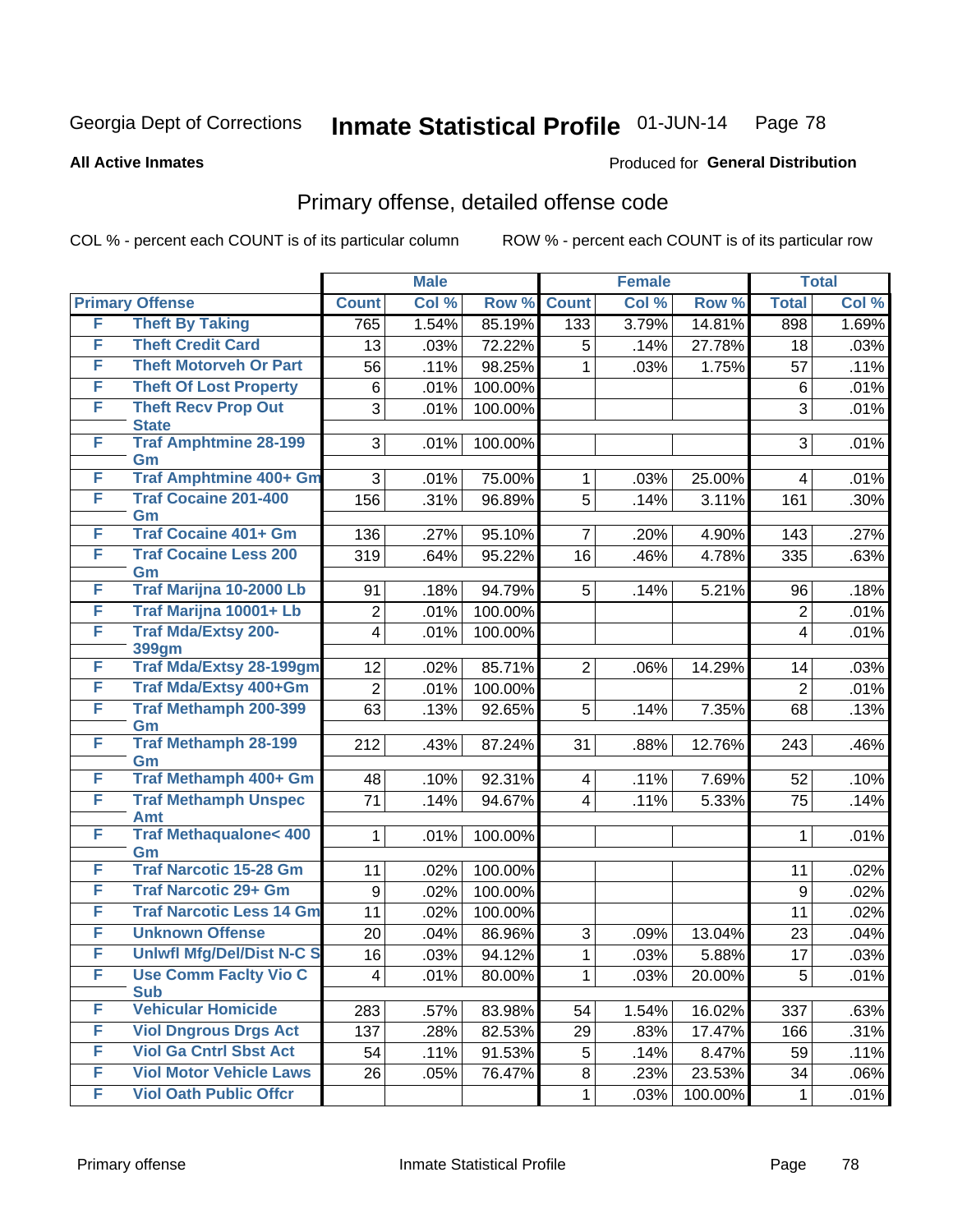#### **All Active Inmates**

# Produced for **General Distribution**

### Primary offense, detailed offense code

|   |                                           |                         | <b>Male</b> |         | <b>Female</b> |       |         |                         | <b>Total</b> |
|---|-------------------------------------------|-------------------------|-------------|---------|---------------|-------|---------|-------------------------|--------------|
|   | <b>Primary Offense</b>                    | <b>Count</b>            | Col %       | Row %   | <b>Count</b>  | Col % | Row %   | <b>Total</b>            | Col %        |
| F | <b>Violatn Othr States Law</b>            | $\overline{14}$         | .03%        | 100.00% |               |       |         | $\overline{14}$         | .03%         |
| F | <b>Vol Manslaughter Of</b>                | 3                       | .01%        | 100.00% |               |       |         | $\overline{3}$          | .01%         |
|   | <b>Fetus</b>                              |                         |             |         |               |       |         |                         |              |
| F | <b>Voluntary Manslaughter</b>             | 1,108                   | 2.23%       | 88.64%  | 142           | 4.05% | 11.36%  | 1,250                   | 2.35%        |
| M | <b>Abandonment Of Dep</b><br><b>Child</b> | 3                       | .01%        | 100.00% |               |       |         | 3                       | .01%         |
| M | <b>Abusive Language</b>                   | $\mathbf{1}$            | .01%        | 100.00% |               |       |         | $\mathbf{1}$            | .01%         |
| M | <b>Agg Assault With Knife</b>             | $\mathbf{1}$            | .01%        | 100.00% |               |       |         | $\mathbf{1}$            | .01%         |
| M | <b>Assault &amp; Battery</b>              | 5                       | .01%        | 100.00% |               |       |         | 5                       | .01%         |
| M | <b>Bad Checks</b>                         | $\overline{2}$          | .01%        | 66.67%  | $\mathbf{1}$  | .03%  | 33.33%  | 3                       | .01%         |
| M | <b>Burglary</b>                           | $\overline{8}$          | .02%        | 100.00% |               |       |         | 8                       | .02%         |
| M | <b>Cheating &amp; Swindling</b>           | 1                       | .01%        | 100.00% |               |       |         | $\mathbf 1$             | .01%         |
| M | <b>Cpwl &amp; Concealed</b>               | $\overline{\mathbf{4}}$ | .01%        | 100.00% |               |       |         | $\overline{\mathbf{4}}$ | .01%         |
|   | <b>Weapon</b>                             |                         |             |         |               |       |         |                         |              |
| M | <b>Crmnl Attempt</b>                      | 1                       | .01%        | 100.00% |               |       |         | 1                       | .01%         |
| M | <b>Dui</b>                                | $\overline{7}$          | .01%        | 100.00% |               |       |         | $\overline{7}$          | .01%         |
| M | <b>Escape</b>                             | $\overline{4}$          | .01%        | 100.00% |               |       |         | $\overline{\mathbf{4}}$ | .01%         |
| M | <b>False Report Of A Crime</b>            | $\mathbf{1}$            | .01%        | 100.00% |               |       |         | 1                       | .01%         |
| M | <b>Forgery</b>                            | $\overline{3}$          | .01%        | 100.00% |               |       |         | $\overline{3}$          | .01%         |
| M | <b>Misc Misdemeanor</b>                   | $\mathbf{1}$            | .01%        | 100.00% |               |       |         | 1                       | .01%         |
| M | <b>Obstr Of Law Enf Officer</b>           | $\mathbf{1}$            | .01%        | 100.00% |               |       |         | 1                       | .01%         |
| M | <b>Other Misdemeanor</b>                  | 7                       | .01%        | 100.00% |               |       |         | $\overline{7}$          | .01%         |
| M | <b>Pointing Gun At Another</b>            | $\mathbf{1}$            | .01%        | 100.00% |               |       |         | 1                       | .01%         |
| M | <b>Poss Ntp Whiskey</b>                   | $\mathbf{1}$            | .01%        | 100.00% |               |       |         | 1                       | .01%         |
| M | <b>Prostitution</b>                       |                         |             |         | $\mathbf{1}$  | .03%  | 100.00% | 1                       | .01%         |
| M | <b>Public Drunkenness</b>                 | 3                       | .01%        | 100.00% |               |       |         | 3                       | .01%         |
| M | <b>Public Indecency</b>                   | 4                       | .01%        | 100.00% |               |       |         | $\overline{\mathbf{4}}$ | .01%         |
| M | <b>Robbery</b>                            | 1                       | .01%        | 100.00% |               |       |         | $\mathbf{1}$            | .01%         |
| M | <b>Simple Battery</b>                     | 1                       | .01%        | 100.00% |               |       |         | $\mathbf{1}$            | .01%         |
| M | <b>Theft By Taking -</b><br>Larceny       | 22                      | .04%        | 100.00% |               |       |         | 22                      | .04%         |
| M | <b>Vagrancy</b>                           | 1                       | .01%        | 100.00% |               |       |         | $\mathbf{1}$            | .01%         |
| M | <b>Viol Motor Veh Law</b>                 | $\overline{2}$          | .01%        | 100.00% |               |       |         | $\overline{2}$          | .01%         |
| M | <b>Wife Beating</b>                       | $\overline{2}$          | .01%        | 100.00% |               |       |         | $\overline{2}$          | .01%         |
| M | <b>Worthless Checks</b>                   | 1                       | .01%        | 100.00% |               |       |         | $\mathbf 1$             | .01%         |
|   | <b>Total Rported</b>                      | 49,592                  | 100%        |         | 93.4% 3,506   | 100%  | 6.6%    | 53,098                  | 101%         |

| NOI<br>Reported | $\rightarrow$ |       |                           |
|-----------------|---------------|-------|---------------------------|
| <b>Total</b>    | 49,665        | 3,507 | $F^{\wedge}$ $F^{\wedge}$ |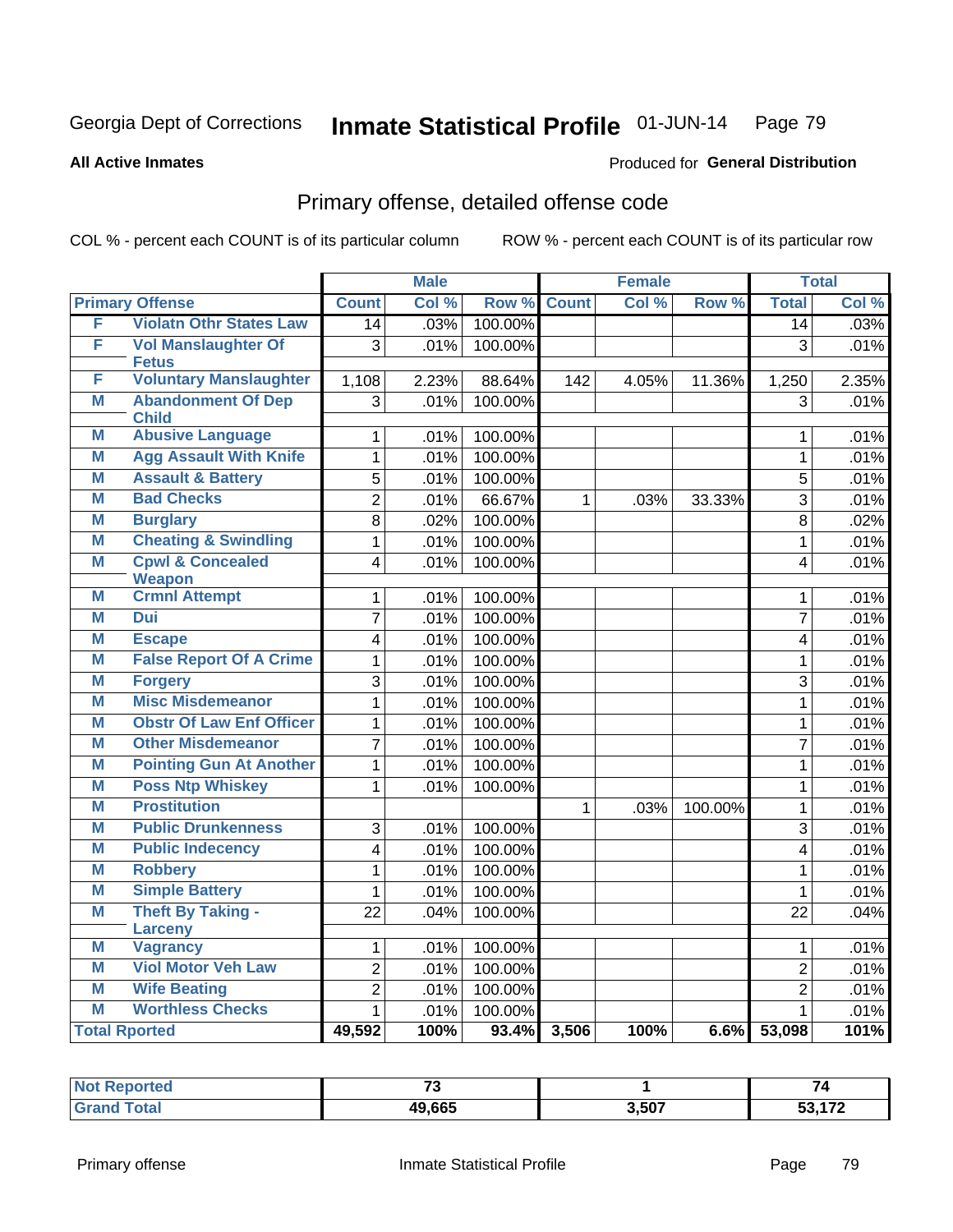#### **All Active Inmates**

#### Produced for **General Distribution**

### Primary offense, detailed offense code

|                      | <b>Male</b>        | Female      | Total       |
|----------------------|--------------------|-------------|-------------|
| Mode (most frequent) | 1902 Armed Robbery | 1101 Murder | 1101 Murder |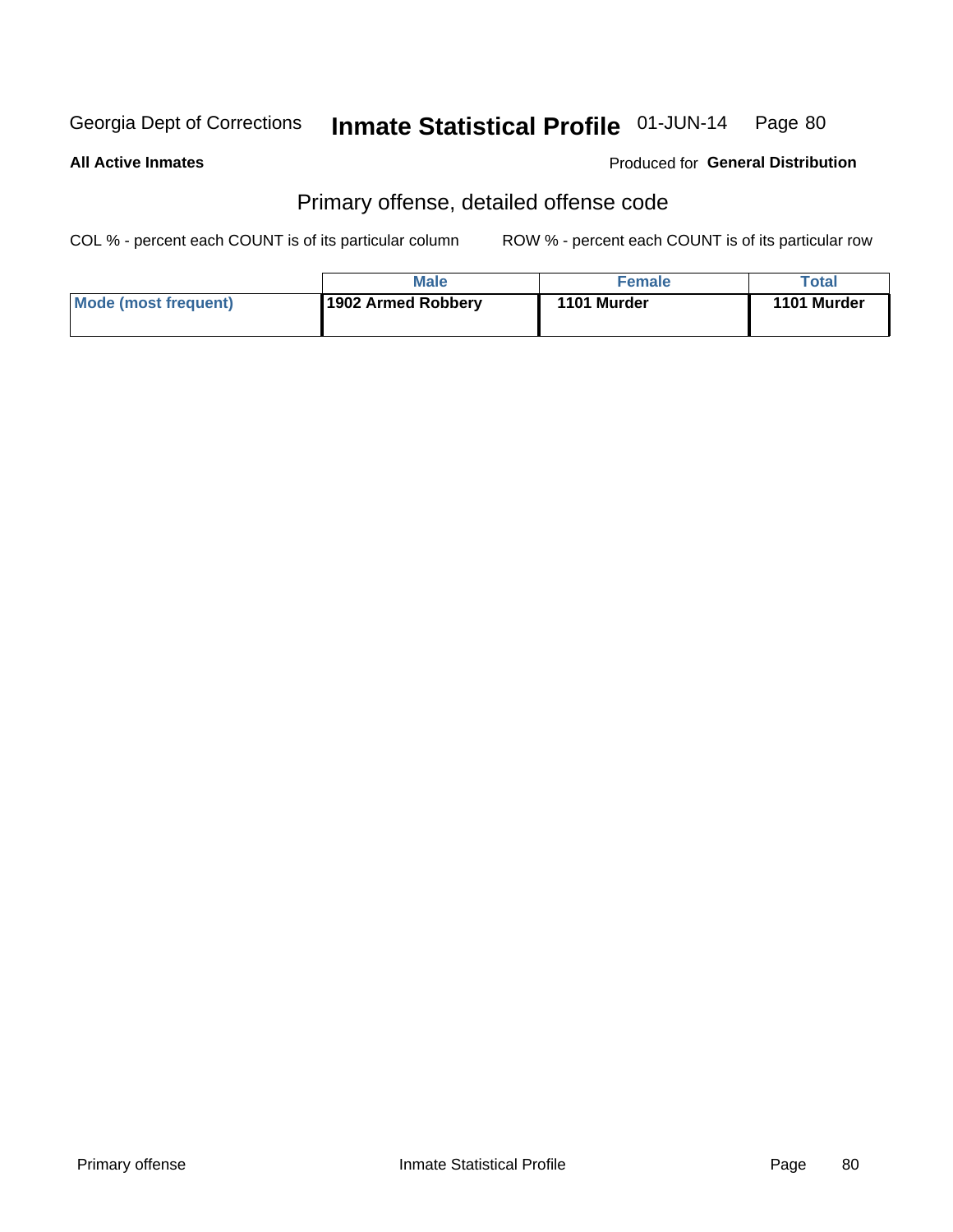**All Active Inmates**

#### Produced for **General Distribution**

### County of conviction of primary offense

|     |                             |              | <b>Male</b> |        | <b>Female</b>    |       |        | <b>Total</b>     |       |
|-----|-----------------------------|--------------|-------------|--------|------------------|-------|--------|------------------|-------|
|     | <b>County of Conviction</b> | <b>Count</b> | Col %       | Row %  | <b>Count</b>     | Col % | Row %  | <b>Total</b>     | Col % |
| 000 | <b>Unknown</b>              | 213          | .43%        | 95.95% | 9                | .26%  | 4.05%  | $\overline{222}$ | .42%  |
| 001 | <b>Appling County</b>       | 98           | .20%        | 93.33% | $\overline{7}$   | .20%  | 6.67%  | 105              | .20%  |
| 002 | <b>Atkinson County</b>      | 54           | .11%        | 96.43% | $\overline{2}$   | .06%  | 3.57%  | 56               | .11%  |
| 003 | <b>Bacon County</b>         | 80           | .16%        | 90.91% | 8                | .23%  | 9.09%  | 88               | .17%  |
| 004 | <b>Baker County</b>         | 11           | .02%        | 91.67% | $\mathbf{1}$     | .03%  | 8.33%  | 12               | .02%  |
| 005 | <b>Baldwin County</b>       | 320          | .64%        | 94.40% | 19               | .54%  | 5.60%  | 339              | .64%  |
| 006 | <b>Banks County</b>         | 61           | .12%        | 92.42% | 5                | .14%  | 7.58%  | 66               | .12%  |
| 007 | <b>Barrow County</b>        | 265          | .53%        | 92.98% | 20               | .57%  | 7.02%  | 285              | .54%  |
| 008 | <b>Bartow County</b>        | 625          | 1.26%       | 88.40% | 82               | 2.34% | 11.60% | 707              | 1.33% |
| 009 | <b>Ben Hill County</b>      | 246          | .50%        | 96.09% | 10               | .29%  | 3.91%  | 256              | .48%  |
| 010 | <b>Berrien County</b>       | 82           | .17%        | 94.25% | 5                | .14%  | 5.75%  | 87               | .16%  |
| 011 | <b>Bibb County</b>          | 1,059        | 2.13%       | 94.98% | 56               | 1.60% | 5.02%  | 1,115            | 2.10% |
| 012 | <b>Bleckley County</b>      | 63           | .13%        | 91.30% | 6                | .17%  | 8.70%  | 69               | .13%  |
| 013 | <b>Brantley County</b>      | 66           | .13%        | 91.67% | 6                | .17%  | 8.33%  | 72               | .14%  |
| 014 | <b>Brooks County</b>        | 79           | .16%        | 91.86% | $\overline{7}$   | .20%  | 8.14%  | 86               | .16%  |
| 015 | <b>Bryan County</b>         | 86           | .17%        | 98.85% | $\mathbf 1$      | .03%  | 1.15%  | 87               | .16%  |
| 016 | <b>Bulloch County</b>       | 494          | .99%        | 92.68% | 39               | 1.11% | 7.32%  | 533              | 1.00% |
| 017 | <b>Burke County</b>         | 202          | .41%        | 95.28% | 10               | .29%  | 4.72%  | 212              | .40%  |
| 018 | <b>Butts County</b>         | 144          | .29%        | 96.00% | 6                | .17%  | 4.00%  | 150              | .28%  |
| 019 | <b>Calhoun County</b>       | 30           | .06%        | 93.75% | $\overline{2}$   | .06%  | 6.25%  | 32               | .06%  |
| 020 | <b>Camden County</b>        | 181          | .36%        | 95.26% | $\boldsymbol{9}$ | .26%  | 4.74%  | 190              | .36%  |
| 021 | <b>Candler County</b>       | 115          | .23%        | 89.15% | 14               | .40%  | 10.85% | 129              | .24%  |
| 022 | <b>Carroll County</b>       | 553          | 1.11%       | 91.25% | 53               | 1.51% | 8.75%  | 606              | 1.14% |
| 023 | <b>Catoosa County</b>       | 338          | .68%        | 92.35% | 28               | .80%  | 7.65%  | 366              | .69%  |
| 024 | <b>Charlton County</b>      | 67           | .13%        | 93.06% | 5                | .14%  | 6.94%  | 72               | .14%  |
| 025 | <b>Chatham County</b>       | 2,097        | 4.22%       | 96.90% | 67               | 1.91% | 3.10%  | 2,164            | 4.07% |
| 026 | <b>Chattahoochee County</b> | 38           | .08%        | 95.00% | $\overline{2}$   | .06%  | 5.00%  | 40               | .08%  |
| 027 | <b>Chattooga County</b>     | 232          | .47%        | 88.89% | 29               | .83%  | 11.11% | 261              | .49%  |
| 028 | <b>Cherokee County</b>      | 499          | 1.00%       | 92.07% | 43               | 1.23% | 7.93%  | 542              | 1.02% |
| 029 | <b>Clarke County</b>        | 428          | .86%        | 95.32% | 21               | .60%  | 4.68%  | 449              | .84%  |
| 030 | <b>Clay County</b>          | 31           | .06%        | 93.94% | $\overline{2}$   | .06%  | 6.06%  | 33               | .06%  |
| 031 | <b>Clayton County</b>       | 1,426        | 2.87%       | 93.45% | 100              | 2.85% | 6.55%  | 1,526            | 2.87% |
| 032 | <b>Clinch County</b>        | 46           | .09%        | 95.83% | $\overline{2}$   | .06%  | 4.17%  | 48               | .09%  |
| 033 | <b>Cobb County</b>          | 2,568        | 5.17%       | 91.32% | 244              | 6.96% | 8.68%  | 2,812            | 5.29% |
| 034 | <b>Coffee County</b>        | 237          | .48%        | 94.05% | 15               | .43%  | 5.95%  | 252              | .47%  |
| 035 | <b>Colquitt County</b>      | 242          | .49%        | 96.03% | 10               | .29%  | 3.97%  | 252              | .47%  |
| 036 | <b>Columbia County</b>      | 378          | .76%        | 91.53% | 35               | 1.00% | 8.47%  | 413              | .78%  |
| 037 | <b>Cook County</b>          | 115          | .23%        | 96.64% | 4                | .11%  | 3.36%  | 119              | .22%  |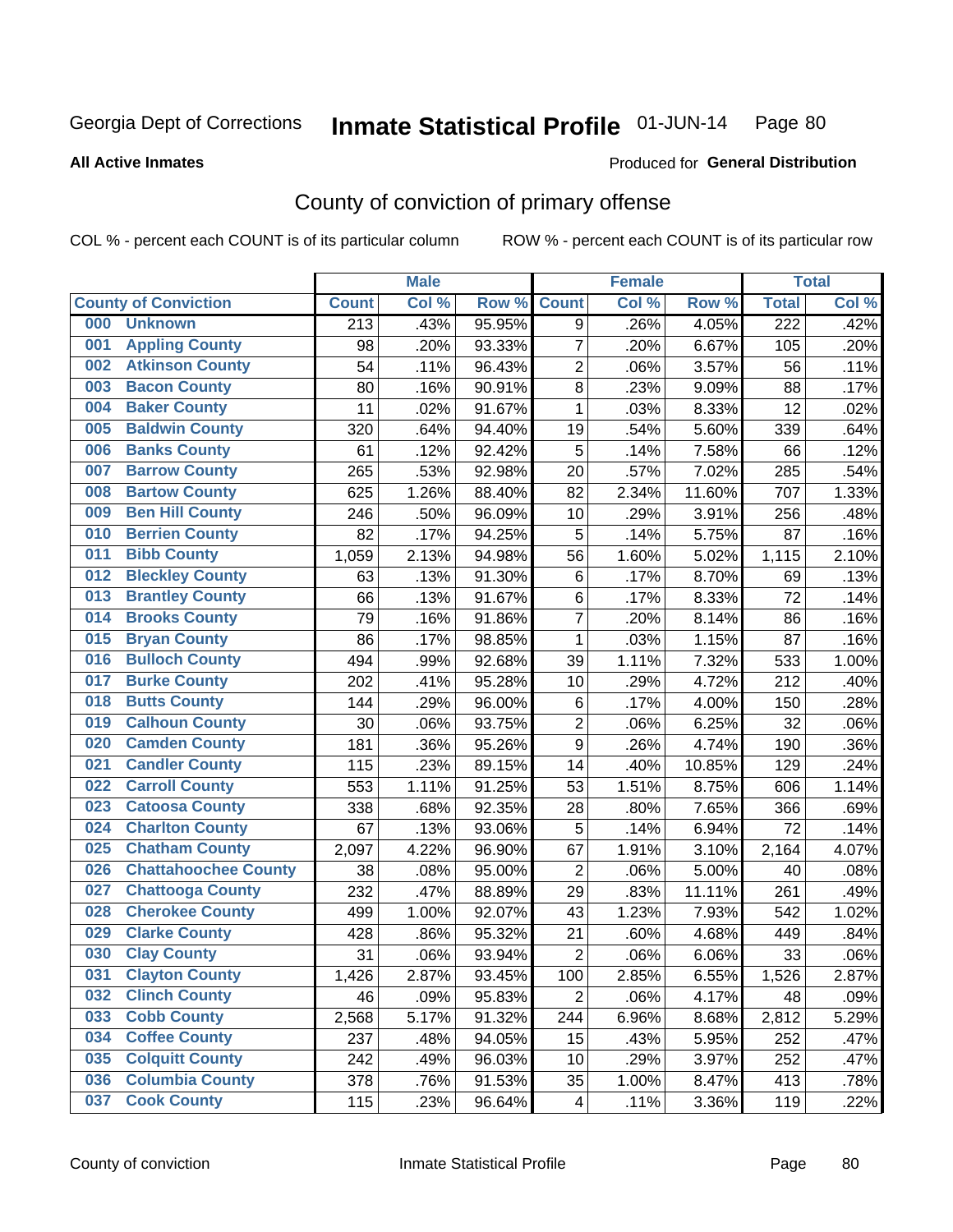**All Active Inmates**

#### Produced for **General Distribution**

### County of conviction of primary offense

|                                |              | <b>Male</b> |         |                  | <b>Female</b> |        |                | <b>Total</b> |
|--------------------------------|--------------|-------------|---------|------------------|---------------|--------|----------------|--------------|
| <b>County of Conviction</b>    | <b>Count</b> | Col %       | Row %   | <b>Count</b>     | Col %         | Row %  | <b>Total</b>   | Col %        |
| <b>Coweta County</b><br>038    | 515          | 1.04%       | 92.63%  | 41               | 1.17%         | 7.37%  | 556            | 1.05%        |
| <b>Crawford County</b><br>039  | 18           | .04%        | 100.00% |                  |               |        | 18             | .03%         |
| <b>Crisp County</b><br>040     | 263          | .53%        | 95.64%  | 12               | .34%          | 4.36%  | 275            | .52%         |
| <b>Dade County</b><br>041      | 97           | .20%        | 93.27%  | $\overline{7}$   | .20%          | 6.73%  | 104            | .20%         |
| <b>Dawson County</b><br>042    | 94           | .19%        | 93.07%  | $\overline{7}$   | .20%          | 6.93%  | 101            | .19%         |
| <b>Decatur County</b><br>043   | 294          | .59%        | 94.53%  | 17               | .48%          | 5.47%  | 311            | .58%         |
| <b>Dekalb County</b><br>044    | 3,113        | 6.27%       | 95.23%  | 156              | 4.45%         | 4.77%  | 3,269          | 6.15%        |
| <b>Dodge County</b><br>045     | 137          | .28%        | 93.84%  | $\boldsymbol{9}$ | .26%          | 6.16%  | 146            | .27%         |
| <b>Dooly County</b><br>046     | 92           | .19%        | 94.85%  | 5                | .14%          | 5.15%  | 97             | .18%         |
| <b>Dougherty County</b><br>047 | 1,006        | 2.03%       | 93.49%  | 70               | 2.00%         | 6.51%  | 1,076          | 2.02%        |
| <b>Douglas County</b><br>048   | 1,217        | 2.45%       | 90.96%  | 121              | 3.45%         | 9.04%  | 1,338          | 2.52%        |
| <b>Early County</b><br>049     | 91           | .18%        | 96.81%  | 3                | .09%          | 3.19%  | 94             | .18%         |
| <b>Echols County</b><br>050    | 12           | .02%        | 100.00% |                  |               |        | 12             | .02%         |
| <b>Effingham County</b><br>051 | 195          | .39%        | 93.75%  | 13               | .37%          | 6.25%  | 208            | .39%         |
| <b>Elbert County</b><br>052    | 141          | .28%        | 93.38%  | 10               | .29%          | 6.62%  | 151            | .28%         |
| <b>Emanuel County</b><br>053   | 171          | .34%        | 90.96%  | 17               | .48%          | 9.04%  | 188            | .35%         |
| <b>Evans County</b><br>054     | 98           | .20%        | 95.15%  | 5                | .14%          | 4.85%  | 103            | .19%         |
| <b>Fannin County</b><br>055    | 90           | .18%        | 88.24%  | 12               | .34%          | 11.76% | 102            | .19%         |
| <b>Fayette County</b><br>056   | 337          | .68%        | 87.31%  | 49               | 1.40%         | 12.69% | 386            | .73%         |
| <b>Floyd County</b><br>057     | 791          | 1.59%       | 88.28%  | 105              | 2.99%         | 11.72% | 896            | 1.69%        |
| <b>Forsyth County</b><br>058   | 355          | .71%        | 89.20%  | 43               | 1.23%         | 10.80% | 398            | .75%         |
| <b>Franklin County</b><br>059  | 139          | .28%        | 90.85%  | 14               | .40%          | 9.15%  | 153            | .29%         |
| <b>Fulton County</b><br>060    | 4,872        | 9.81%       | 95.68%  | 220              | 6.27%         | 4.32%  | 5,092          | 9.58%        |
| <b>Gilmer County</b><br>061    | 106          | .21%        | 91.38%  | 10               | .29%          | 8.62%  | 116            | .22%         |
| <b>Glascock County</b><br>062  | 6            | .01%        | 85.71%  | $\mathbf{1}$     | .03%          | 14.29% | $\overline{7}$ | .01%         |
| <b>Glynn County</b><br>063     | 506          | 1.02%       | 94.93%  | 27               | .77%          | 5.07%  | 533            | 1.00%        |
| <b>Gordon County</b><br>064    | 376          | .76%        | 88.06%  | 51               | 1.45%         | 11.94% | 427            | .80%         |
| 065<br><b>Grady County</b>     | 193          | .39%        | 95.07%  | 10               | .29%          | 4.93%  | 203            | .38%         |
| <b>Greene County</b><br>066    | 112          | .23%        | 89.60%  | 13               | .37%          | 10.40% | 125            | .24%         |
| <b>Gwinnett County</b><br>067  | 2,427        | 4.89%       | 93.42%  | 171              | 4.88%         | 6.58%  | 2,598          | 4.89%        |
| <b>Habersham County</b><br>068 | 99           | .20%        | 96.12%  | 4                | .11%          | 3.88%  | 103            | .19%         |
| <b>Hall County</b><br>069      | 716          | 1.44%       | 91.21%  | 69               | 1.97%         | 8.79%  | 785            | 1.48%        |
| <b>Hancock County</b><br>070   | 40           | .08%        | 95.24%  | $\overline{2}$   | .06%          | 4.76%  | 42             | .08%         |
| 071<br><b>Haralson County</b>  | 170          | .34%        | 92.39%  | 14               | .40%          | 7.61%  | 184            | .35%         |
| <b>Harris County</b><br>072    | 104          | .21%        | 94.55%  | 6                | .17%          | 5.45%  | 110            | .21%         |
| <b>Hart County</b><br>073      | 150          | .30%        | 93.75%  | 10               | .29%          | 6.25%  | 160            | .30%         |
| <b>Heard County</b><br>074     | 48           | .10%        | 92.31%  | $\overline{4}$   | .11%          | 7.69%  | 52             | .10%         |
| <b>Henry County</b><br>075     | 503          | 1.01%       | 91.12%  | 49               | 1.40%         | 8.88%  | 552            | 1.04%        |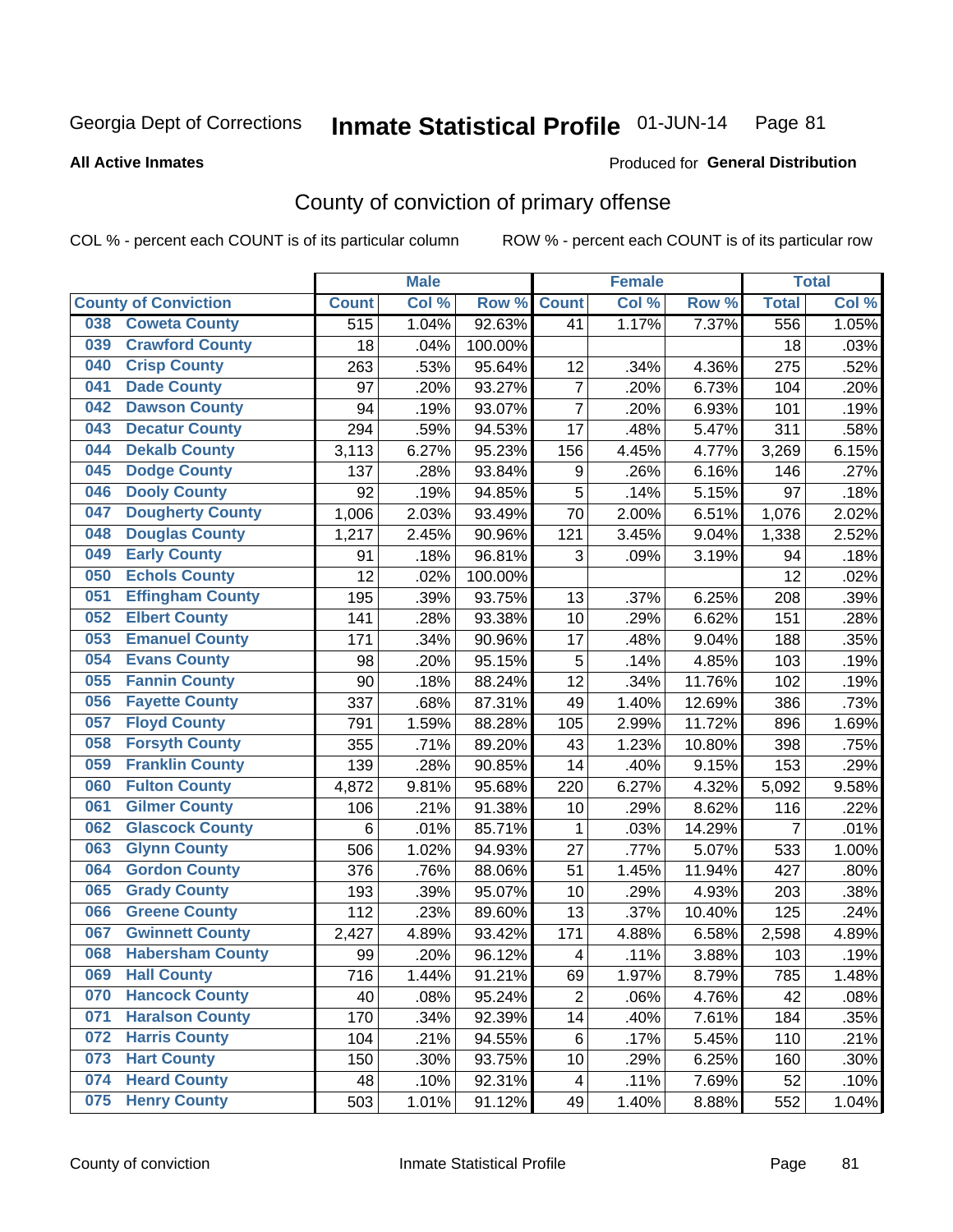Produced for **General Distribution**

#### **All Active Inmates**

### County of conviction of primary offense

|                  |                             |              | <b>Male</b> |         |                         | <b>Female</b> |        |              | <b>Total</b> |
|------------------|-----------------------------|--------------|-------------|---------|-------------------------|---------------|--------|--------------|--------------|
|                  | <b>County of Conviction</b> | <b>Count</b> | Col %       | Row %   | <b>Count</b>            | Col %         | Row %  | <b>Total</b> | Col %        |
|                  | 076 Houston County          | 721          | 1.45%       | 93.76%  | 48                      | 1.37%         | 6.24%  | 769          | 1.45%        |
| 077              | <b>Irwin County</b>         | 71           | .14%        | 93.42%  | 5                       | .14%          | 6.58%  | 76           | .14%         |
| 078              | <b>Jackson County</b>       | 247          | .50%        | 91.48%  | 23                      | .66%          | 8.52%  | 270          | .51%         |
| 079              | <b>Jasper County</b>        | 55           | .11%        | 88.71%  | $\overline{7}$          | .20%          | 11.29% | 62           | .12%         |
| 080              | <b>Jeff Davis County</b>    | 94           | .19%        | 95.92%  | 4                       | .11%          | 4.08%  | 98           | .18%         |
| 081              | <b>Jefferson County</b>     | 171          | .34%        | 97.16%  | 5                       | .14%          | 2.84%  | 176          | .33%         |
| 082              | <b>Jenkins County</b>       | 74           | .15%        | 93.67%  | 5                       | .14%          | 6.33%  | 79           | .15%         |
| 083              | <b>Johnson County</b>       | 54           | .11%        | 96.43%  | $\overline{2}$          | .06%          | 3.57%  | 56           | .11%         |
| 084              | <b>Jones County</b>         | 203          | .41%        | 89.82%  | 23                      | .66%          | 10.18% | 226          | .43%         |
| 085              | <b>Lamar County</b>         | 82           | .17%        | 92.13%  | $\overline{7}$          | .20%          | 7.87%  | 89           | .17%         |
| 086              | <b>Lanier County</b>        | 45           | .09%        | 95.74%  | $\overline{c}$          | .06%          | 4.26%  | 47           | .09%         |
| 087              | <b>Laurens County</b>       | 286          | .58%        | 93.77%  | 19                      | .54%          | 6.23%  | 305          | .57%         |
| 088              | <b>Lee County</b>           | 66           | .13%        | 94.29%  | 4                       | .11%          | 5.71%  | 70           | .13%         |
| 089              | <b>Liberty County</b>       | 294          | .59%        | 93.04%  | 22                      | .63%          | 6.96%  | 316          | .59%         |
| 090              | <b>Lincoln County</b>       | 29           | .06%        | 100.00% |                         |               |        | 29           | .05%         |
| 091              | <b>Long County</b>          | 81           | .16%        | 93.10%  | 6                       | .17%          | 6.90%  | 87           | .16%         |
| 092              | <b>Lowndes County</b>       | 548          | 1.10%       | 95.30%  | 27                      | .77%          | 4.70%  | 575          | 1.08%        |
| 093              | <b>Lumpkin County</b>       | 94           | .19%        | 90.38%  | 10                      | .29%          | 9.62%  | 104          | .20%         |
| 094              | <b>Macon County</b>         | 59           | .12%        | 96.72%  | $\overline{2}$          | .06%          | 3.28%  | 61           | .11%         |
| 095              | <b>Madison County</b>       | 102          | .21%        | 91.07%  | 10                      | .29%          | 8.93%  | 112          | .21%         |
| 096              | <b>Marion County</b>        | 24           | .05%        | 96.00%  | $\mathbf{1}$            | .03%          | 4.00%  | 25           | .05%         |
| 097              | <b>Mcduffie County</b>      | 189          | .38%        | 94.50%  | 11                      | .31%          | 5.50%  | 200          | .38%         |
| 098              | <b>Mcintosh County</b>      | 77           | .16%        | 95.06%  | $\overline{\mathbf{4}}$ | .11%          | 4.94%  | 81           | .15%         |
| 099              | <b>Meriwether County</b>    | 163          | .33%        | 96.45%  | 6                       | .17%          | 3.55%  | 169          | .32%         |
| 100              | <b>Miller County</b>        | 37           | .07%        | 100.00% |                         |               |        | 37           | .07%         |
| 101              | <b>Mitchell County</b>      | 200          | .40%        | 92.59%  | 16                      | .46%          | 7.41%  | 216          | .41%         |
| 102              | <b>Monroe County</b>        | 165          | .33%        | 88.71%  | 21                      | .60%          | 11.29% | 186          | .35%         |
| 103              | <b>Montgomery County</b>    | 35           | .07%        | 100.00% |                         |               |        | 35           | .07%         |
| 104              | <b>Morgan County</b>        | 160          | .32%        | 90.40%  | 17                      | .48%          | 9.60%  | 177          | .33%         |
| 105              | <b>Murray County</b>        | 141          | .28%        | 94.00%  | $\boldsymbol{9}$        | .26%          | 6.00%  | 150          | .28%         |
| 106              | <b>Muscogee County</b>      | 1,231        | 2.48%       | 95.35%  | 60                      | 1.71%         | 4.65%  | 1,291        | 2.43%        |
| 107              | <b>Newton County</b>        | 649          | 1.31%       | 92.71%  | 51                      | 1.45%         | 7.29%  | 700          | 1.32%        |
| 108              | <b>Oconee County</b>        | 52           | .10%        | 98.11%  | 1                       | .03%          | 1.89%  | 53           | .10%         |
| 109              | <b>Oglethorpe County</b>    | 62           | .12%        | 98.41%  | 1                       | .03%          | 1.59%  | 63           | .12%         |
| 110              | <b>Paulding County</b>      | 259          | .52%        | 94.18%  | 16                      | .46%          | 5.82%  | 275          | .52%         |
| 111              | <b>Peach County</b>         | 80           | .16%        | 97.56%  | 2                       | .06%          | 2.44%  | 82           | .15%         |
| $\overline{112}$ | <b>Pickens County</b>       | 94           | .19%        | 94.00%  | 6                       | .17%          | 6.00%  | 100          | .19%         |
| 113              | <b>Pierce County</b>        | 78           | .16%        | 96.30%  | 3                       | .09%          | 3.70%  | 81           | .15%         |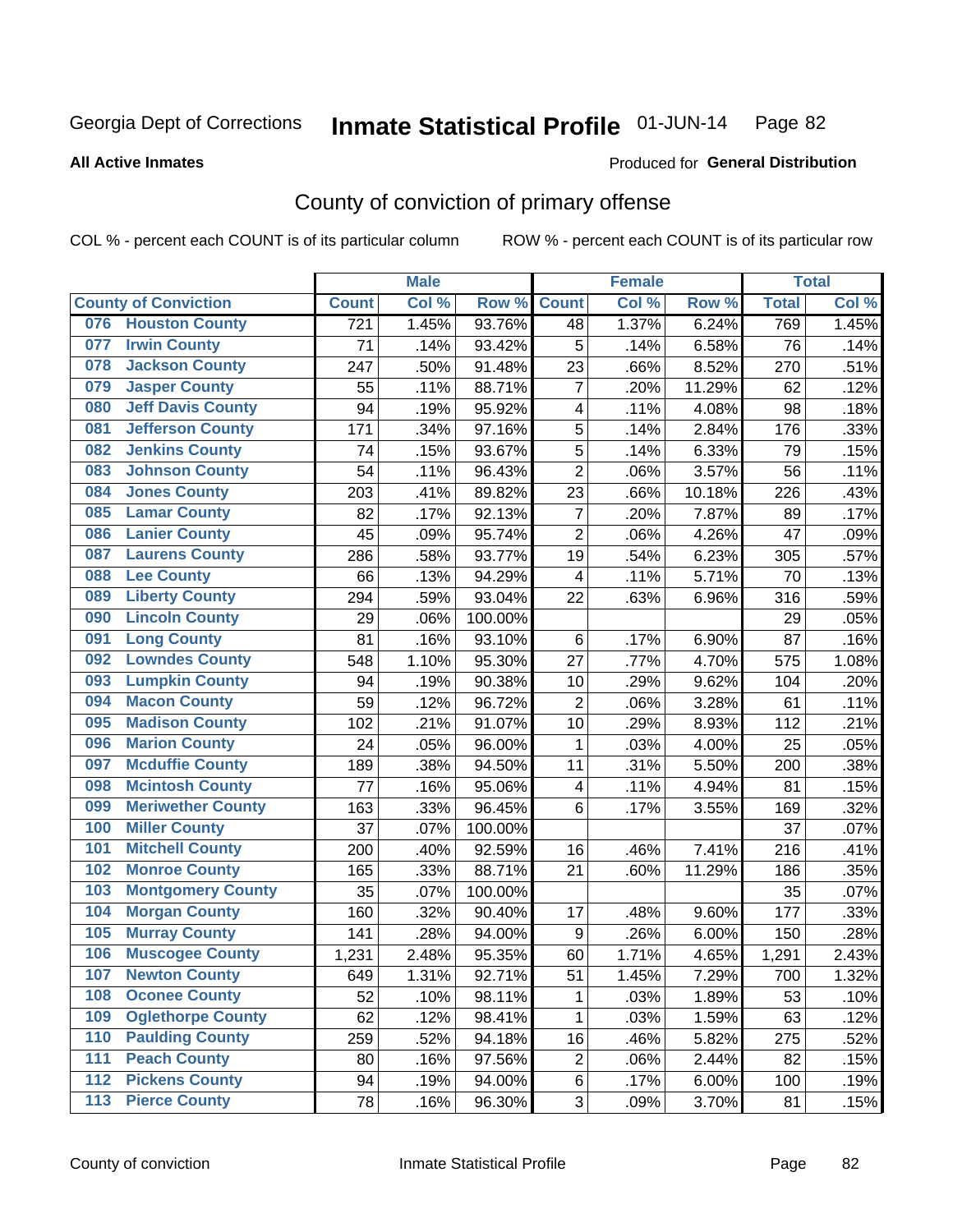**All Active Inmates**

#### Produced for **General Distribution**

### County of conviction of primary offense

|                                          |                 | <b>Male</b> |         |                  | <b>Female</b> |        |                 | <b>Total</b> |
|------------------------------------------|-----------------|-------------|---------|------------------|---------------|--------|-----------------|--------------|
| <b>County of Conviction</b>              | <b>Count</b>    | Col %       | Row %   | <b>Count</b>     | Col %         | Row %  | <b>Total</b>    | Col %        |
| <b>Pike County</b><br>114                | $\overline{52}$ | .10%        | 91.23%  | $\overline{5}$   | .14%          | 8.77%  | $\overline{57}$ | .11%         |
| <b>Polk County</b><br>$\overline{115}$   | 177             | .36%        | 96.72%  | 6                | .17%          | 3.28%  | 183             | .34%         |
| <b>Pulaski County</b><br>116             | 62              | .12%        | 98.41%  | 1                | .03%          | 1.59%  | 63              | .12%         |
| <b>Putnam County</b><br>117              | 163             | .33%        | 90.56%  | 17               | .48%          | 9.44%  | 180             | .34%         |
| <b>Quitman County</b><br>118             | 24              | .05%        | 100.00% |                  |               |        | 24              | .05%         |
| <b>Rabun County</b><br>119               | 52              | .10%        | 91.23%  | 5                | .14%          | 8.77%  | 57              | .11%         |
| <b>Randolph County</b><br>120            | 65              | .13%        | 95.59%  | $\overline{3}$   | .09%          | 4.41%  | 68              | .13%         |
| <b>Richmond County</b><br>121            | 1,934           | 3.89%       | 94.71%  | 108              | 3.08%         | 5.29%  | 2,042           | 3.84%        |
| <b>Rockdale County</b><br>122            | 447             | .90%        | 93.51%  | 31               | .88%          | 6.49%  | 478             | .90%         |
| <b>Schley County</b><br>123              | 16              | .03%        | 94.12%  | 1                | .03%          | 5.88%  | 17              | .03%         |
| <b>Screven County</b><br>124             | 129             | .26%        | 93.48%  | $\boldsymbol{9}$ | .26%          | 6.52%  | 138             | .26%         |
| <b>Seminole County</b><br>125            | 68              | .14%        | 88.31%  | 9                | .26%          | 11.69% | 77              | .14%         |
| <b>Spalding County</b><br>126            | 499             | 1.00%       | 94.15%  | 31               | .88%          | 5.85%  | 530             | 1.00%        |
| <b>Stephens County</b><br>127            | 161             | .32%        | 92.53%  | 13               | .37%          | 7.47%  | 174             | .33%         |
| <b>Stewart County</b><br>128             | 27              | .05%        | 96.43%  | 1                | .03%          | 3.57%  | 28              | .05%         |
| <b>Sumter County</b><br>129              | 194             | .39%        | 94.63%  | 11               | .31%          | 5.37%  | 205             | .39%         |
| <b>Talbot County</b><br>130              | 47              | .09%        | 95.92%  | $\overline{2}$   | .06%          | 4.08%  | 49              | .09%         |
| <b>Taliaferro County</b><br>131          | 21              | .04%        | 91.30%  | $\overline{2}$   | .06%          | 8.70%  | 23              | .04%         |
| <b>Tattnall County</b><br>132            | 202             | .41%        | 90.58%  | 21               | .60%          | 9.42%  | 223             | .42%         |
| <b>Taylor County</b><br>133              | 64              | .13%        | 92.75%  | 5                | .14%          | 7.25%  | 69              | .13%         |
| <b>Telfair County</b><br>134             | 83              | .17%        | 95.40%  | 4                | .11%          | 4.60%  | 87              | .16%         |
| <b>Terrell County</b><br>135             | 80              | .16%        | 96.39%  | 3                | .09%          | 3.61%  | 83              | .16%         |
| <b>Thomas County</b><br>136              | 214             | .43%        | 93.86%  | 14               | .40%          | 6.14%  | 228             | .43%         |
| <b>Tift County</b><br>137                | 329             | .66%        | 94.81%  | 18               | .51%          | 5.19%  | 347             | .65%         |
| <b>Toombs County</b><br>138              | 328             | .66%        | 92.13%  | 28               | .80%          | 7.87%  | 356             | .67%         |
| <b>Towns County</b><br>139               | 35              | .07%        | 87.50%  | 5                | .14%          | 12.50% | 40              | .08%         |
| <b>Treutlen County</b><br>140            | 85              | .17%        | 97.70%  | $\overline{2}$   | .06%          | 2.30%  | 87              | .16%         |
| <b>Troup County</b><br>141               | 573             | 1.15%       | 91.68%  | 52               | 1.48%         | 8.32%  | 625             | 1.18%        |
| <b>Turner County</b><br>142              | 62              | .12%        | 91.18%  | $\,6\,$          | .17%          | 8.82%  | 68              | .13%         |
| <b>Twiggs County</b><br>$\overline{143}$ | 66              | .13%        | 97.06%  | $\overline{2}$   | .06%          | 2.94%  | 68              | .13%         |
| <b>Union County</b><br>144               | 58              | .12%        | 80.56%  | 14               | .40%          | 19.44% | 72              | .14%         |
| 145<br><b>Upson County</b>               | 171             | .34%        | 94.48%  | 10               | .29%          | 5.52%  | 181             | .34%         |
| <b>Walker County</b><br>146              | 386             | .78%        | 90.19%  | 42               | 1.20%         | 9.81%  | 428             | .80%         |
| <b>Walton County</b><br>147              | 479             | .96%        | 90.04%  | 53               | 1.51%         | 9.96%  | 532             | 1.00%        |
| <b>Ware County</b><br>148                | 349             | .70%        | 92.82%  | 27               | .77%          | 7.18%  | 376             | .71%         |
| <b>Warren County</b><br>149              | 45              | .09%        | 97.83%  | 1                | .03%          | 2.17%  | 46              | .09%         |
| <b>Washington County</b><br>150          | 192             | .39%        | 91.00%  | 19               | .54%          | 9.00%  | 211             | .40%         |
| <b>Wayne County</b><br>151               | 160             | .32%        | 89.89%  | 18               | .51%          | 10.11% | 178             | .33%         |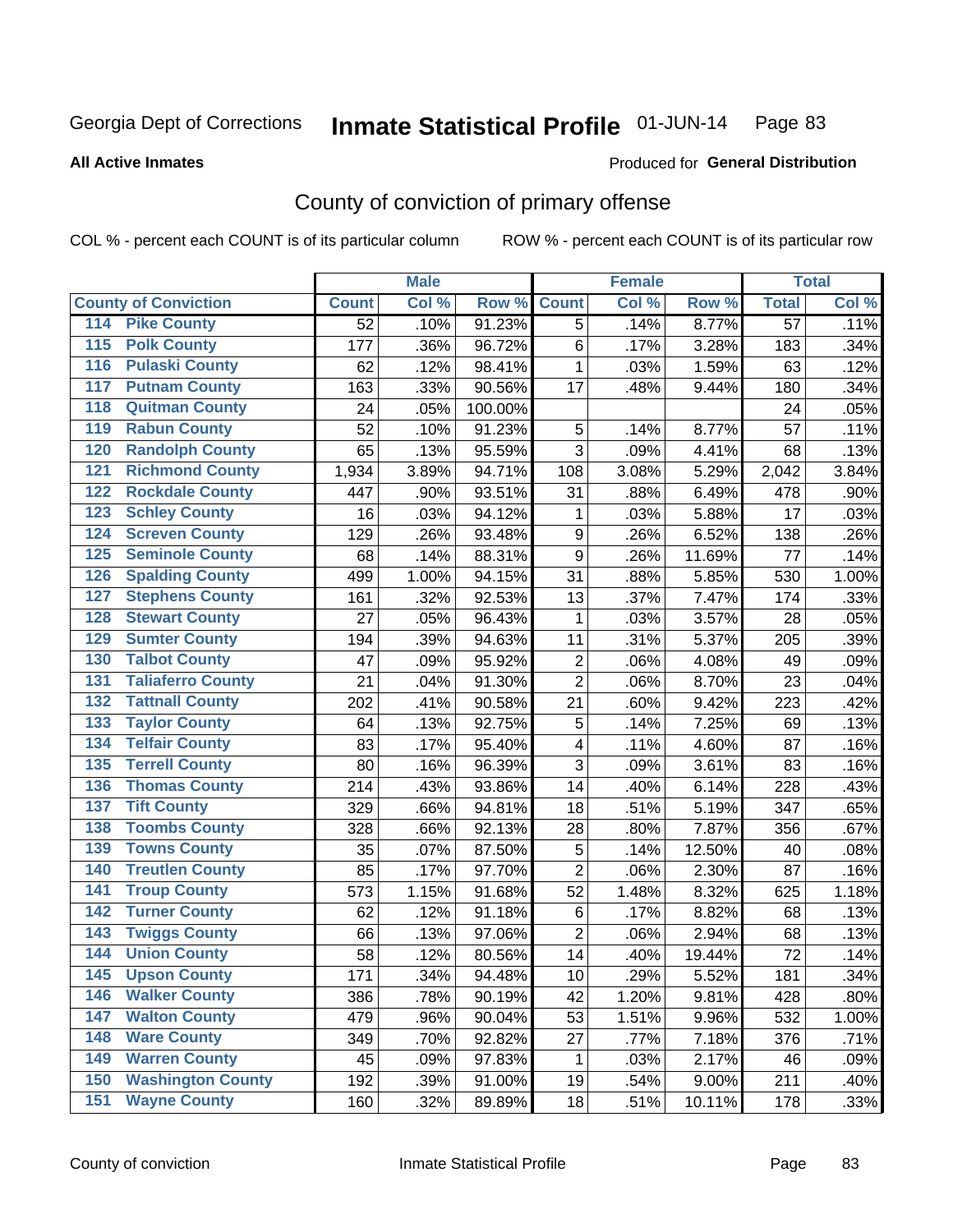**All Active Inmates**

#### Produced for **General Distribution**

### County of conviction of primary offense

|                                |              | <b>Male</b> |             |       | <b>Female</b> |        |              | <b>Total</b> |
|--------------------------------|--------------|-------------|-------------|-------|---------------|--------|--------------|--------------|
| <b>County of Conviction</b>    | <b>Count</b> | Col %       | Row % Count |       | Col %         | Row %  | <b>Total</b> | Col %        |
| <b>Webster County</b><br>152   |              | $.01\%$     | 100.00%     |       |               |        |              | .01%         |
| <b>Wheeler County</b><br>153   | 26           | $.05\%$     | 100.00%     |       |               |        | 26           | .05%         |
| <b>White County</b><br>154     | 92           | .19%        | 85.98%      | 15    | .43%          | 14.02% | 107          | .20%         |
| <b>Whitfield County</b><br>155 | 536          | 1.08%       | 90.08%      | 59    | 1.68%         | 9.92%  | 595          | 1.12%        |
| <b>Wilcox County</b><br>156    | 40           | $.08\%$     | 93.02%      | 3     | $.09\%$       | 6.98%  | 43           | .08%         |
| <b>Wilkes County</b><br>157    | 78           | .16%        | 93.98%      | 5     | .14%          | 6.02%  | 83           | .16%         |
| <b>Wilkinson County</b><br>158 | 36           | .07%        | 97.30%      |       | .03%          | 2.70%  | 37           | .07%         |
| <b>Worth County</b><br>159     | 116          | .23%        | 93.55%      | 8     | .23%          | 6.45%  | 124          | .23%         |
| <b>Total Rported</b>           | 49,665       | 100%        | 93.4%       | 3,507 | 100%          | 6.6%   | 53,172       | 100%         |

| <b>Not Reported</b> |        |       |                      |
|---------------------|--------|-------|----------------------|
| <b>Grand Total</b>  | 49,665 | 3,507 | $\sim$ $\sim$<br>ב כ |

| Mode (most frequent) | <b>Fulton County</b> | <b>Cobb County</b> | <b>Fulton County</b> |
|----------------------|----------------------|--------------------|----------------------|
|                      |                      |                    |                      |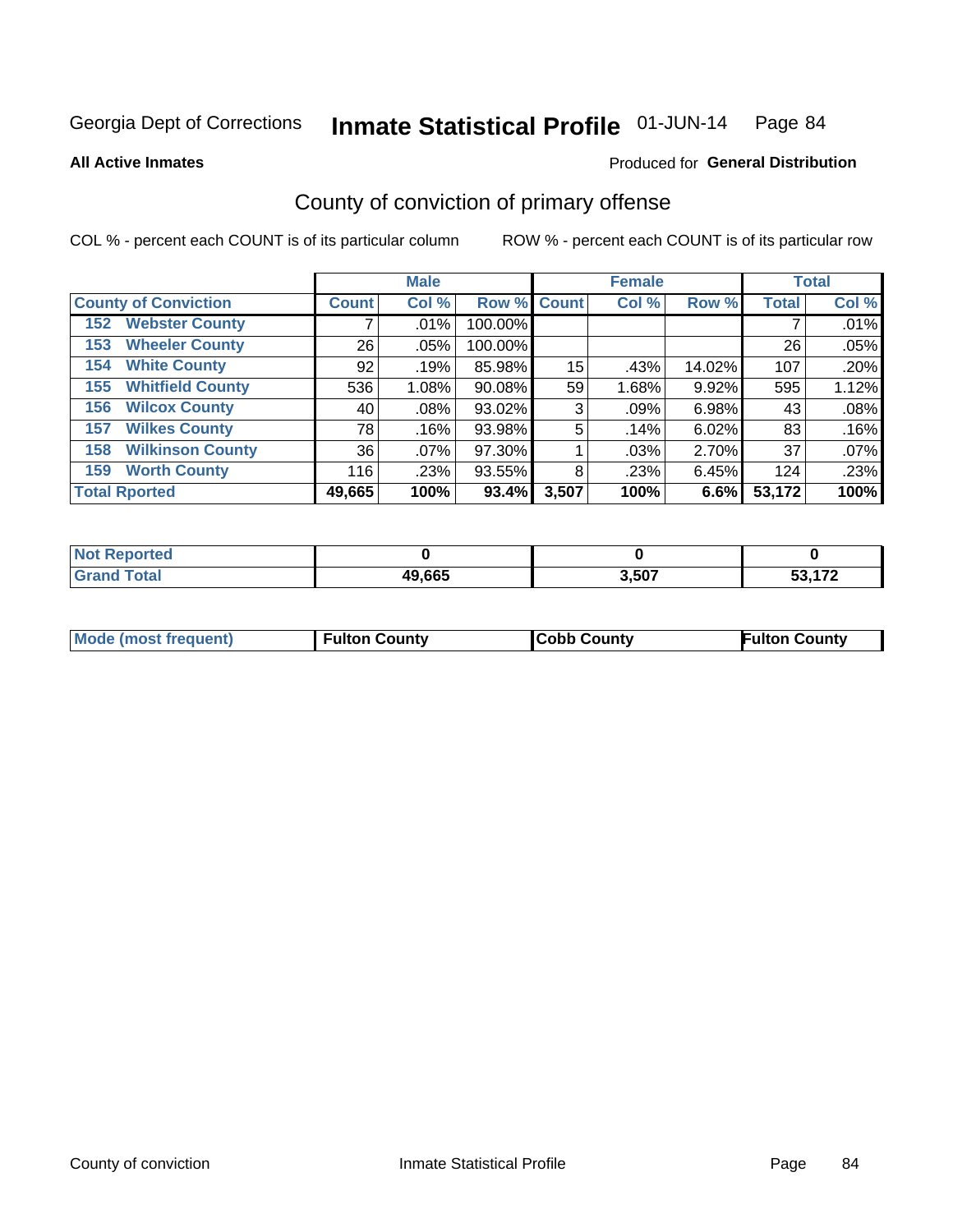#### **All Active Inmates**

#### Produced for **General Distribution**

### Circuit of conviction of primary offense

|                         |                                 |                  | <b>Male</b> |        |              | <b>Female</b> |        |              | <b>Total</b> |
|-------------------------|---------------------------------|------------------|-------------|--------|--------------|---------------|--------|--------------|--------------|
|                         | <b>Circuit of Conviction</b>    | <b>Count</b>     | Col %       | Row %  | <b>Count</b> | Col %         | Row %  | <b>Total</b> | Col %        |
| $\overline{1}$          | <b>Alapaha Circuit</b>          | $\overline{342}$ | .69%        | 95.80% | 15           | .43%          | 4.20%  | 357          | .67%         |
| $\overline{2}$          | <b>Alcovy Circuit</b>           | 1,128            | 2.28%       | 91.56% | 104          | 2.97%         | 8.44%  | 1,232        | 2.33%        |
| 3                       | <b>Atlanta Circuit</b>          | 4,872            | 9.85%       | 95.68% | 220          | 6.29%         | 4.32%  | 5,092        | 9.62%        |
| 4                       | <b>Atlantic Circuit</b>         | 838              | 1.69%       | 93.42% | 59           | 1.69%         | 6.58%  | 897          | 1.69%        |
| 5                       | <b>Augusta Circuit</b>          | 2,514            | 5.08%       | 94.26% | 153          | 4.37%         | 5.74%  | 2,667        | 5.04%        |
| $6\overline{6}$         | <b>Blue Ridge Circuit</b>       | 499              | 1.01%       | 92.07% | 43           | 1.23%         | 7.93%  | 542          | 1.02%        |
| $\overline{\mathbf{7}}$ | <b>Brunswick Circuit</b>        | 1,039            | 2.10%       | 94.11% | 65           | 1.86%         | 5.89%  | 1,104        | 2.08%        |
| 8                       | <b>Chattahoochee Circuit</b>    | 1,508            | 3.05%       | 95.20% | 76           | 2.17%         | 4.80%  | 1,584        | 2.99%        |
| $\overline{9}$          | <b>Cherokee Circuit</b>         | 1,001            | 2.02%       | 88.27% | 133          | 3.80%         | 11.73% | 1,134        | 2.14%        |
| 10                      | <b>Clayton Circuit</b>          | 1,426            | 2.88%       | 93.45% | 100          | 2.86%         | 6.55%  | 1,526        | 2.88%        |
| 11                      | <b>Cobb Circuit</b>             | 2,568            | 5.19%       | 91.32% | 244          | 6.98%         | 8.68%  | 2,812        | 5.31%        |
| 12                      | <b>Conasauga Circuit</b>        | 677              | 1.37%       | 90.87% | 68           | 1.94%         | 9.13%  | 745          | 1.41%        |
| 13                      | <b>Cordele Circuit</b>          | 641              | 1.30%       | 95.53% | 30           | .86%          | 4.47%  | 671          | 1.27%        |
| $\overline{14}$         | <b>Coweta Circuit</b>           | 1,852            | 3.75%       | 92.23% | 156          | 4.46%         | 7.77%  | 2,008        | 3.79%        |
| 15                      | <b>Dougherty Circuit</b>        | 1,006            | 2.03%       | 93.49% | 70           | 2.00%         | 6.51%  | 1,076        | 2.03%        |
| 16                      | <b>Dublin Circuit</b>           | 491              | .99%        | 95.16% | 25           | .71%          | 4.84%  | 516          | .97%         |
| 17                      | <b>Eastern Circuit</b>          | 2,097            | 4.24%       | 96.90% | 67           | 1.92%         | 3.10%  | 2,164        | 4.09%        |
| 18                      | <b>Flint Circuit</b>            | 503              | 1.02%       | 91.12% | 49           | 1.40%         | 8.88%  | 552          | 1.04%        |
| 19                      | <b>Griffin Circuit</b>          | 1,059            | 2.14%       | 91.77% | 95           | 2.72%         | 8.23%  | 1,154        | 2.18%        |
| 20                      | <b>Gwinnett Circuit</b>         | 2,427            | 4.91%       | 93.42% | 171          | 4.89%         | 6.58%  | 2,598        | 4.91%        |
| $\overline{21}$         | <b>Houston Circuit</b>          | 721              | 1.46%       | 93.76% | 48           | 1.37%         | 6.24%  | 769          | 1.45%        |
| $\overline{22}$         | <b>Lookout Mountain Circuit</b> | 1,053            | 2.13%       | 90.85% | 106          | 3.03%         | 9.15%  | 1,159        | 2.19%        |
| 23                      | <b>Macon Circuit</b>            | 1,157            | 2.34%       | 95.23% | 58           | 1.66%         | 4.77%  | 1,215        | 2.29%        |
| 24                      | <b>Middle Circuit</b>           | 977              | 1.98%       | 92.17% | 83           | 2.37%         | 7.83%  | 1,060        | 2.00%        |
| 25                      | <b>Mountain Circuit</b>         | 312              | .63%        | 93.41% | 22           | .63%          | 6.59%  | 334          | .63%         |
| 26                      | <b>Northeastern Circuit</b>     | 810              | 1.64%       | 91.42% | 76           | 2.17%         | 8.58%  | 886          | 1.67%        |
| $\overline{27}$         | <b>Northern Circuit</b>         | 594              | 1.20%       | 92.96% | 45           | 1.29%         | 7.04%  | 639          | 1.21%        |
| 28                      | <b>Ocmulgee Circuit</b>         | 1,089            | 2.20%       | 91.67% | 99           | 2.83%         | 8.33%  | 1,188        | 2.24%        |
| 29                      | <b>Oconee Circuit</b>           | 406              | .82%        | 95.31% | 20           | .57%          | 4.69%  | 426          | .80%         |
| 30                      | <b>Ogeechee Circuit</b>         | 892              | 1.80%       | 93.11% | 66           | 1.89%         | 6.89%  | 958          | 1.81%        |
| $\overline{31}$         | <b>Pataula Circuit</b>          | 396              | .80%        | 95.19% | 20           | .57%          | 4.81%  | 416          | .79%         |
| 32                      | <b>Piedmont Circuit</b>         | 573              | 1.16%       | 92.27% | 48           | 1.37%         | 7.73%  | 621          | 1.17%        |
| 33                      | <b>Rome Circuit</b>             | 791              | 1.60%       | 88.28% | 105          | 3.00%         | 11.72% | 896          | 1.69%        |
| 34                      | <b>South Georgia Circuit</b>    | 728              | 1.47%       | 94.06% | 46           | 1.32%         | 5.94%  | 774          | 1.46%        |
| 35                      | <b>Southern Circuit</b>         | 1,095            | 2.21%       | 94.97% | 58           | 1.66%         | 5.03%  | 1,153        | 2.18%        |
| 36                      | <b>Southwestern Circuit</b>     | 369              | .75%        | 95.10% | 19           | .54%          | 4.90%  | 388          | .73%         |
| 37                      | <b>Stone Mountain Circuit</b>   | 3,113            | 6.29%       | 95.23% | 156          | 4.46%         | 4.77%  | 3,269        | 6.17%        |
| 38                      | <b>Tallapoosa Circuit</b>       | 347              | .70%        | 94.55% | 20           | .57%          | 5.45%  | 367          | .69%         |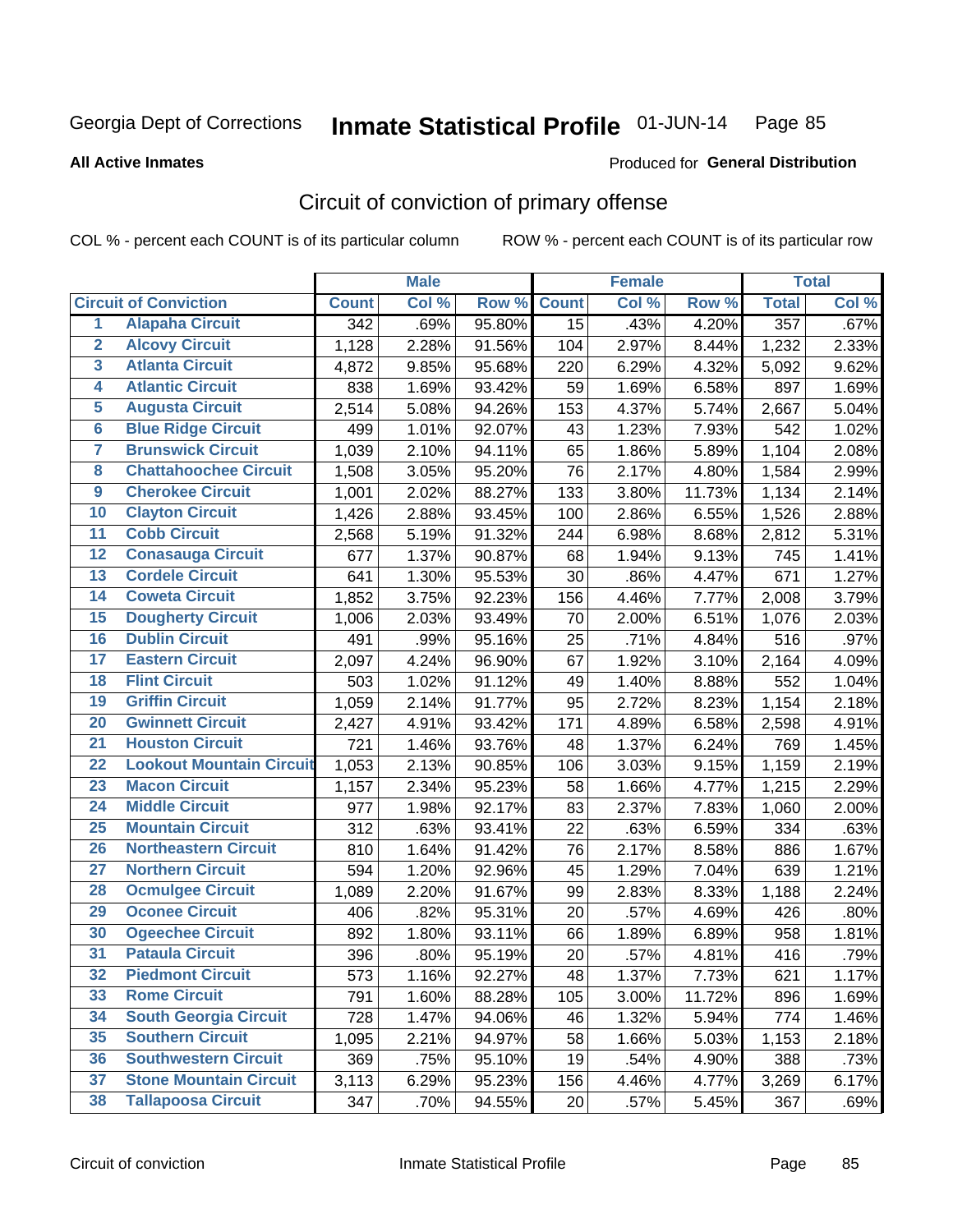**All Active Inmates**

#### Produced for **General Distribution**

### Circuit of conviction of primary offense

|                                   |              | <b>Male</b> |        |              | <b>Female</b> |        |              | <b>Total</b> |
|-----------------------------------|--------------|-------------|--------|--------------|---------------|--------|--------------|--------------|
| <b>Circuit of Conviction</b>      | <b>Count</b> | Col %       | Row %  | <b>Count</b> | Col %         | Row %  | <b>Total</b> | Col %        |
| <b>Tifton Circuit</b><br>39       | 578          | 1.17%       | 93.98% | 37           | 1.06%         | 6.02%  | 615          | 1.16%        |
| <b>Toombs Circuit</b><br>40       | 368          | .74%        | 94.85% | 20           | .57%          | 5.15%  | 388          | .73%         |
| <b>Waycross Circuit</b><br>41     | 877          | 1.77%       | 93.20% | 64           | 1.83%         | 6.80%  | 941          | 1.78%        |
| <b>Western Circuit</b><br>42      | 480          | .97%        | 95.62% | 22           | .63%          | 4.38%  | 502          | .95%         |
| <b>Rockdale Circuit</b><br>43     | 447          | .90%        | 93.51% | 31           | .89%          | 6.49%  | 478          | .90%         |
| <b>Douglas Circuit</b><br>44      | 1,217        | 2.46%       | 90.96% | 121          | 3.46%         | 9.04%  | 1,338        | 2.53%        |
| <b>Appalachian Circuit</b><br>45  | 290          | .59%        | 91.19% | 28           | $.80\%$       | 8.81%  | 318          | .60%         |
| <b>Enotah Circuit</b><br>46       | 279          | .56%        | 86.38% | 44           | 1.26%         | 13.62% | 323          | .61%         |
| <b>Bell-Forsyth Circuit</b><br>47 | 355          | .72%        | 89.20% | 43           | 1.23%         | 10.80% | 398          | .75%         |
| <b>Towaliga Circuit</b><br>48     | 391          | .79%        | 92.00% | 34           | .97%          | 8.00%  | 425          | $.80\%$      |
| <b>Paulding Circuit</b><br>49     | 259          | .52%        | 94.18% | 16           | .46%          | 5.82%  | 275          | .52%         |
| <b>Total Rported</b>              | 49,452       | 100%        | 93.39% | 3,498        | 100%          | 6.61%  | 52,950       | 100%         |

| 242<br>2 I J<br>$\sim$ $\sim$ |       | ົ<br>LLL |
|-------------------------------|-------|----------|
| 49.665                        | 3,507 | $1 - 0$  |

| M | . | ----<br>oг  | ----<br>пLс |
|---|---|-------------|-------------|
|   |   | <b>OUNN</b> |             |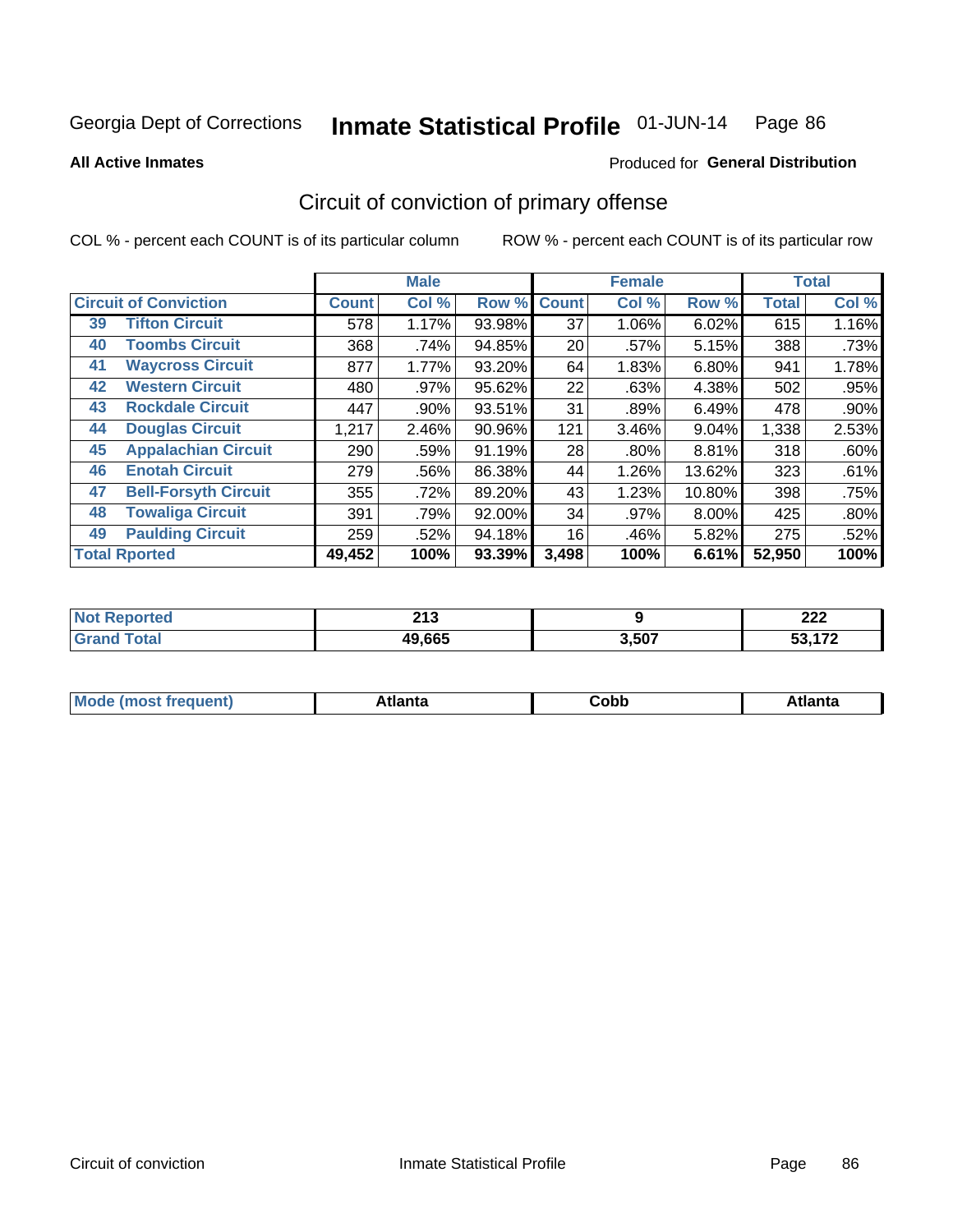#### **All Active Inmates**

#### Produced for **General Distribution**

#### Years served (jail + prison) in this incarceration

|                       |              | <b>Male</b> |                  |              | <b>Female</b> |       |              | <b>Total</b> |
|-----------------------|--------------|-------------|------------------|--------------|---------------|-------|--------------|--------------|
| <b>Years Served</b>   | <b>Count</b> | Col %       | Row <sup>%</sup> | <b>Count</b> | Col %         | Row % | <b>Total</b> | Col %        |
| Less than one year    | 9,815        | 19.77%      | 91.09%           | 960          | 27.38%        | 8.91% | 10,775       | 20.27%       |
| 1 to 1.99 years       | 7,479        | 15.06%      | 91.52%           | 693          | 19.77%        | 8.48% | 8,172        | 15.37%       |
| 2 to 2.99 years       | 5,766        | 11.61%      | 92.66%           | 457          | 13.03%        | 7.34% | 6,223        | 11.71%       |
| 3 to 3.99 years       | 4,328        | 8.72%       | 93.54%           | 299          | 8.53%         | 6.46% | 4,627        | 8.70%        |
| 4 to 4.99 years       | 3,181        | 6.41%       | 93.42%           | 224          | 6.39%         | 6.58% | 3,405        | 6.41%        |
| 5 to 5.99 years       | 2,553        | 5.14%       | 94.10%           | 160          | 4.56%         | 5.90% | 2,713        | 5.10%        |
| 6 to 6.99 years       | 2,412        | 4.86%       | 95.19%           | 122          | 3.48%         | 4.81% | 2,534        | 4.77%        |
| 7 to 7.99 years       | 1,971        | 3.97%       | 94.94%           | 105          | 2.99%         | 5.06% | 2,076        | 3.91%        |
| 8 to 8.99 years       | 1,577        | 3.18%       | 94.77%           | 87           | 2.48%         | 5.23% | 1,664        | 3.13%        |
| 9 to 9.99 years       | 1,246        | 2.51%       | 94.75%           | 69           | 1.97%         | 5.25% | 1,315        | 2.47%        |
| 10 to 10.99 years     | 910          | 1.83%       | 94.40%           | 54           | 1.54%         | 5.60% | 964          | 1.81%        |
| 11 to 11.99 years     | 927          | 1.87%       | 95.67%           | 42           | 1.20%         | 4.33% | 969          | 1.82%        |
| 12 to 12.99 years     | 744          | 1.50%       | 96.25%           | 29           | 0.83%         | 3.75% | 773          | 1.45%        |
| 13 to 13.99 years     | 749          | 1.51%       | 97.02%           | 23           | 0.66%         | 2.98% | 772          | 1.45%        |
| 14 to 14.99 years     | 651          | 1.31%       | 95.74%           | 29           | 0.83%         | 4.26% | 680          | 1.28%        |
| 15 to 15.99 years     | 570          | 1.15%       | 95.96%           | 24           | 0.68%         | 4.04% | 594          | 1.12%        |
| 16 to 16.99 years     | 603          | 1.21%       | 97.10%           | 18           | 0.51%         | 2.90% | 621          | 1.17%        |
| 17 to 17.99 years     | 580          | 1.17%       | 96.99%           | 18           | 0.51%         | 3.01% | 598          | 1.13%        |
| 18 to 18.99 years     | 498          | 1.00%       | 96.70%           | 17           | 0.48%         | 3.30% | 515          | 0.97%        |
| 19 to 19.99 years     | 469          | 0.94%       | 97.30%           | 13           | 0.37%         | 2.70% | 482          | 0.91%        |
| 20 to 20.99 years     | 356          | 0.72%       | 95.70%           | 16           | 0.46%         | 4.30% | 372          | 0.70%        |
| 21 to 21.99 years     | 292          | 0.59%       | 97.33%           | 8            | 0.23%         | 2.67% | 300          | 0.56%        |
| 22 to 22.99 years     | 267          | 0.54%       | 96.04%           | 11           | 0.31%         | 3.96% | 278          | 0.52%        |
| 23 to 23.99 years     | 231          | 0.47%       | 97.88%           | 5            | 0.14%         | 2.12% | 236          | 0.44%        |
| 24 to 24.99 years     | 182          | 0.37%       | 97.33%           | 5            | 0.14%         | 2.67% | 187          | 0.35%        |
| 25 to 25.99 years     | 171          | 0.34%       | 99.42%           | 1            | 0.03%         | 0.58% | 172          | 0.32%        |
| 26 to 26.99 years     | 153          | 0.31%       | 96.84%           | 5            | 0.14%         | 3.16% | 158          | 0.30%        |
| 27 to 27.99 years     | 110          | 0.22%       | 100.00%          |              |               |       | 110          | 0.21%        |
| 28 to 28.99 years     | 103          | 0.21%       | 97.17%           | 3            | 0.09%         | 2.83% | 106          | 0.20%        |
| 29 to 29.99 years     | 78           | 0.16%       | 98.73%           | 1            | 0.03%         | 1.27% | 79           | 0.15%        |
| Thirty $+$ years      | 677          | 1.36%       | 98.83%           | 8            | 0.23%         | 1.17% | 685          | 1.29%        |
| <b>Total Reported</b> | 49,649       | 100%        | 93.40%           | 3,506        | 100%          | 6.60% | 53,155       | 100%         |

| <b>Not Reported</b>            | 16                 |                    | 17            |  |
|--------------------------------|--------------------|--------------------|---------------|--|
| <b>Grand Total</b>             | 49,665             | 3,507              | 53,172        |  |
|                                |                    |                    |               |  |
| <b>Mean</b><br>(average)       | 6.11               | 3.91               | 5.97          |  |
| <b>Median (middle)</b>         | 3.33               | 2.19               | 3.25          |  |
| <b>Mode</b><br>(most frequent) | Less than one year | Less than one year | Less than one |  |
|                                |                    |                    | vear          |  |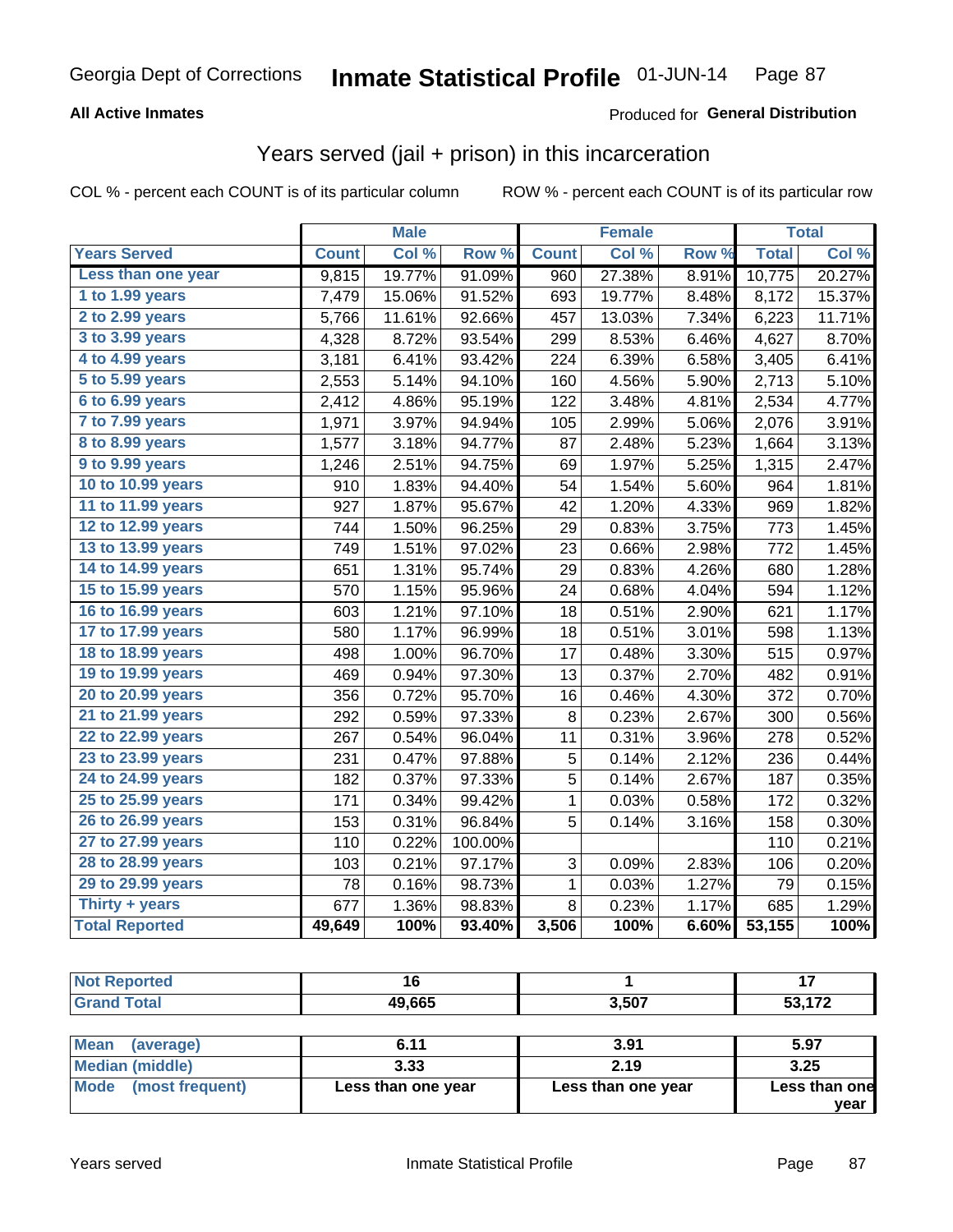#### **All Active Inmates**

Produced for **General Distribution**

#### Results of most recent HIV tests

|                         |              | <b>Male</b> |           |              | <b>Female</b> |          |        | Total  |
|-------------------------|--------------|-------------|-----------|--------------|---------------|----------|--------|--------|
| <b>HIV Test Results</b> | <b>Count</b> | Col%        | Row %I    | <b>Count</b> | Col %         | Row %    | Total  | Col %  |
| <b>Positive</b>         | 757          | 1.61%       | 93.92%    | 49           | 1.45%         | $6.08\%$ | 806    | 1.60%  |
| <b>Negative</b>         | 46,194       | 98.38%      | 93.28%    | 3,328        | $98.55\%$     | 6.72%    | 49,522 | 98.39% |
| <b>Indeterminate</b>    | າ            | 0.01%       | 100.00%   |              |               |          |        | 0.01%  |
| <b>Total Reported</b>   | 46,954       | 100%        | $93.29\%$ | 3,377        | 100%          | $6.71\%$ | 50,331 | 100%   |

| <b>Not Reported</b>  | つ フィィ  | 130   | 2,841            |
|----------------------|--------|-------|------------------|
| <b>Total</b><br>Gran | 49,665 | 3,507 | E9 470<br>33.ILZ |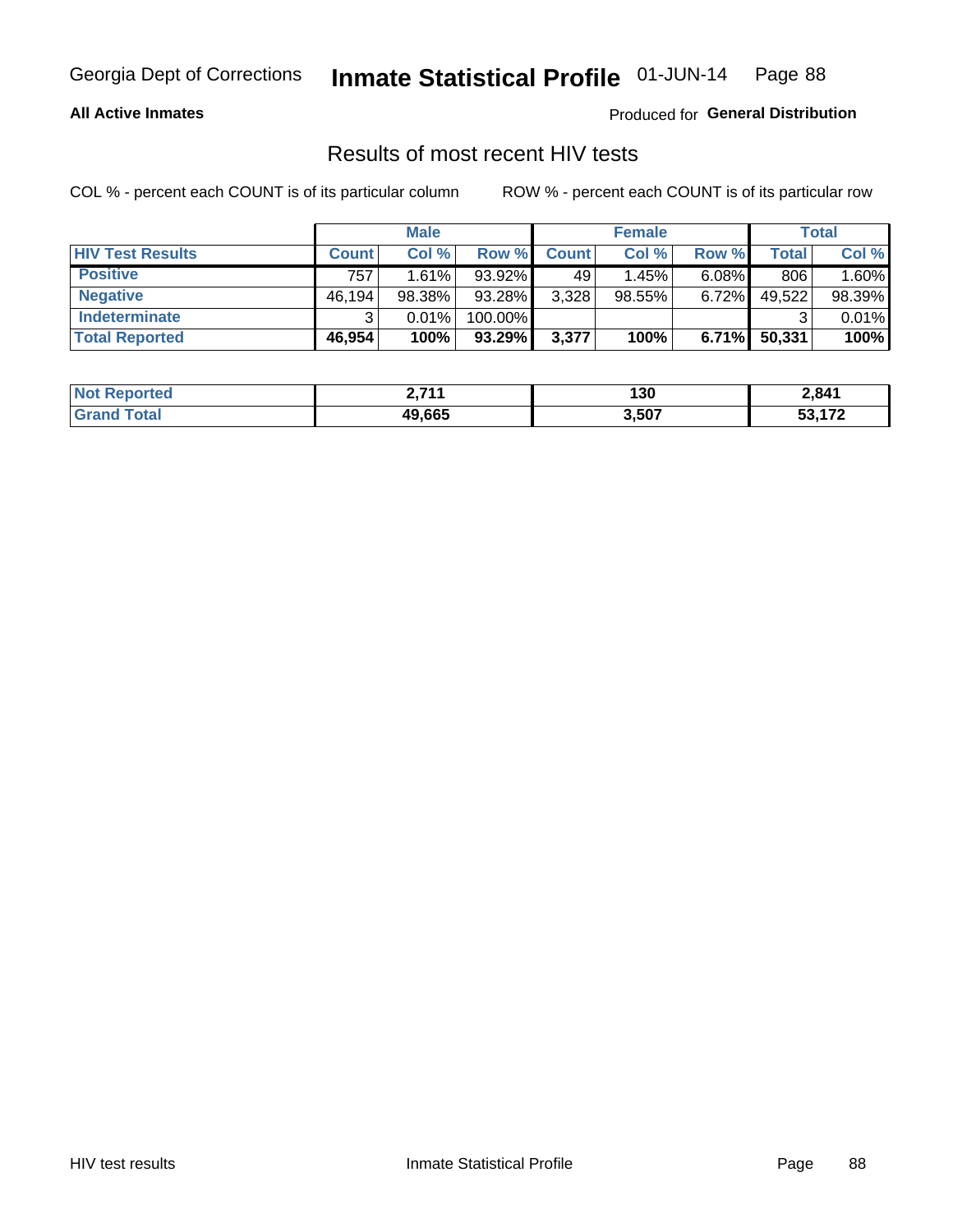#### **All Active Inmates**

#### Produced for **General Distribution**

#### Results of most recent tuberculosis test

|                                  | <b>Male</b>  |           |           | <b>Female</b> |        |          | Total        |          |
|----------------------------------|--------------|-----------|-----------|---------------|--------|----------|--------------|----------|
| <b>Tuberculosis Test Results</b> | <b>Count</b> | Col%      | Row %     | <b>Count</b>  | Col %  | Row %    | <b>Total</b> | Col %    |
| <b>Positive on current test</b>  | 8.173        | $17.39\%$ | $97.65\%$ | 197           | 5.89%  | 2.35%    | 8,370        | 16.62%   |
| <b>Positive on previous test</b> | 31           | 0.07%     | 100.00%   |               |        |          | 31           | $0.06\%$ |
| <b>Negative</b>                  | 38,804       | $82.55\%$ | $92.50\%$ | 3,147         | 94.11% | $7.50\%$ | 41,951       | 83.32%   |
| <b>Total Reported</b>            | 47,008       | 100%      | $93.36\%$ | 3,344         | 100%   | 6.64%    | 50,352       | 100%     |

| <b>Not Reported</b> | 2,657  | 163   | 2,820                      |
|---------------------|--------|-------|----------------------------|
| Total<br>Gran       | 49,665 | 3,507 | こへ オワヘ<br>ວວ. ၊ <i>၊ ೭</i> |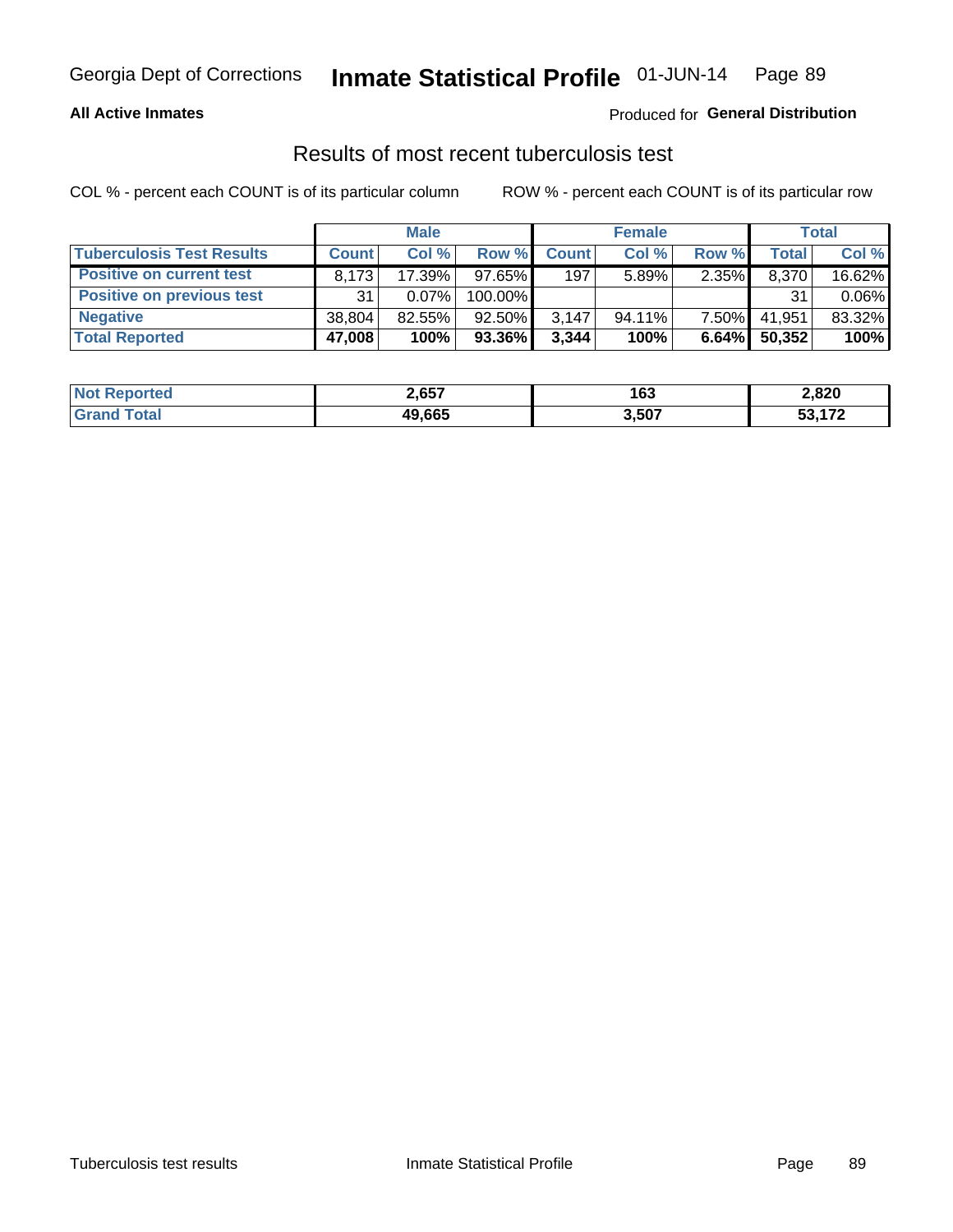#### **All Active Inmates**

Produced for **General Distribution**

#### Results of most recent syphilis test

|                                 | <b>Male</b>  |           |                 | <b>Female</b> |           |          | Total   |        |
|---------------------------------|--------------|-----------|-----------------|---------------|-----------|----------|---------|--------|
| <b>Syphilis Test Results</b>    | <b>Count</b> | Col%      | Row %I          | <b>Count</b>  | Col %     | Row %    | Total I | Col %  |
| <b>Positive on current test</b> | 298          | $1.40\%$  | $94.90\%$       | 16            | 1.76%     | $5.10\%$ | 314     | 1.42%  |
| <b>Negative</b>                 | 20.963       | $98.60\%$ | 95.92%          | 892           | $98.24\%$ | 4.08%    | 21,855  | 98.58% |
| <b>Total Reported</b>           | 21,261       | 100%      | 95.90% <b> </b> | 908           | 100%      | 4.10%    | 22,169  | 100%   |

| <b>Not Reported</b> | 28,404 | 2,599 | 31,003       |
|---------------------|--------|-------|--------------|
| <b>Grand Total</b>  | 49,665 | 3,507 | .172<br>-1.1 |